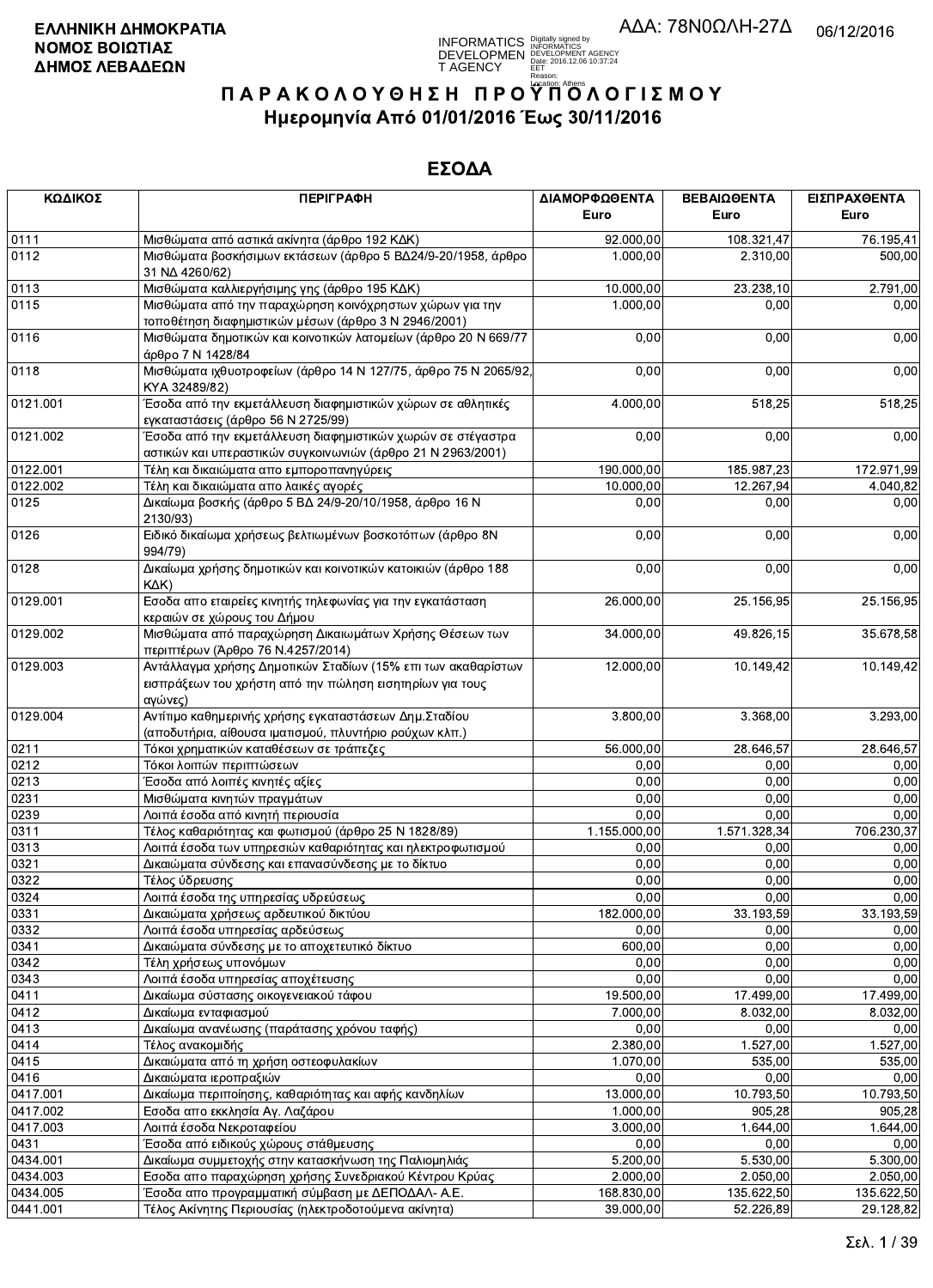| ΚΩΔΙΚΟΣ  | <b>ПЕРІГРАФН</b>                                                                                                                   | ΔΙΑΜΟΡΦΩΘΕΝΤΑ | ΒΕΒΑΙΩΘΕΝΤΑ  | ΕΙΣΠΡΑΧΘΕΝΤΑ |
|----------|------------------------------------------------------------------------------------------------------------------------------------|---------------|--------------|--------------|
|          |                                                                                                                                    | <b>Euro</b>   | Euro         | Euro         |
| 0441.002 | Τέλος Ακίνητης Περιουσίας (μη ηλεκτροδοτούμενα ακίνητα)                                                                            | 400,00        | 0,00         | 0,00         |
| 0441.003 | Έσοδα απο κατανομή του 15% του ΤΑΠ (αρθ.24 παρ.19 Ν.2130/93)                                                                       | 50.100,00     | 25.050,00    | 25.050,00    |
| 0451     | Τέλος διαμονής παρεπιδημούντων (άρθρο 6 Ν 1080/80, άρθρο 27<br>παρ. 10 N 2130/93)                                                  | 1.450,00      | 1.390,53     | 1.390,53     |
| 0452     | Τέλος επί των ακαθαρίστων εσόδων των κέντρων διασκέδασης,<br>εστιατορίων και συναφών καταστημάτων (άρθρο 20 Ν 2539/97)             | 9.500,00      | 8.963,94     | 8.963,94     |
| 0461     | Τέλος χρήσης κοινόχρηστων χώρων (άρθρο 3 Ν 1080/80)                                                                                | 33.000,00     | 45.509,23    | 35.033,38    |
| 0462     | Τέλος διαφήμισης (άρθρο 5 Ν 1900/90)                                                                                               | 500.00        | 0,00         | 0,00         |
| 0464     | Τέλη ελεγχόμενης στάθμευσης σε κοινόχρηστους χώρους (άρθρο 4<br>N 1900/90)                                                         | 0,00          | 0,00         | 0,00         |
| 0465     | Ειδικό τέλος λατομικών προϊόντων (άρθρο 15 Ν 2115/93, άρθρο 27 Ν<br>2130/93)                                                       | 3.000,00      | 0,00         | 0,00         |
| 0468     | Τέλος αδειών οικοδομών (άρθρο 23 ΒΔ 24/9-20/10/1958)                                                                               | 6.600,00      | 5.515,62     | 5.515,62     |
| 0469.001 | Τέλος ανανεώσιμων πηγών ενέργειας (άρθρο 38 Ν 2773/99, άρθρο<br>25 N.3468/06)                                                      | 137.000,00    | 122.195,65   | 122.195,65   |
| 0469.002 | Τέλος επανάχρησης κτιρίων τουριστικών καταλυμάτων (άρθρο 51 Ν.<br>3498/2006)                                                       | 0,00          | 0,00         | 0,00         |
| 0469.003 | Ειδικό τέλος κατανάλωσης φυσικού αερίου (Απόφ. Υπ. Ανάπτυξης<br>Δ1/A/18823/2009)                                                   | 0,00          | 0,00         | 0,00         |
| 0511     | Φόρος ηλεκτροδοτούμενων χώρων (άρθρο 10 Ν 1080/80)                                                                                 | 125.200,00    | 171.329,20   | 86.311,87    |
| 0512     | Φόρος ζύθου (άρθρο 9 ΝΔ 703/70, άρθρο 12 Ν 1080/80)                                                                                | 0,00          | 40.150,00    | 40.150,00    |
| 0514     | Λοιποί φόροι                                                                                                                       | 0,00          | 0,00         | 0,00         |
| 0521     | Εισφορά σε χρήμα λόγω ένταξης ή επέκτασης πολεοδομικών<br>σχεδίων (άρθρο 24 Συντάγματος, άρθρο 9 Ν 1337/83, άρθρο 21 Ν<br>2508/97) | 0,00          | 0,00         | 0,00         |
| 0522     | Μετατροπή σε χρήμα της εισφοράς σε γη (άρθρο 8 Ν 1337/83)                                                                          | 0,00          | 0,00         | 0,00         |
| 0523     | Εισφορά 40% ή 75% του ΚΗ/1947 Ψηφίσματος (άρθρο 34 Ν 1337/83)                                                                      | 0,00          | 0,00         | 0,00         |
| 0524     | Ειδική εισφορά εφαρμογής ρυμοτομικών σχεδίων (άρθρο 34 του Ν.<br>4067/2012)                                                        | 0,00          | 0,00         | 0,00         |
| 0526     | Εσοδα για δαπάνες μεταφοράς παιδιών δημοτικών παιδικών<br>σταθμών (άρθρων 9 και 10 της ΚΥΑ 16065/2002 (ΦΕΚ 497 Β'))                | 0,00          | 0,00         | 0,00         |
| 0527     | Τροφεία δημοτικών παιδικών-βρεφονηπιακών σταθμών (άρθρων 9<br>και 10 της ΚΥΑ 16065/2002 (ΦΕΚ 497 Β'))                              | 37.000,00     | 32.485,50    | 29.340,00    |
| 0529.001 | Εισφορές από μέλη Κ.Α.Π.Η.                                                                                                         | 1.900,00      | 1.725,00     | 1.725,00     |
| 0529.002 | Εισφορές (δίδακτρα) από μαθητές Δημοτικού Ωδείου                                                                                   | 23.850,00     | 20.577,50    | 20.577,50    |
| 0529.003 | Εισφορές αθλουμένων στο πρόγραμμα ΠΑγΟ                                                                                             | 718,60        | 712,00       | 712,00       |
| 0611     | ΚΑΠ για την κάλυψη γενικών αναγκών (άρθρο 25 Ν 1828/89)                                                                            | 4.413.573,83  | 4.046.399,17 | 4.046.399,17 |
| 0612     | ΚΑΠ για τη καταβολή μισθωμάτων ακινήτων προς στέγαση<br>δημοσίων σχολικών μονάδων και λοιπών υπηρεσιών                             | 87.685,56     | 58.457,04    | 58.457,04    |
| 0614     | ΚΑΠ για την κάλυψη των λειτουργικών αναγκών των σχολείων<br>α/θμιας και β/θμιας εκπαίδευσης (άρθρο 55 Ν 1946/91)                   | 377.129,52    | 362.720,00   | 362.720,00   |
| 0615     | ΚΑΠ για την καταβολή αποζημίωσης σε σχολικούς τροχονόμους<br>(άρθρο 14 Ν 2817/2000)                                                | 0,00          | 0,00         | 0,00         |
| 0619.006 | Οφειλές Ελληνικού Δημοσίου που απορρέουν από το άρθρο 25 του<br>Ν. 1828/89 (άρθ 27 Ν. 3756/2009)                                   | 668.079,32    | 0,00         | 0,00         |
| 0621     | Κάλυψη δαπάνης των προνοιακών επιδομάτων (άρθρου 94 ΠΑΡ 3Β<br>περιπτ.17)                                                           | 6.109.714,72  | 5.536.074,06 | 5.536.074,06 |
| 0711     | Έσοδα από μισθώματα δημοσίων λατομείων (άρθρο 21 Ν 2115/93)                                                                        | 0,00          | 2.103,60     | 2.103,60     |
| 0712     | Μισθώματα θαλασσίων εκτάσεων (άρθρο 15 Ν 2130/93)                                                                                  | 4.882,50      | 11.392,50    | 4.882,50     |
| 0713     | Παράβολα για την έκδοση των αδειών ίδρυσης και λειτουργίας                                                                         | 9.650,00      | 9.505,00     | 9.505,00     |
|          | επιχειρήσεων υγειονομικού ενδιαφέροντος (άρθρο 80 ΔΚΚ)                                                                             |               |              |              |
| 0715     | Τέλος διαφήμισης της κατηγορίας Δ΄ του άρθρου 15 του ΒΔ 24/9-<br>20/10/1958 (άρθρο 9 Ν 2880/2001)                                  | 63.110,00     | 40.160,00    | 40.160,00    |
| 0718.002 | Λοιπά Έσοδα που δεν εντάσσονται στις πιο πάνω τάξεις                                                                               | 0,00          | 0,00         | 0,00         |
| 1111     | Εκποίηση οικοπέδων σε άστεγους δημότες (άρθρο 249 ΔΚΚ)                                                                             | 0,00          | 0,00         | 0,00         |
| 1112     | Εκποίηση οικοπέδων στον Οργανισμό Εργατικής Κατοικίας (άρθρο 2<br>N 2336/95)                                                       | 0,00          | 0,00         | 0,00         |
| 1113     | Εκποίηση δημοτικών ή κοινοτικών εκτάσεων για την ίδρυση ή                                                                          | 0,00          | 0,00         | 0,00         |
|          | επέκταση βιομηχανικών ή βιοτεχνικών επιχειρήσεων και                                                                               |               |              |              |
|          | κτηνοτροφικών εκμεταλλεύσεων (άρθρα 4 και 6 ΝΔ 221/1974)                                                                           |               |              |              |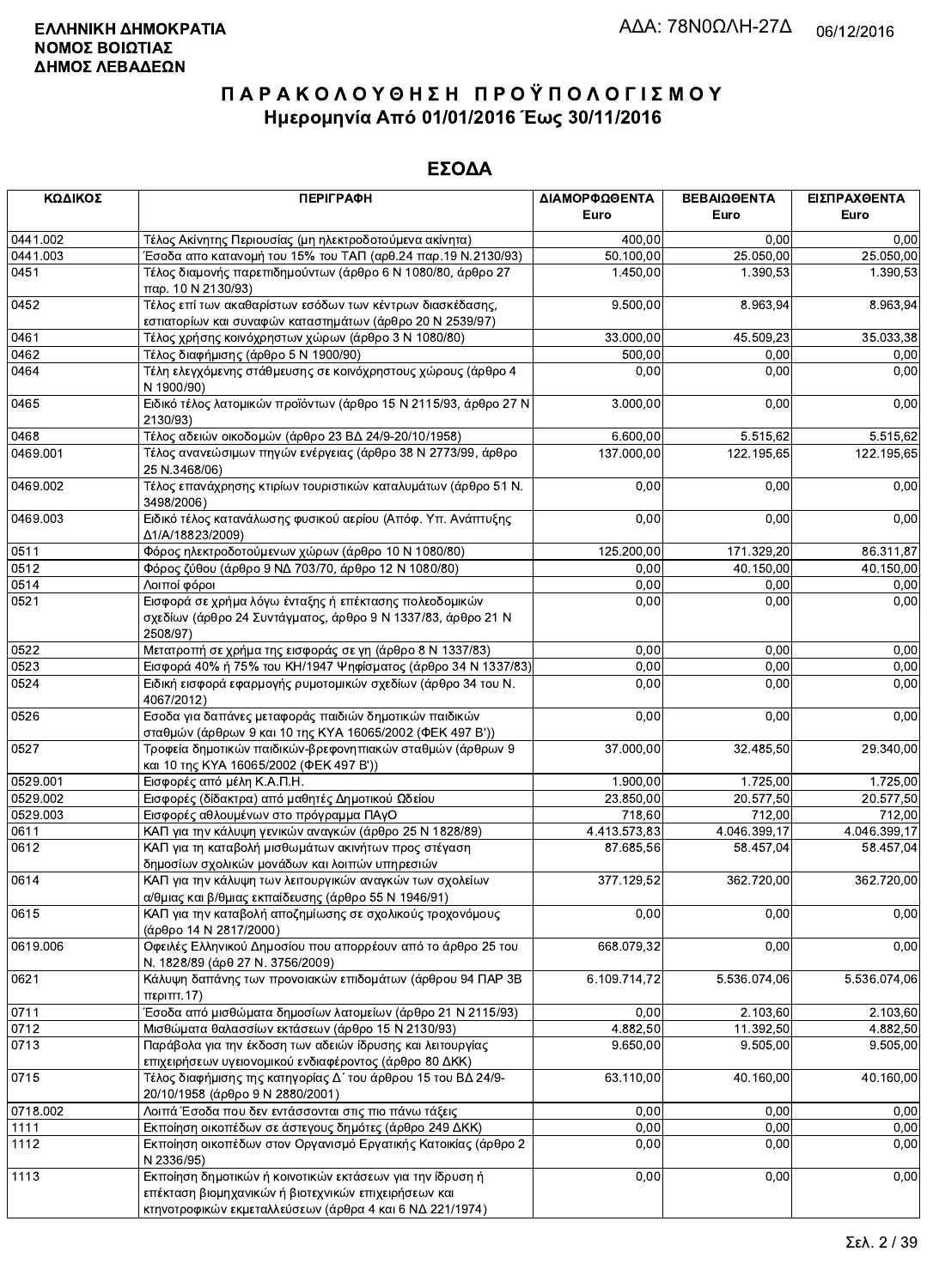| ΚΩΔΙΚΟΣ              | <b>ПЕРІГРАФН</b>                                                                                                       | ΔΙΑΜΟΡΦΩΘΕΝΤΑ<br>Euro  | ΒΕΒΑΙΩΘΕΝΤΑ<br>Euro   | ΕΙΣΠΡΑΧΘΕΝΤΑ<br>Euro  |
|----------------------|------------------------------------------------------------------------------------------------------------------------|------------------------|-----------------------|-----------------------|
| 1114                 | Εκποίηση ακινήτων σε Ζώνες Κοινωνικού Συντελεστή (άρθρα 215-<br>220 KBNN)                                              | 0,00                   | 0,00                  | 0,00                  |
| 1115                 | Προσκύρωση δημοτικών ή κοινοτικών εκτάσεων (άρθρα 300-309<br>ΚΒΠΝ, άρθρο 56 Ν 1416/84)                                 | 0,00                   | 0,00                  | 0,00                  |
| 1116.001             | Εσοδα απο την εκποίηση ακινήτων (παρ.1 και 2 άρθ. 28 Ν. 1080/80,<br>άρθ. 33 Ν. 3202/2003)                              | 0,00                   | 0,00                  | 0,00                  |
| 1122                 | Εκποίηση άλλων κινητών πραγμάτων (άρθρο 259 ΔΚΚ)                                                                       | 0,00                   | 0,00                  | 0,00                  |
| 1211.002             | Χρηματοδοτήσεις απο τον Λογαριασμό Εξυγίανσης και Αλληλεγγύης                                                          | 0,00                   | 0,00                  | 0,00                  |
|                      | της Αυτοδιοίκησης (άρθρο 262 Ν. 3852/2010)                                                                             |                        |                       |                       |
| 1211.003             | Επιχορηγήσεις για καταβολή αμοιβών σε συμβασιούχους                                                                    | 0,00                   | 0,00                  | 0,00                  |
|                      | καθαρίστριες και καθαριστές (άρθρο 18 παρ. 1 Ν. 3870/2010)                                                             |                        |                       |                       |
| 1211.007             | Επιχορήγηση από ΥΠ.ΕΣ.-Υπ.Εργασίας, Κοιν.Ασφάλισης και<br>Πρόνοιας για βοηθήματα ένδειας                               | 0,00                   | 0,00                  | 0,00                  |
| 1211.008             | Οδοιπορικά και αποζημίωση μετακίνησης υπαλλήλων                                                                        | 0,00                   | 0,00                  | 0,00                  |
| 1211.009             | Έκτακτη χρηματοδότηση του Υπουργείου Εσωτερικών για την                                                                | 0,00                   | 0,00                  | 0,00                  |
|                      | καταβολή εκλογικής αποζημίωσης                                                                                         |                        |                       |                       |
| 1212.001             | Επιχορηγηση από LEADER για ΤΡΟΦΩΝΕΙΑ ΔΗΜΟΥ ΛΕΒΑΔΕΩΝ                                                                    | 0,00                   | 0,00                  | 0,00                  |
| 1212.002             | Επιχορήγηση για υλοποίηση Ευρωπαικού προγράμματος                                                                      | 242.075,00             | 253.567,84            | 253.567,84            |
|                      | Έναρμόνιση οικογενειακής και επαγγελματικής ζωής"                                                                      |                        |                       |                       |
| 1212.003             | Επιχορήγηση ΟΑΕΔ για εισφορές ωφελούμενων από Προγραμμα                                                                | 21.780,00              | 21.743,37             | 21.743,37             |
|                      | Κοινωφελούς Χαρακτήρα (παρ. ΙΔ Ν.4152/2013)                                                                            |                        |                       |                       |
| 1212.004             | Από Γ.Γ.Α. για υλοποίηση ΠΑγΟ                                                                                          | $\overline{17.230,50}$ | 0,00                  | 0,00                  |
| 1214.005             | Επιχορήγηση ΥΠ.ΕΣ για κάλυψη δράσεων πυροπροστασίας                                                                    | 81.800,00              | 81.800,00             | 81.800,00             |
| 1215                 | Επιχορηγήσεις για εξόφληση ληξιπρόθεσμων υποχρεώσεων                                                                   | 0,00                   | 0,00                  | 0,00                  |
| 1219.001             | Επιχορηγήσεις για υλοποίηση προγράμματος Βοήθεια στο Σπίτι                                                             | 0,00                   | 0,00                  | 0,00                  |
| 1219.002             | Επιχορήγηση εκπαιδευτικών προγραμμάτων ΟΑΕΚ-ΛΑΕΚ                                                                       | 0,00                   | 0,00                  | 0,00                  |
| 1311.001             | ΚΑΠ επενδυτικών δαπανών των δήμων                                                                                      | 516.150,00             | 430.125,00            | 430.125,00            |
| 1312.001<br>1313.001 | Επισκευή και συντήρηση σχολικών κτιρίων (άρθρο 13 Ν 2880/2001)<br>Επιχορήγηση ΥΠ.ΕΣ. για κάλυψη δράσεων πυροπροστασίας | 70.800,00<br>2.000,00  | 70.800,00<br>2.000,00 | 70.800,00<br>2.000,00 |
| 1321.001             | Διατήρηση και επανάχρηση αξιόλογου Βιομηχανικού Κτιριακού                                                              | 0,00                   | 0,00                  | 0,00                  |
|                      | Αποθέματος Μύλου Παπαιωάννου-Εκπόνηση Αρχιτεκτονικής<br>Μελέτης                                                        |                        |                       |                       |
| 1321.002             | Διατήρηση και επανάχρηση αξιόλογου Βιομηχανικού Κτιριακού                                                              | 0,00                   | 0,00                  | 0,00                  |
|                      | Αποθέματος Μύλου Παπαιωάννου-Εκπόνηση                                                                                  |                        |                       |                       |
|                      | Ηλεκτρομηχανολογικής Μελέτης                                                                                           |                        |                       |                       |
| 1321.003             | Διατήρηση και επανάχρηση αξιόλογου Βιομηχανικού Κτιριακού<br>Αποθέματος Μύλου Παπαιωάννου-Εκπόνηση Στατικής Μελέτης    | 0,00                   | 0,00                  | 0,00                  |
| 1321.004             | Διατήρηση και επανάχρηση αξιόλογου Βιομηχανικού Κτιριακού                                                              | 0,00                   | 0,00                  | 0,00                  |
|                      | Αποθέματος Μύλου Παπαιωάννου-Εκπόνηση Ειδικής                                                                          |                        |                       |                       |
|                      | Αρχιτεκτονικής Μελέτης                                                                                                 |                        |                       |                       |
| 1321.005             | Υποστήριξη προετοιμασίας φακέλου του έργου ΄΄Διατήρηση και                                                             | 0,00                   | 0,00                  | 0,00                  |
|                      | επανάχρηση αξιόλογου Βιομηχανικού Κτιριακού Αποθέματος Μύλου                                                           |                        |                       |                       |
|                      | Παπαιωάννου'                                                                                                           |                        |                       |                       |
| 1321.006             | Υπηρεσία αποτύπωσης εξοπλισμού και προτάσεις για την                                                                   | 0,00                   | 0,00                  | 0,00                  |
|                      | εξοικονόμηση ενέργειας με την χρήση νέων τεχνολογιών για την                                                           |                        |                       |                       |
|                      | βελτίωση του δημοτικού φωτισμού                                                                                        |                        |                       |                       |
| 1321.030             | Κατασκευή οδού Ρούμελης από Χαιρωνείας έως Αγίου Αθανασίου.                                                            | 0,00                   | 0,00                  | 0,00                  |
| 1321.032<br>1321.033 | Κατασκευή οδού Αισχύλου από ποταμό Έρκυνα έως οδό Φίλωνος<br>Διαμόρφωση Μονοπατιού και Αποκατάσταση-Στερέωση Τρίχινου  | 0,00<br>0,00           | 0,00<br>0,00          | 0,00<br>0,00          |
|                      | Γεφυριού                                                                                                               |                        |                       |                       |
| 1321.034             | Επιχορήγηση για Αγορά οικοπέδου ιδιοκτησίας Αικατερίνης θυγ Β.<br>Παρδάλη επί της οδού Ρούμελης                        | 0,00                   | 0,00                  | 0,00                  |
| 1321.039             | Διαπλατύνσεις Πεζοδρομίων Οδων (Πεσόντων Μαχητών, Αθηνών,<br>Καραγιαννοπούλου & Φίλωνος)                               | 0,00                   | 0,00                  | 0,00                  |
| 1321.040             | Επιχορήγηση από ΕΤΠΑ για Ανάπλαση-Ενοποίηση Δικτύου                                                                    | 0,00                   | 0,00                  | 0,00                  |
|                      | Πεζοδρόμων (Πεζόδρομος οδού Καλιαγκάκη, οδού Μπουφίδου,                                                                |                        |                       |                       |
|                      | χώρος πρώην ΚΤΕΛ και πεζόδρομια οδού Σπυρίδωνος)                                                                       |                        |                       |                       |
| 1321.041             | Υπογειοποίηση εναερίου δικτύου πεζοδρόμου επι της οδού                                                                 | 0,00                   | 0,00                  | 0,00                  |
|                      | Μπουφίδου (3ο υποέργο της πράξης Ανάπλαση-Ενοποίηση                                                                    |                        |                       |                       |
|                      | Δικτύου Πεζοδρόμων)                                                                                                    |                        |                       |                       |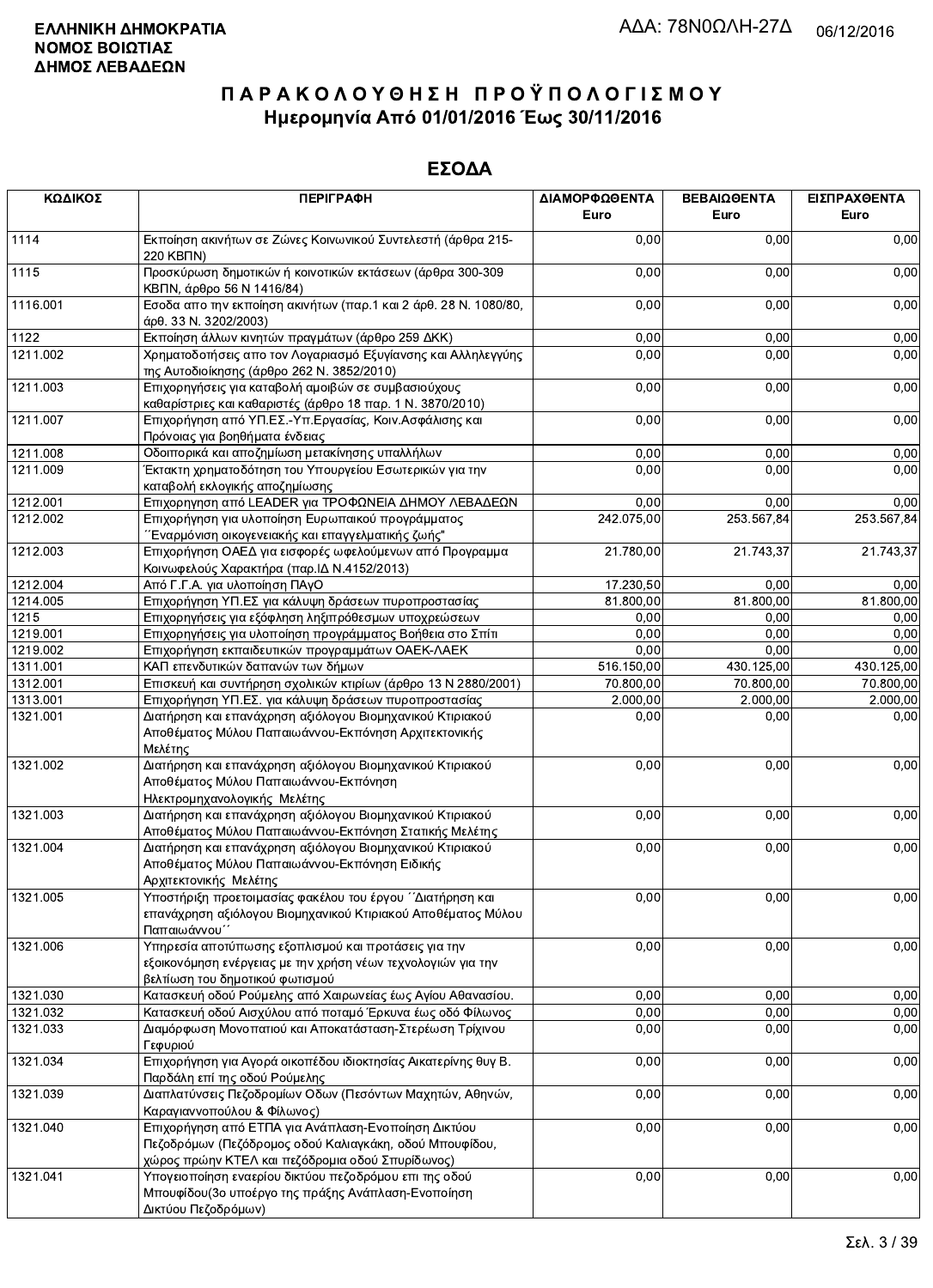| ΚΩΔΙΚΟΣ  | <b>ПЕРІГРАФН</b>                                                                                                                                                                | ΔΙΑΜΟΡΦΩΘΕΝΤΑ<br>Euro | ΒΕΒΑΙΩΘΕΝΤΑ<br>Euro | ΕΙΣΠΡΑΧΘΕΝΤΑ<br>Euro |
|----------|---------------------------------------------------------------------------------------------------------------------------------------------------------------------------------|-----------------------|---------------------|----------------------|
| 1321.042 | Σωστικές ανασκαφές (2ο υποέργο της πράξης Ανάπλαση-<br>Ενοποίηση Δικτύου Πεζοδρόμων)                                                                                            | 0,00                  | 0,00                | 0,00                 |
| 1321.205 | Επιχορήγηση ΕΣΠΑ για Ανάδειξη και Αξιοποίηση Ιστορικών Χώρων<br>Οικισμού Χαιρώνειας                                                                                             | 0,00                  | 0,00                | 0,00                 |
| 1321.206 | Μελέτη Σχεδίου Χωροταξικής και Οικιστικής Οργάνωσης Ανοικτής<br>Πόλης Δήμου Χαιρώνειας                                                                                          | 0,00                  | 0,00                | 0,00                 |
| 1321.207 | Βελτίωση και ανάπλαση κοινόχρηστων χώρων Τ.Κ. Ανθοχωρίου                                                                                                                        | 0,00                  | 0,00                | 0,00                 |
| 1321.401 | Επιχορήγηση από ΕΤΠΑ για Βελτίωση και Ανάπλαση Κοινόχρηστων<br>χώρων ΤΚ Κορώνειας                                                                                               | 0,00                  | 0,00                | 0,00                 |
| 1321.501 | Μελέτη Γενικού Πολεοδομικού Σχεδίου Κοινότητας Κυριακίου                                                                                                                        | 0,00                  | 0,00                | 0,00                 |
| 1322.001 | Αναβάθμιση Ενεργητικής Πυροπροστασίας Κλειστού Γυμναστηρίου<br>Λιβαδειάς                                                                                                        | 102.000,00            | 0,00                | 0,00                 |
| 1322.002 | Αγορά ακινήτου - μνημείου "Τζαμί Γαζή Ομέρ"                                                                                                                                     | 200.000,00            | 200.000,00          | 200.000,00           |
| 1322.020 | Επιχορήγηση από ΠΔΕ για Αποκατάσταση ζημιών που<br>προκλήθηκαν από θεομηνία στο Δήμο Λεβαδέων                                                                                   | 40.256,34             | 15.229,19           | 15.229,19            |
| 1322.021 | Επιχορήγηση από Πράσινο Ταμείο για Αποζημίωση ιδιοκτησιών στο<br>πάρκο Έρκυνας από την οδό Θουκιδίδου εως την οδό Ξενοφώντος                                                    | 90.752,00             | 0,00                | 0,00                 |
| 1322.022 | Επιχορήγηση από Πράσινο Ταμειο για Ενεργειακή Αναβάθμιση<br>Σχολικής Μονάδας 3ου Δημοτικού Σχολείου Λιβαδειάς                                                                   | 137.000,00            | 134.010,94          | 134.010,94           |
| 1322.090 | Επιχορήγηση από Πράσινο Ταμείο για Αναβάθμιση φωτισμού<br>χρήσης και ανάδειξης περιπατητικών διαδρομων, των<br>αρχιτεκτονικών στοιχείων και του φυσικού τοπίου στην περιοχη του | 0,00                  | 0,00                | 0,00                 |
| 1326.001 | ποταμού Έρκυνα<br>Έσοδα από προγραμματική σύμβαση με ΔΕΠΟΔΑΛ ΑΕ για                                                                                                             | 0,00                  | 0,00                | 0,00                 |
|          | προμήθεια εξοπλισμού 1ης Διαχειριστικής Ενότητας Ν Βοιωτίας                                                                                                                     |                       |                     |                      |
| 1326.002 | Έσοδα από προγραμματική σύμβαση με ΔΕΠΟΔΑΛ ΑΕ για την<br>Λειτουργική και Περιβαλλοντική Αναβάθμιση ΧΥΤΑ Λιβαδειάς                                                               | 0,00                  | 0,00                | 0,00                 |
| 1326.003 | Έσοδα από προγραμματική σύμβαση με ΔΕΠΟΔΑΛ ΑΕ για την<br>Αποκατάσταση ζημιών που προκλήθηκαν από θεομηνία                                                                       | 0,00                  | 0,00                | 0,00                 |
|          | (πυρκαγιά) στο ΧΥΤΑ 1ης Διαχειριστικής Ενότητας Ν Βοιωτίας                                                                                                                      |                       |                     |                      |
| 1328.001 | Αποκατάσταση ΧΑΔΑ στις θέσεις Τουρμπάκι κοινότητας Κυριακίου<br>και Δ.Δ. Παρορίου                                                                                               | 0,00                  | 0,00                | 0,00                 |
| 1328.002 | Λειτουργική και Περιβαλλοντική Αναβάθμιση Χ.Υ.Τ.Α. Λιβαδειάς                                                                                                                    | 0,00                  | 0,00                | 0,00                 |
| 1328.003 | Προμήθεια ενός (1) Θρυμματιστή (εξοπλισμός διαχ. στερεών<br>αποβλήτων 1ης διαχειρ. ενότητας Ν. Βοιωτίας)                                                                        | 0,00                  | 0,00                | 0,00                 |
| 1328.004 | Προμήθεια ενός (1) ερπυστριοφόρου προωθητή (εξοπλισμός διαχ.<br>στερεών αποβλήτων 1ης διαχειρ. ενότητας Ν. Βοιωτίας)                                                            | 0,00                  | 0,00                | 0,00                 |
| 1328.005 | Προμήθεια ενός (1) εκσκαφέα φορτωτή (εξοπλισμός διαχ. στερεών<br>αποβλήτων 1ης διαχειρ. ενότητας Ν. Βοιωτίας)                                                                   | 0,00                  | 0,00                | 0,00                 |
| 1328.006 | Προμήθεια ενός (1) ερπυστριοφόρου εκσκαφέα 21 τόνων<br>(εξοπλισμός διαχ. στερεών αποβλήτων 1ης διαχειρ. ενότητας Ν.<br>Βοιωτίας)                                                | 0,00                  | 0,00                | 0,00                 |
| 1328.007 | Προμήθεια ενός (1) τετραξονικού φορτηγού (εξοπλισμός διαχ.<br>στερεών αποβλήτων 1ης διαχειρ. ενότητας Ν. Βοιωτίας)                                                              | 0,00                  | 0,00                | 0,00                 |
| 1328.008 | Προμήθεια ενός (1) υδροφόρου οχήματος (εξοπλισμός διαχ. στερεών<br>αποβλήτων 1ης διαχειρ. ενότητας Ν. Βοιωτίας)                                                                 | 0,00                  | 0,00                | 0,00                 |
| 1328.009 | Προμήθεια ενός (1) οχήματος ανοικτού τύπου 4χ4 (Εξοπλισμός<br>διαχ.στερεών αποβλήτων 1ης διαχειρ.ενότητας Ν.Βοιωτίας)                                                           | 0,00                  | 0,00                | 0,00                 |
| 1328.010 | Προμήθεια ενός (1) απορριμματοφόρου τύπου πρέσσας 22<br>κ.μ. (Εξοπλισμός διαχ.στερεών αποβλήτων 1ης διαχειρ.ενότητας<br>Ν.Βοιωτίας)                                             | 0,00                  | 0,00                | 0,00                 |
| 1328.011 | Προμήθεια τεσσάρων (4) απορριμματοφόρων τύπου πρέσσας 16<br>κ.μ. (Εξοπλισμός διαχ.στερεών αποβλήτων 1ης διαχειρ.ενότητας                                                        | 0,00                  | 0,00                | 0,00                 |
| 1328.012 | Ν.Βοιωτίας)<br>Προμήθεια δύο (2) απορριμματοφόρων τύπου πρέσσας 12<br>κ.μ. (Εξοπλισμός διαχ. στερεών αποβλήτων 1ης διαχειρ. ενότητας<br>Ν.Βοιωτίας)                             | 0,00                  | 0,00                | 0,00                 |
| 1328.013 | Προμήθεια ενός (1) απορριμματοφόρου τύπου πρέσσας 6<br>κ.μ. (Εξοπλισμός διαχ. στερεών αποβλήτων 1ης διαχειρ. ενότητας<br>Ν.Βοιωτίας)                                            | 0,00                  | 0,00                | 0,00                 |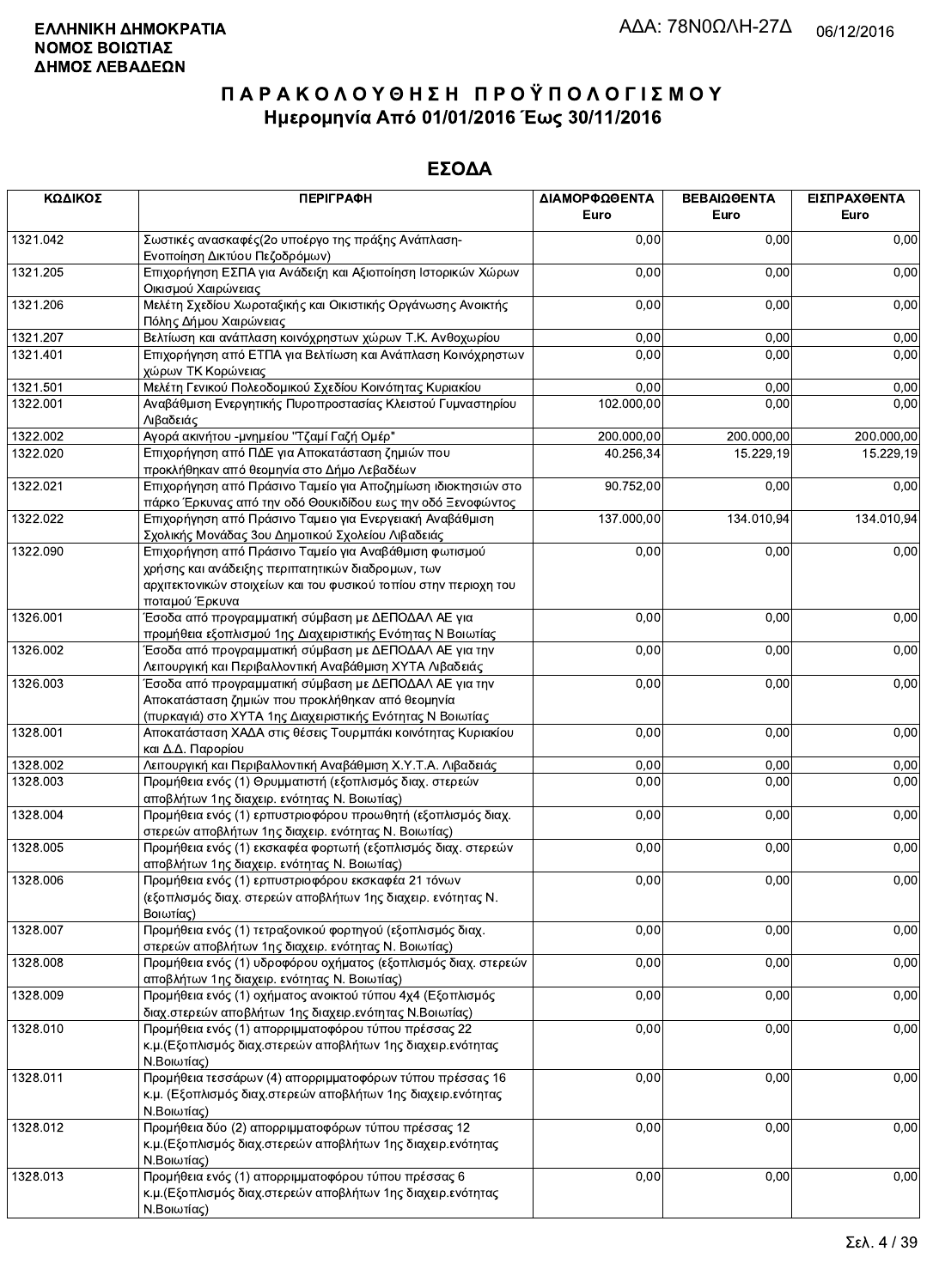| ΚΩΔΙΚΟΣ  | <b>ПЕРІГРАФН</b>                                                                                                                              | ΔΙΑΜΟΡΦΩΘΕΝΤΑ<br>Euro | ΒΕΒΑΙΩΘΕΝΤΑ<br>Euro | ΕΙΣΠΡΑΧΘΕΝΤΑ<br>Euro |
|----------|-----------------------------------------------------------------------------------------------------------------------------------------------|-----------------------|---------------------|----------------------|
| 1328.014 | Προμήθεια δύο (2) διαξονικών φορτηγών με γερανό (Εξοπλισμός<br>διαχ.στερεών αποβλήτων 1ης διαχειρ.ενότητας Ν.Βοιωτίας)                        | 0,00                  | 0,00                | 0,00                 |
| 1328.015 | Προμήθεια ενός (1) βυτιοφόρου οχήματος 14 κ.μ. (Εξοπλισμός<br>διαχ.στερεών αποβλήτων 1ης διαχειρ.ενότητας Ν.Βοιωτίας)                         | 0,00                  | 0,00                | 0,00                 |
| 1328.016 | Βελτίωση και Ανάπλαση Κοινόχρηστων Χώρων Οικισμού Ελικώνα                                                                                     | 436.870,31            | 77.172,80           | 77.172,80            |
| 1328.017 | Ανάπτυξη Δικτύου Στάσεων (Αστικών Λεωφορείων) του Δήμου<br>Λεβαδέων                                                                           | 0,00                  | 0,00                | 0,00                 |
| 1328.018 | Αποκατάσταση ζημιών που προκλήθηκαν από θεομηνία<br>(πυρκαγιά) στο ΧΥΤΑ 1ης Διαχειριστικής Ενότητας Ν Βοιωτίας                                | 0,00                  | 0,00                | 0,00                 |
| 1328.019 | Βελτίωση υφιστάμενου αρδευτικού έργου του Δ.Δ. Λαφυστίου Δήμου<br>Λεβαδέων                                                                    | 0,00                  | 0,00                | 0,00                 |
| 1328.401 | Μελέτη Έργων Ανακατασκευής Εσωτερικού Δικτύου, Έργων<br>Προσαγωγής Ακαθάρτων και Εγκατάστασης Επεξεργασίας Λυμάτων<br>(Ε.Ε.Λ.) Αγίου Γεωργίου | 0,00                  | 0,00                | 0,00                 |
| 1328.402 | Ανακατασκευή έργων αποχ'ετευσης ακαθάρτων Αγίου Γεωργίου                                                                                      | 0,00                  | 0,00                | 0,00                 |
| 1328.403 | Κατασκευή Έργων Προσαγωγής Ακαθάρτων & Εγκατάστασης<br>Επεξεργασίας Λυμάτων (Ε.Ε.Λ.) Αγίου Γεωργίου                                           | 0,00                  | 0,00                | 0,00                 |
| 1328.404 | Υπηρεσίες Τεχνικού Συμβούλου Αγίου Γεωργίου                                                                                                   | 0,00                  | 0,00                | 0,00                 |
| 1328.405 | Αγορά εδαφικών εκτάσεων Αγίου Γεωργίου                                                                                                        | 0,00                  | 0,00                | 0,00                 |
| 1328.406 | Ανάπλαση Πλατείας Τ.Κ. Αγίου Γεωργίου                                                                                                         | 0,00                  | 0,00                | 0,00                 |
| 1328.501 | Προβολή Συγκριτικών Πλεονεκτημάτων των Περιοχών Παρέμβασης<br>Β΄ Κύκλος Πρόσκλησης για περιοχές ΟΠΑΑΧ εκτός νήσου Σκύρου                      | 0,00                  | 0,00                | 0,00                 |
| 1328.502 | Μελέτη Αποχέτευσης-Προσαγωγής Ακαθάρτων και Εγκατάστασης<br>Επεξεργασίας Λυμάτων (Ε.Ε.Λ.) Οικισμού Κυριακίου                                  | 0,00                  | 0,00                | 0,00                 |
| 1328.503 | Αγορά εδαφικών εκτάσεων Οικισμού Κυριακίου                                                                                                    | 0,00                  | 0,00                | 0,00                 |
| 1328.504 | Κατασκευή Αποχέτευσης-Προσαγωγής Ακαθάρτων & Εγκατάστασης<br>Επεξεργασίας Λυμάτων (Ε.Ε.Λ.) Κυριακίου                                          | 0,00                  | 0,00                | 0,00                 |
| 1328.505 | Υπηρεσίες Τεχνικού Συμβούλου οικισμού Κυριακίου                                                                                               | 0,00                  | 0,00                | 0,00                 |
| 1329     | Λοιπές επιχορηγήσεις για επενδύσεις και έργα                                                                                                  | 0,00                  | 0,00                | 0,00                 |
| 1411     | Προϊόν δωρεών                                                                                                                                 | 10.585,00             | 10.585,00           | 10.585,00            |
| 1421     | Έσοδα κληρονομιές, κληροδοσίες                                                                                                                | 0,00                  | 0,00                | 0,00                 |
| 1511     | Προσαυξήσεις εκπρόθεσμης καταβολής χρεών (άρθρο 6 ΝΔ 356/74,<br>άρθρο 16 Ν 2130/93)                                                           | 45.000,00             | 55.256,04           | 55.256,04            |
| 1512     | Πρόστιμα του ΚΟΚ, του ΝΔ 805/71 και του ΑΝ 170/67 (άρθρο 31 Ν<br>2130/93)                                                                     | 52.000,00             | 47.124,50           | 39.939,15            |
| 1513     | Πρόστιμα για παραβάσεις φορολογικών διατάξεων (άρθρο 19 Ν<br>1080/80)                                                                         | 0,00                  | 0,00                | 0,00                 |
| 1514     | Πρόστιμα ανέγερσης και διατήρησης αυθαιρέτων κατασκευών                                                                                       | 11.000,00             | 7.269,65            | 7.269,65             |
| 1515     | Πειθαρχικά πρόστιμα σε βάρος των υπαλλήλων (άρθρο 284 Ν<br>1188/81)                                                                           | 0,00                  | 0,00                | 0,00                 |
| 1516     | Έσοδα από διάφορες καταλογιστικές αποφάσεις                                                                                                   | 0,00                  | 0,00                | 0,00                 |
| 1517     | Πρόστιμα και ποινικές ρήτρες που επιβάλλονται σε βάρος<br>προμηθευτών και εργολάβων                                                           | 0,00                  | 0,00                | 0,00                 |
| 1518     | Καταπτώσεις εγγυήσεων                                                                                                                         | 0,00                  | 0,00                | 0,00                 |
| 1519     | Λοιπά πρόστιμα και χρηματικές ποινές επιβαλλόμενες βάσει ειδικών<br>διατάξεων                                                                 | 3.000,00              | 4.325,74            | 1.385,14             |
| 1521     | Παράβολα πλειστηριασμών (άρθρα 932 και 959 ΚπολΔ)                                                                                             | 0,00                  | 0,00                | 0,00                 |
| 1522     | Παράβολα υποβαλλόμενα για την χορήγηση διευκολύνσεων<br>τμηματικής καταβολής χρεών (άρθρο 18 Ν 2648/98)                                       | 0,00                  | 0,00                | 0,00                 |
| 1611     | Εσοδα απο δημοτικές ή κοινοτικές κοινωφελείς επιχειρήσεις                                                                                     | 0,00                  | 0,00                | 0,00                 |
| 1612     | Εσοδα απο αμιγείς δημοτικές ή κοινοτικές / διαδημοτικές ή<br>διακοινοτικές επιχειρήσεις                                                       | 0,00                  | 0,00                | 0,00                 |
| 1613     | Εσοδα απο λοιπές δημοτικές επιχειρήσεις                                                                                                       | 0,00                  | 0,00                | 0,00                 |
| 1614     | Εσοδα απο συμμετοχή σε λοιπές επιχειρήσεις                                                                                                    | 0,00                  | 0,00                | 0,00                 |
| 1621     | Δαπάνες αφαίρεσης παράνομων διαφημιστικών μέσων (άρθρο 9 Ν<br>2946/2001, άρθρο 11 Ν 2696/99)                                                  | 0,00                  | 0,00                | 0,00                 |
| 1622     | Έξοδα ακινητοποίησης και μεταφοράς παρανόμως σταθμευμένων<br>οχημάτων (άρθρο 45 Ν 2218/94)                                                    | 0,00                  | 0,00                | 0,00                 |
| 1623     | Δαπάνες απομάκρυνσης και φύλαξης εγκαταλελειμμένων οχημάτων<br>(KYA 1002901/67/2002)                                                          | 5.000,00              | 0,00                | 0,00                 |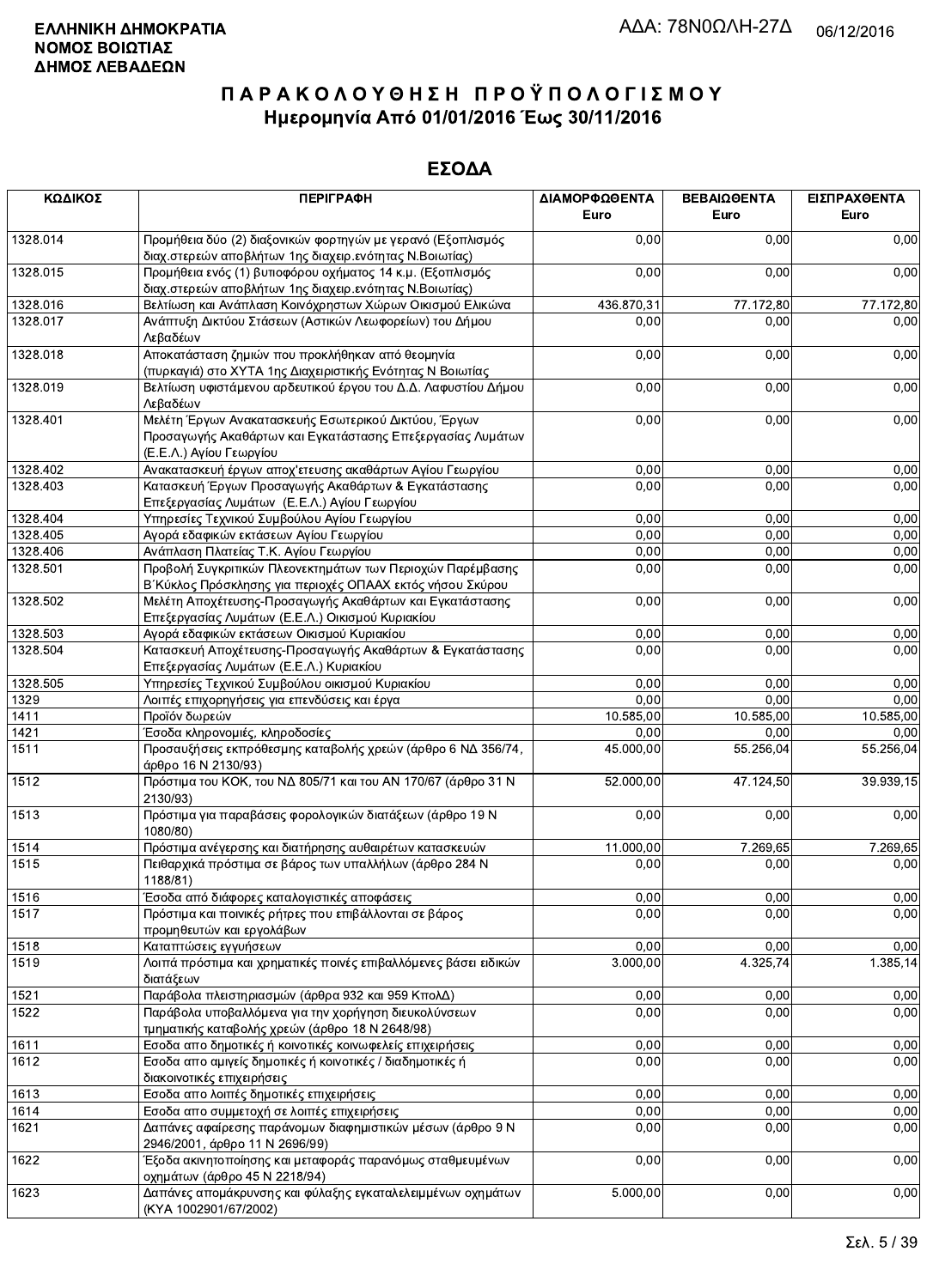| ΚΩΔΙΚΟΣ  | <b>ПЕРІГРАФН</b>                                                                                                                          | ΔΙΑΜΟΡΦΩΘΕΝΤΑ<br>Euro  | ΒΕΒΑΙΩΘΕΝΤΑ<br>Euro    | ΕΙΣΠΡΑΧΘΕΝΤΑ<br>Euro |
|----------|-------------------------------------------------------------------------------------------------------------------------------------------|------------------------|------------------------|----------------------|
| 1624     | Έσοδα από την κατασκευή, επισκευή και συντήρηση οδών και<br>πεζοδρομίων (άρθρο 47 Ν 2696/99, άρθρο 367 ΚΒΠΝ)                              | 0,00                   | 0,00                   | 0,00                 |
| 1625     | Αποζημίωση καταβληθείσα για λογαριασμό των υπόχρεων, λόγω<br>προσκύρωσης ή ρυμοτόμησης ακινήτων (άρθρο 26 Ν 1828/89)                      | 0,00                   | 0,00                   | 0,00                 |
| 1626     | Έσοδα από συμβάσεις διαδημοτικής συνεργασίας (άρθρο 23 Ν<br>2539/97)                                                                      | 0,00                   | 0,00                   | 0,00                 |
| 1627     | Εισφορές άλλων ΟΤΑ για την καταβολή αποζημίωσης στα μέλη του<br>υπηρεσιακού συμβουλίου (άρθρο 12 Ν 2130/93)                               | 0,00                   | 0,00                   | 0,00                 |
| 1628     | Εισφορές άλλων ΟΤΑ για τη μισθοδοσία ελεγκτών εσόδων - εξόδων<br>και εισπρακτόρων (άρθρα 227 και 229 Ν 1188/81)                           | 0,00                   | 0,00                   | 0,00                 |
| 1629     | Λοιπά έσοδα από δαπάνες πραγματοποιηθείσες για λογαριασμό<br>τρίτων                                                                       | 2.000,00               | 0,00                   | 0,00                 |
| 1691     | Τέλη επιβαλλόμενα σε βάρος επιχειρήσεων για την εκτέλεση έργων<br>και προγραμμάτων προστασίας του περιβάλλοντος (άρθρο 6 Ν.<br>1650/1986) | 0,00                   | 0,00                   | 0,00                 |
| 1692     | Εφάπαξ ειδική εισφορά για τη δημιουργία κοινόχρηστων χώρων<br>(άρθρο 16 Ν. 2508/97)                                                       | 0,00                   | 0,00                   | 0,00                 |
| 1699.001 | Εσοδα απο κατασκευή παραγκών και ηλεκτροδότησης αυτών στην<br>Εμποροπανήγυρη                                                              | 33.000,00              | 36.400,00              | 33.580,43            |
| 1699.002 | Εσοδα απο εισητήρια πολιτιστικών εκδηλώσεων                                                                                               | 0,00                   | 0,00                   | 0,00                 |
| 1699.003 | Λοιπά έκτακτα έσοδα που δεν εντάσσονται στις πιο πάνω τάξεις                                                                              | 0,00                   | 0,00                   | 0,00                 |
| 1699.005 | Έσοδα από συμμετοχη σε εκδρομές                                                                                                           | 0,00                   | 0,00                   | 0,00                 |
| 1699.006 | Έκτακτα Έσοδα από εράνους της Ιεράς Μητρόπολης Θηβών και<br>Λεβαδείας (2% επί του ακαθαρίστου προιόντος)                                  | 700,00                 | 700,00                 | 700,00               |
| 2111     | Τακτικά έσοδα από τέλη καθαριότητας και ηλεκτροφωτισμού                                                                                   | 478.986,00             | 521.174,10             | 492.699,58           |
| 2112     | Τακτικά έσοδα από τέλη και δικαιώματα ύδρευσης                                                                                            | 0,00                   | 0,00                   | 0,00                 |
| 2113     | Τακτικά έσοδα από τέλη και δικαίωματα άρδευσης                                                                                            | 0,00                   | 0,00                   | 0,00                 |
| 2114     | Τακτικά έσοδα από τέλη και δικαιώματα αποχέτευσης                                                                                         | 0,00                   | 0,00                   | 0,00                 |
| 2115.001 | Τέλος Ακίνητης περιουσίας (ηλεκτροδοτούμενα ακίνητα)                                                                                      | 13.700,00              | 13.627,27              | 13.627,27            |
| 2115.002 | Τέλος Ακίνητης περιουσίας (μη ηλεκτροδοτούμενα ακίνητα)                                                                                   | 20.000,00              | 44.409,97              | 17.287,62            |
| 2116     | Τακτικά έσοδα από δυνητικά ανταποδοτικά τέλη και εισφορές                                                                                 | 0,00                   | 0,00                   | 0,00                 |
| 2117     | Τακτικά έσοδα από εισφορά λόγω ένταξης ή επέκτασης<br>πολεοδομικών σχεδίων                                                                | 0,00                   | 0,00                   | 0,00                 |
| 2118     | Τακτικά έσοδα επί των ακαθαρίστων εσόδων επιτηδευματιών                                                                                   | 9.000,00               | 16.954,31              | 5.974,35             |
| 2119.001 | Φόρος ηλεκτροδούμενων χώρων (άρθ. 10 Ν. 1080/80) Π.Ο.Ε.                                                                                   | 46.200,00              | 46.196,54              | 46.196,54            |
| 2119.002 | Τέλη διαφήμισης Π.Ο.Ε.                                                                                                                    | 0,00                   | 0,00                   | 0,00                 |
| 2119.004 | Τέλος χρήσης κοινοχρήστων χώρων Π.Ο.Ε.                                                                                                    | 3.800,00               | 72.916,35              | 5.508,59             |
| 2119.009 | Μισθώματα λατομείων Π.Ο.Ε.                                                                                                                | 0,00                   | 165,94                 | 165,94               |
| 2119.010 | Απο δικαιώματα βοσκήσιμων εκτάσεων                                                                                                        | 0,00                   | 0,00                   | 0,00                 |
| 2119.011 | Απο μισθώματα αστικών ακινήτων                                                                                                            | 0,00                   | 0,00                   | 0,00                 |
| 2119.012 | Τέλη και δικαιώματα απο λαική αγορά                                                                                                       | 6.500,00               | 7.605,77               | 3.823,45             |
| 2119.017 | Από τέλη ανανεώσιμων πηγών ενέργειας                                                                                                      | 0,00                   | 0,00                   | 0,00                 |
| 2119.018 | Εσοδα απο την εκμετάλλευση διαφημιστικών χώρων σε αθλητικές<br>εγκαταστάσεις (άρθ. 56 Ν. 2725/99)                                         | 0,00                   | 0,00                   | 0,00                 |
| 2119.020 | Αντίτιμο κατανάλωσης ηλεκτρικού ρευματος των πυλώνων του<br>Δημοτικού Σταδιου για λογαριασμό τριτων (τέλεση αγώνων)                       | 1.000,00               | 10.539,15              | 4.710,32             |
| 2119.021 | Αντίτιμο καθημερινής χρήσης εγκαταστάσεων Δημ.Σταδίου<br>(αποδυτήρια, αίθουσα ιματισμού, πλυντήριο ρούχων κλπ.)                           | 400,00                 | 674,00                 | 574,00               |
| 2119.022 | Έσοδα από εισφορές (δίδακτρα μαθητών Δημ.Ωδείου)                                                                                          | 4.120,00               | 4.119,50               | 4.119,50             |
| 2211.001 | Πρόστιμα παραβάσεων Κ.Ο.Κ. - Ελεγχόμενης στάθμευσης Π.Ο.Ε.                                                                                | 18.000,00              | 31.393,45              | 15.160,79            |
| 2211.002 | Λοιπά πρόστιμα                                                                                                                            | 2.000,00               | 0,00                   | 0,00                 |
| 2212.001 | Πρόστιμα ανέγερσης-διατήρησης αυθαιρέτων                                                                                                  | 1.700,00               | 1.353, 10              | 1.353,10             |
| 3211     | Τέλη καθαριότητας και ηλεκτροφωτισμού                                                                                                     | 753.107,51             | 753.107,51             | 724.424,43           |
| 3212     | Τέλη και δικαιώματα ύδρευσης                                                                                                              | 205.235,04             | 205.235,04             | 3.656,51             |
| 3213     | Τέλη και δικαιώματα άρδευσης                                                                                                              | 465.428,99             | 465.428,99             | 231.671,79           |
| 3214     | Τέλη και δικαιώματα αποχέτευσης                                                                                                           | 17.004,89              | 17.004,89              | 531,64               |
| 3215     |                                                                                                                                           | 206.272,63             | 206.272,63             | 55.192,98            |
| 3216     | Τέλος ακίνητης περιουσίας<br>Δυνητικά ανταποδοτικά τέλη και εισφορές                                                                      | 0,00                   | 0,00                   | 0,00                 |
| 3217     | Εισφορά λόγω ένταξης ή επέκτασης πολεοδομικών σχεδίων                                                                                     |                        |                        | 0,00                 |
| 3218     | Τακτικά έσοδα επί των ακαθαρίστων εσόδων επιτηδευματιών                                                                                   | 5.878,21<br>888.358.76 | 5.878,21<br>888.358.76 | 30.610.77            |
|          |                                                                                                                                           |                        |                        |                      |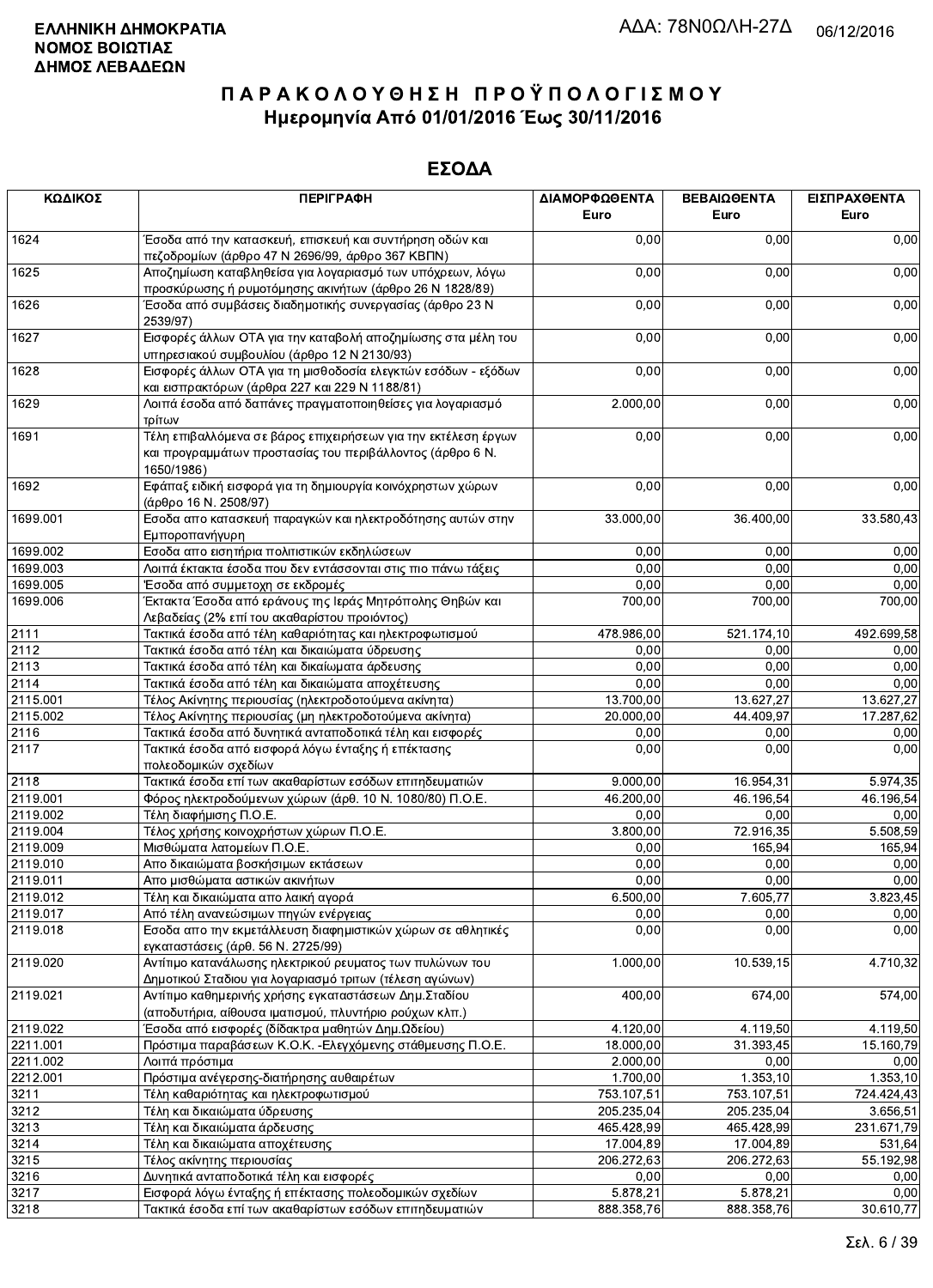| ΚΩΔΙΚΟΣ  | <b>ПЕРІГРАФН</b>                                                                                                               | ΔΙΑΜΟΡΦΩΘΕΝΤΑ<br>Euro | ΒΕΒΑΙΩΘΕΝΤΑ<br>Euro | ΕΙΣΠΡΑΧΘΕΝΤΑ<br>Euro |
|----------|--------------------------------------------------------------------------------------------------------------------------------|-----------------------|---------------------|----------------------|
| 3219.001 | Απο δικαιώματα και μισθώματα βοσκήσιμων εκτάσεων                                                                               | 14.908,71             | 14.908,71           | 1.203,36             |
| 3219.002 | Απο τέλη διαφήμισης και απο την εκμετάλλευση διαφημιστικών<br>χώρων                                                            | 20.000,00             | 20.000,00           | 0,00                 |
| 3219.003 | Απο δικαιώματα νεκροταφείων                                                                                                    | 17.943,11             | 17.943,11           | 779,81               |
| 3219.004 | Απο τέλη χρήσης κοινόχρηστων δημοτικών χώρων και απο<br>παραχώρηση δικαιωμάτων χρήσης θέσεων των περιπτέρων                    | 175.367,35            | 175.367,35          | 14.165,61            |
| 3219.005 | Απο δικαιώματα Σφαγείων                                                                                                        | 3.828,95              | 3.828,95            | 262,51               |
| 3219.006 | Απο μισθώματα λατομείων                                                                                                        | 110.550.22            | 110.550,22          | 44.062.60            |
| 3219.007 | Απο κατασκευή πεζοδρομίων                                                                                                      | 0,00                  | 0,00                | 0,00                 |
| 3219.008 | Απο δικαιώματα χρήσης Χ.Υ.Τ.Α.                                                                                                 | 70.984,86             | 70.984,86           | 519,06               |
| 3219.009 | Απο δικαιώματα συμμετοχής στην Κατασκήνωση                                                                                     | 9.557,23              | 9.557,23            | 49,43                |
| 3219.010 | Απο τέλη και δικαιώματα λαικών αγορών                                                                                          | 102.715,33            | 102.715,33          | 28.075,74            |
| 3219.011 | Απο φόρο ηλεκτροδοτούμενων χώρων (άρθ. 10 Ν. 1080/80)                                                                          | 63.449,73             | 63.449,73           | 61.504,28            |
| 3219.012 | Απο προγραμματική σύμβαση με ΔΕΠΟΔΑΛ Α.Ε. (ΦΟΔΣΑ)                                                                              | 0,00                  | 0,00                | 0,00                 |
| 3219.013 | Απο μισθώματα αστικών ακινήτων                                                                                                 | 373.712,52            | 373.712,52          | 26.789,68            |
| 3219.014 | Απο μισθώματα καλλιεργήσιμης γής                                                                                               | 17.293,74             | 17.293,74           | 3.965,84             |
| 3219.015 | Απο μισθώματα θαλασσίων εκτάσεων                                                                                               | 14.456,27             | 14.456,27           | 6.411,80             |
| 3219.016 | Απο λοιπά έσοδα απο ακίνητα (χρήση εδάφους απο εταιρείες<br>κινητής τηλεφωνίας κλπ)                                            | 0,00                  | 0,00                | 0,00                 |
| 3219.017 | Λοιπές περιπτώσεις                                                                                                             | 13.120,86             | 13.120,86           | 587,59               |
| 3219.018 | Απο εισφορές για τροφεία παιδικών και βρεφονηπιακών σταθμών                                                                    | 20.126,24             | 20.126,24           | 1.286,07             |
| 3219.019 | Απο κρατήσεις υπέρ Δημοσίου                                                                                                    | 23.818,81             | 23.818,81           | 968,72               |
| 3219.020 | Απο επιστροφές αχρεωστήτως καταβληθέντων προνοιακών<br>επιδομάτων                                                              | 226.042,67            | 226.042,67          | 16.436,23            |
| 3219.021 | Από χρήση Δημοτικών Σταδίων (15% επί των ακαθαρίστων<br>εισπράξεων του χρήστη από την πώληση εισητηρίων για τους<br>αγώνες)    | 49.589,39             | 49.589,39           | 0,00                 |
| 3219.022 | Από αντίιτιμο κατανάλωσης ηλεκτρικού ρευματος των πυλώνων του<br>Δημοτικού Σταδιου για λογαριασμό τρίτων (τέλεση αγώνων)       | 39.337,20             | 39.337,20           | 0,00                 |
| 3219.023 | Από αντίτιμο καθημερινής χρήσεως εγκαταστάσεων Δημ. Σταδίου<br>(αποδυτήρια, αίθουσα ιματισμού, πλυντήριο ρούχων κλπ)           | 1.752,00              | 1.752,00            | 1.752,00             |
| 3219.024 | Από εισφορές (δίδακτρα μαθητών Δημ. Ωδείου)                                                                                    | 0,00                  | 0,00                | 0,00                 |
| 3221.001 | Απο πρόστιμα παραβάσεων Κ.Ο.Κ.-Ελεγχόμενης στάθμευσης                                                                          | 675.743,75            | 675.743,75          | 5.102,93             |
| 3221.002 | Απο διάφορα πρόστιμα κλπ έκτακτα έσοδα                                                                                         | 145.746,08            | 145.746,08          | 7.490,71             |
| 3221.003 | Απο αποζημιώσεις καταβληθείσες για λογαριασμό των υπόχρεων,<br>λόγω προσκύρωσης ή ρυμοτόμησης ακινήτων (άρθρο 26 Ν<br>1828/89) | 86.651,30             | 86.651,30           | 6.217,64             |
| 3221.004 | Από προγραμματική σύμβαση με ΔΕΠΟΔΑΛ για ΦΠΑ                                                                                   | 0,00                  | 0,00                | 0,00                 |
| 3222     | Έκτακτα ειδικευμένα έσοδα                                                                                                      | 0,00                  | 0,00                | 0,00                 |
| 4111     | Εισφορά υπέρ του Δημοσίου στις αποδοχές και τα έξοδα<br>παράστασης                                                             | 200.000,00            | 162.010,53          | 162.010,53           |
| 4112     | Εξαγορά συντάξιμης υπηρεσίας                                                                                                   | 0,00                  | 0,00                | 0,00                 |
| 4121     | Φόροι μισθωτών υπηρεσιών                                                                                                       | 240.000.00            | 230.164,92          | 230.164,92           |
| 4122     | Φοροί και χαρτόσημο Δημάρχων Αντιδημάρχων μελών Δημοτικών<br>Συμβουλίων και λοιπών συλλογικών οργάνων                          | 3.500,00              | 1.951,08            | 1.951,08             |
| 4123     | Φόρων προμηθευτών εργολάβων ελ. Επαγγελματιών κ.λ.π.                                                                           | 130.000,00            | 83.444,32           | 83.444,32            |
| 4124     | Λοιπές κρατήσεις υπέρ του Δημοσίου                                                                                             | 80.000.00             | 95.794,54           | 89.897,14            |
| 4131     | Εισφορές σε ασφαλιστικούς οργανισμούς και ταμεία                                                                               | 1.350.000,00          | 1.226.947,15        | 1.226.947,15         |
| 4132     | Εισφορά για το εφάπαξ βοήθημα του Ν 103/75                                                                                     | $\overline{2.000,00}$ | 1.625,58            | 1.625,58             |
| 4141     | Κρατήσεις στις αποδοχές για την εξόφληση δανείων του Τ.Π. &<br>Δανείων.                                                        | 85.000,00             | 55.202.43           | 55.202,43            |
| 4142     | Λοιπές κρατήσεις υπέρ τρίτων                                                                                                   | 240.000,00            | 127.852,53          | 127.852,53           |
| 4211     | Επιστροφή χρημάτων από υπολόγους χρηματικών ενταλμάτων<br>προπληρωμής                                                          | 5.000,00              | 0,00                | 0,00                 |
| 4212     | Επιστροφή πάγιας προκαταβολής                                                                                                  | 29.000,00             | 0,00                | 0,00                 |
| 4213     | Επιστροφή αχρεωστήτως καταβληθέντων χρηματικών ποσών<br>(άρθρο 26 Ν 318/69, Αποφ. Υπ. Οικον. 2081241/11652/1997)               | 130.000,00            | 176.557,00          | 128.260,58           |
| 4218     | Επιστροφή χρημάτων από δημοτικές επιχειρήσεις έπειτα από<br>κατάπτωση των υπέρ αυτών εγγυήσεων                                 | 0,00                  | 0,00                | 0,00                 |
| 4219     | Επιστροφή εν γένει χρημάτων                                                                                                    | 45.000,00             | 17.118,13           | 17.118,13            |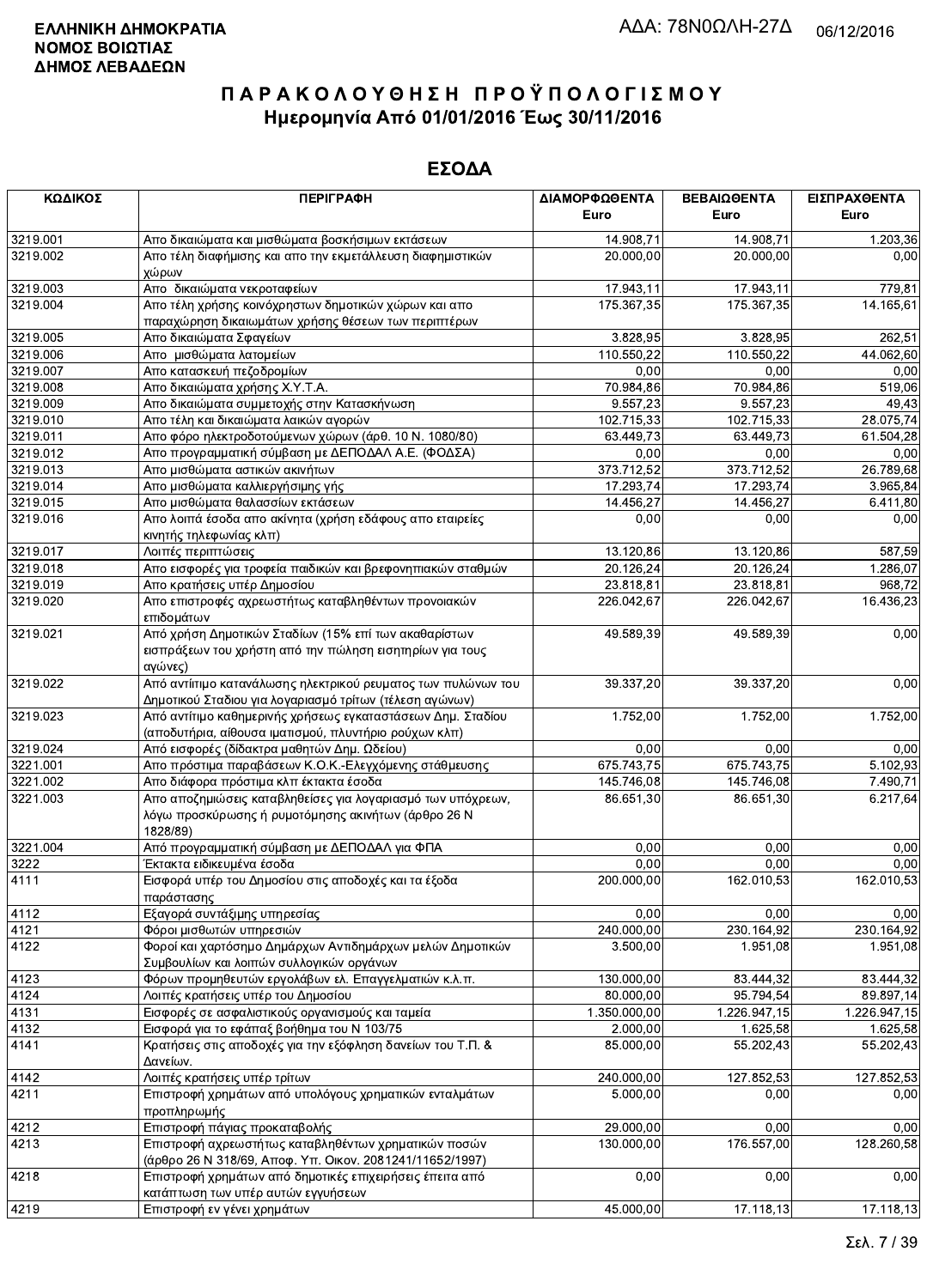### ΕΣΟΔΑ

| ΚΩΔΙΚΟΣ | <b>ПЕРІГРАФН</b>                                                                                                    | ΔΙΑΜΟΡΦΩΘΕΝΤΑ<br>Euro | ΒΕΒΑΙΩΘΕΝΤΑ<br>Euro | ΕΙΣΠΡΑΧΘΕΝΤΑ<br>Euro |
|---------|---------------------------------------------------------------------------------------------------------------------|-----------------------|---------------------|----------------------|
| 5111    | Χρηματικό υπόλοιπο προερχόμενο από τακτικά έσοδα για την<br>κάλυψη υποχρεώσεων παρελθόντων ετών                     | 443.123,57            | 443.123,57          | 443.123,57           |
| 5112    | Χρηματικό υπόλοιπο προερχόμενο από τακτικά έσοδα για<br>πιστώσεις προοριζόμενες για επενδυτικές δαπάνες             | 697.635,70            | 697 635,70          | 697.635,70           |
| 5113    | Χρηματικό υπόλοιπο προερχόμενο απο τακτικά έσοδα για την<br>κάλυψη ειδικευμένων δαπανών                             | 1.012.359,90          | 1.012.359,90        | 1.012.359,90         |
| 5119    | Χρηματικό υπόλοιπο προερχόμενο απο τακτικά έσοδα για την<br>κάλυψη εν γένει δαπανών του Δήμου                       | 168 798,82            | 168.798,82          | 168.798,82           |
| 5121    | Χρηματικό υπόλοιπο προερχόμενο από έκτακτα έσοδα για την<br>κάλυψη υποχρεώσεων παρελθόντων ετών                     | 51.582,24             | 51.582,24           | 51.582,24            |
| 5122    | Χρηματικό υπόλοιπο προερχόμενο από έκτακτα έσοδα (εκτός ΠΔΕ)<br>για πιστώσεις προοριζόμενες για επενδυτικές δαπάνες | 1.037.237,22          | 1.037.237,22        | 1.037.237,22         |
| 5123    | Χρηματικό υπόλοιπο προερχόμενο απο έκτακτα έσοδα για την<br>κάλυψη ειδικευμένων δαπανών                             | 96.067,18             | 96.067,18           | 96.067,18            |
| 5124    | Χρηματικό Υπόλοιπο προερχόμενο από το ΠΡΟΓΡΑΜΜΑ<br>ΔΗΜΟΣΙΩΝ ΕΠΕΝΔΥΣΕΩΝ (ΕΣΠΑ και Εθνικό ΠΔΕ)                        | 0,00                  | 0,00                | 0,00                 |
| 5129    | Χρηματικό υπόλοιπο προερχόμενο απο έκτακτα έσοδα για την<br>κάλυψη εν γένει δαπανών του Δήμου                       | 0,00                  | 0.00                | 0,00                 |
|         | ΣΥΝΟΛΑ                                                                                                              | 27.794.116.18         | 25.555.787.44       | 20.701.034.26        |

|        | ΚΩΔΙΚΟΣ  | <b>ПЕРІГРАФН</b>                                                           | ΔΙΑΜΟΡ     | <b>ENTAA@ENTA</b> | ΠΛΗΡΩΘΕΝΤΑ |
|--------|----------|----------------------------------------------------------------------------|------------|-------------------|------------|
|        |          |                                                                            | ΦΩΘΕΝΤΑ    | Euro              | Euro       |
|        |          |                                                                            | Euro       |                   |            |
| 00     | 6031     | Τακτικές αποδοχές (περιλαμβάνονται βασικός μισθός, δώρα εορτών, γενικά και | 104.568,00 | 83.315,00         | 83.315,00  |
|        |          | ειδικά τακτικά επιδόματα)                                                  |            |                   |            |
| 00     | 6032     | Αποζημίωση υπερωριακής εργασίας και για εξαιρέσιμες ημέρες και νυκτερινές  | 0,00       | 0,00              | 0,00       |
|        |          | ώρες και λοιπές πρόσθετες αμοιβές                                          |            |                   |            |
| 00     | 6053.001 | Εργοδ. εισφορές ΙΚΑ υπαλλήλων ειδικών θέσεων                               | 10.282,00  | 7.330,40          | 7.330,40   |
| 00     | 6053.002 | Εργοδ. εισφορές Ταμείου Νομικών                                            | 5.330.00   | 742,50            | 742,50     |
| 00     | 6053.003 | Εργοδοτικές εισφορές υπέρ ΤΣΜΕΔΕ                                           | 4.661,00   | 3.791,70          | 3.791,70   |
| 00     | 6053.004 | Εργοδοτικές εισφορές υπέρ ΤΣΜΕΔΕ (επικουρικό)                              | 1.176,00   | 924,50            | 924,50     |
| 00     | 6053.005 | Εργοδοτικές εισφορές υπέρ ΚΥΤ                                              | 1.556,00   | 1.223.20          | 1.223,20   |
| 00     | 6056     | Εργοδοτικές εισφορές Δήμων Κοινωνικής Ασφάλισης                            | 0,00       | 0.00              | 0,00       |
| 00     | 6073     | Δαπάνες επιμόρφωσης προσωπικού και συμμετοχής σε συνέδρια και              | 1.000,00   | 0,00              | 0,00       |
|        |          | σεμινάρια                                                                  |            |                   |            |
| 00     | 6111     | Αμοιβές νομικών και συμβολαιογράφων                                        | 3.000,00   | 0,00              | 0,00       |
| 00     | 6116     | Αμοιβές δικαστικών επιμελητών                                              | 5.000,00   | 1.307,49          | 1.307,49   |
| 00     | 6117.001 | Ανάθεση παροχής υπηρεσιών Ιατρού Εργασίας του Δήμου                        | 2.600,00   | 0.00              | 0.00       |
| 00     | 6117.002 | Ανάθεση παροχής υπηρεσιών τεχνικού ασφαλείας του Δήμου                     | 4.912,11   | 4.136,86          | 4.136,86   |
| 00     | 6121.001 | Αντιμισθία δημάρχου, αντιδημάρχων και προέδρου δημοτικού συμβουλίου        | 123.120,00 | 90.002.54         | 89.318,54  |
|        |          | (Άρθρο92 Ν.3852/2010)                                                      |            |                   |            |
| 00     | 6121.002 | Αντιμισθία συμπαραστάτη του δημότη και της επιχείρησης (άρθρο 77 παρ.6     | 0,00       | 0,00              | 0,00       |
|        |          | N.3852/2010)                                                               |            |                   |            |
| $00\,$ | 6122     | Αποζημίωση και έξοδα κίνησης Δημοτικών Συμβούλων (άρθρο 140 ΔΚΚ)           | 0,00       | 0.00              | 0,00       |
| 00     | 6123     | Έξοδα κίνησης προέδρων Δ.Σ. (άρθρο 4 Ν 2539/97)                            | 87.600,00  | 73.000.00         | 73.000,00  |
| 00     | 6124     | Έξοδα κηδείας Δημάρχων και προέδρων κοινοτήτων (άρθρο 140 παρ.4            | 0.00       | 0,00              | 0,00       |
|        |          | N.3463/06)                                                                 |            |                   |            |
| $00\,$ | 6126.002 | Εργοδοτικές εισφορές για Υγειον Περίθαλψη                                  | 0.00       | 0.00              | 0,00       |
| 00     | 6126.003 | Εργοδοτικές εισφορές υπέρ ΤΕΑΔΥ                                            | 0.00       | 0.00              | 0.00       |
| 00     | 6126.006 | Ειδική εισφορά ΤΠΔΥ (1%)                                                   | 0.00       | 0.00              | 0,00       |
| $00\,$ | 6126.007 | Ειδική Εισφορά Αλληλεγγύης (2%)                                            | 0.00       | 0.00              | 0,00       |
| 00     | 6126.008 | Εργοδοτικές εισφορές υπέρ ΙΚΑ-ΕΤΕΑ                                         | 10.490,00  | 6.376,39          | 6.208,40   |
| 00     | 6132     | Αποζημίωση για συμμετοχή σε συμβούλια και επιτροπές                        | 0,00       | 0.00              | 0,00       |
| 00     | 6133     | Αποζημιώσεις μελών και γραμματέως φορολογικών Επιτροπών                    | 0,00       | 0.00              | 0,00       |
| 00     | 6134     | Αποζημίωση μελών και γραμματέως υπηρεσιακού συμβουλίου                     | 0,00       | 0,00              | 0,00       |
| 00     | 6142.001 | Αμοιβές Ορκωτών Εκτιμητών                                                  | 0,00       | 0,00              | 0,00       |
| 00     | 6151     | Δικαιώματα τρίτων (ΔΕΗ κλπ) από την είσπραξη τελών και φόρων               | 8.000,00   | 1.977,07          | 1.977,07   |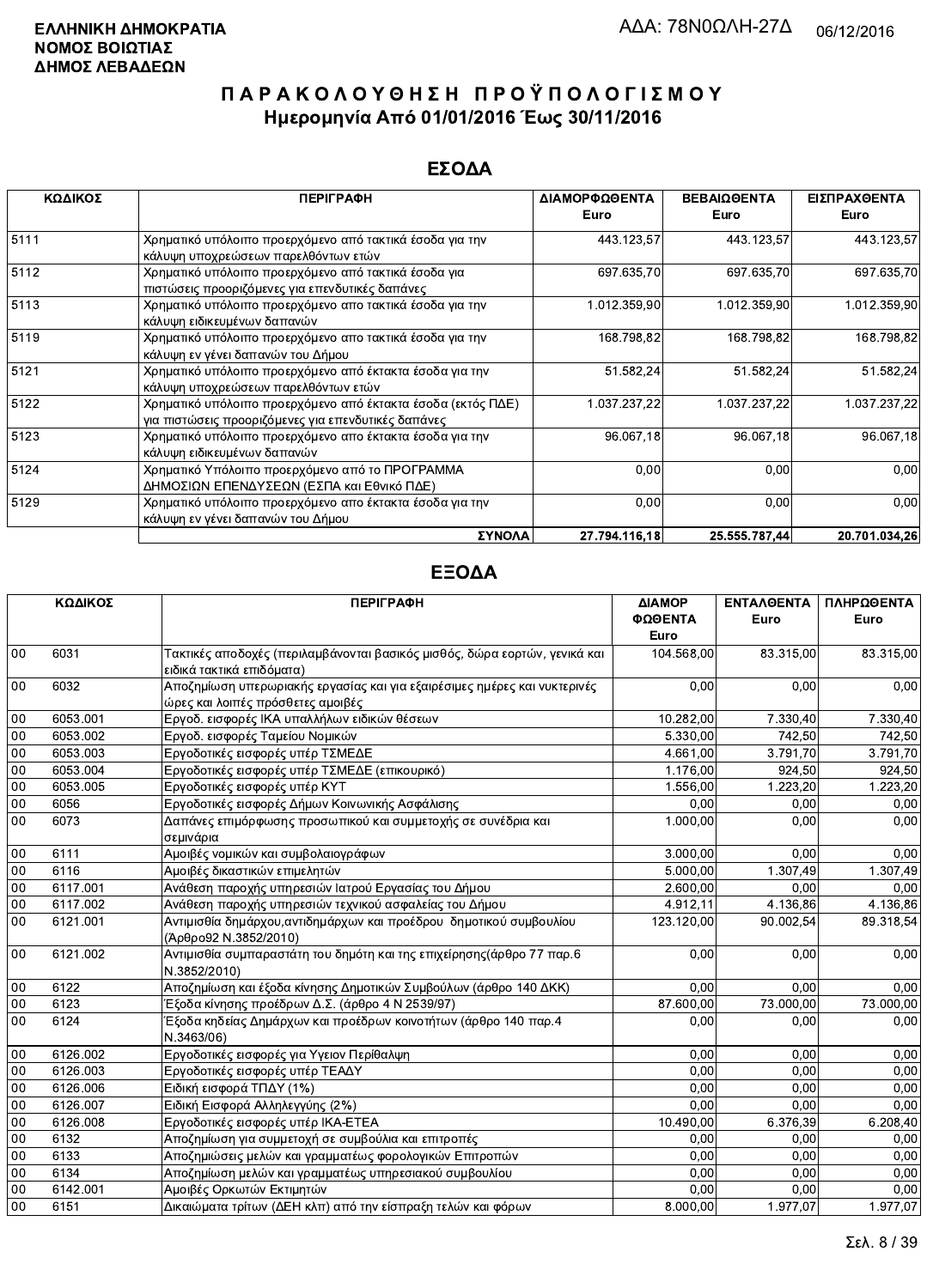|            | ΚΩΔΙΚΟΣ  | <b>ПЕРІГРАФН</b>                                                        | ΔΙΑΜΟΡ     | ΕΝΤΑΛΘΕΝΤΑ | ΠΛΗΡΩΘΕΝΤΑ |
|------------|----------|-------------------------------------------------------------------------|------------|------------|------------|
|            |          |                                                                         | ΦΩΘΕΝΤΑ    | Euro       | Euro       |
|            |          |                                                                         | Euro       |            |            |
| $00\,$     | 6153     | Έξοδα διοικητικής εκτέλεσης (άρθρα 76 & 77 ΚΕΔΕ)                        | 0.00       | 0,00       | 0,00       |
| 00         | 6154.001 | Έξοδα είσπραξης κλήσεων Τροχαίας από ΕΛΤΑ                               | 3.000,00   | 2.462,10   | 2.462,10   |
| 00         | 6221     | Ταχυδρομικά τέλη                                                        | 20.000,00  | 11.380,04  | 11.314,38  |
| 00         | 6222     | Τηλεφωνικά, τηλεγραφικά και τηλετυπία τέλη εσωτερικού                   | 28.000,00  | 24.459,98  | 24.459,98  |
| 00         | 6223     | Κινητή Τηλεφωνία                                                        | 0,00       | 0,00       | 0,00       |
| 00         | 6331.001 | Λοιποί φόροι και τέλη                                                   | 16.000,00  | 8.167,28   | 8.167,28   |
| 00         | 6331.002 | Φόρος εισοδηματος φορολογικού έτους 2014                                | 0,00       | 0,00       | 0,00       |
| 00         | 6331.003 | Φόρος εισοδήματος φορολογικού έτους 2015                                |            | 69.587,90  | 69.587,90  |
|            |          |                                                                         | 83.506,00  |            |            |
| 00         | 6331.004 | Φόρος επιτηδεύματος από εκπρόθεσμη παύση δραστηριοτήτων ΔΕΤΕΛ           | 2.700,00   | 2.609,60   | 2.609,60   |
| 00         | 6331.005 | Φόρος επιτηδεύματος από εκπρόθεσμη παύση δραστηριοτήτων ΔΕΠΑΛ           | 10.200,00  | 10.180,77  | 10.180,77  |
| $00\,$     | 6421     | Οδοιπορικά έξοδα και αποζημίωση μετακινούμενων αιρετών                  | 3.000.00   | 0,00       | 0,00       |
| 00         | 6423.001 | Οδοιπορικά έξοδα και αποζημίωση τρίτων                                  | 0,00       | 0,00       | 0,00       |
| 00         | 6431     | Έξοδα ενημέρωσης και προβολής δραστηριοτήτων του Δήμου                  | 5.000,00   | 0,00       | 0,00       |
| 00         | 6432     | Δαπάνες εκθέσεων στο εσωτερικό και στο εξωτερικό                        | 0,00       | 0,00       | 0,00       |
| 00         | 6433     | Τιμητικές διακρίσεις, αναμνηστικά δώρα και έξοδα φιλοξενίας φυσικών     | 2.000,00   | 0,00       | 0,00       |
|            |          | προσώπων και αντιπροσωπειών                                             |            |            |            |
| $00\,$     | 6434     | Λοιπές δαπάνες δημοσίων σχέσεων                                         | 1.500,00   | 0,00       | 0,00       |
| 00         | 6442     | Διοργάνωση συνεδρίων συναντήσεων και διαλέξεων                          | 0,00       | 0,00       | 0,00       |
| 00         | 6443     | Δαπάνες δεξιώσεων και εθνικών ή τοπικών εορτών                          | 2.000,00   | 0,00       | 0,00       |
| 00         | 6451.001 | Συνδρομές σε εφημερίδες - περιοδικά                                     | 750,00     | 0,00       | 0,00       |
| 00         | 6451.002 | Συνδρομή σε νομικές βάσεις δεδομένων                                    | 4.000,00   | 3.935,98   | 2.890,49   |
| $00\,$     | 6463     | Έξοδα λοιπών δημοσιεύσεων                                               | 3.000,00   | 1.006,57   | 914,64     |
| 00         | 6492     | Δικαστικά έξοδα και έξοδα εκτέλεσης δικαστικών αποφάσεων ή              | 20.000,00  | 2.131,00   | 2.131,00   |
|            |          | συμβιβαστικών πράξεων                                                   |            |            |            |
| 00         | 6494     | Έξοδα συμβολαιογράφων και δικαστικών επιμελητών                         | 5.000,00   | 129,15     | 86,10      |
| $00\,$     | 6495.001 | Δαπάνες για μεταβίβαση αδειών κυκλοφορίας οχημάτων & Μ.Ε. στο νέο       | 0,00       | 0,00       | 0,00       |
|            |          | Καλλικρατικό Δήμο Λεβαδεών                                              |            |            |            |
| 00         | 6495.002 | Αμοιβή ΤΕΕ από τακτοποίηση δημοτικών αυθαιρέτων (σχολείων κλπ.)         | 200,00     | 60,00      | 60,00      |
| $00\,$     | 6495.007 | Δαπάνες για πάγια τέλη κτηματογράφησης ακινήτων του Δήμου               | 500,00     | 105,00     | 105,00     |
| 00         | 6495.010 | Δαπάνη για μηχανογραφικό αρχείο ΔΕΗ χρέωσης δημοτικών τελών             | 250,00     | 0,00       | 0,00       |
| 00         | 6511     | Τόκοι δανείων εσωτερικού                                                | 192.630,12 | 192.630,12 | 192.630,12 |
| 00         | 6513     | Τόκοι εκ λοιπών χρεών                                                   | 0,00       | 0,00       | 0,00       |
| 00         | 6514     | Συμβολαιογραφικά έξοδα και δαπάνες σύναψης δανείων                      | 0,00       | 0.00       | 0,00       |
|            | 6515     |                                                                         |            | 470,00     |            |
| 00         |          | Αμοιβές και προμήθειες τραπεζών                                         | 3.000,00   |            | 470,00     |
| 00         | 6516     | Χρεολύσια δανείων εσωτερικού                                            | 188.718,95 | 188.718,95 | 188.718,95 |
| 00         | 6518     | Χρεολύσια λοιπών χρεών                                                  | 0,00       | 0,00       | 0,00       |
| 00         | 6521     | Τόκοι δανείων εσωτερικού                                                | 129.695,30 | 129.695,30 | 129.695,30 |
| 00         | 6523     | Τόκοι εκ λοιπών χρεών                                                   | 0,00       | 0,00       | 0,00       |
| ${\bf 00}$ | 6524     | Συμβολαιογραφικά έξοδα και δαπάνες σύναψης δανείων                      | 0,00       | 0,00       | 0,00       |
| $00\,$     | 6525     | Αμοιβές και προμήθειες τραπεζών                                         | 0,00       | 0,00       | 0,00       |
| 00         | 6526     | Χρεολύσια δανείων εσωτερικού                                            | 142.554,94 | 142.554,94 | 142.554,94 |
| 00         | 6711.001 | Μεταβιβάσεις σε σχολικές επιτροπές για λειτουργικές δαπάνες             | 377.129,52 | 271.631,94 | 271.631,94 |
| 00         | 6711.002 | Μεταβιβάσεις σε σχολικές επιτροπές για πρόγραμμα σχολικού τροχονόμου    | 0,00       | 0,00       | 0,00       |
| 00         | 6711.003 | Μεταβιβάσεις σε σχολικές επιτροπές για έργα επισκευής και συντήρησης    | 21.800,00  | 21.693,80  | 21.693,80  |
|            |          | σχολικών κτιρίων                                                        |            |            |            |
| 00         | 6715.010 | Επιχορήγηση Αθλητικού Πολιτιστικού Οργανισμού Δήμου Λεβαδέων            | 0,00       | 0,00       | 0,00       |
|            |          | (ΑΠΟΔΗΛ)                                                                |            |            |            |
| 00         | 6716     | Συμμετοχή στη δαπάνη αποζημίωσης μελών υπηρεσιακού συμβουλίου           | 0,00       | 0,00       | 0,00       |
| $00\,$     | 6721.001 | Εισφορά υπέρ συνδέσμου Δήμων και Κοινοτήτων Προστασίας & Ορθολογικής    | 7.184,50   | 0,00       | 0,00       |
|            |          | Ανάπτυξης του Κορινθιακού Κόλπου (ΣΠΟΑΚ) ο 'ΑΡΙΩΝ                       |            |            |            |
| 00         | 6722     | Εισφορά για την εξασφάλιση μέσων προστασίας άμαχου πληθυσμού            | 9.057,59   | 0,00       | 0,00       |
| 00         | 6723     | Κράτηση 0,50% υπέρ λογαριασμού του άρθρου 68 ΝΔ 3033/54                 | 45.287,93  | 7.178,07   | 7.178,07   |
| 00         | 6725     | Εισφορά υπέρ ΤΠΟΕΚΕ                                                     | 750,00     | 0,00       | 0,00       |
| 00         | 6726.001 | Υπέρ δήμων και κοινοτήτων απο το Τέλος Ακίνητης Περιουσίας (15% επι των | 16.000,00  | 9.192,00   | 9.192,00   |
|            |          | εισπράξεων - Ν. 2130/93)                                                |            |            |            |
| 00         | 6726.003 | Εισφορές (ωφελούμενων και εργοδότη )μέσω Προγραμμάτων Κοινωφελούς       | 0,00       | 0,00       | 0,00       |
|            |          | Χαρακτήρα (παρ. ΙΔ Ν.4152/2013)                                         |            |            |            |
| 00         | 6733     | Καταβολή χρηματικών βοηθημάτων σε άπορους δημότες                       | 0,00       | 0,00       | 0,00       |
|            |          |                                                                         |            |            |            |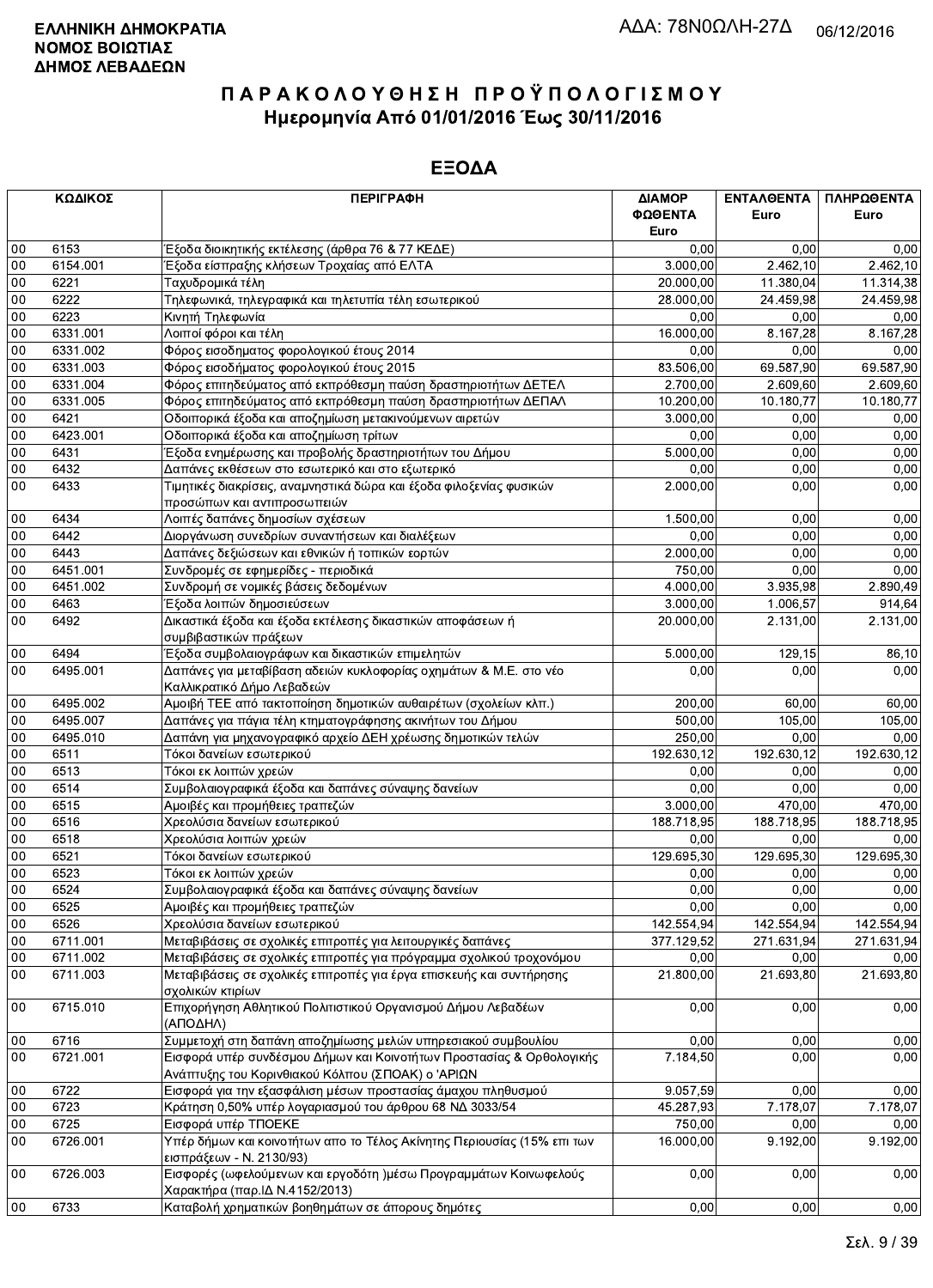|          | ΚΩΔΙΚΟΣ              | <b>ПЕРІГРАФН</b>                                                                                                                                             | ΔΙΑΜΟΡ<br>ΦΩΘΕΝΤΑ<br>Euro | ΕΝΤΑΛΘΕΝΤΑ<br>Euro | ΠΛΗΡΩΘΕΝΤΑ<br>Euro |
|----------|----------------------|--------------------------------------------------------------------------------------------------------------------------------------------------------------|---------------------------|--------------------|--------------------|
| $00\,$   | 6734                 | Καταβολή επιδόματος ένδειας στους δικαιούχους                                                                                                                | 10.000,00                 | 0,00               | 0,00               |
| 00       | 6735                 | Επιχορηγήσεις σε αθλητικούς συλλόγους και σωματεία                                                                                                           | 0.00                      | 0,00               | 0,00               |
| 00       | 6736                 | Επιχορηγήσεις σε πολιτιστικούς συλλόγους και σωματεία                                                                                                        | 5.100.00                  | 0,00               | 0,00               |
| 00       | 6737                 | Υλοποίηση προγραμματικών συμβάσεων                                                                                                                           | 0,00                      | 0,00               | 0,00               |
| 00       | 6738.001             | Χρηματοδότηση Κοινωφελούς Επιχείρησης Δήμου Λεβαδέων                                                                                                         | 10.000,00                 | 10.000,00          | 10.000,00          |
| 00       | 6739                 | Λοιπές προαιρετικές πληρωμές για μεταβιβάσεις εισοδημάτων σε τρίτους                                                                                         | 0,00                      | 0,00               | 0,00               |
| 00       | 6811                 | Εγγυήσεις ενοικίου                                                                                                                                           | 0,00                      | 0,00               | 0,00               |
| 00       | 6812                 | Εγγυήσεις Δημοσίων οργανισμών                                                                                                                                | 0,00                      | 0,00               | 0,00               |
| 00       | 6818                 | Καταπτώσεις εγγυήσεων υπέρ δημοτικών επιχειρήσεων                                                                                                            | 0,00                      | 0,00               | 0,00               |
| 00       | 6819                 | Λοιπές εγγυήσεις                                                                                                                                             | 0,00                      | 0.00               | 0,00               |
| $00\,$   | 6821.001             | Φορολογικά πρόστιμα και προσαυξήσεις χρήσης                                                                                                                  | 3.500,00                  | 1.484,00           | 1.484,00           |
| 00       | 6821.002             | Πρόστιμα και προσαυξήσεις από εκπρόθεσμη παύση δραστηριότητας ΔΕΠΑΛ                                                                                          | 31.880,00                 | 31.431,14          | 31.431,14          |
| $00\,$   | 6821.003             | Πρόστιμα και προσαυξήσεις από εκπρόθεσμη παύση δραστηριότητας ΔΕΤΕΛ                                                                                          | 3.010,00                  | 2.993,06           | 2.993,06           |
| $00\,$   | 6822                 | Προσαυξήσεις Ασφαλιστικών ταμείων χρήσης                                                                                                                     | 4.000,00                  | 0,00               | 0,00               |
| $00\,$   | 6823.001             | Τόκοι υπερημερίας χρήσης                                                                                                                                     | 60.000,00                 | 29.233,41          | 29.233,41          |
| 10       | 6011                 | Τακτικές αποδοχές (περιλαμβάνονται βασικός μισθός, δώρα εορτών, γενικά και<br>ειδικά τακτικά επιδόματα)                                                      | 999.279,00                | 935.896,81         | 935.896,81         |
| 10       | 6012.001             | Αποζημίωση υπερωριακής εργασίας μονίμων υπαλλήλων                                                                                                            | 0,00                      | 0,00               | 0,00               |
| 10       | 6012.002             | Αμοιβή υπαλλήλων που ασκούν καθήκοντα ληξιάρχου                                                                                                              | 2.640,00                  | 1.913,53           | 1.913,53           |
| 10       | 6012.003             | Αμοιβή υπαλλήλου που τηρεί τα πρακτικά του Δημοτικού Συμβουλίου                                                                                              | 1.050,00                  | 845.70             | 845,70             |
| 10       | 6012.004             | Αμοιβή υπαλλήλων για την γραμματειακή υποστήριξη των συμβουλίων των<br>τοπικών και δημοτικών κοινοτήτων                                                      | 3.450,00                  | 1.559,30           | 1.559,30           |
| 10       | 6012.006             | Αποζημίωση υπερωριακής εργασίας για την καταβολή εκλογικής<br>αποζημίωσης                                                                                    | 0,00                      | 0,00               | 0,00               |
| 10       | 6021.002             | Τακτικές αποδοχές υπαλλήλων με σύμβαση αορίστου χρόνου                                                                                                       | 206.993,00                | 164.437,88         | 164.437,88         |
| 10       | 6022.001             | Αποζημίωση υπερωριακής εργασίας για την καταβολή εκλογικής<br>αποζημίωσης                                                                                    | 0,00                      | 0,00               | 0,00               |
| 10       | 6041                 | Τακτικές αποδοχές (περιλαμβάνονται βασικός μισθός, δώρα εορτών, γενικά και<br>ειδικά τακτικά επιδόματα)                                                      | 0,00                      | 0,00               | 0,00               |
| 10       | 6051.001             | Εργοδοτικές εισφορές ΙΚΑ μονίμων διοικητικών-οικονομικών υπηρεσιών                                                                                           | 7.721,00                  | 6.391,04           | 6.391,04           |
| 10       | 6051.002             | Εργοδοτικές εισφορές ΤΥΔΚΥ μονίμων διοικητικών-οικονομικών υπηρεσιών                                                                                         | 113.659,00                | 99.667,92          | 99.667,92          |
| 10       | 6051.003             | Εργοδοτικές εισφορές ΤΑΔΚΥ- ΤΕΑΔΥ μονίμων διοικητικών-οικονομικών<br>υπηρεσιών                                                                               | 31.386,00                 | 21.487,33          | 21.487,33          |
| 10       | 6051.004             | Εργοδοτικές εισφορές ΤΣΜΕΔΕ μονίμων διοικητικών-οικονομικών υπηρεσιών                                                                                        | 6.062,00                  | 5.455,78           | 5.455,78           |
| 10       | 6051.005             | Εργοδοτικές εισφορές ΤΣΜΕΔΕ (ΕΠΙΚΟΥΡΙΚΟ) μονίμων διοικητικών-<br>οικονομικών υπηρεσιών                                                                       | 1.520,00                  | 1.320,00           | 1.320,00           |
| 10       | 6051.006             | Εργοδοτικές εισφορές ΚΥΤ μονίμων διοικητικών-οικονομικών υπηρεσιών                                                                                           | 1.991,00                  | 1.759.89           | 1.759.89           |
| 10       | 6051.007             | Εργοδοτικές εισφορές τακτικών υπαλλήλων υπέρ ΚΣΚΥ                                                                                                            | 14.850,00                 | 13.141,00          | 13.141,00          |
| 10       | 6051.008             | Εργοδοτικές εισφορές τακτικών υπαλλήλων υπέρ ΟΠΑΔ                                                                                                            | 4.874,00                  | 4.221.67           | 4.221,67           |
| 10       | 6051.009             | Εργοδοτικές εισφορές ΤΕΑΔΥ μονίμων υπαλλήλων                                                                                                                 | 1.517,00                  | 811,47             | 811,47             |
| 10       | 6052.001             | Εργοδοτικές εισφορές (ΙΚΑ) 16 Σχολικών Φυλάκων με σύμβαση ιδ. δικαίου<br>αορ. χρόνου                                                                         | 0,00                      | 0.00               | 0,00               |
| 10       | 6052.002             | Εργοδοτικές εισφορές ΙΚΑ υπαλλήλων με σύμβαση αορίστου χρόνου                                                                                                | 51.470,00                 | 41.057,52          | 41.057,52          |
| 10       | 6052.003             | Εργοδοτικές εισφορές ΤΥΔΚΥ υπαλλήλων με σύμβαση αορίστου χρόνου                                                                                              | 0,00                      | 0,00               | 0,00               |
| 10       | 6052.004             | Εργοδοτικές εισφορές ΤΕΑΔΥ υπαλλήλων με σύμβαση αορίστου                                                                                                     | 0,00                      | 0,00               | 0,00               |
| 10       | 6054.001             | Εργοδοτική εισφορά Ι.Κ.Α.                                                                                                                                    | 0,00                      | 0,00               | 0,00               |
| 10       | 6056                 | Εργοδοτικές εισφορές Δήμων Κοινωνικής Ασφάλισης                                                                                                              | 35.574,00                 | 23.299,67          | 23.299,67          |
| 10       | 6061.001             | Παροχές σε είδος-είδη ατομικής προστασίας εργαζομένων (ένδυση κλπ)                                                                                           | 0,00                      | 0,00               | 0,00               |
| 10       | 6061.002             | Παροχές σε είδος-γάλα εργαζομένων                                                                                                                            | 0,00                      | 0,00               | 0,00               |
| 10       | 6062                 | Έξοδα κηδείας αποβιούντων υπαλλήλων (άρθρο 112 Ν 118/81)                                                                                                     | 0,00                      | 0,00               | 0,00               |
| 10       | 6111                 | Αμοιβές νομικών και συμβολαιογράφων                                                                                                                          | 0,00                      | 0,00               | 0,00               |
| 10       | 6117.002             | Απεντόμωση-μυοκτονία-απολύμανση κεντρικού δημοτικού κτιρίου                                                                                                  | 500,00                    | 0,00               | 0,00               |
| 10<br>10 | 6117.006<br>6142.002 | Ανάπτυξη υποδομών δικτύων τοπικής πρόσβασης<br>Ανάθεση εργασίας σε ορκωτούς ελεγκτές για τον έλεγχο των οικονομικών                                          | 0,00<br>9.600,00          | 0,00<br>9.600,00   | 0,00<br>9.600,00   |
| 10       | 6142.003             | καταστάσεων του Δήμου (Ν. 2880/2001, Ν.3146/2003)<br>Ανάθεση εργασίας σε ορκωτό ελεγκτή-λογιστή της εκκαθάρισης της δημοτικής<br>επιχείρησης Κ.Α.Ε.Κυριακίου | 7.380,00                  | 0,00               | 0,00               |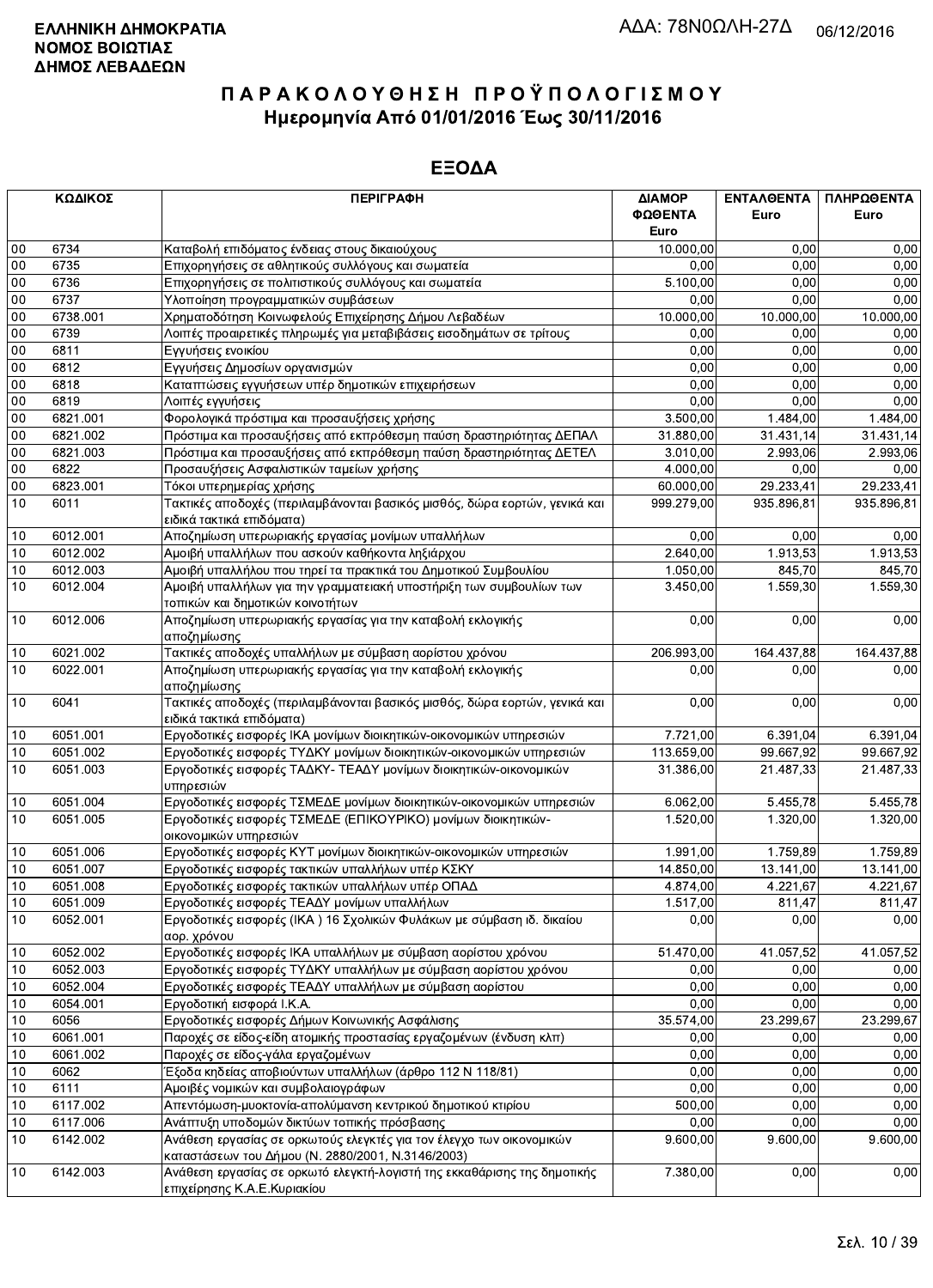|      | ΚΩΔΙΚΟΣ  | <b>ПЕРІГРАФН</b>                                                                                                 | ΔΙΑΜΟΡ<br>ΦΩΘΕΝΤΑ<br>Euro | ΕΝΤΑΛΘΕΝΤΑ<br>Euro | ΠΛΗΡΩΘΕΝΤΑ<br>Euro |
|------|----------|------------------------------------------------------------------------------------------------------------------|---------------------------|--------------------|--------------------|
| 10   | 6142.004 | Ανάθεση εργασίας σε ορκωτό ελεγκτή-λογιστή της εκκαθάρισης της δημοτικής<br>επιχείρησης ΔΕΠΑΛ                    | 0.00                      | 0,00               | 0,00               |
| 10   | 6142.005 | Ανάθεση εργασίας σε ορκωτό ελεγκτή-λογιστή της εκκαθάρισης της δημοτικής<br>επιχείρησης ΔΕΤΕΛ                    | 0,00                      | 0,00               | 0,00               |
| 10   | 6142.006 | Παροχή υπηρεσιών για την σύνταξη των εγχειριδίων διαχειριστικής επάρκειας<br>του Δήμου Λεβαδέων                  | 7.440,00                  | 0,00               | 0,00               |
| 10   | 6151     | Δικαιώματα τρίτων (ΔΕΗ κλπ) από την είσπραξη τελών και φόρων                                                     | 0,00                      | 0,00               | 0,00               |
| 10   | 6231.001 | Εκμίσθωση χώρου για λειτουργία εμποροπανήγυρης, εκθέσεων κλπ                                                     | 13.221,60                 | 11.019,80          | 11.019,80          |
| 10   | 6232     | Μισθώματα κτιρίων - Τεχνικών έργων ακινήτων                                                                      | 52.026,24                 | 47.690,72          | 43.355,20          |
| 10   | 6236.001 | Μίσθωση χημικών τουαλετών για την Εμποροπανήγυρη                                                                 | 0,00                      | 0,00               | 0,00               |
| $10$ | 6253     | Ασφάλιστρα μεταφορικών μέσων                                                                                     | 3.157,03                  | 3.156,70           | 3.156,70           |
| 10   | 6262.001 | Συντήρηση και επισκευή ηλεκτρομηχανολογικιού εξοπλισμού κτιρίων<br>(ανελκυστήρας, κλιματιστικά κλπ)              | 2.800,00                  | 1.023,63           | 1.023,63           |
| 10   | 6263.001 | Συντήρηση και επισκευή μεταφορικών μέσων                                                                         | 6.800,00                  | 3.379,26           | 3.274,84           |
| 10   | 6263.002 | Δαπάνες για τεχνικό έλεγχο αυτοκινήτων (Κ.Τ.Ε.Ο.)                                                                | 450,00                    | 0.00               | 0,00               |
| 10   | 6263.003 | Τοποθέτηση υγραεριοκίνησης σε υπάρχοντα αυτοκίνητα του Δήμου                                                     | 0,00                      | 0.00               | 0,00               |
| 10   | 6264.001 | Συντήρηση και επισκευή εγκαταστάσεων θέρμανσης, κλιματισμού, αερισμού και<br>λοιπών μηχανημάτων                  | 7.000,00                  | 5.981,23           | 0,00               |
| 10   | 6265.001 | Συντήρηση και επισκευή επίπλων και σκευών                                                                        | 0,00                      | 0.00               | 0,00               |
| 10   | 6265.002 | Συντήρηση και επισκευή ηλεκτρονικών υπολογιστών, φωτοτυπικών, fax κλπ                                            | 5.000,00                  | 1.948,33           | 1.948,33           |
| 10   | 6265.004 | Εργασίες συντήρησης συστημάτων κατάσβεσης-πυρόσβεσης                                                             | 0,00                      | 0,00               | 0,00               |
| 10   | 6266.001 | Συντήρηση Εφαρμογών λογισμικού                                                                                   | 25.388,00                 | 12.796,80          | 12.796,80          |
| 10   | 6271     | Ύδρευση δημοτικών κτιρίων κ.λ.π.                                                                                 | 0,00                      | 0,00               | 0,00               |
| 10   | 6273     | Φωτισμός και κίνηση (με ηλεκτρισμό η φωταέριο) για δικές τους υπηρεσίες                                          | 0,00                      | 0.00               | 0,00               |
| 10   | 6274     | Δαπάνες καθαρισμού γραφείων                                                                                      | 0,00                      | 0,00               | 0,00               |
| 10   | 6276     | Δαπάνες εκκένωσης βόθρων                                                                                         | 0,00                      | 0,00               | 0,00               |
| 10   | 6278     | Δαπάνες φύλαξης κτιρίων (άρθρο 21 Ν. 3731/2008)                                                                  | 0,00                      | 0,00               | 0,00               |
| 10   | 6279.001 | Λοιπές δαπάνες για ύδρευση, άρδευση, φωτισμό, καθαριότητα                                                        | 52.000,00                 | 44.559,00          | 44.559,00          |
| 10   | 6321     | Τέλη κυκλοφορίας επιβατηγών αυτοκινήτων                                                                          | 565,00                    | 0,00               | 0,00               |
| 10   | 6323     | Λοιπά τέλη κυκλοφορίας                                                                                           | 0,00                      | 0,00               | 0,00               |
| 10   | 6411     | Έξοδα κίνησης ιδιοκτητών μεταφορικών μέσων (καύσιμα, λιπαντικά, διόδια<br> κλπ)                                  | 7.600,00                  | 4.296,33           | 3.941,12           |
| 10   | 6412     | Έξοδα μεταφοράς αγαθών φορτοεκφορτωτικά                                                                          | 0,00                      | 0,00               | 0,00               |
| 10   | 6413     | Μεταφορές προσώπων                                                                                               | 0,00                      | 0.00               | 0,00               |
| 10   | 6422     | Οδοιπορικά έξοδα και αποζημίωση μετακινούμενων υπαλλήλων                                                         | 1.350,00                  | 300.00             | 300,00             |
| 10   | 6461     | Έξοδα δημοσίευσης οικονομικών καταστάσεων                                                                        | 1.400,00                  | 210,33             | 210,33             |
| 10   | 6462     | Δημοσίευση προκηρύξεων                                                                                           | 3.000,00                  | 890,66             | 677,38             |
| 10   | 6463     | Εξοδα λοιπών δημοσιεύσεων                                                                                        | 0,00                      | 0,00               | 0,00               |
| $10$ | 6611.001 | Προμήθεια βιβλίων, περιοδικών και λοιπών εκδόσεων                                                                | 250,00                    | 0.00               | 0,00               |
| 10   | 6611.002 | Προμήθεια ληξιαρχικών βιβλίων (υποχρεωτ. εισφορά ΥΠ.ΕΣ 55327/89)                                                 | 100,00                    | 0,00               | 0,00               |
| 10   | 6612     | Προμήθεια γραφικής ύλης και λοιπά υλικά γραφείων                                                                 | 10.000,00                 | 9.990,39           | 9.990,39           |
| 10   | 6613.001 | Προμήθεια εντύπων υπηρεσιών                                                                                      | 300,00                    | 0,00               | 0,00               |
| 10   | 6613.002 | Προμήθεια υλικών μηχανογράφησης και πολλαπλών εκτυπώσεων (τόνερ,<br>μελανοταινίες-αναλώσιμα fax κλπ)             | 14.000,00                 | 11.436,90          | 11.436,90          |
| 10   | 6614     | Λοιπές προμήθειες ειδών γραφείου                                                                                 | 0,00                      | 0,00               | 0,00               |
| 10   | 6615.001 | Εργασίες εκτυπώσεων, εκδόσεων, βιβλιοδετήσεων                                                                    | 2.400,00                  | 996,30             | 996,30             |
| 10   | 6615.002 | Εργασίες εκτύπωσης φωτοτυπιών                                                                                    | 2.000,00                  | 712,71             | 712,71             |
| 10   | 6615.003 | Εκτύπωση Μητρώου Αρρένων (υποχρεωτ. εισφορά ΥΠ.ΕΣ 55327/89)                                                      | 100,00                    | 0,00               | 0,00               |
| 10   | 6631     | Προμήθεια υγειονομικού και φαρμακευτικού υλικού                                                                  | 0,00                      | 0,00               | 0,00               |
| 10   | 6634     | Προμήθεια ειδών καθαριότητας και ευπρεπισμού                                                                     | 600,00                    | 0,00               | 0,00               |
| 10   | 6635     | Προμήθεια λοιπών ειδών υγιεινής και καθαριότητας                                                                 | 0,00                      | 0,00               | 0,00               |
| 10   | 6643     | Προμήθεια καυσίμων για θέρμανση και φωτισμό                                                                      | 38.000,00                 | 12.363,45          | 12.363,45          |
| 10   | 6644     | Προμήθεια καυσίμων και λιπαντικών για λοιπές ανάγκες                                                             | 0,00                      | 0,00               | 0,00               |
| 10   | 6652.001 | Προμήθεια φωτογραφικού υλικού                                                                                    | 0,00                      | 0,00               | 0,00               |
| 10   | 6661     | Υλικά συντήρησης και επισκευής κτιρίων                                                                           | 0,00                      | 0,00               | 0,00               |
| 10   | 6662.001 | Προμήθεια υλικών ενεργητικής πυροπροστασίας - συστημάτων συναγερμού-<br>πυρανίχνευσης, αναγομώσεις πυροσβεστήρων | 2.500,00                  | 1.503,24           | 1.503,24           |
| 10   | 6662.002 | Προμήθεια ηλεκτρολογικού υλικού κτιριακών εγκαταστάσεων                                                          | 1.000,00                  | 751,24             | 0,00               |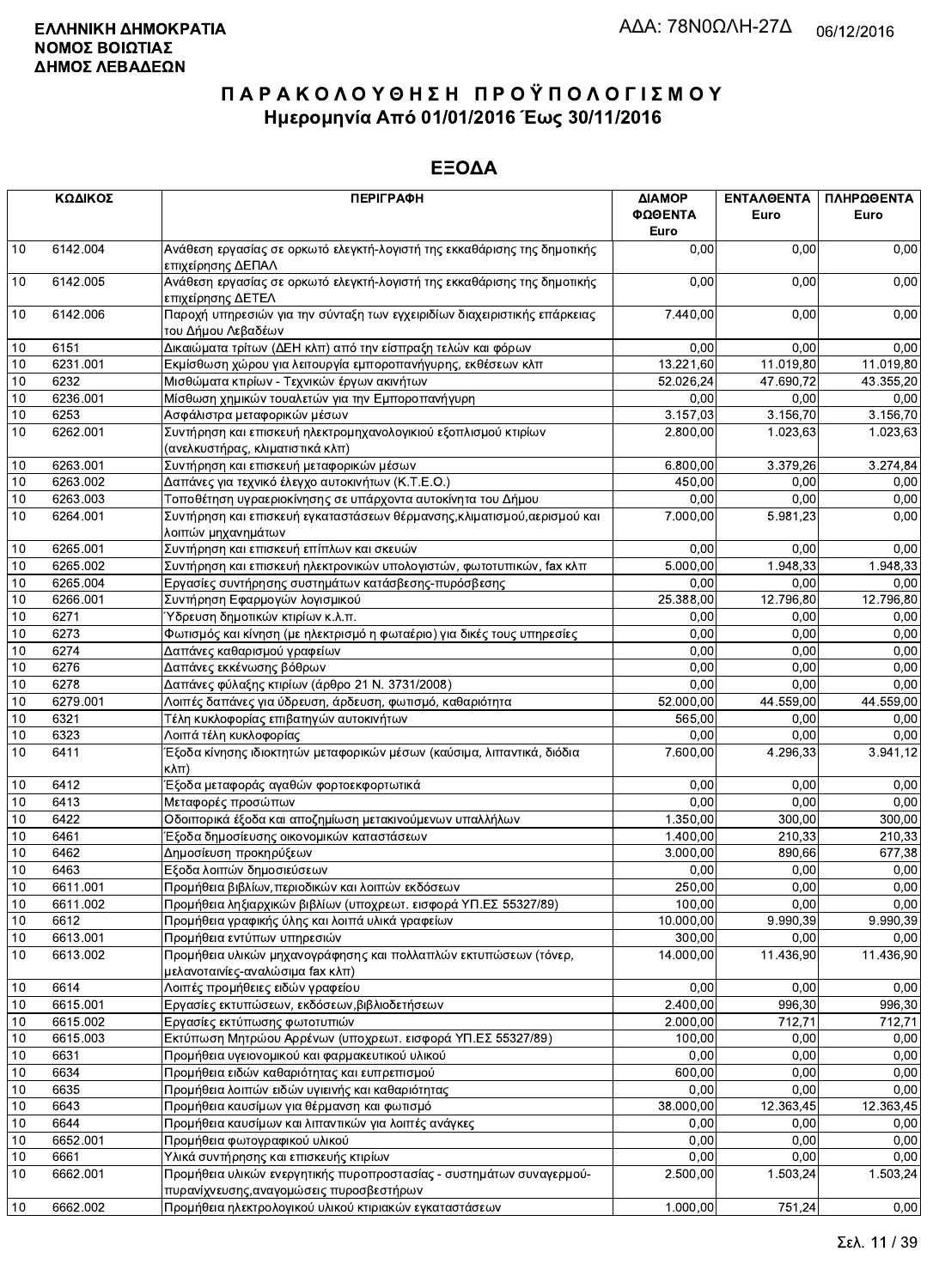|    | ΚΩΔΙΚΟΣ  | <b>ПЕРІГРАФН</b>                                                                                                                       | ΔΙΑΜΟΡ<br>ΦΩΘΕΝΤΑ | ΕΝΤΑΛΘΕΝΤΑ<br>Euro | ΠΛΗΡΩΘΕΝΤΑ<br>Euro |
|----|----------|----------------------------------------------------------------------------------------------------------------------------------------|-------------------|--------------------|--------------------|
|    |          |                                                                                                                                        | Euro              |                    |                    |
| 10 | 6671.001 | Προμήθεια ανταλλακτικών μεταφορικών μέσων                                                                                              | 0,00              | 0,00               | 0,00               |
| 10 | 6671.002 | Προμήθεια ελαστικών μεταφορικών μέσων                                                                                                  | 1.000,00          | 0.00               | 0,00               |
| 10 | 6672.001 | Ανταλλακτικά ηλεκτρονικών υπολογιστών (δίσκοι,μνήμες κλπ)                                                                              | 0,00              | 0.00               | 0,00               |
| 10 | 6673.001 | Ανταλλακτικά εγκαταστάσεων θέρμανσης, κλιματισμού, αερισμού και λοιπών<br>μηχανημάτων                                                  | 2.000.00          | 0,00               | 0,00               |
| 10 | 6691     | Προμήθεια ειδών σημαιοστολισμού και φωταγωγήσεων                                                                                       | 1.000,00          | 0,00               | 0,00               |
| 15 | 6011     | Τακτικές αποδοχές (περιλαμβάνονται βασικός μισθός, δώρα εορτών, γενικά και<br>ειδικά τακτικά επιδόματα)                                | 436.039,00        | 408.862,27         | 408.862,27         |
| 15 | 6012     | Αποζημίωση υπερωριακής εργασίας και για εξαιρέσιμες ημέρες και νυκτερινές<br>ώρες και λοιπές πρόσθετες αμοιβές                         | 0,00              | 0,00               | 0,00               |
| 15 | 6013     | Εφάπαξ βοήθημα του Ν 103/75                                                                                                            | 0,00              | 0,00               | 0,00               |
| 15 | 6021.001 | Τακτικές αποδοχές καθαριστριών σχολικών μονάδων (αρθ. 18 Ν.3870/2010)                                                                  | 95.585,00         | 75.284,90          | 75.284,90          |
| 15 | 6021.002 | Τακτικές αποδοχές υπαλλήλων Κοινωνικής Προστασίας, Παιδείας, Αθλητισμού<br>και Πολιτισμού (Παιδικοί Σταθμοί, ΚΑΠΗ, Δημοτικό Ωδείο κλπ) | 235.575,00        | 194.183,43         | 194.183,43         |
| 15 | 6021.003 | Τακτικές αποδοχές σχολικών φυλάκων με σύμβαση Ιδιωτ. Δικαίου Αορίστου<br>Χρόνου                                                        | 104.260,00        | 86.536,10          | 86.536,10          |
| 15 | 6022.001 | Αποζημίωση υπερωριακής αποζημίωσης για την καταβολή εκλογικής<br>αποζημίωσης                                                           | 0,00              | 0,00               | 0,00               |
| 15 | 6022.002 | Αποζημίωση υπερωριακής απασχόλησης για καταβολή εκλογικής<br>αποζημίωσης σε σχολικούς φύλακες                                          | 0,00              | 0,00               | 0,00               |
| 15 | 6041.001 | Τακτικές αποδοχές ωρομισθίων γυμναστών ΠΑγΟ                                                                                            | 29.966,10         | 13.362,11          | 0,00               |
| 15 | 6041.003 | Τακτικές αποδοχες εκτάκτων υπαλλήλων Παιδικών Σταθμών                                                                                  | 0,00              | 0.00               | 0,00               |
| 15 | 6041.004 | Τακτικές αποδοχές εκτάκτων υπαλλήλων Κατασκήνωσης                                                                                      | 22.470,00         | 11.103,86          | 11.103,86          |
| 15 | 6041.005 | Αμοιβές συμβασιούχων αμιγώς αμοιβομένων από καταβολή αντιτίμου στο<br>Ωδείο Λιβαδειάς                                                  | 13.473,20         | 5.271,42           | 5.164,14           |
| 15 | 6041.006 | Αμοιβές συμβασιούχων κοινωνικών δομών του Δήμου                                                                                        | 11.350,00         | 0,00               | 0,00               |
| 15 | 6042     | Αποζημίωση υπερωριακής εργασίας και για εξαιρέσιμες ημέρες και νυκτερινές<br>ώρες και λοιπές πρόσθετες αμοιβές                         | 0,00              | 0,00               | 0,00               |
| 15 | 6051.001 | Εργοδοτικές εισφορές ΙΚΑ μονίμων κοινωνικών υπηρεσιών                                                                                  | 26.670,00         | 23.149,52          | 23.149,52          |
| 15 | 6051.002 | Εργοδοτικές εισφορες ΤΥΔΚΥ μονίμων κοινωνικών υπηρεσιών                                                                                | 31.895,00         | 27.765,37          | 27.765,37          |
| 15 | 6051.003 | Εργοδοτικές εισφορες ΤΑΔΚΥ-ΤΕΑΔΥ μονίμων υπαλλήλων κοινωνικών<br>υπηρεσιών                                                             | 3.180,88          | 2.150,17           | 2.150,17           |
| 15 | 6051.007 | Εργοδοτικές εισφορές Τ.Σ.Κ.Υ μονίμων υπαλλήλων κοινωνικών υπηρεσιών                                                                    | 0.00              | 0,00               | 0,00               |
| 15 | 6051.008 | Εργοδοτικές εισφορες ΤΕΑΔΥ τακτικών υπαλλήλων κοινωνικών υπηρεσιών                                                                     | 5.807,00          | 4.488,22           | 4.488,22           |
| 15 | 6051.009 | Εργοδοτικές εισφορές ΟΠΑΔ μονίμων κοινωνικών υπηρεσιών                                                                                 | 9.933,00          | 8.895,36           | 8.895,36           |
| 15 | 6052.001 | Εργοδοτικές εισφορές (ΙΚΑ) υπαλλήλων αορίστου. χρόνου (καθαρ. σχολικών<br>μονάδων)                                                     | 25.116,00         | 20.345,69          | 20.345,69          |
| 15 | 6052.002 | Εργοδοτικές εισφορές (ΙΚΑ) υπαλλήλων κοινωνικής προστασίας, πολιτισμού<br>και αθλητισμού (Παιδικοί Σταθμοί, ΚΑΠΗ, Δημ. Ωδείο κλπ)      | 59.052,00         | 47.645,59          | 47.645,59          |
| 15 | 6052.003 | Εργοδοτικές εισφορές (ΙΚΑ) σχολικών φυλάκων                                                                                            | 26.298,00         | 21.629,39          | 21.629,39          |
| 15 | 6054.001 | Εργοδοτικές εισφορές ωρομισθίων γυμναστών ΠΑγΟ                                                                                         | 7.668,00          | 3.311,72           | 0,00               |
| 15 | 6054.003 | Εργοδοτικές εισφορες ΙΚΑ εκτάκτων υπαλλήλων Παιδικών Σταθμών                                                                           | 0,00              | 0,00               | 0,00               |
| 15 | 6054.004 | Εργοδοτικές εισφορές ΙΚΑ εκτάκτων υπαλλήλων Κατασκήνωσης                                                                               | 3.159,79          | 3.159,79           | 3.159,79           |
| 15 | 6054.005 | Εργοδοτικές εισφορες συμβασιούχων αμιγώς αμοιβομένων από καταβολή<br>αντιτίμου στο Ωδείο Λιβαδειάς                                     | 3.460,00          | 1.302,47           | 1.275,59           |
| 15 | 6054.006 | Εργοδοτικές εισφορές συμβασιούχων κοινωνικών δομών του Δήμου                                                                           | 2.900,00          | 0,00               | 0,00               |
| 15 | 6055     | Λοιπές εργοδοτικές εισφορές                                                                                                            | 0,00              | 0,00               | 0,00               |
| 15 | 6056     | Εργοδοτικές εισφορές Δήμων Κοινωνικής Ασφάλισης                                                                                        | 16.112,00         | 10.219,32          | 10.219,32          |
| 15 | 6061.001 | Παροχές σε ειδος- γάλα εργαζόμενων                                                                                                     | 7.673,00          | 5.133,04           | 3.553,81           |
| 15 | 6061.002 | Προμήθειες στολών μουσικών Φιλαρμονικής                                                                                                | 1.550,00          | 1.482,15           | 1.482,15           |
| 15 | 6062     | Έξοδα κηδείας αποβιούντων υπαλλήλων (άρθρο 112 Ν 118/81)                                                                               | 0,00              | 0,00               | 0,00               |
| 15 | 6063     | Λοιπές παροχές σε είδος (ένδυση εργατοτεχνικού προσωπικού κ.λ.π.)                                                                      | 0,00              | 0,00               | 0,00               |
| 15 | 6114     | Αμοιβές καλλιτεχνών                                                                                                                    | 0,00              | 0,00               | 0,00               |
| 15 | 6117.002 | Εργασίες απολύμανσης-απεντόμωσης                                                                                                       | 800,00            | 0,00               | 0,00               |
| 15 | 6117.003 | Ανάθεση παροχής υπηρεσιών ιατρού για μέλη του ΚΑΠΗ                                                                                     | 3.650,00          | 1.980,00           | 1.980,00           |
| 15 | 6117.004 | Ανάθεση παροχής υπηρεσιών σε παιδίατρο για Παιδικούς Σταθμούς                                                                          | 5.000,00          | 0,00               | 0,00               |
| 15 | 6117.005 | Ανάθεση παροχής υπηρεσιών σε παιδίατρο για Κατασκήνωση                                                                                 | 0,00              | 0,00               | 0,00               |
| 15 | 6117.006 | Καθαρισμός εγκαταστάσεων Αθλητισμού, Πολιτισμού και λοιπών υπηρεσιών                                                                   | 20.600,00         | 16.788,95          | 16.788,95          |
|    |          |                                                                                                                                        |                   |                    |                    |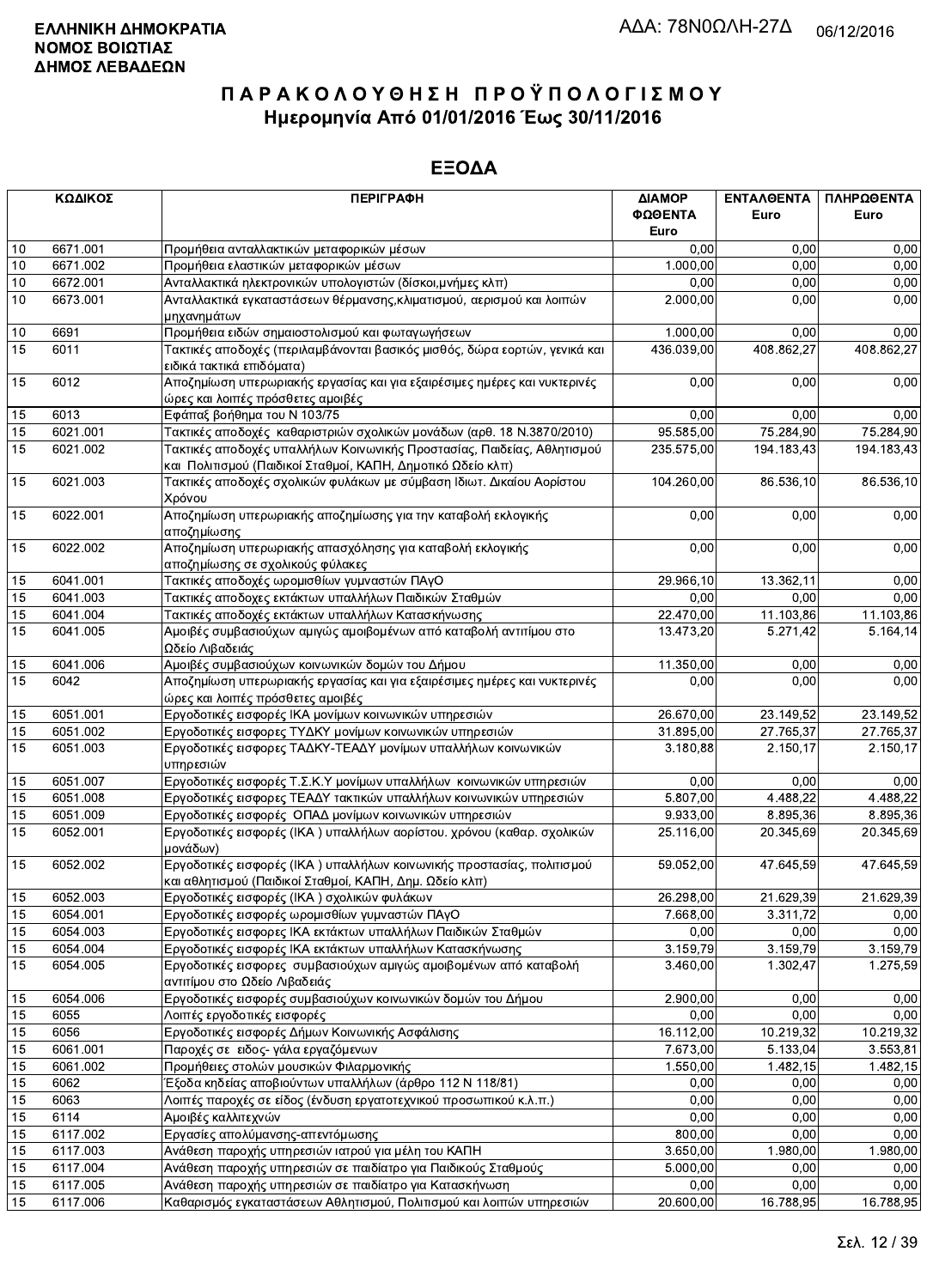|    | ΚΩΔΙΚΟΣ  | <b>ПЕРІГРАФН</b>                                                                                      | ΔΙΑΜΟΡ<br>ΦΩΘΕΝΤΑ<br>Euro | <b>ENTAAGENTA</b><br>Euro | ΠΛΗΡΩΘΕΝΤΑ<br>Euro |
|----|----------|-------------------------------------------------------------------------------------------------------|---------------------------|---------------------------|--------------------|
| 15 | 6117.007 | Ανάθεση εργασίας για χόρδισμα πιάνου Δημοτικού Ωδείου                                                 | 500,00                    | 0,00                      | 0,00               |
| 15 | 6117.008 | Ανάθεση για σύνταξη ΗΑCCP για το Κατασκηνωτικό Κεντρο στη Παλιομηλιά                                  | 0.00                      | 0.00                      | 0,00               |
| 15 | 6117.009 | Σύμβαση έργου με γιατρό για παροχή υπηρεσιών στα μέλη του ΚΑΠΗ                                        | 2.000,00                  | 0,00                      | 0,00               |
| 15 | 6141     | Αμοιβές νομικών προσώπων Δημοσίου Δικαίου                                                             | 0,00                      | 0,00                      | 0,00               |
| 15 | 6142.003 | Λειτουργία κατασκήνωσης του Δήμου Λεβαδέων στην θέση Παλιομηλιά στον                                  | 0,00                      | 0,00                      | 0,00               |
|    |          | Ελικώνα                                                                                               |                           |                           |                    |
| 15 | 6151     | Δικαιώματα τρίτων (ΔΕΗ κλπ) από την είσπραξη τελών και φόρων                                          | 0,00                      | 0,00                      | 0,00               |
| 15 | 6161     | Υλοποίηση συμβάσεων διαδημοτικής συνεργασίας                                                          | 0,00                      | 0,00                      | 0,00               |
| 15 | 6211.001 | Δαπάνη σύνδεσης παροχης στο σχολείο Αλαλκομενών                                                       | 0,00                      | 0,00                      | 0,00               |
| 15 | 6211.002 | Δαπάνη ηλεκτρικού ρεύματος για φωτισμό Δημοτικού Σταδίου                                              | 23.000,00                 | 0.00                      | 0,00               |
| 15 | 6232.002 | Μίσθωμα κτιριου Β΄ Παιδικού Σταθμού Λιβαδειάς                                                         | 15.288,00                 | 12.740,00                 | 12.740,00          |
| 15 | 6232.003 | Μίσθωμα κτιριου ΚΑΠΗ Δαύλειας                                                                         | 2.851,20                  | 2.613,60                  | 2.613,60           |
| 15 | 6232.005 | Μίσθωμα κτιρίου ιατρειου (ΚΑΠΗ)                                                                       | 4.602,00                  | 4.218,50                  | 4.218,50           |
| 15 | 6232.006 | Μίσθωμα κυλικείου ΚΑΠΗ Λιβαδειάς (καντίνα)                                                            | 5.831,76                  | 5.345,78                  | 5.345,78           |
| 15 | 6232.008 | Μίσθωμα για στέγαση Δημοτικού Θεάτρου                                                                 | 4.560,00                  | 4.180,00                  | 4.180,00           |
| 15 | 6236.001 | Μισθώματα σχολικών κτιρίων (άρθ.94 Ν.3852/10)                                                         | 87.685,56                 | 65.764,17                 | 53.711.49          |
| 15 | 6236.002 | Μίσθωμα κτιρίου "Δια Βίου Μάθηση"                                                                     | 3.200,00                  | 2.851,20                  | 2.851,20           |
| 15 | 6253.001 | Ασφάλιστρα μεταφορικών μέσων                                                                          | 1.463,36                  | 1.463,36                  | 1.463,36           |
| 15 | 6261.001 | Συντήρηση και επισκευή κτιριων Παδικών Σταθμών                                                        | 0,00                      | 0,00                      | 0,00               |
| 15 | 6261.002 | Συντήρηση και επισκευή κτιρίων ΚΑΠΗ Δήμου Λεβαδέων                                                    | 0,00                      | 0,00                      | 0,00               |
| 15 | 6262.001 | Συντήρηση και επισκευή λοιπών μονίμων εγκαταστάσεων Αθλητισμού -<br>Πολιτισμού                        | 5.000.00                  | 0,00                      | 0,00               |
| 15 | 6263.001 | Τοποθέτηση υγραεριοκίνησης σε υπάρχοντα αυτοκίνητα του Δήμου                                          | 0,00                      | 0,00                      | 0,00               |
| 15 | 6263.002 | Συντήρηση και επισκευή μεταφορικών μέσων                                                              | 1.500,00                  | 545,60                    | 0,00               |
| 15 | 6263.003 | Δαπάνες για τεχνιικό έλεγχο αυτοκινήτων (ΚΤΕΟ)                                                        | 200,00                    | 50,00                     | 0,00               |
| 15 | 6264.001 | Συντήρηση και επισκευή εγκαταστάσεων θέρμανσης, κλιματισμού, αερισμού<br>και λοιπών μηχανημάτων       | 4.100,00                  | 0,00                      | 0,00               |
| 15 | 6264.002 | Συντήρηση και επισκευή λοιπών μηχανημάτων                                                             | 1.000,00                  | 0,00                      | 0,00               |
| 15 | 6265.001 | Συντήρηση και επισκευή λοιπού εξοπλισμού Κατασκήνωσης στην Παλιομηλιά                                 | 1.000,00                  | 0,00                      | 0,00               |
| 15 | 6265.002 | Συντήρηση και επισκευή επίπλων και λοιπού εξοπλισμού σκευών και λοιπού<br>εξοπλισμού Παιδικών Σταθμών | 1.500,00                  | 0,00                      | 0,00               |
| 15 | 6265.003 | Συντήρηση συστημάτων κατάσβεσης-πυρόσβεσης                                                            | 2.000,00                  | 706,80                    | 0,00               |
| 15 | 6265.004 | Συντήρηση και επισκευή ηλεκτρικών συσκευών                                                            | 500,00                    | 0,00                      | 0,00               |
| 15 | 6265.005 | Συντήρηση και επισκευή εξοπλισμού Δημοτικού Κολυμβητηρίου                                             | 2.000,00                  | 0,00                      | 0,00               |
| 15 | 6265.006 | Συντήρηση και επισκευή επίπλων και λοιπού εξοπλισμού υπηρεσιών                                        | 1.000,00                  | 0,00                      | 0,00               |
|    |          | Πολιτισμού-Αθλητισμού                                                                                 |                           |                           |                    |
| 15 | 6265.007 | Επισκευή επαγγελματικής σκούπας Δημοτικού Κολυμβητηρίου                                               | 0,00                      | 0,00                      | 0,00               |
| 15 | 6266     | Συντήρηση Εφαρμογών λογισμικού                                                                        | 0.00                      | 0.00                      | 0,00               |
| 15 | 6271.001 | Ύδρευση Παιδικών Σταθμών και Δημοτικού Ωδείου                                                         | 2.800,00                  | 844,50                    | 844,50             |
| 15 | 6273     | Φωτισμός και κίνηση (με ηλεκτρισμό η φωταέριο) για δικές του υπηρεσίες                                | 0,00                      | 0,00                      | 0,00               |
| 15 | 6274     | Δαπάνες καθαρισμού γραφείων                                                                           | 0,00                      | 0,00                      | 0,00               |
| 15 | 6275     | Δαπάνες καθαρισμού φρεατίων, δεξαμενών κλπ                                                            | 0,00                      | 0,00                      | 0,00               |
| 15 | 6278     | Δαπάνες φύλαξης κτιρίων (άρθρο 21 Ν. 3731/2008)                                                       | 0.00                      | 0,00                      | 0,00               |
| 15 | 6279.001 | Λοιπές δαπάνες για ύδρευση, άρδευση, φωτισμό, καθαριότητα                                             | 60.000,00                 | 41.080,00                 | 41.080,00          |
| 15 | 6279.002 | Δαπάνη κοινόχρηστων για το κτίριο στέγασης ΄΄Δια Βίου Μάθηση΄΄                                        | 750,00                    | 0,00                      | 0,00               |
| 15 | 6279.003 | Δαπάνη για μεταφορά μετρητή της ΔΕΗ στο 9ο Δημοτικό Σχολείο Λιβαδειάς                                 | 334,80                    | 334,80                    | 334,80             |
| 15 | 6321     | Τέλη κυκλοφορίας επιβατηγών αυτοκινήτων                                                               | 1.360,00                  | 0,00                      | 0,00               |
| 15 | 6413.001 | Δαπάνη για εκδρομές ΚΑΠΗ                                                                              | 1.000,00                  | 0,00                      | 0,00               |
| 15 | 6422     | Οδοιπορικά έξοδα και αποζημίωση μετακινούμενων υπαλλήλων                                              | 1.500,00                  | 1.000,00                  | 1.000,00           |
| 15 | 6462     | Δημοσίευση προκηρύξεων                                                                                | 2.250,00                  | 1.657,40                  | 744,76             |
| 15 | 6471.001 | Εκδηλώσεις εορτών ΠΑΣΧΑ                                                                               | 37.568,11                 | 37.568,11                 | 36.568,11          |
| 15 | 6471.002 | Πολιτιστικές εκδηλώσεις ΤΡΟΦΩΝΕΙΑ                                                                     | 30.000,00                 | 23.798,88                 | 9.920,00           |
| 15 | 6471.003 | Πολιτιστικές εκδηλώσεις ΓΑΙΤΑΝΑΚΙ ΛΙΒΑΔΕΙΑΣ                                                           | 6.000,00                  | 5.958,19                  | 5.958,19           |
| 15 | 6471.005 | Επετειακές-εορταστικές εκδηλώσεις και δραστηριότητες όλων των Κοινοτήτων<br>του Δήμου                 | 15.000,00                 | 13.356,41                 | 13.356,41          |
| 15 | 6471.006 | Εκδηλώσεις εορτασμού Χριστουγέννων & Πρωτοχρονιάς                                                     | 15.000,00                 | 0,00                      | 0,00               |
| 15 | 6471.007 | Λοιπές πολιτιστικές εκδηλώσεις (ΚΑΠΗ- ημέρα ηλικιωμένων)                                              | 0,00                      | 0,00                      | 0,00               |
| 15 | 6471.008 | Συνδιοργάνωση Πολιτιστικών εκδηλώσεων με φορείς της πόλης                                             | 3.000,00                  | 0,00                      | 0,00               |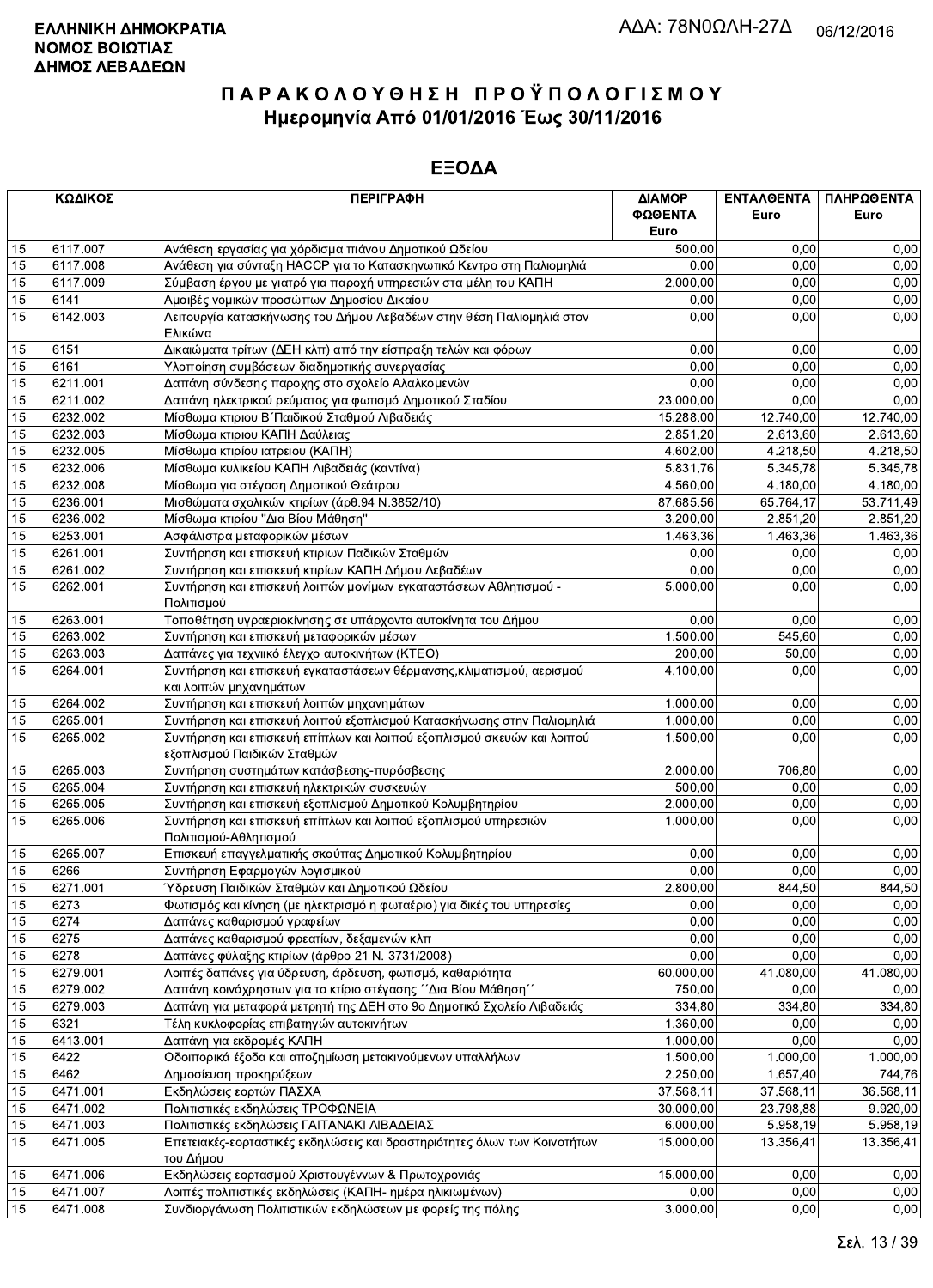|    | ΚΩΔΙΚΟΣ  | <b>ПЕРІГРАФН</b>                                                                                                         | ΔΙΑΜΟΡ<br>ΦΩΘΕΝΤΑ<br>Euro | ΕΝΤΑΛΘΕΝΤΑ<br>Euro | ΠΛΗΡΩΘΕΝΤΑ<br>Euro |
|----|----------|--------------------------------------------------------------------------------------------------------------------------|---------------------------|--------------------|--------------------|
| 15 | 6472.001 | Εξοδα αθλητικών δραστηριοτήτων και εκδηλώσεων                                                                            | 3.000,00                  | 1.697,40           | 1.697,40           |
| 15 | 6473.001 | Εκδηλώσεις στα ΚΑΠΗ                                                                                                      | 1.000,00                  | 0,00               | 0,00               |
| 15 | 6481.001 | Προμήθεια ειδών παντοπωλείου                                                                                             | 9.600,00                  | 7.797,77           | 6.304,51           |
| 15 | 6481.002 | Προμήθεια φρούτων και λαχανικών                                                                                          | 7.000,00                  | 5.471,17           | 5.471,17           |
| 15 | 6481.003 | Προμήθεια ειδών κρεοπωλείου                                                                                              | 8.500,00                  | 6.944,98           | 6.944,98           |
| 15 | 6481.004 | Προμήθεια γαλακτοκομικών ειδων                                                                                           | 6.300,00                  | 5.370,87           | 4.227,74           |
| 15 | 6481.005 | Προμήθεια κατεψυγμένων ειδών                                                                                             | 2.350,00                  | 1.940,48           | 1.700,41           |
| 15 | 6481.006 | Προμήθεια ειδών αρτοποιείου                                                                                              | 6.900,00                  | 4.677,98           | 4.677,98           |
| 15 | 6481.007 | Προμήθεια ειδών διαβιωσης & περίθαλψης                                                                                   | 0,00                      | 0.00               | 0,00               |
| 15 | 6482.001 | Προμήθεια ειδών παντοπωλείου για Κατασκήνωση                                                                             | 4.600,00                  | 4.351,95           | 4.351,95           |
| 15 | 6482.002 | Προμήθεια φρούτων και λαχανικών για Κατασκήνωση                                                                          | 3.020,00                  | 2.954,72           | 2.954,72           |
| 15 | 6482.003 | Προμήθεια ειδών κρεοπωλείου για Κατασκήνωση                                                                              | 4.410,00                  | 4.405,84           | 4.405,84           |
| 15 | 6482.004 | Προμήθεια γαλακτοκομικών ειδών για Κατασκήνωση                                                                           | 3.000,00                  | 2.972,61           | 0,00               |
| 15 | 6482.005 | Προμήθεια κατεψυγμένων ειδών για Κατασκήνωση                                                                             | 475,00                    | 264,89             | 0,00               |
| 15 | 6482.006 | Προμήθεια ειδών αρτοποιείου για Κατασκήνωση                                                                              | 4.136,70                  | 4.136,70           | 4.136,70           |
| 15 | 6482.007 | Προμήθεια ειδών ζαχαροπλαστείου για Κατασκήνωση                                                                          | 800,00                    | 781,92             | 0,00               |
| 15 | 6611     |                                                                                                                          | 0,00                      |                    |                    |
|    |          | Προμήθεια βιβλίων κλπ                                                                                                    |                           | 0,00               | 0,00               |
| 15 | 6612     | Προμήθεια γραφικής ύλης και λοιπά υλικά γραφείων                                                                         | 0,00                      | 0,00               | 0,00               |
| 15 | 6613.001 | Προμήθεια βιβλιαρίων υγείας κοινωνικής πρόνοιας                                                                          | 200,00                    | 0,00               | 0,00               |
| 15 | 6613.002 | Προμήθεια εντύπων και υλικών μηχανογράφησης και πολλαπλών<br>εκτυπώσεων Παιδικών Σταθμών                                 | 750,00                    | 0,00               | 0,00               |
| 15 | 6613.003 | Προμήθεια εντύπων και υλικών μηχανογράφησης και πολλαπλών<br>εκτυπώσεων ΚΑΠΗ                                             | 200,00                    | 0,00               | 0,00               |
| 15 | 6614     | Λοιπές προμήθειες ειδών γραφείου                                                                                         | 0,00                      | 0,00               | 0,00               |
| 15 | 6615.001 | Διάφορες εκδόσεις για την προβολή του Δήμου                                                                              | 8.500,00                  | 0.00               | 0,00               |
| 15 | 6615.002 | Εκτύπωση ενημερωτικού υλικού για το Ιστορικό-Εθνολογικό Μουσείο                                                          | 3.000,00                  | 0,00               | 0,00               |
| 15 | 6615.003 | Εκτύπωση βιβλιαρίων σπουδών για τους μαθητές του Δημοτικού Ωδείου                                                        | 500,00                    | 0,00               | 0,00               |
| 15 | 6622.002 | Προμήθεια ειδών δημιουργικής απασχόλησης για την κατασκήνωση (χαρτικά,<br>μπογιές, εκπαιδευτικό υλικό)                   | 0,00                      | 0,00               | 0,00               |
| 15 | 6622.003 | Προμήθεια ειδών ψυχαγωγίας για Παιδικούς Σταθμούς                                                                        | 2.000,00                  | 0,00               | 0,00               |
| 15 | 6622.004 | Προμήθεια εποπτικού υλικού                                                                                               | 0,00                      | 0,00               | 0,00               |
| 15 | 6622.005 | Προμήθεια ειδών δημιουργικής απασχόλησης για τους παιδικούς σταθμούς                                                     | 3.000,00                  | 2.153,94           | 2.153,94           |
|    |          | (χαρτικά, μπογιές, εκπαιδευτικό υλικό κλπ)                                                                               |                           |                    |                    |
| 15 | 6622.006 | Προμήθεια παιδικών στρωμάτων                                                                                             | 700,00                    | 697,39             | 697,39             |
| 15 | 6622.008 | Προμήθεια τροφίμων για Κοινωνικό Παντοπωλείο                                                                             | 70.500,00                 | 37.375,49          | 34.704,81          |
| 15 | 6622.009 | Προμήθεια ποδοκίνητου νιπτήρα και λιποσυλλέκτη για το Κατασκηνωτικό<br>Κέντρο ΄΄ Παλιομηλιά"                             | 0,00                      | 0,00               | 0,00               |
| 15 | 6622.010 | Προμήθεια δύο (2) ανοξείδωτων ποδοκίνητων κάδων για Κατασκήνωση                                                          | 223,20                    | 192,20             | 192,20             |
| 15 | 6631.001 | Προμήθεια υγειονομικού και φαρμακευτικού υλικού                                                                          | 1.000,00                  | 0.00               | 0,00               |
| 15 | 6631.002 | Προμήθεια υγειονομικού υλικού για Δημοτικό Κλειστό Γυμναστήριο                                                           | 1.600,00                  | 0,00               | 0,00               |
| 15 | 6633     | Προμήθεια χημικού υλικού (απολυμαντικά, χημικά κλπ)                                                                      | 1.300,00                  | 94,04              | 94,04              |
| 15 | 6634.001 | Προμήθεια ειδών καθαριότητας και ευπρεπισμού για Παιδικούς Σταθμούς,<br>Κατασκήνωση και υπηρεσίες Πολιτισμού, Αθλητισμού | 8.000,00                  | 4.522,02           | 1.324,44           |
| 15 | 6634.002 | Προμήθεια ειδών καθαριότητας και ευπρεπισμού για Κοινωνικό Παντοπωλείο                                                   | 11.500,00                 | 7.332,86           | 5.290,30           |
| 15 | 6635.001 | Προμήθεια ειδών καθαριότητας για την κατασκήνωση στην Παληομηλιά                                                         | 0,00                      | 0,00               | 0,00               |
| 15 | 6641.001 | Προμήθεια καυσίμων και λιπαντικών για κίνηση μεταφορικών μέσων                                                           | 5.700,00                  | 2.023,29           | 1.561,16           |
| 15 | 6643     | Προμήθεια καυσίμων για θέρμανση και φωτισμό                                                                              | 45.000,00                 | 15.548,83          | 15.548,83          |
| 15 | 6644.001 | Προμήθεια καυσίμων κίνησης και λιπαντικών για μηχ/τα κίνησης του νερού της                                               | 35.775,00                 | 3.231,29           | 3.231,29           |
| 15 | 6661.001 | πισινας<br>Προμήθεια ειδών συντήρησης κτιριακών και λοιπών εγκαταστάσεων                                                 | 0,00                      | 0,00               | 0,00               |
| 15 | 6662.001 | Προμήθεια υλικών ενεργητικής πυροπροστασίας-συστημάτων συναγερμού-                                                       | 6.000,00                  | 4.532,19           |                    |
|    |          | πυρανίχνευσης, αναγομώσεις πυροσβεστήρων                                                                                 |                           |                    | 4.532,19           |
| 15 | 6662.002 | Προμήθεια ηλεκτρολογικού υλικού κτιριακών εγκαταστάσεων                                                                  | 1.000,00                  | 675,25             | 0,00               |
| 15 | 6662.003 | Προμήθεια υδραυλικών υλικών και εξαρτημάτων                                                                              | 1.500,00                  | 0,00               | 0,00               |
| 15 | 6662.004 | Προμήθεια ξυλείας για την συντήρηση του Κατασκηνωτικού Κέντρου                                                           | 0,00                      | 0,00               | 0,00               |
| 15 | 6672.001 | Ανταλλακτικά μηχανολογικού-ηλεκτρολογικού εξοπλισμού                                                                     | 2.000,00                  | 0,00               | 0,00               |
| 15 | 6673.001 | Ανταλλακτικά επίπλων και σκευών και λοιπού εξοπλισμού                                                                    | 0,00                      | 0,00               | 0,00               |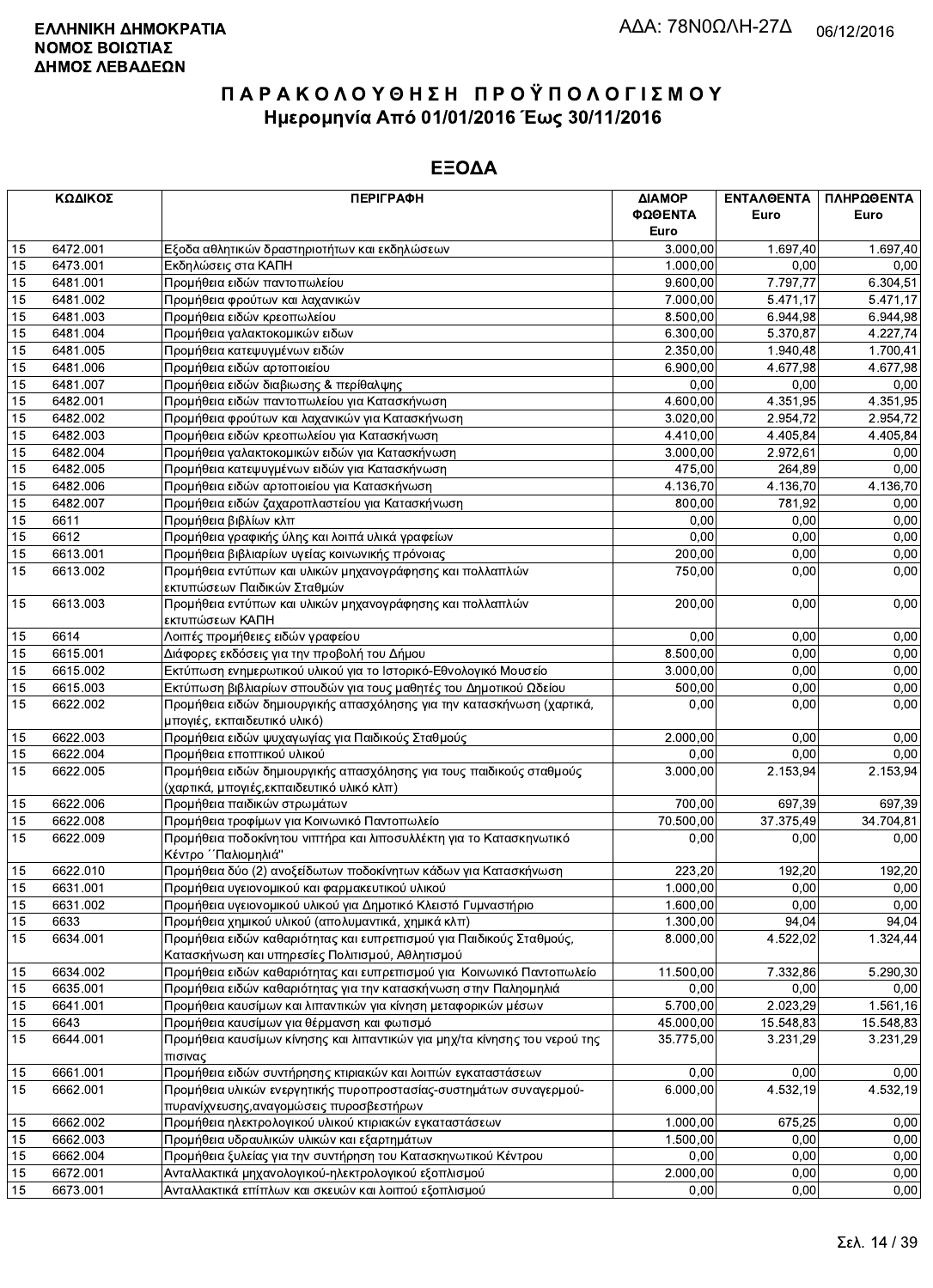|                 | ΚΩΔΙΚΟΣ  | <b>ПЕРІГРАФН</b>                                                                                               | ΔΙΑΜΟΡ<br>ΦΩΘΕΝΤΑ<br>Euro | ΕΝΤΑΛΘΕΝΤΑ<br>Euro | ΠΛΗΡΩΘΕΝΤΑ<br>Euro |
|-----------------|----------|----------------------------------------------------------------------------------------------------------------|---------------------------|--------------------|--------------------|
| 15              | 6673.002 | Ανταλλακτικά εγκαταστάσεων θέρμανσης, κλιματισμού, αερισμού και λοιπών<br>μηχανημάτων                          | 2.000,00                  | 0,00               | 0,00               |
| 15              | 6673.003 | Ανταλλακτικά μουσικών οργάνων Φιλαρμονικής                                                                     | 1.121,26                  | 1.121,26           | 1.121,26           |
| 15              | 6681.002 | Προμήθεια ειδων φαρμακείου                                                                                     | 500,00                    | 0,00               | 0,00               |
| 15              | 6699.001 | Διάφορα αναλώσιμα υλικά για τον χώρο του Ιατρείου του ΚΑΠΗ                                                     | 400,00                    | 0.00               | 0,00               |
| 15              | 6699.002 | Διάφορα αναλώσιμα υλικά για τον χώρο του Φυσιοθεραπευτηρίου του ΚΑΠΗ                                           | 0,00                      | 0,00               | 0,00               |
| 15              | 6699.003 | Ταινίες για μηχανήματα μέτρησης σακχάρου και χοληστερίνης                                                      | 200.00                    | 0,00               | 0,00               |
| 15              | 6699.004 | Προμήθεια εκπαιδευτικού υλικού για τμήματα μουσικής προπαιδείας                                                | 500.00                    | 490,20             | 490,20             |
|                 |          | (τυμπανάκια, μεταλλόφωνα, ντέφια, μαράκες κλπ.)                                                                |                           |                    |                    |
| 15              | 6699.005 | Προμήθεια αθλητικού υλικού (μπάλες, κορύνες, δίκτυα κλπ.)                                                      | 3.000,00                  | 2.067,56           | 2.067,56           |
| 15              | 6699.006 | Προμήθεια σακουλών ηλεκτρικών σκουπών των Παιδικών Σταθμών                                                     | 400,00                    | 277.76             | 277,76             |
| 15              | 6699.007 | Προμήθεια ιματισμού Παιδικών Σταθμών (σαλιάρες, πετσέτες κουζίνας κλπ.)                                        | 800,00                    | 0,00               | 0,00               |
| 15              | 6741.001 | Ενίσχυση ατόμων με ανάγκες Βαριάς Αναπηρίας                                                                    | 3.041.939,00              | 2.826.035,50       | 2.826.035,50       |
| 15              | 6741.002 | Επίδομα αιματολογικών νοσημάτων, αιμολυτική αναιμία, αιμορροφυλία, AIDS                                        | 539.360,00                | 502.152,75         | 502.152,75         |
| 15              | 6741.004 | Επίδομα βαριάς νοητικής καθυστέρησης                                                                           | 1.020.000,00              | 911.936,67         | 911.936,67         |
| 15              | 6741.005 | Επίδομα κίνησης σε παραπληγικούς/τετραπληγικούς/ακρωτηριασμένους                                               | 175.340,00                | 165.770,00         | 165.770,00         |
| 15              | 6741.006 | Επίδομα Στεγαστικής Συνδρομής                                                                                  | 0,00                      | 0,00               | 0,00               |
| 15              | 6741.007 | Επίδομα Ανασφάλιστων Παραπληγικών, Τετραπληγικών                                                               | 96.640,00                 | 75.149,53          | 75.149,53          |
| 15              | 6741.008 | Επίδομα Παραπληγικών, Τετραπληγικών Δημοσίου                                                                   | 127.000,00                | 113.988,98         | 113.988,98         |
| 15              | 6741.009 | Επίδομα Τυφλότητας                                                                                             | 930.745,00                | 786.608,86         | 786.608,86         |
| 15              | 6741.010 | Επίδομα σε Κωφάλαλα άτομα                                                                                      | 123.792,00                | 110.060,06         | 110.060,06         |
| 15              | 6741.011 | Επίδομα εγκεφαλικής παράλυσης                                                                                  | 8.364,00                  | 2.741,53           | 2.741,53           |
| 15              | 6741.012 | Επίδομα απροστάτευτων παιδιών                                                                                  | 75.394,00                 | 36.008,27          | 36.008,27          |
| 15              | 6741.013 | Επίδομα ομογενών-προσφύγων                                                                                     | 8.000,00                  | 5.621,11           | 5.621,11           |
| 15              | 6741.014 | Επίδομα Προστασίας μητρότητας                                                                                  | 0,00                      | 0,00               | 0,00               |
| 15              | 6741.015 | Α΄ Κοινωνικών βοηθειών/έκτακτες οικονομικές ενισχύσεις Επίδομα<br>απροστάτευτων παιδιών                        | 0,00                      | 0,00               | 0,00               |
| 20              | 6011     | Τακτικές αποδοχές (περιλαμβάνονται βασικός μισθός, δώρα εορτών, γενικά και<br>ειδικά τακτικά επιδόματα)        | 554.363,00                | 517.049,95         | 517.049,95         |
| 20              | 6012.001 | Αποζημίωση υπερωριακής εργασίας μονίμων υπαλλήλων                                                              | 3.000,00                  | 0,00               | 0,00               |
| 20              | 6012.002 | Εκλογικό επίδομα μονίμων υπαλλήλων                                                                             | 0,00                      | 0,00               | 0,00               |
| $\overline{20}$ | 6021     | Τακτικές αποδοχές (περιλαμβάνονται βασικός μισθός, δώρα εορτών, γενικά και                                     | 116.831,00                | 98.120,43          | 98.120,43          |
| 20              | 6022.001 | ειδικά τακτικά επιδόματα)<br>Αποζημίωση υπερωριακής εργασίας υπαλλήλων με σύμβαση Αορ. Χρόνου                  | 680,00                    | 0,00               | 0,00               |
| 20              | 6022.002 | Αποζημίωση υπερωριακής εργασίας για την καταβολή εκλογικής                                                     | 0,00                      | 0,00               | 0,00               |
|                 |          | αποζημίωσης                                                                                                    |                           |                    |                    |
| 20              | 6041     | Τακτικές αποδοχές (περιλαμβάνονται βασικός μισθός, δώρα εορτών, γενικά και<br>ειδικά τακτικά επιδόματα)        | 70.789,00                 | 56.109,53          | 56.109,53          |
| 20              | 6042     | Αποζημίωση υπερωριακής εργασίας και για εξαιρέσιμες ημέρες και νυκτερινές<br>ώρες και λοιπές πρόσθετες αμοιβές | 0,00                      | 0,00               | 0,00               |
| 20              | 6051.001 | Εργοδοτικές εισφορές ΙΚΑ μονίμων υπ. καθαριότητας και ηλεκτροφωτισμού                                          | 0,00                      | 0,00               | 0,00               |
| 20              | 6051.002 | Εργοδοτικές εισφορές ΤΥΔΚΥ μονίμων υπ. καθαριότητας και ηλεκτροφωτισμού                                        | 65.920,00                 | 59.284,26          | 59.284,26          |
| $20\,$          | 6051.003 | Εργοδοτικές εισφορές ΤΑΔΚΥ μονίμων υπ. καθαριότητας και ηλεκτροφωτισμού                                        | 36.703,00                 | 12.624,09          | 12.624,09          |
| 20              | 6051.004 | Εργοδοτικές εισφορές ΤΣΜΕΔΕ μονίμων υπηρεσίας καθαριότητας και<br>ηλεκτροφωτισμού                              | 4.097,00                  | 3.658,42           | 3.658,42           |
| 20              | 6051.005 | Εργοδοτικές εισφορές ΤΣΜΕΔΕ (ΕΠΙΚΟΥΡΙΚΟ) μονίμων υπηρεσίας<br>καθαριότητας και ηλεκτροφωτισμού                 | 1.098,00                  | 897,51             | 897,51             |
| 20              | 6051.006 | Εργοδοτικές εισφορές ΚΥΤ μονίμων υπηρεσίας καθαριότητας και                                                    | 1.390,00                  | 1.180,14           | 1.180,14           |
|                 | 6051.007 | ηλεκτροφωτισμού<br>Εργοδοτικές εισφορές Τ.Σ.Κ.Υ                                                                | 2.330,00                  | 1.802,24           | 1.802,24           |
| 20<br>20        | 6052.001 | Εργοδοτικές εισφορές ΙΚΑ υπαλλήλων αορ. χρόνου υπ. καθαριότητας και                                            | 30.370,00                 | 23.937,16          | 23.937,16          |
|                 |          | ηλεκτροφωτισμού                                                                                                |                           |                    |                    |
| 20              | 6054.001 | Εργοδοτικές εισφορές ΙΚΑ εκτάκτων υπ. καθαριότητας και ηλεκτροφωτισμού                                         | 20.998,00                 | 15.959,01          | 15.959,01          |
| 20              | 6055     | Λοιπές εργοδοτικές εισφορές                                                                                    | 0,00                      | 0,00               | 0,00               |
| 20              | 6056     | Εργοδοτικές εισφορές Δήμων Κοινωνικής Ασφάλισης                                                                | 20.463,00                 | 13.080,57          | 13.080,57          |
| 20              | 6061.001 | Παροχές σε είδος-είδη ατομικής προστασίας εργαζομένων (ένδυση κλπ)                                             | 3.000,00                  | 2.979,34           | 2.979,34           |
| 20              | 6061.002 | Παροχές σε είδος-γάλα εργαζομένων                                                                              | 11.510,00                 | 8.564,37           | 5.731,01           |
| 20              | 6062     | Έξοδα κηδείας αποβιούντων υπαλλήλων (άρθρο 112 Ν 118/81)                                                       | 0,00                      | 0,00               | 0,00               |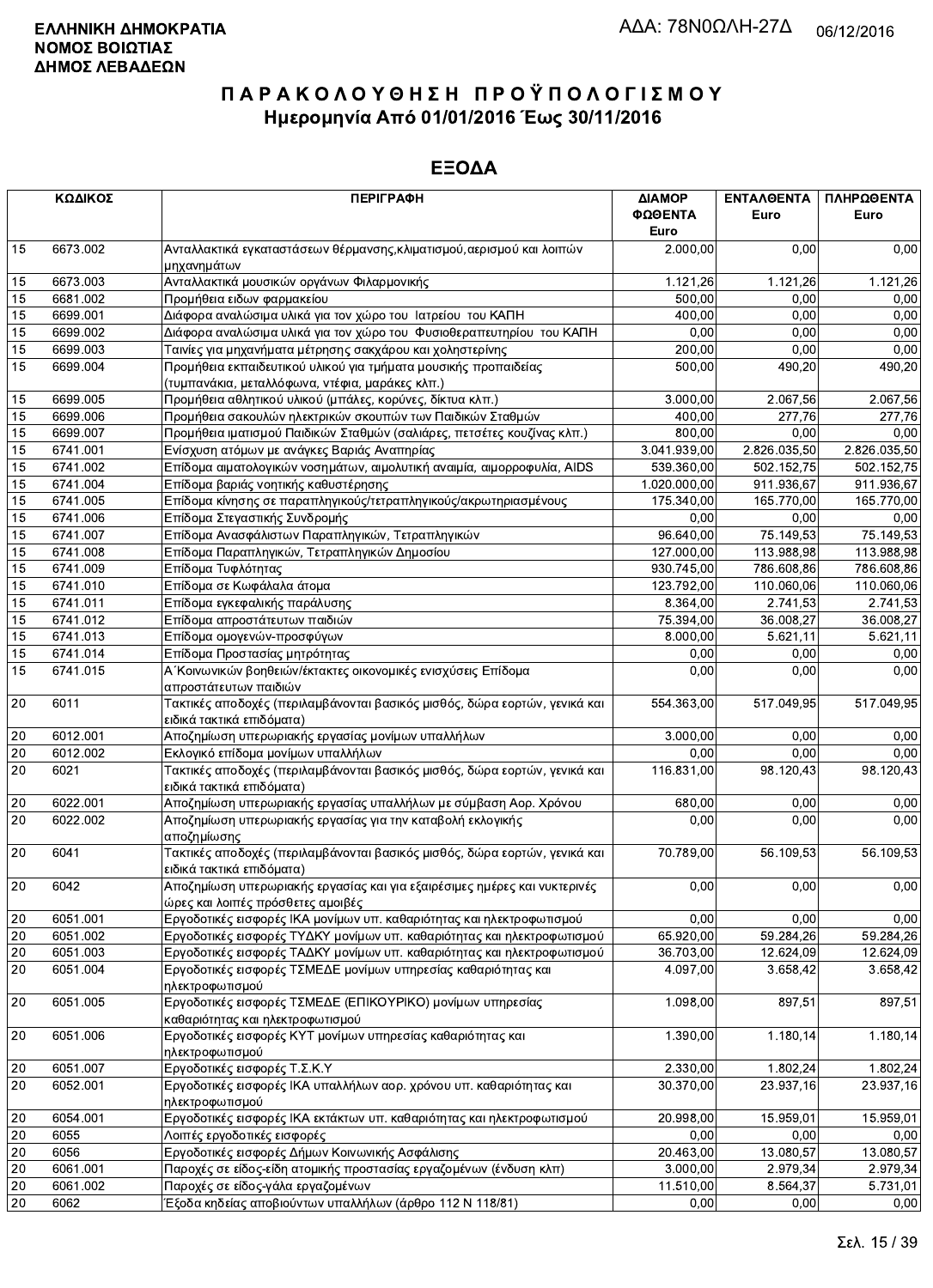|                 | ΚΩΔΙΚΟΣ  | <b>ПЕРІГРАФН</b>                                                          | ΔΙΑΜΟΡ          | ΕΝΤΑΛΘΕΝΤΑ | ΠΛΗΡΩΘΕΝΤΑ |
|-----------------|----------|---------------------------------------------------------------------------|-----------------|------------|------------|
|                 |          |                                                                           | ΦΩΘΕΝΤΑ<br>Euro | Euro       | Euro       |
| 20              | 6063     | Λοιπές παροχές σε είδος (ένδυση εργατοτεχνικού προσωπικού κ.λ.π.)         | 2.000,00        | 1.985,94   | 1.985,94   |
| 20              | 6117.001 | Διαχείριση-ανακύκλωση αγροχημικών αποβλήτων                               | 0,00            | 0.00       | 0,00       |
| 20              | 6141     | Αμοιβές νομικών προσώπων Δημοσίου Δικαίου                                 | 0,00            | 0.00       | 0,00       |
| $\overline{20}$ | 6151     | Δικαιώματα τρίτων (ΔΕΗ κλπ) από την είσπραξη τελών και φόρων              | 58.000,00       | 50.232,35  | 50.232,35  |
| 20              | 6211.001 | Ηλεκτρικό ρεύμα για φωτισμό οδών, πλατειών και κοινοχρήστων χώρων         | 690.000,00      | 555.435,01 | 555.435,01 |
| 20              | 6211.002 | Δαπάνες ηλεκτρικών παροχών, οδικών φωτισμών, αυξήσεις ισχύος κλπ          | 3.000,00        | 2.448,55   | 2.448,55   |
| 20              | 6234.001 | Μισθώματα γερανοφόρων οχημάτων για μεταφορά οχημάτων, κοντέϊνερ, κοπή     | 0,00            | 0,00       | 0,00       |
|                 |          | και κλάδεμα ψηλών και επικίνδυνων δένδρων κλπ.                            |                 |            |            |
| 20              | 6251     | Ασφάλιστρα ακινήτων                                                       | 0,00            | 0,00       | 0,00       |
| 20              | 6252     | Ασφάλιστρα μηχανημάτων - Τεχνικών εγκαταστάσεων                           | 0.00            | 0,00       | 0,00       |
| 20              | 6253.001 | Ασφάλιστρα μεταφορικών μέσων και αυτοκινούμενων μηχανημάτων               | 14.100,00       | 13.829,82  | 13.829,82  |
| 20              | 6262.001 | Συντήρηση και επισκευή λοιπών μονίμων εγκαταστάσεων                       | 0,00            | 0,00       | 0,00       |
| $\overline{20}$ | 6263.001 | Συντηρήσεις-Επισκευές αυτοκινήτων                                         | 123.000,00      | 51.953,71  | 49.293,32  |
| 20              | 6263.002 | Δαπάνες για τεχνικό έλεγχο οχημάτων (KTEO)                                | 1.000,00        | 0,00       | 0,00       |
| 20              | 6263.003 | Τοποθέτηση υγραεριοκίνησης σε υπάρχοντα αυτοκίνητα του Δήμου              | 0,00            | 0,00       | 0,00       |
| 20              | 6263.010 | Συντήρηση και επισκευή κοντέινερς απορριμμάτων                            | 2.500,00        | 0,00       | 0,00       |
| 20              | 6264.001 | Συντηρήσεις και Επισκευές μηχανημάτων Χ.Υ.Τ.Α.                            | 22.500,00       | 4.253,87   | 4.253,87   |
| 20              | 6264.002 | Συντήρηση και επισκευή μηχανημάτων καθαριότητας                           | 0,00            | 0.00       | 0,00       |
| 20              | 6265.002 | Συντήρηση λοιπού εξοπλισμού                                               | 500,00          | 0,00       | 0,00       |
| 20              | 6265.003 | Επισκευή μεταλλικών κάδων απορριμμάτων                                    | 15.000,00       | 0,00       | 0,00       |
| 20              | 6265.004 | Επισκευή μεταλλικών καλαθιών απορριμμάτων                                 | 1.000.00        | 0,00       | 0,00       |
| 20              | 6271     | Ύδρευση δημοτικών κτιρίων κ.λ.π.                                          | 0,00            | 0,00       | 0,00       |
| 20              | 6273     | Φωτισμός και κίνηση (με ηλεκτρισμό η φωταέριο) για δικές του υπηρεσίες    | 0.00            | 0,00       | 0,00       |
| 20              | 6274     | Δαπάνες καθαρισμού γραφείων                                               | 0,00            | 0,00       | 0,00       |
| 20              | 6275     | Δαπάνες καθαρισμού φρεατίων, δεξαμενών κ.λ.π.                             | 0,00            | 0,00       | 0,00       |
| 20              | 6276     | Δαπάνες εκκένωσης βόθρων                                                  | 0,00            | 0,00       | 0,00       |
| 20              | 6277.001 | Δαπάνες συλλογής και μεταφοράς στερεών αποβλήτων και ανακυκλώσιμων        | 0,00            | 0,00       | 0,00       |
|                 |          | υλικών μέσω δημοσίων συμβάσεων (άρθρο 61 Ν. 3979/2011)                    |                 |            |            |
| 20              | 6277.002 | Δαπάνες συλλογής και μεταφοράς στερεών αποβλήτων και ανακυκλώσιμων        | 0,00            | 0,00       | 0,00       |
|                 |          | υλικών απο ΦΟΔΣΑ μέσω προγραμματικών συμβάσεων (παρ. 7δ του άρθρου        |                 |            |            |
|                 |          | 24 TOU N. 3613/2007)                                                      |                 |            |            |
| 20              | 6277.003 | Δαπάνες για την υγιεινομική ταφή των απορριμμάτων του Δήμου Λεβαδέων      | 0,00            | 0,00       | 0,00       |
|                 |          | στον ΧΥΤΑ της 2ης Διαχειριστικής Ενότητας Ν. Βοιωτίας μέσω προγραμματικής |                 |            |            |
|                 |          | σύμβασης με ΔΕΠΟΔΑΘ                                                       |                 |            |            |
| 20              | 6278     | Δαπάνες φύλαξης κτιρίων (άρθρο 21 Ν. 3731/2008)                           | 0,00            | 0,00       | 0,00       |
| 20              | 6279.001 | Λοιπές δαπάνες για ύδρευση, άρδευση, φωτισμό, καθαριότητα                 | 16.300,00       | 13.161,00  | 13.161,00  |
| 20              | 6321     | Τέλη κυκλοφορίας επιβατηγών αυτοκινήτων                                   | 0,00            | 0,00       | 0,00       |
| 20              | 6322     | Τέλη κυκλοφορίας φορτηγών αυτοκινήτων                                     | 1.500,00        | 0.00       | 0,00       |
| 20              | 6323     | Λοιπά τέλη κυκλοφορίας                                                    | 2.500,00        | 0,00       | 0,00       |
| 20              | 6411     | Έξοδα κίνησης ιδιοκτητών μεταφορικών μέσων (καύσιμα, λιπαντικά, διόδια    | 0,00            | 0,00       | 0,00       |
|                 |          | $\kappa\lambda\pi$ )                                                      |                 |            |            |
| 20              | 6412     | Έξοδα μεταφοράς αγαθών φορτοεκφορτωτικά                                   | 0,00            | 0,00       | 0,00       |
| 20              | 6413     | Μεταφορές προσώπων                                                        | 0,00            | 0,00       | 0,00       |
| 20              | 6414     | Μεταφορές εν γένει                                                        | 0,00            | 0,00       | 0,00       |
| 20              | 6422     | Οδοιπορικά έξοδα και αποζημίωση μετακινούμενων υπαλλήλων                  | 250,00          | 0,00       | 0,00       |
| 20              | 6462     | Δημοσίευση προκηρύξεων                                                    | 1.000,00        | 0,00       | 0,00       |
| 20              | 6463     | Λοιπές δημοσιεύσεις                                                       | 0,00            | 0,00       | 0,00       |
| 20              | 6612     | Προμήθεια γραφικής ύλης και λοιπά υλικά γραφείων                          | 0,00            | 0,00       | 0,00       |
| 20              | 6615     | Εκτυπώσεις, εκδόσεις, βιβλιοδετήσεις                                      | 0,00            | 0,00       | 0,00       |
| 20              | 6631     | Προμήθεια υγειονομικού και φαρμακευτικού υλικού                           | 0,00            | 0,00       | 0,00       |
| 20              | 6633     | Προμήθεια χημικού υλικού (απολυμαντικά, χημικά κλπ)                       | 3.000,00        | 2.231,71   | 2.231,71   |
| 20              | 6635     | Προμήθεια λοιπών ειδών υγιεινής και καθαριότητας                          | 500,00          | 0,00       | 0,00       |
| 20              | 6641.001 | Προμήθεια καυσίμων και λιπαντικών για κίνηση μεταφ. μέσων υπ.             | 143.000,00      | 82.666,45  | 75.681,25  |
|                 |          | καθαριότητας και ηλεκτροφωτισμού                                          |                 |            |            |
| 20              | 6641.002 | Καύσιμα και λιπαντικά για μηχανήματα Χ.Υ.Τ.Α.                             | 40.000,00       | 23.339,12  | 18.983,37  |
| 20              | 6644     | Προμήθεια καυσίμων και λιπαντικών για λοιπές ανάγκες                      | 0,00            | 0,00       | 0,00       |
| 20              | 6661.001 | Υλικά συντήρησης και επισκευής κτιρίων (λαμπτήρων και λοιπού ηλεκτ        | 0,00            | 0,00       | 0,00       |
|                 |          | υλικού)                                                                   |                 |            |            |
|                 |          |                                                                           |                 |            |            |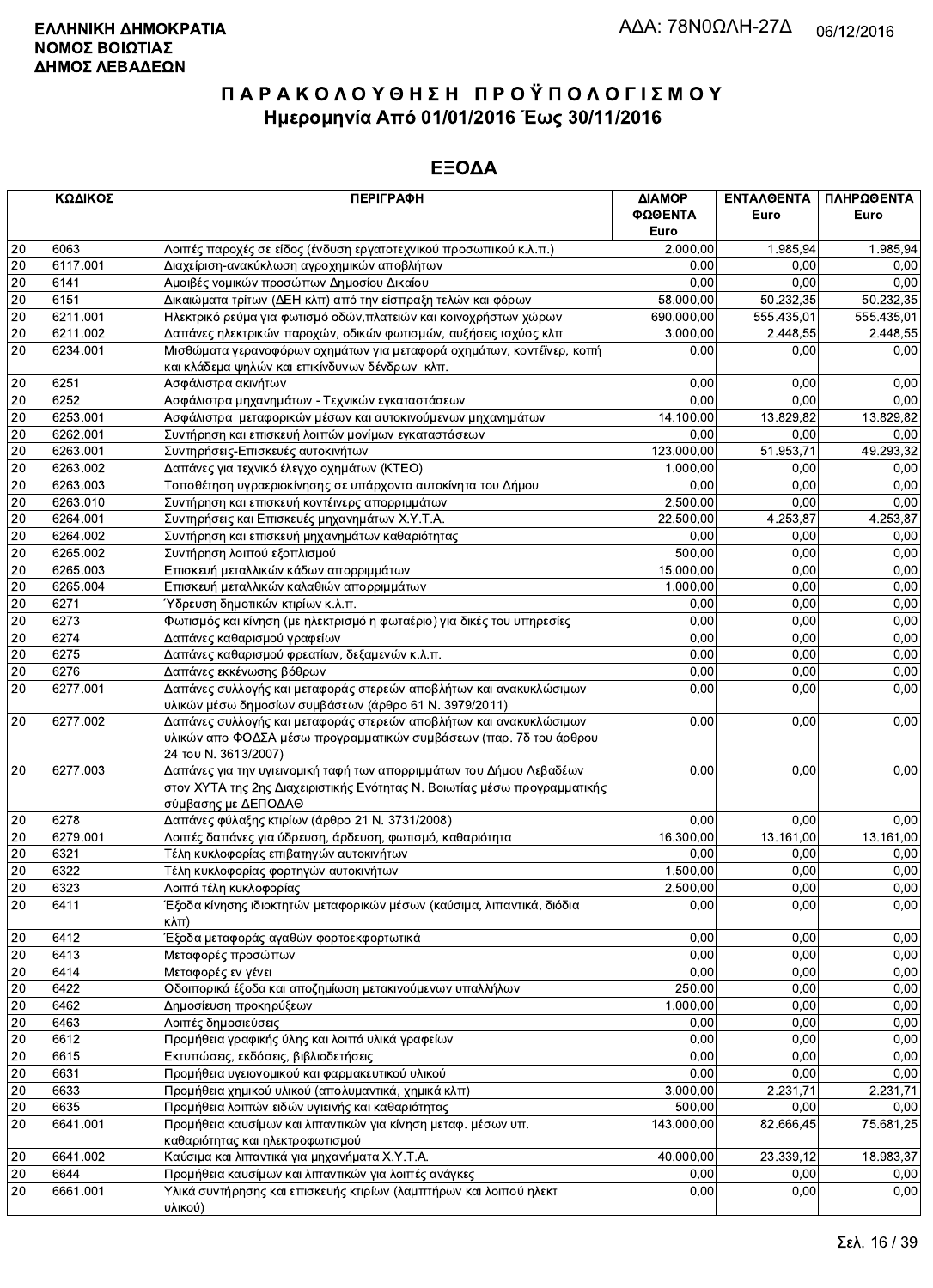|                 | ΚΩΔΙΚΟΣ  | <b>ПЕРІГРАФН</b>                                                                                                                                                 | ΔΙΑΜΟΡ          | ΕΝΤΑΛΘΕΝΤΑ | ΠΛΗΡΩΘΕΝΤΑ |
|-----------------|----------|------------------------------------------------------------------------------------------------------------------------------------------------------------------|-----------------|------------|------------|
|                 |          |                                                                                                                                                                  | ΦΩΘΕΝΤΑ<br>Euro | Euro       | Euro       |
| 20              | 6662.001 | Προμήθεια ηλεκτρολογικού υλικού για τη συντήρηση ηλεκτροφωτισμού                                                                                                 | 35.000,00       | 7.211,34   | 7.211,34   |
|                 |          | Λιβαδειάς και τοπικών διαμερισμάτων                                                                                                                              |                 |            |            |
| 20              | 6662.002 | Προμήθειες υλικών συντήρησης και επισκευής λοιπών εγκαταστάσεων                                                                                                  | 0,00            | 0,00       | 0,00       |
| 20              | 6671.001 | Ανταλλακτικά μεταφορικών μέσων                                                                                                                                   | 0,00            | 0,00       | 0,00       |
| 20              | 6671.002 | Προμήθεια και τοποθέτηση ελαστικών μεταφορικών μέσων                                                                                                             | 10.000,00       | 9.774,40   | 6.267,98   |
| 20              | 6671.003 | Προμήθεια και τοποθέτηση ελαστικών μηχανημάτων Χ.Υ.Τ.Α.                                                                                                          | 5.000,00        | 3.091.23   | 0,00       |
| 20              | 6672.001 | Ανταλλακτικά μηχανημάτων Χ.Υ.Τ.Α. (κομπάκτορας κλπ)                                                                                                              | 0,00            | 0,00       | 0,00       |
| 20              | 6673.001 | Ανταλλακτικά επίπλων και σκευών και λοιπού εξοπλισμού                                                                                                            | 500,00          | 489,79     | 489,79     |
| 20              | 6691.001 | Προμήθεια εορταστικού φωτιζόμενου διάκοσμου                                                                                                                      | 9.000,00        | 1.789,69   | 0,00       |
| 20              | 6699.001 | Προμήθεια σάκκων απορριμμάτων                                                                                                                                    | 6.000,00        | 4.353,80   | 4.353,80   |
| 20              | 6699.002 | Κάρτες ταχογράφου οδηγών                                                                                                                                         | 1.800,00        | 0,00       | 0,00       |
| 20              | 6699.003 | Προμήθεια λοιπών αναλωσίμων                                                                                                                                      | 500,00          | 0,00       | 0,00       |
| 20              | 6721.001 | Ετήσια εισφορά σε ΔΕΠΟΔΑΛ-Α.Ε. (ΦΟΔΣΑ) 1ης Διαχειριστικής Ενότητας Ν.<br>Βοιωτίας                                                                                | 397.551,00      | 397.550,95 | 298.163,22 |
| 25              | 6011     | Τακτικές αποδοχές (περιλαμβάνονται βασικός μισθός, δώρα εορτών, γενικά και<br>ειδικά τακτικά επιδόματα)                                                          | 0,00            | 0,00       | 0,00       |
| 25              | 6021     | Τακτικές αποδοχές (περιλαμβάνονται βασικός μισθός, δώρα εορτών, γενικά και<br>ειδικά τακτικά επιδόματα)                                                          | 0,00            | 0,00       | 0,00       |
| 25              | 6041     | Τακτικές αποδοχές (περιλαμβάνονται βασικός μισθός, δώρα εορτών, γενικά και<br>ειδικά τακτικά επιδόματα)                                                          | 22.800,00       | 22.788,34  | 22.788,34  |
| 25              | 6042     | Αποζημίωση υπερωριακής εργασίας και για εξαιρέσιμες ημέρες και νυκτερινές<br>ώρες και λοιπές πρόσθετες αμοιβές                                                   | 0,00            | 0,00       | 0,00       |
| 25              | 6051.002 | Εργοδοτικές εισφορές ΤΥΔΚΥ μονίμων υπαλλήλων                                                                                                                     | 0,00            | 0,00       | 0,00       |
| 25              | 6051.003 | Εργοδοτικές εισφορές ΤΑΔΚΥ μονίμων υπαλλήλων                                                                                                                     | 0.00            | 0.00       | 0,00       |
| 25              | 6052.001 | Εργοδοτικές εισφορές (ΙΚΑ) με σύμβαση ιδ. δικαίου αορ. χρόνου                                                                                                    | 0,00            | 0,00       | 0,00       |
| 25              | 6054.001 | Εργοδοτικές εισφορές Ι.Κ.Α. εκτάκτου προσωπικού                                                                                                                  | 5.968,00        | 5.968,00   | 5.968,00   |
| $\overline{25}$ | 6056     | Ετήσια εισφορά στο ΤΠΔΚΥ-ΤΕΑΔΚΥ (άρθρα 3 Ν 1726/44, 30 Ν 2262/52, 100<br>ΝΔ 4260/61 και 33 ΝΔ 5441/66)                                                           | 0,00            | 0.00       | 0,00       |
| 25              | 6061.001 | Είδη ατομικής προστασίας υπαλλήλων του Δήμου (παροχές ένδυσης)                                                                                                   | 0,00            | 0.00       | 0,00       |
| 25              | 6063.001 | Είδη ατομικής προστασίας υπαλλήλων του Δήμου (λοιπές παροχές-γάλα<br>$\kappa\lambda\pi$                                                                          | 0,00            | 0,00       | 0,00       |
| 25              | 6151     | Δικαιώματα τρίτων (ΔΕΗ κλπ) από την είσπραξη τελών και φόρων                                                                                                     | 0,00            | 0,00       | 0,00       |
| 25              | 6211.001 | Αντίτιμο ηλεκτρικού ρεύματος για την κίνηση των αντλιοστασίων άρδευσης                                                                                           | 481.087,49      | 448.745,44 | 437.081,44 |
| 25              | 6213     | Ύδρευση και παραγωγική διαδικασία (αγορά απο ΕΥΔΑΠ)                                                                                                              | 0,00            | 0,00       | 0,00       |
| 25              | 6231     | Μισθώματα εδαφικών εκτάσεων γαιών                                                                                                                                | 0,00            | 0,00       | 0,00       |
| $\overline{25}$ | 6232     | Μισθώματα κτιρίων - Τεχνικών έργων ακινήτων                                                                                                                      | 0,00            | 0,00       | 0,00       |
| 25              | 6233     | Μισθώματα μηχανημάτων - Τεχνικών Εγκαταστάσεων                                                                                                                   | 0,00            | 0,00       | 0,00       |
| 25              | 6234     | Μισθώματα μεταφορικών μέσων                                                                                                                                      | 0,00            | 0,00       | 0,00       |
| 25              | 6252     | Ασφάλιστρα μηχανημάτων - Τεχνικών εγκαταστάσεων                                                                                                                  | 0,00            | 0,00       | 0,00       |
| 25              | 6262.001 | Καθαρισμός και συντήρηση δεξαμενών άρδευσης                                                                                                                      | 0,00            | 0,00       | 0,00       |
| 25              | 6262.003 | Συντήρηση και επισκευή δικτύου άρδευσης                                                                                                                          | 0,00            | 0,00       | 0,00       |
| 25              | 6262.005 | Συντήρηση και επισκευή αντλιοστασίων άρδευσης                                                                                                                    | 15.000,00       | 12.391,43  | 12.391,43  |
| 25              | 6262.006 | Επισκευή αντλιοστασίου στην Τ.Κ. Λαφυστίου                                                                                                                       | 0,00            | 0,00       | 0,00       |
| 25              | 6262.007 | Επισκευή αντλιοστασίου στην θέση 'ΚΑΡΑΜΕΤ ΘΟΥΡΙΟΥ                                                                                                                | 0,00            | 0,00       | 0,00       |
| 25              | 6263.001 | Συντήρηση και επισκευή μεταφορικών μέσων και μηχανημάτων                                                                                                         | 0,00            | 0,00       | 0,00       |
| $\overline{25}$ | 6263.003 | Δαπάνες για τεχνικό έλεγχο οχημάτων (ΚΤΕΟ)                                                                                                                       | 0,00            | 0,00       | 0,00       |
| 25              | 6264.001 | Συντήρηση και επισκευή λοιπών μηχανημάτων (αντλιοστασίων, χλωριοτήρων<br>$\kappa\lambda\pi$ )                                                                    | 0,00            | 0,00       | 0,00       |
| 25              | 6271     | Ύδρευση δημοτικών κτιρίων κ.λ.π.                                                                                                                                 | 0,00            | 0,00       | 0,00       |
| 25              | 6272     | Αρδευση                                                                                                                                                          | 0,00            | 0,00       | 0,00       |
| 25              | 6273     | Φωτισμός και κίνηση (με ηλεκτρισμό η φωταέριο) για δικές του υπηρεσίες                                                                                           | 0,00            | 0,00       | 0,00       |
| 25              | 6275     | Δαπάνες καθαρισμού φρεατίων, δεξαμενών κ.λ.π.                                                                                                                    | 0,00            | 0,00       | 0,00       |
| 25              | 6276     | Δαπάνες εκκένωσης βόθρων                                                                                                                                         | 0,00            | 0,00       | 0,00       |
| 25              | 6277.001 | Δαπάνες συλλογής και μεταφοράς στερεών αποβλήτων και ανακυκλώσιμων<br>υλικών μέσω δημοσίων συμβάσεων (άρθρο 61 Ν. 3979/2011)                                     | 0,00            | 0,00       | 0,00       |
| 25              | 6277.002 | Δαπάνες συλλογής και μεταφοράς στερεών αποβλήτων και ανακυκλώσιμων<br>υλικών απο ΦΟΔΣΑ μέσω προγραμματικών συμβάσεων (παρ. 7δ του άρθρου<br>24 TOU N. 3613/2007) | 0,00            | 0,00       | 0,00       |
|                 |          |                                                                                                                                                                  |                 |            |            |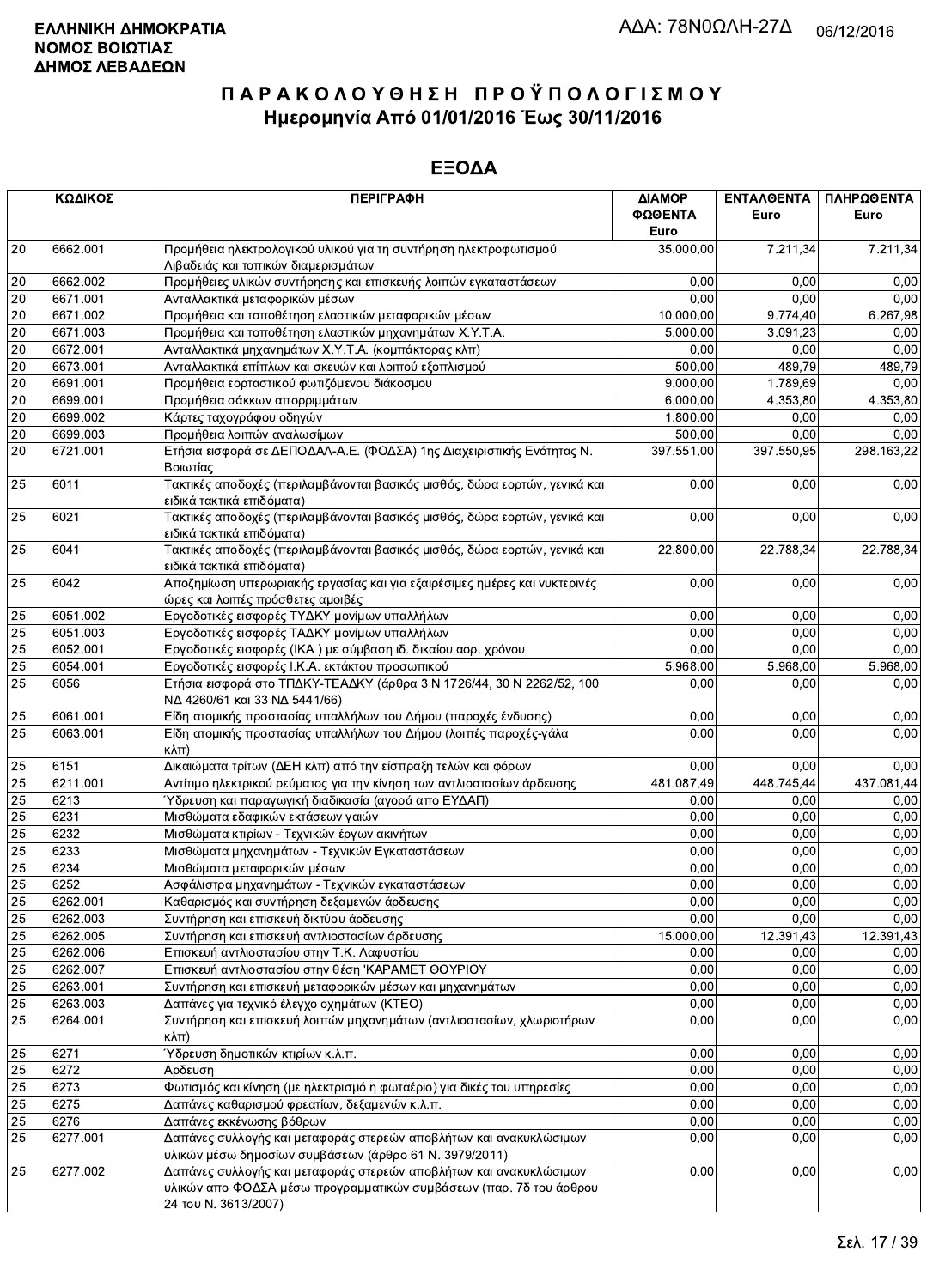|    | ΚΩΔΙΚΟΣ  | <b>ПЕРІГРАФН</b>                                                                                                                                                                                                                                                                          | ΔΙΑΜΟΡ<br>ΦΩΘΕΝΤΑ<br>Euro | <b>ENTAAOENTA</b><br>Euro | ΠΛΗΡΩΘΕΝΤΑ<br>Euro |
|----|----------|-------------------------------------------------------------------------------------------------------------------------------------------------------------------------------------------------------------------------------------------------------------------------------------------|---------------------------|---------------------------|--------------------|
| 25 | 6278     | Δαπάνες φύλαξης κτιρίων (άρθρο 21 Ν. 3731/2008)                                                                                                                                                                                                                                           | 0,00                      | 0,00                      | 0,00               |
| 25 | 6279.001 | Λοιπές δαπάνες για ύδρευση, άρδευση, φωτισμό, καθαριότητα                                                                                                                                                                                                                                 | 0,00                      | 0.00                      | 0,00               |
| 25 | 6322     | Τέλη κυκλοφορίας φορτηγών αυτοκινήτων                                                                                                                                                                                                                                                     | 0,00                      | 0,00                      | 0,00               |
| 25 | 6323     | Λοιπά τέλη κυκλοφορίας                                                                                                                                                                                                                                                                    | 0,00                      | 0,00                      | 0,00               |
| 25 | 6412     | Έξοδα μεταφοράς αγαθών φορτοεκφορτωτικά                                                                                                                                                                                                                                                   | 0,00                      | 0,00                      | 0,00               |
| 25 | 6633     | Προμήθεια χημικού υλικού (απολυμαντικά, χημικά κλπ)                                                                                                                                                                                                                                       | 0,00                      | 0.00                      | 0,00               |
| 25 | 6635     | Προμήθεια λοιπών ειδών υγιεινής και καθαριότητας                                                                                                                                                                                                                                          | 0,00                      | 0,00                      | 0,00               |
| 25 | 6641.001 | Προμήθεια καυσίμων και λιπαντικών για κίνηση αυτοκινήτων                                                                                                                                                                                                                                  | 0,00                      | 0,00                      | 0,00               |
| 25 | 6644     | Προμήθεια καυσίμων και λιπαντικών για λοιπές ανάγκες                                                                                                                                                                                                                                      | 0,00                      | 0.00                      | 0,00               |
| 25 | 6673.002 | Προμήθεια ανταλλακτικών και σωλήνων άρδευσης                                                                                                                                                                                                                                              | 15.000,00                 | 12.636,15                 | 12.636,15          |
| 25 | 6673.003 | Προμήθεια ανταλλακτικών για την επισκευή αρδευτικού αγωγού Λαφυστίου                                                                                                                                                                                                                      | 0,00                      | 0,00                      | 0,00               |
| 25 | 6693.001 | Προμήθεια φυτοπαθολογικού υλικού, λιπασμάτων και βελτιωτικών εδάφους                                                                                                                                                                                                                      | 0,00                      | 0,00                      | 0,00               |
| 30 | 6011     | Τακτικές αποδοχές (περιλαμβάνονται βασικός μισθός, δώρα εορτών, γενικά και<br>ειδικά τακτικά επιδόματα)                                                                                                                                                                                   | 478.378,00                | 438.763,02                | 438.763,02         |
| 30 | 6012.001 | Αποζημίωση υπερωριακής εργασίας                                                                                                                                                                                                                                                           | 2.000,00                  | 0,00                      | 0,00               |
| 30 | 6012.002 | Αποζημίωση υπερωριακής εργασίας για την καταβολή εκλογικής<br>αποζημίωσης                                                                                                                                                                                                                 | 0.00                      | 0,00                      | 0,00               |
| 30 | 6021     | Τακτικές αποδοχές (περιλαμβάνονται βασικός μισθός, δώρα εορτών, γενικά και<br>ειδικά τακτικά επιδόματα)                                                                                                                                                                                   | 47.048,00                 | 38.621,66                 | 38.621,66          |
| 30 | 6022.001 | Αποζημίωση υπερωριακής εργασίας και για εξαιρέσιμες ημέρες και νυκτερινές<br>ώρες και λοιπές πρόσθετες αμοιβές                                                                                                                                                                            | 500,00                    | 0,00                      | 0,00               |
| 30 | 6022.002 | Εκλογικό επίδομα                                                                                                                                                                                                                                                                          | 0,00                      | 0,00                      | 0,00               |
| 30 | 6041     | Τακτικές αποδοχές (περιλαμβάνονται βασικός μισθός, δώρα εορτών, γενικά και<br>ειδικά τακτικά επιδόματα)                                                                                                                                                                                   | 0,00                      | 0.00                      | 0,00               |
| 30 | 6051.001 | Εργοδοτικές εισφορές Ι.Κ.Α. μονίμων υπαλλήλων                                                                                                                                                                                                                                             | 9.997,00                  | 9.002,91                  | 9.002,91           |
| 30 | 6051.002 | Εργοδοτικές εισφορές ΤΥΔΚΥ μονίμων υπαλλήλων                                                                                                                                                                                                                                              | 53.000,00                 | 47.346,51                 | 47.346,51          |
| 30 | 6051.003 | Εργοδοτικές εισφορές ΤΑΔΚΥ μονίμων υπαλλήλων                                                                                                                                                                                                                                              | 14.857,76                 | 9.941,36                  | 9.941,36           |
| 30 | 6051.004 | Εργοδοτικές εισφορές ΤΣΜΕΔΕ μονίμων υπαλλήλων                                                                                                                                                                                                                                             | 22.198,49                 | 19.708,06                 | 19.708,06          |
| 30 | 6051.005 | Εργοδοτικές εισφορές ΤΣΜΕΔΕ (ΕΠΙΚΟΥΡΙΚΟ) μονίμων υπαλλήλων                                                                                                                                                                                                                                | 853,24                    | 617,35                    | 617,35             |
| 30 | 6051.006 | Εργοδοτικές εισφορές ΚΥΤ μονίμων υπαλλήλων                                                                                                                                                                                                                                                | 1.082,54                  | 720,83                    | 720,83             |
| 30 | 6051.008 | Εργοδοτικές εισφορές ΤΕΑΔΥ μονίμων υπαλλήλων                                                                                                                                                                                                                                              | 392,00                    | 0,00                      | 0,00               |
| 30 | 6051.009 | Εργοδοτικές εισφορές ΟΠΑΔ                                                                                                                                                                                                                                                                 | 0,00                      | 0.00                      | 0,00               |
| 30 | 6052.001 | Εργοδοτικές εισφορές Ι.Κ.Α. υπαλλήλων με σχέση Αορ. Χρόνου                                                                                                                                                                                                                                | 11.743,00                 | 9.642,61                  | 9.642,61           |
| 30 | 6052.002 | Εργοδοτικές εισφορές ΤΣΜΕΔΕ υπαλλήλων με σχέση Αορίστου Χρόνου                                                                                                                                                                                                                            | 0,00                      | 0,00                      | 0,00               |
| 30 | 6052.003 | Εργοδοτικές εισφορές ΤΣΜΕΔΕ (ΕΠΙΚΟΥΡΙΚΟ) υπαλλήλων με σχέση Αορίστου<br>Χρόνου                                                                                                                                                                                                            | 0,00                      | 0,00                      | 0,00               |
| 30 | 6052.004 | Εργοδοτικές εισφορές ΚΥΤ υπαλλήλων με σχέση εργασίας Αορίστου Χρόνου                                                                                                                                                                                                                      | 0,00                      | 0,00                      | 0,00               |
| 30 | 6054.001 | Εργοδοτικές εισφορές Ι.Κ.Α. εκτάκτου προσωπικού                                                                                                                                                                                                                                           | 0,00                      | 0,00                      | 0,00               |
| 30 | 6056     | Εργοδοτικές εισφορές Δήμων Κοινωνικής Ασφάλισης                                                                                                                                                                                                                                           | 14.583.00                 | 9.401.75                  | 9.401,75           |
| 30 | 6061.001 | Παροχές σε είδος-είδη ατομικής προστασίας εργαζομένων (ένδυση κλπ)                                                                                                                                                                                                                        | 0,00                      | 0,00                      | 0,00               |
| 30 | 6061.002 | Παροχές σε είδος-γάλα εργαζομένων                                                                                                                                                                                                                                                         | 4.295,00                  | 2.820,17                  | 1.874,53           |
| 30 | 6062     | Έξοδα κηδείας αποβιούντων υπαλλήλων (άρθρο 112 Ν 118/81)                                                                                                                                                                                                                                  | 0,00                      | 0,00                      | 0,00               |
| 30 | 6063     | Λοιπές παροχές σε είδος (ένδυση εργατοτεχνικού προσωπικού κ.λ.π.)                                                                                                                                                                                                                         | 0,00                      | 0,00                      | 0,00               |
| 30 | 6112     | Αμοιβές τεχνικών                                                                                                                                                                                                                                                                          | 0,00                      | 0,00                      | 0,00               |
| 30 | 6117.002 | Κατεδάφιση κτιρίων (σε κοινόχρηστους χώρους,ετοιμόρροπα και επικίνδυνα)                                                                                                                                                                                                                   | 5.000,00                  | 0,00                      | 0,00               |
| 30 | 6117.003 | Απεντόμωση-μυοκτονία-απολύμανση αμαξοστασίου                                                                                                                                                                                                                                              | 1.100,00                  | 603,88                    | 603,88             |
| 30 | 6117.004 | Δαπάνη για πόρισμα ελεγκτή δόμησης του αναψυκτηρίου Χαιρώνειας                                                                                                                                                                                                                            | 0,00                      | 0,00                      | 0,00               |
| 30 | 6142.001 | Αμοιβή για ανάθεση διαμόρφωσης-κατασκευής των παραγκών της<br>εμποροπανήγυρης                                                                                                                                                                                                             | 25.000,00                 | 0,00                      | 0,00               |
| 30 | 6142.002 | Παροχή υπηρεσιών για πιστοποίηση-καταχώρηση ανελκυστήρων                                                                                                                                                                                                                                  | 650,00                    | 0,00                      | 0,00               |
| 30 | 6142.003 | Αμοιβή αξιολόγησης συμμόρφωσης απαιτήσεων ασφαλείας παιδικών χαρών                                                                                                                                                                                                                        | 5.000,00                  | 0,00                      | 0,00               |
| 30 | 6142.005 | Αμοιβή για εργαστηριακές δοκιμές αντοχής υλικών                                                                                                                                                                                                                                           | 500,00                    | 0,00                      | 0,00               |
| 30 | 6142.006 | Αμοιβή για έλεγχο πιστοποίησης για αλεξικέραυνα                                                                                                                                                                                                                                           | 0,00                      | 0,00                      | 0,00               |
| 30 | 6142.007 | Ενεργειακή Επιθεώρηση Κτιρίου-Έκδοση Πιστοποιητικού Ενεργειακής<br>Αναβάθμισης (ΠΕΑ) για την πράξη ΄΄Παρεμβάσεις εκσυγχρονισμού κτιριακού<br>αποθέματος αρχιτεκτονικής αξίας (πρώην κτίριο Πανεπιστημίου) και<br>περιβάλλοντος χώρου, με εφαρμογές ενεργειακής αναβάθμισης, για την χρήση | 6.432,82                  | 6.423,82                  | 6.423,82           |
|    |          | δημοτικών υπηρεσιών και Πολιτιστικών δραστηριοτήτων"                                                                                                                                                                                                                                      |                           |                           |                    |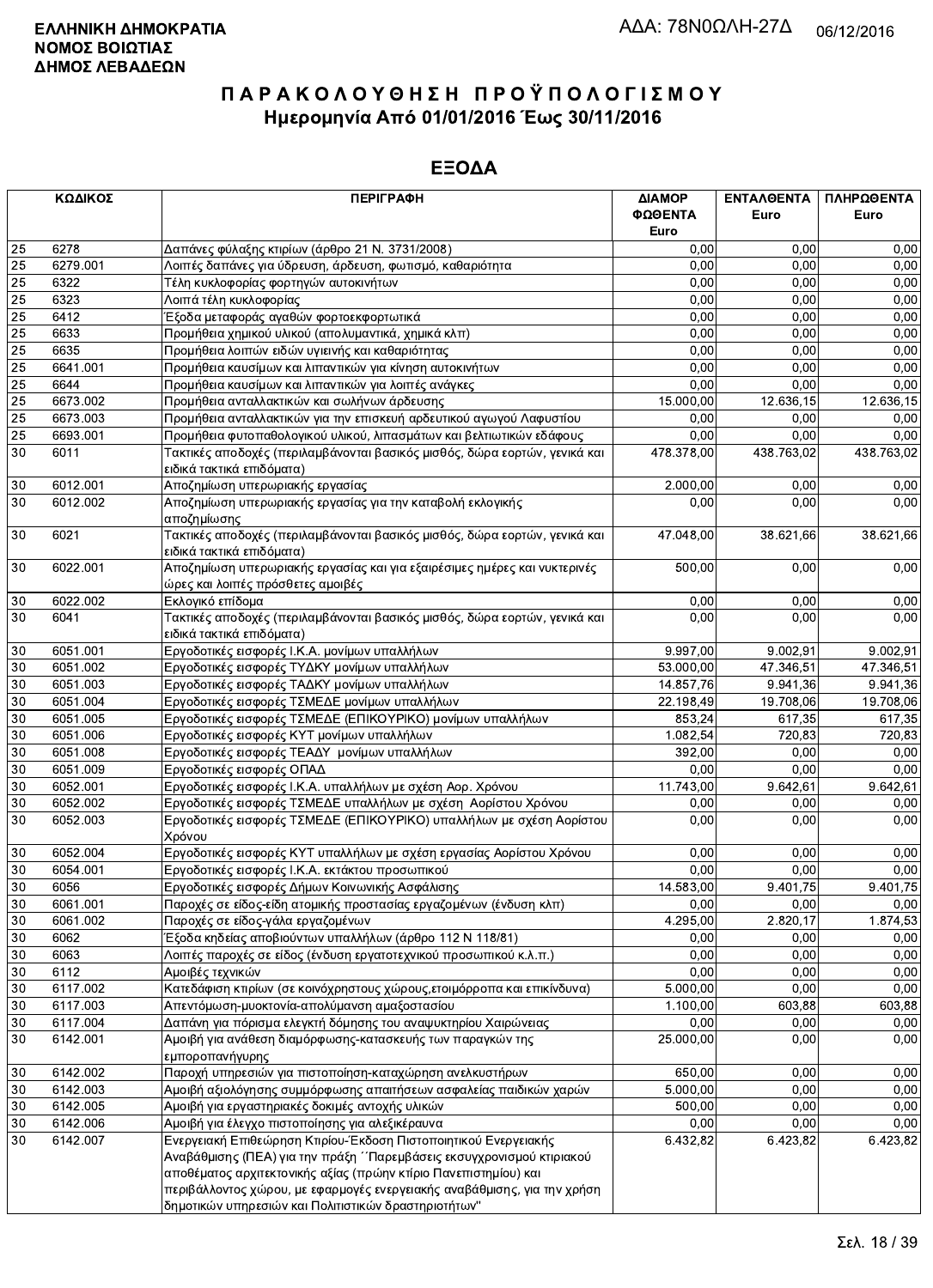|        | ΚΩΔΙΚΟΣ  | <b>ПЕРІГРАФН</b>                                                                                                                                | ΔΙΑΜΟΡ<br>ΦΩΘΕΝΤΑ<br>Euro | <b>ENTAAGENTA</b><br>Euro | ΠΛΗΡΩΘΕΝΤΑ<br>Euro |
|--------|----------|-------------------------------------------------------------------------------------------------------------------------------------------------|---------------------------|---------------------------|--------------------|
| 30     | 6142.008 | Ολοκλήρωση σύνταξης του ΣΔΑΕ του Δήμου Λεβαδέων και εκπαίδευση των                                                                              | 4.960,00                  | 0,00                      | 0,00               |
|        |          | αρμόδιων στελεχών του στις διαδικασίες εφαρμογής του                                                                                            |                           |                           |                    |
| $30\,$ | 6142.401 | Αποκατάσταση ΧΑΔΑ πλησίον της Τ.Κ. Αγίας Αννας                                                                                                  | 96.000,00                 | 47.230,44                 | 47.230,44          |
| $30\,$ | 6151     | Δικαιώματα τρίτων (ΔΕΗ κλπ) από την είσπραξη τελών και φόρων                                                                                    | 0,00                      | 0,00                      | 0,00               |
| 30     | 6211.001 | Ηλεκτροδότηση προσωρινών τριφασικών παροχών Εμποροπανήγυρης<br>Λιβαδειάς                                                                        | 2.200,00                  | 1.289,80                  | 1.289,80           |
| 30     | 6232     | Μισθώματα κτιρίων - Τεχνικών έργων ακινήτων                                                                                                     | 3.000,00                  | 2.764,08                  | 2.764,08           |
| $30\,$ | 6253.001 | Ασφάλιστρα μεταφορικών μέσων                                                                                                                    | 6.989, 10                 | 6.989,02                  | 6.989,02           |
| $30\,$ | 6262.001 | Μικροσυντηρήσεις - επισκευές στις παιδικές χαρές                                                                                                | 0,00                      | 0,00                      | 0,00               |
| $30\,$ | 6262.002 | Συντήρηση-επισκευή φωτεινών σηματοδοτών ρύθμισης κυκλοφορίας                                                                                    | 8.000,00                  | 5.425,64                  | 5.272,77           |
| 30     | 6262.003 | Εργασίες ανύψωσης και επανατοποθέτησης ρόδας Νερόμυλου                                                                                          | 1.000,00                  | 0,00                      | 0,00               |
| 30     | 6262.101 | Έκτακτες και επείγουσες δαπάνες για επισκευή και αποκατάσταση ακινήτων,                                                                         | 3.000,00                  | 0,00                      | 0,00               |
|        |          | εγκαταστάσεων, κοινόχρηστων χώρων και λοιπών χώρων Δ.Κ. Λιβαδειάς                                                                               |                           |                           |                    |
| 30     | 6262.102 | Έκτακτες και επείγουσες δαπάνες για επισκευή και αποκατάσταση ακινήτων,<br>εγκαταστάσεων, κοινόχρηστων χώρων και λοιπών χώρων Τ.Κ.Λαφυστίου     | 1.000,00                  | 0,00                      | 0,00               |
| 30     | 6262.103 | Έκτακτες και επείγουσες δαπάνες για επισκευή και αποκατάσταση ακινήτων,                                                                         | 1.000,00                  | 0,00                      | 0,00               |
|        |          | εγκαταστάσεων, κοινόχρηστων χώρων και λοιπών χώρων Τ.Κ. Ρωμαίικου                                                                               |                           |                           |                    |
| 30     | 6262.201 | Έκτακτες και επείγουσες δαπάνες για επισκευή και αποκατάσταση ακινήτων,                                                                         | 1.000,00                  | 0,00                      | 0,00               |
|        |          | εγκαταστάσεων, κοινόχρηστων χώρων και λοιπών χώρων Τ.Κ. Χαιρώνειας                                                                              |                           |                           |                    |
| 30     | 6262.202 | Έκτακτες και επείγουσες δαπάνες για επισκευή και αποκατάσταση ακινήτων,                                                                         | 1.000,00                  | 0,00                      | 0,00               |
|        |          | εγκαταστάσεων, κοινόχρηστων χώρων και λοιπών χώρων Τ.Κ. Προφήτη Ηλία                                                                            |                           |                           |                    |
| 30     | 6262.203 | Έκτακτες και επείγουσες δαπάνες για επισκευή και αποκατάσταση ακινήτων,<br>εγκαταστάσεων, κοινόχρηστων χώρων και λοιπών χώρων Τ.Κ. Προσηλίου    | 1.000,00                  | 0,00                      | 0,00               |
| 30     | 6262.204 | Έκτακτες και επείγουσες δαπάνες για επισκευή και αποκατάσταση ακινήτων,                                                                         | 1.000,00                  | 0,00                      | 0,00               |
|        |          | εγκαταστάσεων, κοινόχρηστων χώρων και λοιπών χώρων Τ.Κ. Θουρίου                                                                                 |                           |                           |                    |
| 30     | 6262.205 | Έκτακτες και επείγουσες δαπάνες για επισκευή και αποκατάσταση ακινήτων,<br>εγκαταστάσεων, κοινόχρηστων χώρων και λοιπών χώρων Τ.Κ.Βασιλικών     | 1.000,00                  | 0,00                      | 0,00               |
| 30     | 6262.206 | Έκτακτες και επείγουσες δαπάνες για επισκευή και αποκατάσταση ακινήτων,                                                                         | 1.000,00                  | 0,00                      | 0,00               |
|        |          | εγκαταστάσεων, κοινόχρηστων χώρων και λοιπών χώρων Τ.Κ.Ανθοχωρίου                                                                               |                           |                           |                    |
| $30\,$ | 6262.207 | Έκτακτες και επείγουσες δαπάνες για επισκευή και αποκατάσταση ακινήτων,<br>εγκαταστάσεων, κοινόχρηστων χώρων και λοιπών χώρων Τ.Κ. Ακοντίου     | 1.000,00                  | 0,00                      | 0,00               |
| $30\,$ | 6262.208 | Έκτακτες και επείγουσες δαπάνες για επισκευή και αποκατάσταση ακινήτων,                                                                         | 1.000,00                  | 0,00                      | 0,00               |
|        |          | εγκαταστάσεων, κοινόχρηστων χώρων και λοιπών χώρων Τ.Κ.Αγίου Βλασίου                                                                            |                           |                           |                    |
| 30     | 6262.301 | Επείγουσες εργασίες επισκευής και γενικά εγκαταστάσεων κοινοχρήστων                                                                             | 1.000,00                  | 393,60                    | 393,60             |
|        |          | χώρων Τ.Κ.Δαυλείας                                                                                                                              |                           |                           |                    |
| 30     | 6262.302 | Έκτακτες και επείγουσες δαπάνες για επισκευή και αποκατάσταση ακινήτων,                                                                         | 1.000,00                  | 0,00                      | 0,00               |
|        |          | εγκαταστάσεων, κοινόχρηστων χώρων και λοιπών χώρων Τ.Κ.Μαυρονερίου                                                                              |                           |                           |                    |
| $30\,$ | 6262.303 | Έκτακτες και επείγουσες δαπάνες για επισκευή και αποκατάσταση ακινήτων,                                                                         | 1.000,00                  | 0,00                      | 0,00               |
|        |          | εγκαταστάσεων, κοινόχρηστων χώρων και λοιπών χώρων Τ.Κ.Παρορίου                                                                                 |                           |                           |                    |
| 30     | 6262.401 | Εκτακτες και επείγουσες δαπάνες για επισκευή και αποκατάσταση ακινήτων,                                                                         | 1.000,00                  | 0,00                      | 0,00               |
|        |          | εγκαταστάσεων, κοινόχρηστων χώρων και λοιπών χώρων Τ.Κ.Αγίας Αννας                                                                              |                           |                           |                    |
| 30     | 6262.402 | Έκτακτες και επείγουσες δαπάνες για επισκευή και αποκατάσταση ακινήτων,<br>εγκαταστάσεων, κοινόχρηστων χώρων και λοιπών χώρων Τ.Κ Αγίας Τριάδας | 1.000,00                  | 0,00                      | 0,00               |
| 30     | 6262.403 | Έκτακτες και επείγουσες δαπάνες για επισκευή και αποκατάσταση ακινήτων,                                                                         | 1.000,00                  | 0,00                      | 0,00               |
|        |          | εγκαταστάσεων, κοινόχρηστων χώρων και λοιπών χώρων Τ.Κ.Αγίου Γεωργίου                                                                           |                           |                           |                    |
| 30     | 6262.404 | Έκτακτες και επείγουσες δαπάνες για επισκευή και αποκατάσταση ακινήτων,                                                                         | 1.000,00                  | 0,00                      | 0,00               |
|        |          | εγκαταστάσεων, κοινόχρηστων χώρων και λοιπών χώρων Τ.Κ.Αλαλκομενών                                                                              |                           |                           |                    |
| 30     | 6262.405 | Έκτακτες και επείγουσες δαπάνες για επισκευή και αποκατάσταση ακινήτων,                                                                         | 1.000,00                  | 0,00                      | 0,00               |
|        |          | εγκαταστάσεων, κοινόχρηστων χώρων και λοιπών χώρων Τ.Κ.Κορώνειας                                                                                |                           |                           |                    |
| 30     | 6262.501 | Έκτακτες και επείγουσες δαπάνες για επισκευή και αποκατάσταση ακινήτων,                                                                         | 2.000,00                  | 0,00                      | 0,00               |
|        |          | εγκαταστάσεων, κοινόχρηστων χώρων και λοιπών χώρων Δ.Κ. Κυριακίου                                                                               |                           |                           |                    |
| 30     | 6263.001 | Συντήρηση και επισκευή μεταφορικών μέσων και μηχανημάτων                                                                                        | 50.000,00                 | 18.945,19                 | 18.267,67          |
| 30     | 6263.002 | Δαπάνες για τεχνικό έλεγχο οχημάτων (ΚΤΕΟ)                                                                                                      | 600,00                    | 0,00                      | 0,00               |
| 30     | 6263.003 | Τοποθέτηση υγραεριοκίνησης σε υπάρχοντα αυτοκίνητα του Δήμου                                                                                    | 0,00                      | 0,00                      | 0,00               |
| 30     | 6266     | Συντήρηση Εφαρμογών λογισμικού                                                                                                                  | 2.000,00                  | 0,00                      | 0,00               |
| 30     | 6271     | Ύδρευση δημοτικών κτιρίων κ.λ.π.                                                                                                                | 0,00                      | 0,00                      | 0,00               |
| 30     | 6273     | Φωτισμός και κίνηση (με ηλεκτρισμό η φωταέριο) για δικές του υπηρεσίες                                                                          | 0,00                      | 0,00                      | 0,00               |
| $30\,$ | 6274     | Δαπάνες καθαρισμού γραφείων                                                                                                                     | 0,00                      | 0,00                      | 0,00               |
| 30     | 6275     | Δαπάνες καθαρισμού φρεατίων, δεξαμενών κ.λ.π.                                                                                                   | 0.00                      | 0.00                      | 0.00               |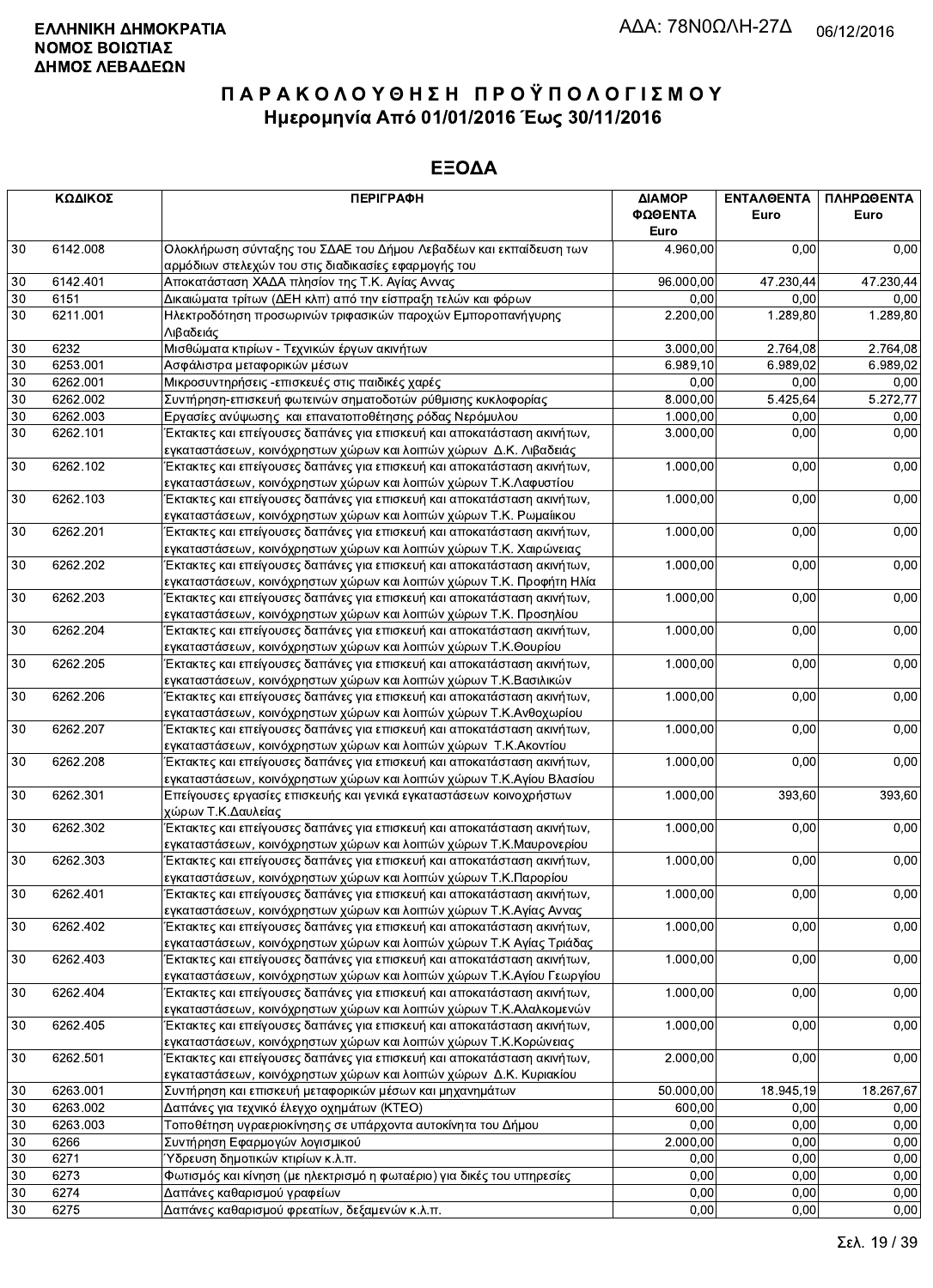|          | ΚΩΔΙΚΟΣ  | <b>ПЕРІГРАФН</b>                                                                                        | ΔΙΑΜΟΡ     | <b>ENTAAGENTA</b> | ΠΛΗΡΩΘΕΝΤΑ |
|----------|----------|---------------------------------------------------------------------------------------------------------|------------|-------------------|------------|
|          |          |                                                                                                         | ΦΩΘΕΝΤΑ    | Euro              | Euro       |
|          |          |                                                                                                         | Euro       |                   |            |
| 30       | 6276     | Δαπάνες εκκένωσης βόθρων                                                                                | 0,00       | 0,00              | 0,00       |
| 30       | 6277.002 | Δαπάνες για διάθεση και διαχείριση απορριμμάτων σπηλαιοβάραθρου                                         | 108.000,00 | 0.00              | 0,00       |
|          |          | πλησίον Τ.Κ. Αγίας Άννας                                                                                |            |                   |            |
| 30       | 6278     | Δαπάνες φύλαξης κτιρίων (άρθρο 21 Ν. 3731/2008)                                                         | 0,00       | 0.00              | 0,00       |
| 30       | 6279.001 | Λοιπές δαπάνες για ύδρευση, άρδευση, φωτισμό, καθαριότητα                                               | 0,00       | 0,00              | 0,00       |
| 30       | 6279.002 | Δαπάνη για νέα κτιριακή τριφασική παροχή στο αναψυκτήριο Χαιρώνειας                                     | 350,00     | 290,71            | 290,71     |
| 30       | 6322     | Τέλη κυκλοφορίας φορτηγών αυτοκινήτων                                                                   | 1.255,00   | 0,00              | 0,00       |
| 30       | 6323     | Λοιπά τέλη κυκλοφορίας                                                                                  | 2.045,00   | 0,00              | 0,00       |
| 30       | 6411.001 | Έξοδα κίνησης ιδιόκτητων μεταφορικών μέσων (καύσιμα, λιπαντικά, διόδια                                  | 1.400,00   | 0,00              | 0,00       |
|          |          | $\kappa\lambda\pi$ )                                                                                    |            |                   |            |
| 30       | 6412     | Έξοδα μεταφοράς αγαθών φορτοεκφορτωτικά                                                                 | 0,00       | 0,00              | 0,00       |
| 30       | 6422     | Οδοιπορικά έξοδα και αποζημίωση μετακινούμενων υπαλλήλων                                                | 1.300,00   | 0.00              | 0,00       |
| 30       | 6462     | Δημοσίευση προκηρύξεων                                                                                  | 3.200,00   | 0,00              | 0,00       |
| 30       | 6611.001 | Προμήθεια βιβλίων, περιοδικών και λοιπών εκδόσεων                                                       | 250,00     | 0,00              | 0,00       |
| 30       | 6615.001 | Εργασίες εκτύπωσης φωτοτυπιών                                                                           | 3.000,00   | 1.736,96          | 1.736,96   |
| 30       | 6635     | Προμήθεια λοιπών ειδών υγιεινής και καθαριότητας                                                        | 150,00     | 0,00              | 0,00       |
| 30       | 6641.001 | Προμήθεια καυσίμων και λιπαντικών για κίνηση μεταφορικών μέσων και                                      | 45.000,00  | 32.579,30         | 26.760,45  |
|          |          | μηχανημάτων                                                                                             |            |                   |            |
| 30       | 6644     | Προμήθεια καυσίμων και λιπαντικών για λοιπές ανάγκες                                                    | 0.00       | 0,00              | 0,00       |
| 30       | 6651     | Προμήθεια υλικού τοπογραφήσεων και σχεδιάσεων                                                           | 1.000,00   | 0,00              | 0,00       |
| 30       | 6654     |                                                                                                         | 0,00       | 0,00              | 0,00       |
|          |          | Προμήθεια λοιπού υλικού                                                                                 | 0,00       |                   |            |
| 30       | 6661.001 | Υλικά συντήρησης και επισκευής κτιρίων                                                                  |            | 0,00              | 0,00       |
| 30       | 6661.002 | Προμήθεια χρωμάτων για συντήρηση δημοτικών κτιρίων                                                      | 5.000,00   | 4.596,64          | 4.596,64   |
| 30       | 6661.003 | Προμήθεια γυψοσανίδων για δημοτικά κτίρια                                                               | 0,00       | 0,00              | 0,00       |
| 30       | 6661.004 | Προμήθεια υαλοπινάκων-κουφωμάτων                                                                        | 2.000,00   | 1.257,36          | 1.257,36   |
| 30       | 6662.001 | Προμήθεια ξυλείας                                                                                       | 2.000,00   | 1.932,33          | 1.932,33   |
| 30       | 6662.002 | Προμήθεια χρωμάτων για κοινόχρηστους χώρους, διαγράμμιση οδών κλπ.                                      | 3.500,00   | 3.313,12          | 3.313,12   |
| 30       | 6662.003 | Λοιπά υλικά συντήρησης και επισκευής λοιπών εγκαταστάσεων.                                              | 0,00       | 0.00              | 0,00       |
| 30       | 6662.004 | Προμήθεια ειδών κιγκαλερίας                                                                             | 2.000,00   | 0,00              | 0,00       |
| 30       | 6662.005 | Προμήθεια υλικών συντήρησης μεταλλικών κατασκευών κοινόχρηστων χώρων                                    | 0,00       | 0,00              | 0,00       |
| 30       | 6662.007 | Προμήθεια σκυροδέματος                                                                                  | 4.000,00   | 1.906,50          | 1.906,50   |
| 30       | 6662.008 | Προμήθεια ασφαλτομίγματος και ψυχρής ασφάλτου                                                           | 13.000,00  | 8.767,72          | 8.767,72   |
| 30       | 6662.009 | Προμήθεια υδραυλικών υλικών και εξαρτημάτων                                                             | 5.000,00   | 4.994,22          | 4.994,22   |
| 30       | 6662.010 | Προμήθεια σιδηρών κιγκλιδωμάτων και φρεατίων                                                            | 3.000,00   | 2.818,52          | 2.818,52   |
| 30       | 6662.011 | Προμήθεια αδρανών υλικών λατομείου                                                                      | 1.000,00   | 0,00              | 0,00       |
| 30       | 6662.012 | Προμήθεια οικοδομικών υλικών                                                                            | 10.000,00  | 6.771,29          | 6.771,29   |
| 30       | 6662.013 | Προμήθεια μονωτικών-στεγανωτικών υλικών                                                                 | 750,00     | 0,00              | 0,00       |
| 30       | 6662.014 | Προμήθεια χυτοσιδηρών οριοδεικτών                                                                       | 3.000.00   | 0,00              | 0,00       |
| $30\,$   | 6671.001 | Ανταλλακτικά οχημάτων και μηχανημάτων                                                                   | 0,00       | 0,00              | 0,00       |
| 30       | 6671.002 | Προμήθεια ελαστικών οχημάτων και μηχανημάτων                                                            | 10.000,00  | 8.813,96          | 0,00       |
| 30       | 6673.001 | Ανταλλακτικά επίπλων και σκευών και λοιπού εξοπλισμού                                                   | 0,00       | 0,00              | 0,00       |
| 30       | 6673.002 | Ανταλλακτικά φωτεινών σηματοδοτών                                                                       | 0,00       | 0,00              | 0,00       |
| 30       | 6673.003 | Ανταλλακτικά αντικεραυνικής προστασίας                                                                  | 5.000,00   | 3.635,68          | 0,00       |
| 30       | 6692     | Προμήθεια σπόρων, φυτών, δενδρυλλίων και έτοιμου χλοοτάπητα                                             | 0,00       | 0,00              | 0,00       |
| 30       | 6693     | Προμήθεια φυτοπαθολογικού υλικού, λιπασμάτων και βελτιωτικών εδάφους                                    | 0,00       | 0,00              | 0,00       |
|          | 6699.001 |                                                                                                         | 500,00     | 0,00              | 0,00       |
| 30<br>30 | 6699.007 | Προμήθεια διάφορων μικροεργαλείων                                                                       |            |                   |            |
|          |          | Προμήθεια αλατιού για αντιμετώπιση επιπτώσεων από έκτακτα καιρικά<br>φαινόμενα (χιονοπτώσεις κ.λ.π.)    | 7.000,00   | 0.00              | 0,00       |
| 35       | 6011     | Τακτικές αποδοχές (περιλαμβάνονται βασικός μισθός, δώρα εορτών, γενικά και<br>ειδικά τακτικά επιδόματα) | 135.466,00 | 124.176,83        | 124.176,83 |
| 35       | 6012.001 | Αποζημίωση υπερωριακής εργασίας μονίμων υπαλλήλων                                                       | 600,00     | 0,00              | 0,00       |
| 35       | 6012.002 | Εκλογικό επίδομα                                                                                        | 0,00       | 0,00              | 0,00       |
| 35       | 6021     | Τακτικές αποδοχές (περιλαμβάνονται βασικός μισθός, δώρα εορτών, γενικά και                              | 14.112,00  | 10.929,20         | 10.929,20  |
|          |          | ειδικά τακτικά επιδόματα)                                                                               |            |                   |            |
| 35       | 6022.001 | Αποζημίωση υπερωριακής εργασίας για <mark>την καταβολή εκλογικής</mark>                                 | 500,00     | 0,00              | 0,00       |
|          |          | αποζημίωσης                                                                                             |            |                   |            |
| 35       | 6041     | Τακτικές αποδοχές (περιλαμβάνονται βασικός μισθός, δώρα εορτών, γενικά και                              | 29.835,00  | 26.494,00         | 26.494,00  |
|          |          | ειδικά τακτικά επιδόματα).                                                                              |            |                   |            |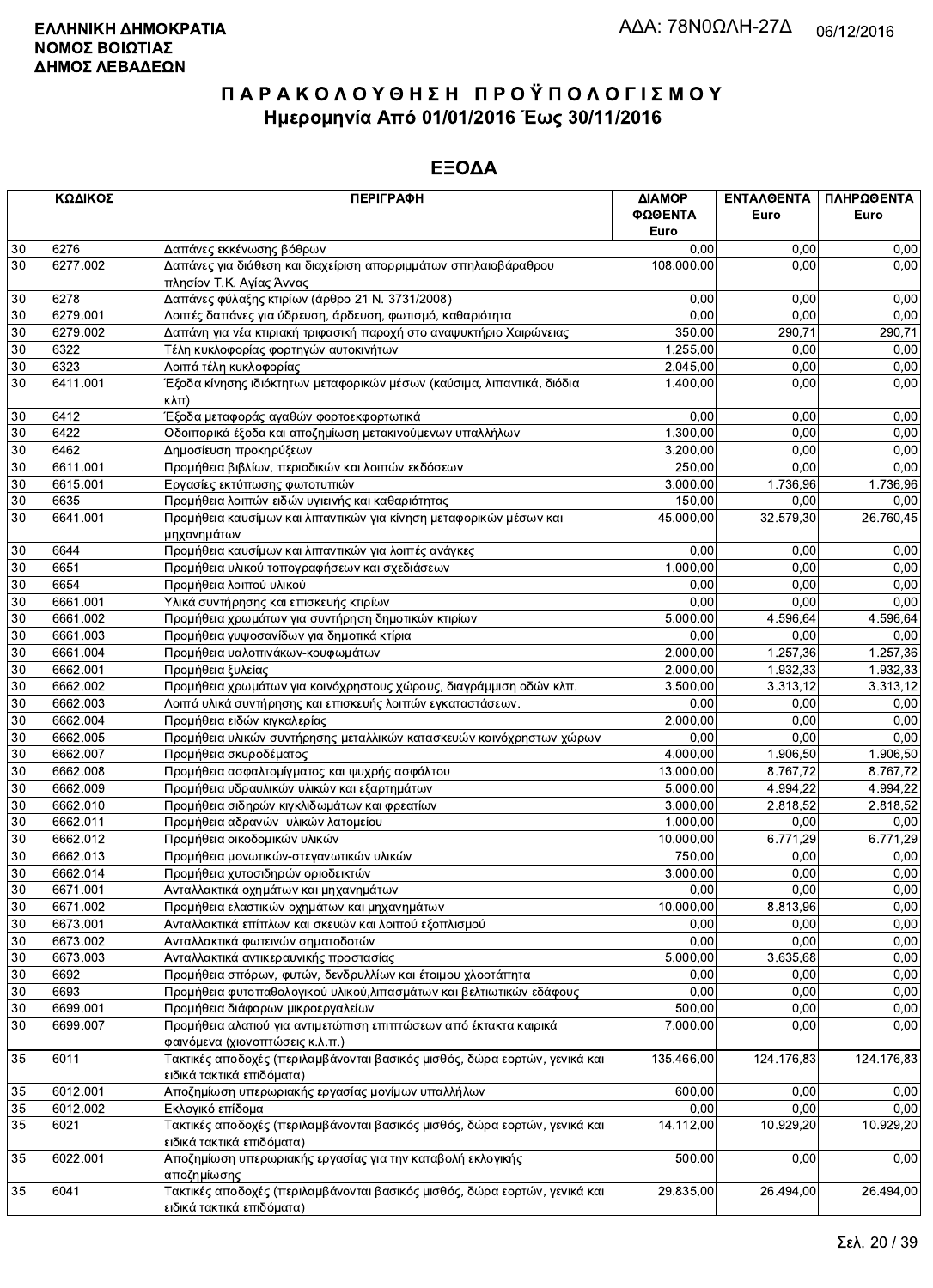|                 | ΚΩΔΙΚΟΣ  | <b>ПЕРІГРАФН</b>                                                                                                                                                 | ΔΙΑΜΟΡ<br>ΦΩΘΕΝΤΑ<br>Euro | <b>ENTAA@ENTA</b><br>Euro | ΠΛΗΡΩΘΕΝΤΑ<br>Euro |
|-----------------|----------|------------------------------------------------------------------------------------------------------------------------------------------------------------------|---------------------------|---------------------------|--------------------|
| 35              | 6042     | Αποζημίωση υπερωριακής εργασίας και για εξαιρέσιμες ημέρες και νυκτερινές<br>ώρες και λοιπές πρόσθετες αμοιβές                                                   | 0,00                      | 0,00                      | 0,00               |
| 35              | 6051.001 | Εργοδοτικές εισφορές Ι.Κ.Α. μονίμων υπαλλήλων                                                                                                                    | 5.630,00                  | 4.929,05                  | 4.929,05           |
| 35              | 6051.002 | Εργοδοτικές εισφορές ΤΥΔΚΥ μονίμων υπαλλήλων                                                                                                                     | 14.889,00                 | 12.816,07                 | 12.816,07          |
| 35              | 6051.003 | Εργοδοτικές εισφορές ΤΑΔΚΥ μονίμων υπαλλήλων                                                                                                                     | 3.723,96                  | 2.874,19                  | 2.874,19           |
| 35              | 6052.001 | Εργοδοτικες εισφορές Ι.Κ.Α. υπαλλήλων με σχέση Αορ.Χρόνου                                                                                                        | 3.486,00                  | 2.731,55                  | 2.731,55           |
| 35              | 6054.001 | Εργοδοτικές εισφορές Ι.Κ.Α. εκτάκτου προσωπικού                                                                                                                  | 7.688,00                  | 6.819,45                  | 6.819,45           |
| 35              | 6056     | Εργοδοτικές εισφορές Δήμων Κοινωνικής Ασφάλισης                                                                                                                  | 4.851,00                  | 2.861,35                  | 2.861,35           |
| 35              | 6061.001 | Παροχές σε είδος-είδη ατομικής προστασίας εργαζομένων (ένδυση κλπ)                                                                                               | 500,00                    | 496,39                    | 496,39             |
| 35              | 6061.002 | Παροχές σε είδος- γάλα εργαζομένων                                                                                                                               | 1.645,00                  | 956,51                    | 648,03             |
| 35              | 6117.001 | Αμοιβές για εργασίες καθαριότητας και συντήρησης χώρων πρασίνου                                                                                                  | 0,00                      | 0,00                      | 0,00               |
| 35              | 6117.002 | Κλάδεμα ψηλών και επικίνδυνων δένδρων                                                                                                                            | 20.000,00                 | 0,00                      | 0,00               |
| $\overline{35}$ | 6151     | Δικαιώματα τρίτων (ΔΕΗ κλπ) από την είσπραξη τελών και φόρων                                                                                                     | 0,00                      | 0,00                      | 0,00               |
| 35              | 6233.001 | Μίσθωση μηχανημάτων για αντιμετώπιση εκτάκτων αναγκών για δράσεις<br>πολιτικής προστασίας                                                                        | 17.767,82                 | 0,00                      | 0,00               |
| 35              | 6233.002 | Μίσθωση μηχανημάτων για Αποχιονισμό, αντιπλημμυρική προστασία και<br>λοιπές δράσεις πολιτικής προστασίας                                                         | 20.000,00                 | 6.199,20                  | 6.199,20           |
| 35              | 6233.003 | Μίσθωση γερανοφόρου οχήματος για την κοπή επικίνδυνων και ψηλών<br>δένδρων                                                                                       | 2.000,00                  | 0,00                      | 0,00               |
| 35              | 6233.010 | Μίσθωση μηχανημάτων για την αντιμετώπιση εκτάκτων αναγκών για δράσεις<br>πολιτικής προστασίας στην Δημοτική Ενότητα Λιβαδειάς                                    | 14.477,00                 | 13.953,72                 | 13.953,72          |
| 35              | 6233.201 | Μίσθωση μηχανημάτων για την αντιμετώπιση εκτάκτων αναγκών για δράσεις<br>πολιτικής προστασίας στην Δημοτική Ενότητα Χαιρώνειας                                   | 8.000,00                  | 7.799,60                  | 7.799,60           |
| 35              | 6233.302 | Μίσθωση μηχανημάτων για αντιμετώπιση εκτάκτων αναγκών για δράσεις<br>πολιτιικής προστασίας στην Δημοτική Ενότητα Δαύλειας                                        | 8.000,00                  | 7.557,80                  | 7.557,80           |
| 35              | 6233.402 | Μίσθωση μηχανημάτων για αντιμετώπιση εκτάκτων αναγκών για δράσεις<br>πολιτικής προστασίας στην Δημοτική Ενότητας Κορωνείας                                       | 8.000,00                  | 7.630,96                  | 7.630,96           |
| 35              | 6233.503 | Μίσθωση μηχανημάτων για αντιμετώπιση εκτάκτων αναγκών για δράσεις<br>πολιτικής προστασίας στην Δημοτική Ενότητα Κυριακίου                                        | 8.000,00                  | 7.192,00                  | 7.192,00           |
| $35\,$          | 6262.002 | Συντήρηση και επισκευή συντριβανιών                                                                                                                              | 1.000,00                  | 0,00                      | 0,00               |
| 35              | 6262.003 | Συντήρηση και επισκευή μηχανημάτων.                                                                                                                              | 0,00                      | 0.00                      | 0.00               |
| 35              | 6263.001 | Συντήρηση και επισκευή οχημάτων και μηχανημάτων                                                                                                                  | 7.200,00                  | 3.584,93                  | 2.558,02           |
| 35              | 6264.001 | Συντήρηση και επισκευή λοιπών μηχανημάτων                                                                                                                        | 900,00                    | 0,00                      | 0,00               |
| 35              | 6265     | Συντήρηση και επισκευή επίπλων και λοιπού εξοπλισμού σκευών και λοιπού<br>εξοπλισμού                                                                             | 300,00                    | 0,00                      | 0,00               |
| 35              | 6272     | Αρδευση                                                                                                                                                          | 0,00                      | 0,00                      | 0,00               |
| 35              | 6273     | Φωτισμός και κίνηση (με ηλεκτρισμό η φωταέριο) για δικές του υπηρεσίες                                                                                           | 0,00                      | 0,00                      | 0,00               |
| 35              | 6275     | Δαπάνες καθαρισμού φρεατίων, δεξαμενών κ.λ.π.                                                                                                                    | 0,00                      | 0,00                      | 0,00               |
| $\overline{35}$ | 6276     | Δαπάνες εκκένωσης βόθρων                                                                                                                                         | 0,00                      | 0,00                      | 0,00               |
| 35              | 6277.001 | Δαπάνες συλλογής και μεταφοράς στερεών αποβλήτων και ανακυκλώσιμων<br>υλικών μέσω δημοσίων συμβάσεων (άρθρο 61 Ν. 3979/2011)                                     | 0,00                      | 0,00                      | 0,00               |
| 35              | 6277.002 | Δαπάνες συλλογής και μεταφοράς στερεών αποβλήτων και ανακυκλώσιμων<br>υλικών απο ΦΟΔΣΑ μέσω προγραμματικών συμβάσεων (παρ. 7δ του άρθρου<br>24 TOU N. 3613/2007) | 0,00                      | 0,00                      | 0,00               |
| 35              | 6278     | Δαπάνες φύλαξης κτιρίων (άρθρο 21 Ν. 3731/2008)                                                                                                                  | 0,00                      | 0,00                      | 0,00               |
| 35              | 6279.001 | Λοιπές δαπάνες για ύδρευση, άρδευση, φωτισμό, καθαριότητα                                                                                                        | 0,00                      | 0,00                      | 0,00               |
| 35              | 6411.001 | Έξοδα κίνησης ιδιόκτητων μεταφορικών μέσων (καύσιμα, λιπαντικά, διόδια<br>$\kappa\lambda\pi$ )                                                                   | 1.400,00                  | 0,00                      | 0,00               |
| 35              | 6412     | Έξοδα μεταφοράς αγαθών φορτοεκφορτωτικά                                                                                                                          | 0,00                      | 0,00                      | 0,00               |
| 35              | 6635     | Προμήθεια λοιπών ειδών υγιεινής και καθαριότητας                                                                                                                 | 200,00                    | 0,00                      | 0,00               |
| 35              | 6641.001 | Προμήθεια καυσίμων και λιπαντικών για την κίνηση μεταφορικών μέσων και<br>μηχανημάτων                                                                            | 8.000,00                  | 3.253,81                  | 2.472,86           |
| 35              | 6641.002 | Προμήθεια καυσίμων και λιπαντικών για την κίνηση μεταφορικών μέσων και<br>μηχανημάτων για τις ανάγκες της πυροπροστασίας                                         | 9.000,00                  | 8.839,85                  | 8.066,57           |
| 35              | 6644     | Προμήθεια καυσίμων και λιπαντικών για λοιπές ανάγκες                                                                                                             | 3.000,00                  | 2.429,38                  | 2.313,61           |
| 35              | 6673.001 | Προμήθεια ανταλλακτικών για αυτόματα συστήματα ποτίσματος                                                                                                        | 3.000,00                  | 1.993,97                  | 1.993,97           |
| 35              | 6673.002 | Προμήθεια ανταλλακτικών λοιπού εξοπλισμού                                                                                                                        | 3.000,00                  | 1.958,70                  | 1.958,70           |
| 35              | 6673.003 | Προμήθεια ανταλλακτικών για εγκαταστάσεις Η/Μ συντριβανιών                                                                                                       | 1.000,00                  | 744,89                    | 744,89             |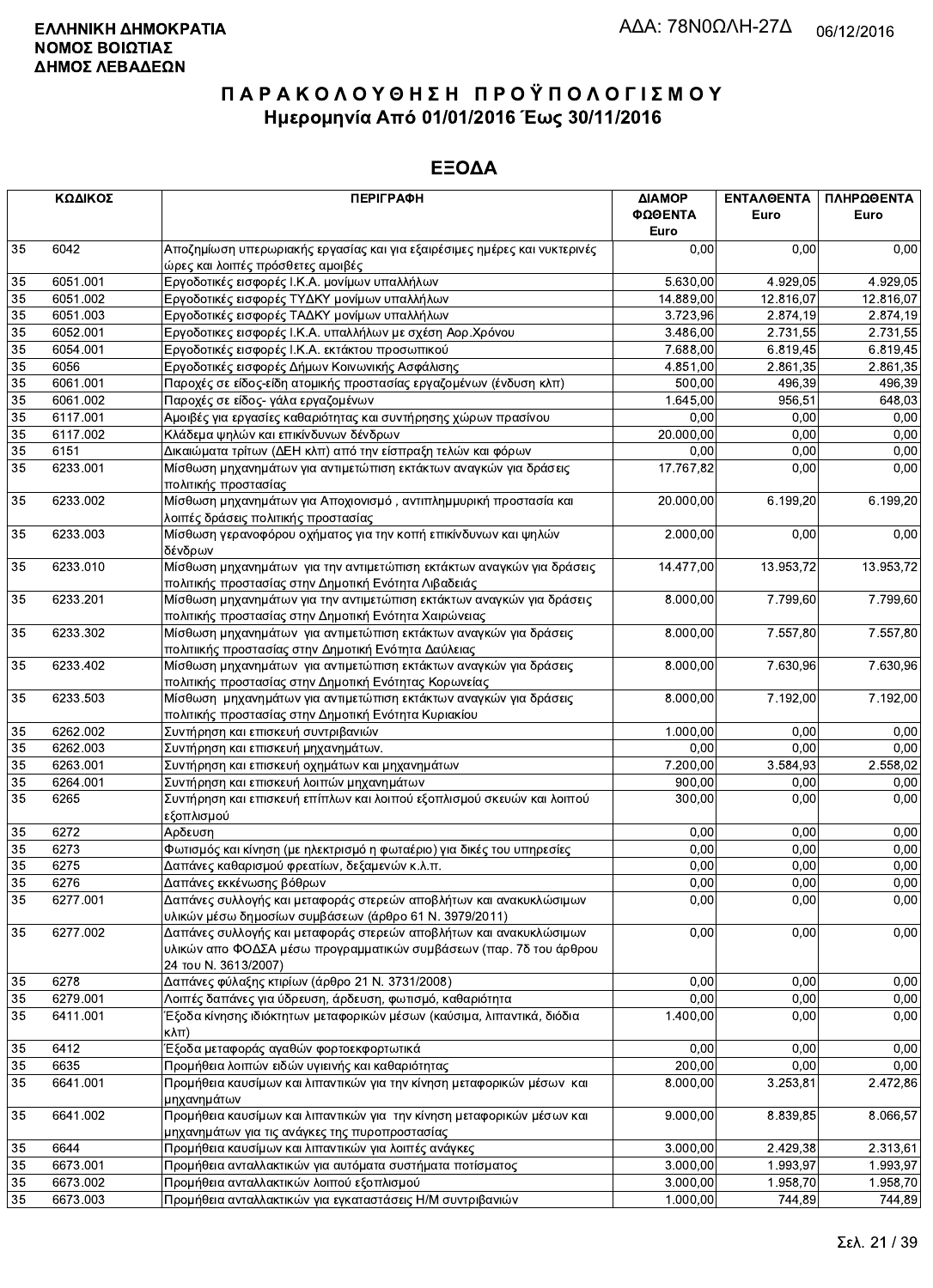|                 | ΚΩΔΙΚΟΣ  | <b>ПЕРІГРАФН</b>                                                                                               | ΔΙΑΜΟΡ     | ΕΝΤΑΛΘΕΝΤΑ            | ΠΛΗΡΩΘΕΝΤΑ            |
|-----------------|----------|----------------------------------------------------------------------------------------------------------------|------------|-----------------------|-----------------------|
|                 |          |                                                                                                                | ΦΩΘΕΝΤΑ    | Euro                  | Euro                  |
|                 |          |                                                                                                                | Euro       |                       |                       |
| 35              | 6692.001 | Προμήθεια σπόρων, φυτών, δενδρυλλίων                                                                           | 250,00     | 180,80                | 180,80                |
| 35              | 6692.002 | Προμήθεια καλλωπιστικών φυτών                                                                                  | 4.000,00   | 3.943,93              | 3.943,93              |
| 35              | 6692.003 | Προμήθεια δένδρων                                                                                              | 2.500,00   | 2.208,25              | 2.208,25              |
| $\overline{35}$ | 6692.004 | Προμήθεια σπόρων                                                                                               | 0,00       | 0,00                  | 0,00                  |
| 35              | 6693.001 | Προμήθεια λιπασμάτων, φαρμάκων, ζιζανιοκτόνων κλπ                                                              | 2.000,00   | 1.822,32              | 1.822,32              |
| 40              | 6011     | Τακτικές αποδοχές (περιλαμβάνονται βασικός μισθός, δώρα εορτών, γενικά και                                     | 213.157,00 | 201.254,00            | 201.254,00            |
|                 |          | ειδικά τακτικά επιδόματα)                                                                                      |            |                       |                       |
| 40              | 6012     | Αποζημίωση υπερωριακής εργασίας και για εξαιρέσιμες ημέρες και νυκτερινές<br>ώρες και λοιπές πρόσθετες αμοιβές | 600,00     | 0,00                  | 0,00                  |
| 40              | 6051.001 | Εργοδοτικές εισφορές Ι.Κ.Α. μονίμων υπαλλήλων                                                                  | 6.152,00   | 5.318,80              | 5.318,80              |
| 40              | 6051.002 | Εργοδοτικές εισφορές ΤΥΔΚΥ μονίμων υπαλλήλων                                                                   | 3.595,00   | 2.149,40              | 2.149,40              |
| 40              | 6051.003 | Εργοδοτικές εισφορές ΤΑΔΚΥ μονίμων υπαλλήλων                                                                   | 677,00     | 436,37                | 436,37                |
| 40              | 6051.004 | Εργοδοτικές εισφορές ΤΣΜΕΔΕ μονίμων υπαλλήλων                                                                  | 15.961,00  | 14.537,31             | 14.537,31             |
| 40              | 6051.005 | Εργοδοτικές εισφορές ΤΣΜΕΔΕ (ΕΠΙΚΟΥΡΙΚΟ) μονίμων υπαλλήλων                                                     | 3.354,00   | 2.654,00              | 2.654,00              |
| 40              | 6051.006 |                                                                                                                | 4.004,00   |                       |                       |
|                 |          | Εργοδοτικές εισφορές ΚΥΤ μονίμων υπαλλήλων                                                                     |            | 3.551,40              | 3.551,40              |
| 40              | 6051.007 | Εργοδοτικές εισφορες τακτικών υπαλλήλων υπέρ ΟΠΑΔ                                                              | 4.509,00   | 4.069,73              | 4.069,73              |
| 40              | 6051.008 | Εργοδοτικές εισφορές ΤΕΑΔΥ μονίμων υπαλλήλων                                                                   | 3.002,00   | 2.016,96              | 2.016,96              |
| 40              | 6056     | Εργοδοτικές εισφορές Δήμων Κοινωνικής Ασφάλισης                                                                | 3.822,00   | 2.043,67              | 2.043,67              |
| 40              | 6117.001 | Αμοιβή για την εκτίμηση αξίας ακινήτων που αφορούν την 6/2010 πράξης<br>αναλογισμού                            | 600,00     | 463,61                | 463,61                |
| 40              | 6151     | Δικαιώματα τρίτων (ΔΕΗ κλπ) από την είσπραξη τελών και φόρων                                                   | 0,00       | 0.00                  | 0,00                  |
| 40              | 6271     | Υδρευση δημοτικών κτιρίων κ.λ.π.                                                                               | 0,00       | 0.00                  | 0,00                  |
| 40              | 6273     | Φωτισμός και κίνηση (με ηλεκτρισμό η φωταέριο) για δικές του υπηρεσίες                                         | 0,00       | 0,00                  | 0,00                  |
| 40              | 6274     | Δαπάνες καθαρισμού γραφείων                                                                                    | 0,00       | 0,00                  | 0,00                  |
| 40              | 6278     | Δαπάνες φύλαξης κτιρίων (άρθρο 21 Ν. 3731/2008)                                                                | 0,00       | 0,00                  | 0,00                  |
| 40              | 6279.001 | Λοιπές δαπάνες για ύδρευση, άρδευση, φωτισμό, καθαριότητα                                                      | 0,00       | 0,00                  | 0,00                  |
| 40              | 6331.001 | Παράβολα για την νομιμοποίηση αυθαιρέτων                                                                       | 2.000,00   | 0,00                  | 0,00                  |
| 40              | 6422     | Οδοιπορικά έξοδα και αποζημίωση μετακινούμενων υπαλλήλων                                                       | 2.013,40   | 0,00                  | 0,00                  |
| 40              | 6462     | Δημοσίευση προκηρύξεων                                                                                         | 650,00     | 0,00                  | 0,00                  |
| 40              | 6463     | Έξοδα λοιπών δημοσιεύσεων                                                                                      | 0,00       | 0,00                  | 0,00                  |
| 40              | 6611.001 |                                                                                                                | 0,00       | 0,00                  | 0,00                  |
|                 |          | Προμήθεια βιβλίων, περιοδικών και λοιπών εκδόσεων                                                              |            |                       |                       |
| 40              | 6612     | Προμήθεια γραφικής ύλης και λοιπά υλικά γραφείων                                                               | 1.000,00   | 0,00                  | 0,00                  |
| 40              | 6613.001 | Προμήθεια εντύπων υπηρεσιών                                                                                    | 0,00       | 0,00                  | 0,00                  |
| 40              | 6614     | Λοιπές προμήθειες ειδών γραφείου                                                                               | 0,00       | 0,00                  | 0,00                  |
| 40              | 6615.002 | Εργασίες εκτύπωσης φωτοτυπιών                                                                                  | 1.200,00   | 0.00                  | 0,00                  |
| 40              | 6634     | Προμήθεια ειδών καθαριότητας και ευπρεπισμού                                                                   | 200.00     | 0,00                  | 0,00                  |
| 40              | 6651     | Προμήθεια υλικού τοπογραφήσεων και σχεδιάσεων                                                                  | 0,00       | 0,00                  | 0,00                  |
| 45              | 6011     | Τακτικές αποδοχές (περιλαμβάνονται βασικός μισθός, δώρα εορτών, γενικά και<br>ειδικά τακτικά επιδόματα)        | 44.663,00  | 41.301,67             | 41.301,67             |
| 45              | 6012.001 | Αποζημίωση υπερωριακής εργασίας μονίμων υπαλλήλων                                                              | 0,00       | 0,00                  | 0,00                  |
| 45              | 6012.002 | Εκλογικό επίδομα                                                                                               | 0,00       | 0,00                  | 0,00                  |
| 45              | 6021     | Τακτικές αποδοχές (περιλαμβάνονται βασικός μισθός, δώρα εορτών, γενικά και                                     | 0,00       | 0,00                  | 0,00                  |
| 45              | 6022     | ειδικά τακτικά επιδόματα)<br>Αποζημίωση υπερωριακής εργασίας και για εξαιρέσιμες ημέρες και νυκτερινές         | 0,00       | 0,00                  | 0,00                  |
|                 |          | ώρες και λοιπές πρόσθετες αμοιβές                                                                              |            |                       |                       |
| 45              | 6051.001 | Εργοδοτικές εισφορές Ι.Κ.Α. μονίμων υπαλλήλων                                                                  | 0.00       | 0.00                  | 0,00                  |
| 45              | 6051.002 | Εργοδοτικές εισφορές ΤΥΔΚΥ μονίμων υπαλλήλων                                                                   | 5.671,00   | 5.051,08              | $\overline{5.051,08}$ |
| 45              | 6051.003 | Εργοδοτικές εισφορές ΤΑΔΚΥ μονίμων υπαλλήλων                                                                   | 2.774,00   | 1.118,04              | 1.118,04              |
| 45              | 6056     | Εργοδοτικές εισφορές Δήμων Κοινωνικής Ασφάλισης                                                                | 1.993,00   | $\overline{1.226,20}$ | 1.226,20              |
| 45              | 6061.001 | Παροχές σε είδος-είδη ατομικής προστασίας εργαζομένων (ένδυση κλπ)                                             | 450.00     | 446,06                | 446,06                |
| 45              | 6061.002 | Παροχές σε είδος-γάλα εργαζομένων                                                                              | 660,00     | 384,68                | 264,85                |
| 45              | 6151     | Δικαιώματα τρίτων (ΔΕΗ κλπ) από την είσπραξη τελών και φόρων                                                   | 0,00       | 0,00                  | 0,00                  |
| 45              | 6271     | Ύδρευση δημοτικών κτιρίων κ.λ.π.                                                                               | 0,00       | 0,00                  | 0,00                  |
| 45              | 6272     | Αρδευση                                                                                                        | 0,00       | 0,00                  | 0,00                  |
| 45              | 6273     | Φωτισμός και κίνηση (με ηλεκτρισμό η φωταέριο) για δικές του υπηρεσίες                                         | 0,00       | 0,00                  | 0,00                  |
| 45              | 6275     | Δαπάνες καθαρισμού φρεατίων, δεξαμενών κ.λ.π.                                                                  | 0,00       | 0,00                  | 0,00                  |
| 45              | 6276     | Δαπάνες εκκένωσης βόθρων                                                                                       | 0,00       | 0,00                  | 0,00                  |
| 45              | 6278     | Δαπάνες φύλαξης κτιρίων (άρθρο 21 Ν. 3731/2008)                                                                | 0,00       | 0,00                  | 0,00                  |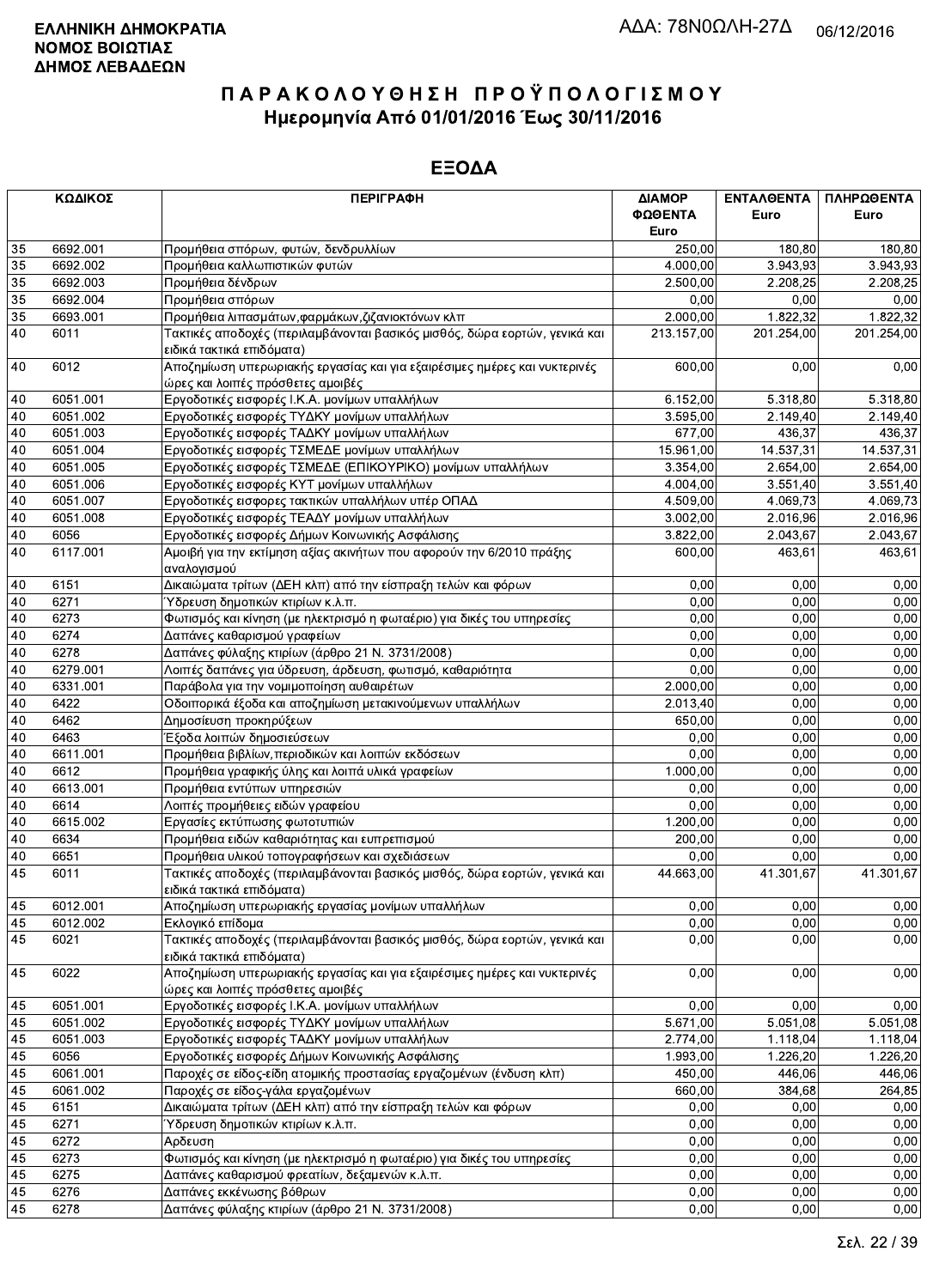|        | ΚΩΔΙΚΟΣ  | <b>ПЕРІГРАФН</b>                                                                                                  | ΔΙΑΜΟΡ<br>ΦΩΘΕΝΤΑ<br>Euro | <b>ENTAAOENTA</b><br>Euro | ΠΛΗΡΩΘΕΝΤΑ<br>Euro |
|--------|----------|-------------------------------------------------------------------------------------------------------------------|---------------------------|---------------------------|--------------------|
| 45     | 6279     | Λοιπές δαπάνες για ύδρευση, άρδευση, φωτισμό, καθαριότητα                                                         | 7.300,00                  | 5.341,73                  | 5.341,73           |
| 45     | 6635     | Προμήθεια λοιπών ειδών υγιεινής και καθαριότητας                                                                  | 0,00                      | 0.00                      | 0,00               |
| 45     | 6692     | Προμήθεια σπόρων, φυτών, δενδρυλλίων και έτοιμου χλοοτάπητα                                                       | 0,00                      | 0.00                      | 0,00               |
| 45     | 6693.001 | Προμήθεια φαρμάκων, ζιζανιοκτόνων κλπ                                                                             | 300,00                    | 280,44                    | 280,44             |
| 45     | 6699.001 | Προμήθεια λαδιού για τις ανάγκες του Νεκροταφείου                                                                 | 7.000,00                  | 5.427,06                  | 5.427,06           |
| 45     | 6699.002 | Προμήθεια κεριών για τις ανάγκες του Νεκροταφείου                                                                 | 1.500,00                  | 0,00                      | 0,00               |
| 50     | 6011     | Τακτικές αποδοχές (περιλαμβάνονται βασικός μισθός, δώρα εορτών, γενικά και                                        | 3.136,00                  | 0,00                      | 0,00               |
|        |          | ειδικά τακτικά επιδόματα)                                                                                         |                           |                           |                    |
| 50     | 6012.001 | Αποζημίωση υπερωριακής εργασίας μονίμων υπαλλήλων                                                                 | 0,00                      | 0,00                      | 0,00               |
| 50     | 6012.002 | Εκλογικό επίδομα                                                                                                  | 0,00                      | 0.00                      | 0,00               |
| 50     | 6021.001 | Τακτικές αποδοχές υπαλλήλων με σύμβαση αορίστου χρόνου                                                            | 0,00                      | 0.00                      | 0,00               |
| 50     | 6022     | Αποζημίωση υπερωριακής εργασίας και για εξαιρέσιμες ημέρες και νυκτερινές                                         | 0,00                      | 0,00                      | 0,00               |
|        |          | ώρες και λοιπές πρόσθετες αμοιβές                                                                                 |                           |                           |                    |
| 50     | 6051.001 | Εργοδοτικές εισφορές Ι.Κ.Α. μονίμων υπαλλήλων                                                                     | 0,00                      | 0,00                      | 0,00               |
| 50     | 6051.002 | Εργοδοτικές εισφορές ΤΥΔΚΥ μονίμων υπαλλήλων                                                                      | 642,00                    | 0,00                      | 0,00               |
| 50     | 6051.003 | Εργοδοτικές εισφορές ΤΑΔΚΥ μονίμων υπαλλήλων                                                                      | 174,08                    | 0,00                      | 0,00               |
| 50     | 6052.001 | Εργοδοτικές Εισφορές ΙΚΑ υπαλλήλων με σύμβαση αορίστου χρόνου                                                     | 0,00                      | 0,00                      | 0,00               |
| 50     | 6056     | Ετήσια εισφορά στο ΤΠΔΚΥ-ΤΕΑΔΚΥ (άρθρα 3 Ν 1726/44, 30 Ν 2262/52, 100<br>ΝΔ 4260/61 και 33 ΝΔ 5441/66)            | 0,00                      | 0,00                      | 0,00               |
| 50     | 6061.001 | Παροχές σε είδος-είδη ατομικής προστασίας εργαζομένων (ένδυση κλπ)                                                | 0,00                      | 0.00                      | 0,00               |
| 50     | 6061.002 | Παροχές σε είδος-γάλα εργαζομένων                                                                                 | 0,00                      | 0,00                      | 0,00               |
| 50     | 6063     | Λοιπές παροχές σε είδος (ένδυση εργατοτεχνικού προσωπικού κ.λ.π.)                                                 | 0,00                      | 0,00                      | 0,00               |
| 50     | 6072     | Δαπάνες εκπαίδευσης προσωπικού δημοτικής αστυνομίας (άρθρο 16 ΠΔ<br>23/2002)                                      | 0,00                      | 0,00                      | 0,00               |
| 50     | 6151     | Δικαιώματα τρίτων (ΔΕΗ κλπ) από την είσπραξη τελών και φόρων                                                      | 0,00                      | 0,00                      | 0,00               |
| 50     | 6273     | Φωτισμός και κίνηση (με ηλεκτρισμό η φωταέριο) για δικές του υπηρεσίες                                            | 0,00                      | 0,00                      | 0,00               |
| 50     | 6274     | Δαπάνες καθαρισμού γραφείων                                                                                       | 0,00                      | 0,00                      | 0,00               |
| 50     | 6278     | Δαπάνες φύλαξης κτιρίων (άρθρο 21 Ν. 3731/2008)                                                                   | 0,00                      | 0,00                      | 0,00               |
| 50     | 6279.001 | Λοιπές δαπάνες για ύδρευση, άρδευση, φωτισμό, καθαριότητα                                                         | 0,00                      | 0.00                      | 0,00               |
| 50     | 6612     | Προμήθεια γραφικής ύλης και λοιπά υλικά γραφείων                                                                  | 0,00                      | 0.00                      | 0,00               |
| 50     | 6615.001 | Κάρτες ελεγχόμενης στάθμευσης                                                                                     | 0,00                      | 0,00                      | 0,00               |
| 50     | 6615.002 | Ενημερωτικό υλικό                                                                                                 | 0,00                      | 0,00                      | 0,00               |
| 60     | 6021     | Τακτικές αποδοχές (περιλαμβάνονται βασικός μισθός, δώρα εορτών, γενικά και<br>ειδικά τακτικά επιδόματα)           | 50.710,00                 | 41.984,50                 | 41.984,50          |
| 60     | 6041     | Τακτικές αποδοχές εκτάκτων υπαλλήλων Παιδικών Σταθμών                                                             | 142.813,00                | 29.462,69                 | 29.462,69          |
| 60     | 6052.001 | Εργοδοτικές εισφορές Ι.Κ.Α.υπαλλήλων με σχέση Αορ.Χρόνου                                                          | 12.919,00                 | 10.476,25                 | 10.476.25          |
| 60     | 6054.001 | Εργοδοτικές εισφορές ΙΚΑ εκτάκτων υπαλλήλων Παιδικών Σταθμών                                                      | 36.783,00                 | 7.541,97                  | 7.541,97           |
| 60     | 6726.001 | Εισφορές (ωφελούμενων και εργοδότη) μέσω Προγραμμάτων Κοινωφελούς<br>Χαρακτήρα (παρ.ΙΔ Ν.4152/2013)               | 21.780,00                 | 21.746,32                 | 21.746,32          |
| 70     | 6011     | Τακτικές αποδοχές (περιλαμβάνονται βασικός μισθός, δώρα εορτών, γενικά και<br>ειδικά τακτικά επιδόματα)           | 35.788,00                 | 32.490,76                 | 32.490,76          |
| 70     | 6021     | Τακτικές αποδοχές υπαλλήλων (περιλαμβάνονται βασικός μισθός, δώρα<br>εορτών, γενικά και ειδικά τακτικά επιδόματα) | 33.269,00                 | 26.959,20                 | 26.959,20          |
| $70\,$ | 6022.001 | Αποζημίωση υπερωριακής εργασίας υπαλλήλων αορίστου χρόνου                                                         | 0,00                      | 0,00                      | 0,00               |
| 70     | 6022.002 | Εκλογική αποζημίωση υπαλλήλων αορίστου χρόνου                                                                     | 0,00                      | 0,00                      | 0,00               |
| $70\,$ | 6051.001 | Εργοδοτικές εισφορές Ι.Κ.Α. μονίμων υπαλλήλων                                                                     | 0,00                      | 0,00                      | 0,00               |
| 70     | 6051.002 | Εργοδοτικές εισφορές ΤΥΔΚΥ μονίμων υπαλλήλων                                                                      | 5.012,00                  | 3.938,89                  | 3.938,89           |
| $70\,$ | 6051.003 | Εργοδοτικές εισφορές ΤΑΔΚΥ μονίμων υπαλλήλων                                                                      | 1.202,08                  | 867,24                    | 867,24             |
| 70     | 6052.001 | Εργοδοτικές εισφορές Ι.Κ.Α. εργαζομένων με σχέση Αορ. Χρόνου (υπαλλήλων<br>τοπ. οικονομ. ανάπτυξης)               | 8.411,00                  | 6.728,84                  | 6.728,84           |
| 70     | 6056     | Εργοδοτικές εισφορές Δήμων Κοινωνικής Ασφάλισης                                                                   | 1.229,00                  | 817,47                    | 817,47             |
| 70     | 6061.001 | Παροχές σε είδος-είδη ατομικής προστασίας εργαζομένων (ένδυση κλπ)                                                | 0,00                      | 0,00                      | 0,00               |
| $70\,$ | 6061.002 | παροχές σε είδος-γάλα εργαζομένων                                                                                 | 0,00                      | 0,00                      | 0,00               |
| 70     | 6117.001 | Δαπάνη για στείρωση σκύλων                                                                                        | 12.000,00                 | 3.888,64                  | 3.888,64           |
| 70     | 6142.001 | Καθαρισμός, απολύμανση και συντήρηση χημικών τουαλετών                                                            | 0,00                      | 0,00                      | 0,00               |
| 70     | 6151     | Δικαιώματα τρίτων (ΔΕΗ κλπ) από την είσπραξη τελών και φόρων                                                      | 0,00                      | 0,00                      | 0,00               |
| 70     | 6236.001 | Μίσθωση χημικών τουαλετών για την Εμποροπανήγυρη                                                                  | 5.000,00                  | 0,00                      | 0,00               |
| 70     | 6262.002 | Συντήρηση Ρολογιών Δήμου Λεβαδέων                                                                                 | 4.500,00                  | 2.694,33                  | 2.694,33           |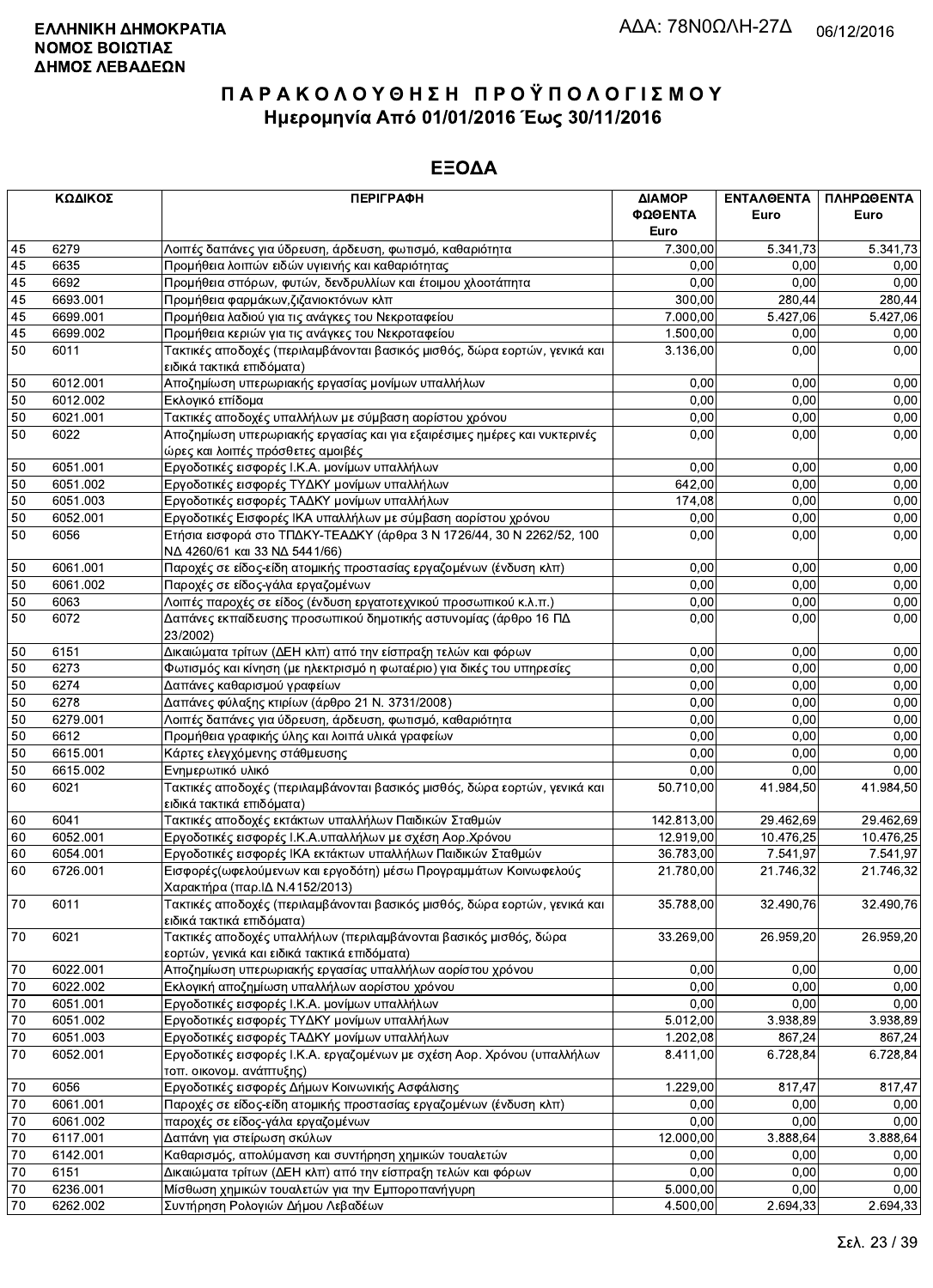| ΚΩΔΙΚΟΣ |          | <b>ПЕРІГРАФН</b>                                                                                                                                                                      | ΔΙΑΜΟΡ<br>ΦΩΘΕΝΤΑ<br>Euro | ΕΝΤΑΛΘΕΝΤΑ<br>Euro | ΠΛΗΡΩΘΕΝΤΑ<br>Euro |
|---------|----------|---------------------------------------------------------------------------------------------------------------------------------------------------------------------------------------|---------------------------|--------------------|--------------------|
| 70      | 6263     | Συντήρηση και επισκευή μεταφορικών μέσων                                                                                                                                              | 6.000,00                  | 2.006,02           | 1.847,30           |
| 70      | 6271     | Ύδρευση δημοτικών κτιρίων κ.λ.π.                                                                                                                                                      | 0,00                      | 0.00               | 0,00               |
| 70      | 6272     | Αρδευση                                                                                                                                                                               | 0,00                      | 0.00               | 0,00               |
| 70      | 6274     | Δαπάνες καθαρισμού γραφείων                                                                                                                                                           | 0,00                      | 0,00               | 0,00               |
| 70      | 6275     | Δαπάνες καθαρισμού φρεατίων, δεξαμενών κ.λ.π.                                                                                                                                         | 0,00                      | 0,00               | 0,00               |
| 70      | 6276     | Δαπάνες εκκένωσης βόθρων                                                                                                                                                              | 0,00                      | 0,00               | 0,00               |
| 70      | 6278     | Δαπάνες φύλαξης κτιρίων (άρθρο 21 Ν. 3731/2008)                                                                                                                                       | 0,00                      | 0,00               | 0,00               |
| 70      | 6279.001 | Λοιπές δαπάνες για ύδρευση, άρδευση, φωτισμό, καθαριότητα                                                                                                                             | 131.000,00                | 105.829,57         | 105.829,57         |
| 70      | 6321     | Τέλη κυκλοφορίας επιβατηγών αυτοκινήτων                                                                                                                                               | 1.350,00                  | 0,00               | 0,00               |
| 70      | 6613     | Προμήθεια εντύπων και υλικών μηχανογράφησης και πολλαπλών<br>εκτυπώσεων                                                                                                               | 500,00                    | 0,00               | 0,00               |
| 70      | 6615.001 | Εκτύπωση ενημερωτικών εντύπων για την ευαισθητοποίηση πολιτών στο<br>θέμα των αδέσποτων ζώων του Δήμου                                                                                | 500,00                    | 0,00               | 0,00               |
| 70      | 6641     | Προμήθεια καυσίμων και λιπαντικών για κίνηση μεταφορικών μέσων                                                                                                                        | 7.000,00                  | 4.146,43           | 3.357,72           |
| 70      | 6671.001 | Προμήθεια ανταλλακτικών μεταφορικών μέσων                                                                                                                                             | 0,00                      | 0,00               | 0,00               |
| 70      | 6671.002 | Προμήθεια ελαστικών μεταφορικών μέσων                                                                                                                                                 | 1.500,00                  | 0,00               | 0,00               |
| 70      | 6692     | Προμήθεια σπόρων, φυτών, δενδρυλλίων και έτοιμου χλοοτάπητα                                                                                                                           | 0,00                      | 0,00               | 0,00               |
| 70      | 6693     | Προμήθεια φυτοπαθολογικού υλικού, λιπασμάτων και βελτιωτικών εδάφους                                                                                                                  | 0,00                      | 0,00               | 0,00               |
| 70      | 6699.001 | Προμήθεια ζωοτροφών σκύλων                                                                                                                                                            | 1.680,00                  | 1.658,69           | 1.658,69           |
| 70      | 6699.002 | Προμήθεια διαφόρων μικροεργαλείων                                                                                                                                                     | 0,00                      | 0.00               | 0,00               |
| 70      | 6699.003 | Προμήθεια λοιπών αναλωσίμων                                                                                                                                                           | 0,00                      | 0,00               | 0,00               |
| 10      | 7133     | Έπιπλα σκεύη                                                                                                                                                                          | 5.000,00                  | 0,00               | 0,00               |
| 10      | 7134.001 | Μηχανογραφικός εξοπλισμός                                                                                                                                                             | 10.000,00                 | 9.807,16           | 9.807,16           |
| 10      | 7134.002 | Προμήθεια λογισμικού ηλεκτρονικών υπολογιστών                                                                                                                                         | 4.000,00                  | 0,00               | 0,00               |
| 10      | 7134.012 | Προμήθεια εξοπλισμού για την μετάδοση των συνεδριάσεων του Δ.Σ. και των<br>επιτροπών                                                                                                  | 0.00                      | 0,00               | 0,00               |
| 10      | 7134.013 | Κάμερα ασφαλείας εισόδου Δημαρχείου                                                                                                                                                   | 0.00                      | 0.00               | 0,00               |
| 10      | 7134.014 | Προμήθεια χρονομέτρου για τις συνεδριάσεις του Δ.Σ. και κονσόλας                                                                                                                      | 550,00                    | 545,60             | 545,60             |
| 10      | 7135.003 | Προμήθεια κλιματιστικών DATA ROOM                                                                                                                                                     | 0,00                      | 0,00               | 0,00               |
| 10      | 7135.008 | Προμήθεια τηλεόρασης (smart) για ενημέρωση, πολιτική προστασία κ.λ.π.                                                                                                                 | 0,00                      | 0,00               | 0,00               |
| 10      | 7135.009 | Προμήθεια μεταλλικών ραφιών για ταξιονόμηση του αρχειου του Δήμου                                                                                                                     | 0,00                      | 0,00               | 0,00               |
| 10      | 7514.001 | Συμμετοχή στο μετοχικό κεφάλαιο της Διαδημοτικής Επιχείρησης<br>Περιβάλλοντος και Οργάνωσης Διαχείρισης Απορριμμάτων Λιβαδειάς<br>$(\Delta, E, \Pi, O, \Delta, A, \Lambda, - A, E, )$ | 0,00                      | 0,00               | 0,00               |
| 10      | 7518.001 | Συμμετοχή στην ίδρυση της Αγροδιατροφικής Σύμπραξης Περιφέρειας Στερεάς<br>Ελλάδας                                                                                                    | 1.000,00                  | 1.000,00           | 1.000,00           |
| 10      | 7521.001 | Συμμετοχή στην αύξηση του μετοχικού κεφαλαίου της αναπτυξιακής εταιρείας<br>Ελικώνας-Παρνασσός                                                                                        | 0,00                      | 0,00               | 0,00               |
| 15      | 7131.001 | Προμήθεια πλυντηρίου πιάτων                                                                                                                                                           | 615,00                    | 604,87             | 604,87             |
| 15      | 7131.002 | Προμήθεια ηλεκτρικής κουζίνας για παιδικούς σταθμούς                                                                                                                                  | 0,00                      | 0,00               | 0,00               |
| 15      | 7131.003 | Προμήθεια μηχανημάτων φυσιοθεραπείας                                                                                                                                                  | 3.000,00                  | 0,00               | 0,00               |
| 15      | 7131.004 | Προμήθεια κλιματιστικού για υπηρεσία Κοινωνικής Προστασίας                                                                                                                            | 0,00                      | 0,00               | 0,00               |
| 15      | 7131.005 | Προμήθεια κλιματιστικού για Κοινωνικό Παντοπωλείο                                                                                                                                     | 0,00                      | 0,00               | 0,00               |
| 15      | 7131.006 | Προμήθεια αλεξικέραυνου για την αντικεραυνική προστασία του<br>Κατασκηνωτικού Κέντρου                                                                                                 | 9.840,00                  | 0,00               | 0,00               |
| 15      | 7131.007 | Προμήθεια πλυντηρίων ρούχων για τους παιδκούς σταθμούς                                                                                                                                | 984,00                    | 746,00             | 746,00             |
| 15      | 7131.008 | Προμήθεια ηλεκτρικών ψυγείων για τους Παιδικούς Σταθμούς                                                                                                                              | 1.476,00                  | 1.475,60           | 1.475,60           |
| 15      | 7131.009 | Προμήθεια ηλεκτρικών σκουπών για τους Παιδικούς Σταθμούς                                                                                                                              | 246,00                    | 171,38             | 171,38             |
| 15      | 7131.010 | Προμήθεια ηλεκτρικού πιάνου Δημοτικού Ωδείου                                                                                                                                          | 2.000,00                  | 1.993,83           | 1.993,83           |
| 15      | 7131.011 | Προμήθεια ρομποτικής σκούπας καθαρισμού κολυμβητικών δεξαμενών του<br>Δημοτικού Κολυμβητηρίου                                                                                         | 10.000,00                 | 0,00               | 0,00               |
| 15      | 7131.012 | Σύστημα ασφαλείας Μουσείου Αγροτικής Κληρονομιάς στον οικισμό Ελικώνα                                                                                                                 | 3.296,66                  | 0,00               | 0,00               |
| 15      | 7131.013 | Προμήθεια επαγγελματικού ψυγείου για τις ανάγκες συντήρησης<br>προιόντων "Κοινωνικού Παντοπωλείου"                                                                                    | 4.000,00                  | 0,00               | 0,00               |
| 15      | 7131.014 | Προμήθεια μηχανήματος υπέρηχου για τις ανάγκες του "Κοινωνικού Ιατρείου"                                                                                                              | 10.000,00                 | 0,00               | 0,00               |
| 15      | 7133.002 | Προμήθεια επίπλων και σκευών για Παιδικούς Σταθμούς και ΚΑΠΗ                                                                                                                          | 2.500,00                  | 0,00               | 0,00               |
| 15      | 7133.003 | Προμήθεια πλαστικών καθισμάτων                                                                                                                                                        | 2.500,00                  | 2.492,40           | 2.492,40           |
| 15      | 7134.001 | Ηλεκτρονικοί υπολογιστές και ηλεκτρονικά συγκροτήματα και λογισμικά                                                                                                                   | 0,00                      | 0,00               | 0,00               |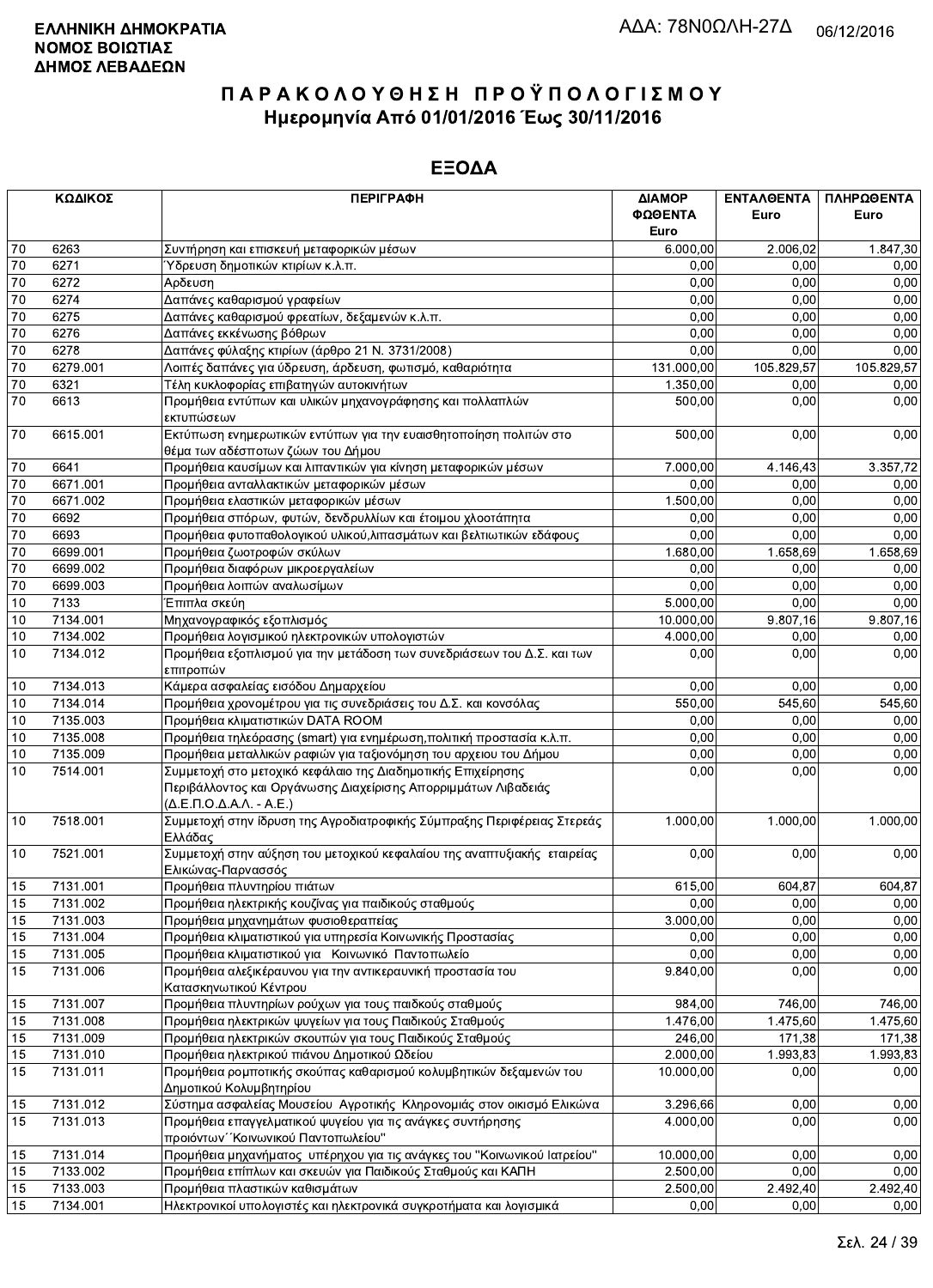|    | ΚΩΔΙΚΟΣ  | <b>ПЕРІГРАФН</b>                                                                         | ΔΙΑΜΟΡ     | ΕΝΤΑΛΘΕΝΤΑ | ΠΛΗΡΩΘΕΝΤΑ |
|----|----------|------------------------------------------------------------------------------------------|------------|------------|------------|
|    |          |                                                                                          | ΦΩΘΕΝΤΑ    | Euro       | Euro       |
|    |          |                                                                                          | Euro       |            |            |
| 15 | 7134.004 | Προμήθεια πολυμηχανήματος (φωτοτυπικό-fax) για την υπηρεσία Κοινωνικής<br>προστασίας     | 600,00     | 136,40     | 136,40     |
| 15 | 7134.005 | Προμήθεια πολυμηχανήματος (φωτοτυπικό-fax) για την υπηρεσία Δια Βίου<br>Μάθηση           |            | 136,40     | 136,40     |
| 15 | 7135.002 | Προμήθεια σκευών μαγειρικής                                                              | 600,00     | 0,00       | 0.00       |
| 15 | 7135.008 | Προμηθεια προβολικού μηχανήματος (projektor) για το Μουσειο Εικονικής<br>Πραγματικότητας | 0,00       | 0,00       | 0,00       |
| 15 | 7135.009 | Προμήθεια προβολικών μηχανημάτων (projektor) για ΚΑΠΗ                                    | 0,00       | 0,00       | 0,00       |
| 15 | 7135.010 | Προμήθεια μηχανημάτων μέτρησης χοληστερίνης και σακχάρου                                 | 200,00     | 0,00       | 0,00       |
| 15 | 7135.011 | Προμήθεια και κατασκευή περίφραξης χώρου Κολυμβητηρίου                                   | 5.000,00   | 0,00       | 0,00       |
| 15 | 7135.012 | Προμήθεια μουσικών οργάνων Φιλαρμονικής                                                  | 2.000,00   | 1.999,46   | 1.999,46   |
| 15 | 7135.014 | Προμήθεια boiler ζεστού νερού χρήσης για το Κλειστό Γυμναστήριο                          | 0,00       | 0.00       | 0,00       |
| 15 | 7135.015 | Προμήθεια μεταλλικών πάγκων για κουζίνα Κατασκήνωσης                                     | 434,00     | 359,60     | 359,60     |
| 15 | 7135.016 | Προμήθεια μοκετών για Βρεφονηπιακούς Σταθμούς                                            | 1.000,00   | 967,45     | 967,45     |
| 15 | 7135.017 | Προμήθεια πλαστικού σκεπάσματος κολυμβητικής δεξαμενής Δημοτικού<br>Κολυμβητηρίου        | 0,00       | 0,00       | 0,00       |
| 15 | 7135.018 | Προμήθεια δύο πάρκων για το βρεφικό τμήμα του Β΄ Βρεφονηπιακού Σταθμού                   | 1.500,00   | 0,00       | 0,00       |
| 15 | 7135.019 | Προμήθεια CD PLAYER για Παιδικούς Σταθμούς και Δημοτικό Ωδείο                            | 650,00     | 0,00       | 0,00       |
| 15 | 7135.020 | Προμήθεια οργάνων παιδικών χαρών                                                         | 5.000,00   | 0,00       | 0,00       |
| 15 | 7311.103 | Βελτίωση Σχολικών Συγκροτημάτων                                                          | 64.158,56  | 62.123,19  | 62.123,19  |
| 15 | 7311.105 | Επισκευή στεγών-στεγάστρων σχολικών συγκροτημάτων                                        | 34.294,73  | 0,00       | 0,00       |
| 15 | 7326.001 | Αναβάθμιση αθλητικών εγκαταστάσεων                                                       | 436.058,31 | 0,00       | 0,00       |
| 15 | 7326.003 | Ανάδειξη ψηφιδωτών παλαιοχριστιανικού ναού στην οδό Σπυροπούλου<br>Λιβαδειάς             | 0,00       | 0.00       | 0,00       |
| 15 | 7326.404 | Βελτίωση γηπέδου ποδοσφαίρου Αγίας Τριάδας                                               | 13.739,72  | 0.00       | 0,00       |
| 15 | 7331.102 | Συντήρηση Κατασκηνωτικού Κέντρου                                                         | 0,00       | 0,00       | 0,00       |
| 15 | 7331.103 | Επισκευή στέγης σχολικών κτιρίων                                                         | 0,00       | 0,00       | 0,00       |
| 15 | 7331.104 | Επισκευή 7ου Δημοτικού Σχολείου                                                          | 0,00       | 0,00       | 0,00       |
| 15 | 7336.001 | Συντήρηση Ανοικτού Θεάτρου Κρύας.                                                        | 735,26     | 0,00       | 0,00       |
| 15 | 7336.002 | Συντήρηση Αθλητικών Εγκαταστάσεων Δήμου Λεβαδέων                                         | 0,00       | 0.00       | 0,00       |
| 15 | 7341.201 | Ανάδειξη και Αξιοποίηση Ιστορικών Χώρων Οικισμού Χαιρώνειας                              | 0,00       | 0,00       | 0,00       |
| 15 | 7413.001 | Μελέτη αποκατάστασης ρηγματώσεων πέτρινου θεάτρου Λιβαδειάς                              | 5.500,00   | 0,00       | 0,00       |
| 15 | 7413.002 | Μουσειολογική μελέτη για την δημιουργία "Μουσείου Πολιτισμού"                            | 5.370,19   | 0,00       | 0,00       |
| 20 | 7131.001 | Μηχάνημα καθαρισμού (σάρωθρο)                                                            | 0,00       | 0,00       | 0,00       |
| 20 | 7131.002 | Σάρωθρο συλλογής                                                                         | 0,00       | 0,00       | 0,00       |
| 20 | 7135.001 | Προμήθεια κάδων απορριμμάτων για κομποστοποίηση                                          | 0,00       | 0,00       | 0,00       |
| 20 | 7135.002 | Προμήθεια κάδων απορριμμάτων διαφόρων τύπων                                              | 15.000,00  | 14.832,88  | 0,00       |
| 20 | 7135.003 | Προμήθεια διαφόρων εργαλείων                                                             | 2.000,00   | 1.396,67   | 1.396,67   |
| 20 | 7135.005 | Προμήθεια επιστύλιων καλαθιών απορριμμάτων                                               | 3.500.00   | 0.00       | 0,00       |
| 20 | 7135.007 | Προμήθεια συστήματος τηλεματικής διαχείρησης στόλου οχημάτων                             | 0,00       | 0,00       | 0,00       |
| 20 | 7325.001 | Επεκτάσεις Ηλεκτροφωτισμού                                                               | 23.272,45  | 21.027,34  | 21.027,34  |
| 20 | 7325.003 | Κατασκευή νέων ηλεκτρικών διανομών                                                       | 0,00       | 0,00       | 0,00       |
| 20 | 7326.001 | Κατασκευή προστατευτικών κιγκλιδωμάτων κάδων                                             | 0,00       | 0,00       | 0,00       |
| 20 | 7341.001 | Προμήθεια ενός (1) Θρυμματιστή                                                           | 0,00       | 0,00       | 0,00       |
| 20 | 7341.002 | Προμήθεια ενός (1) ερπυστριοφόρου προωθητή                                               | 0,00       | 0,00       | 0,00       |
| 20 | 7341.003 | Προμήθεια ενός (1) εκσκαφέα φορτωτή                                                      | 0,00       | 0,00       | 0,00       |
| 20 | 7341.004 | Προμήθεια ενός (1) ερπυστριοφόρου εκσκαφέα 21 τόνων                                      | 0,00       | 0,00       | 0,00       |
| 20 | 7341.005 | Προμήθεια ενός (1) τετραξονικού φορτηγού                                                 | 0,00       | 0,00       | 0,00       |
| 20 | 7341.006 | Προμήθεια ενός (1) υδροφόρου οχήματος                                                    | 0,00       | 0,00       | 0,00       |
| 20 | 7341.007 | Προμήθεια ενός (1) οχήματος ανοικτού τύπου 4χ4                                           | 0,00       | 0,00       | 0,00       |
| 20 | 7341.008 | Προμήθεια ενός (1) απορριμματοφόρου τύπου πρέσσας 22 κ.μ.                                | 0,00       | 0,00       | 0,00       |
| 20 | 7341.009 | Προμήθεια τεσσάρων (4) απορριμματοφόρων τύπου πρέσσας 16 κ.μ.                            | 0,00       | 0,00       | 0,00       |
| 20 | 7341.010 | Προμήθεια δύο (2) απορριμματοφόρων τύπου πρέσσας 12 κ.μ.                                 | 0,00       | 0,00       | 0,00       |
| 20 | 7341.011 | Προμήθεια ενός (1) απορριμματοφόρου τύπου πρεσσας 6 κ.μ.                                 | 0,00       | 0,00       | 0,00       |
| 20 | 7341.012 | Προμήθεια δύο (2) διαξονικών φορτηγών με γερανό                                          | 0,00       | 0,00       | 0,00       |
| 20 | 7341.013 | Προμήθεια ενός (1) βυτιοφόρου οχήματος 14 κ.μ.                                           | 0,00       | 0,00       | 0,00       |
| 20 | 7341.014 | Αποκατάσταση Χ.Α.Δ.Α. στις θέσεις Τουρμπάκι κοινότητας Κυριακίου και Δ.Δ.<br>Παρορίου    | 0,00       | 0,00       | 0,00       |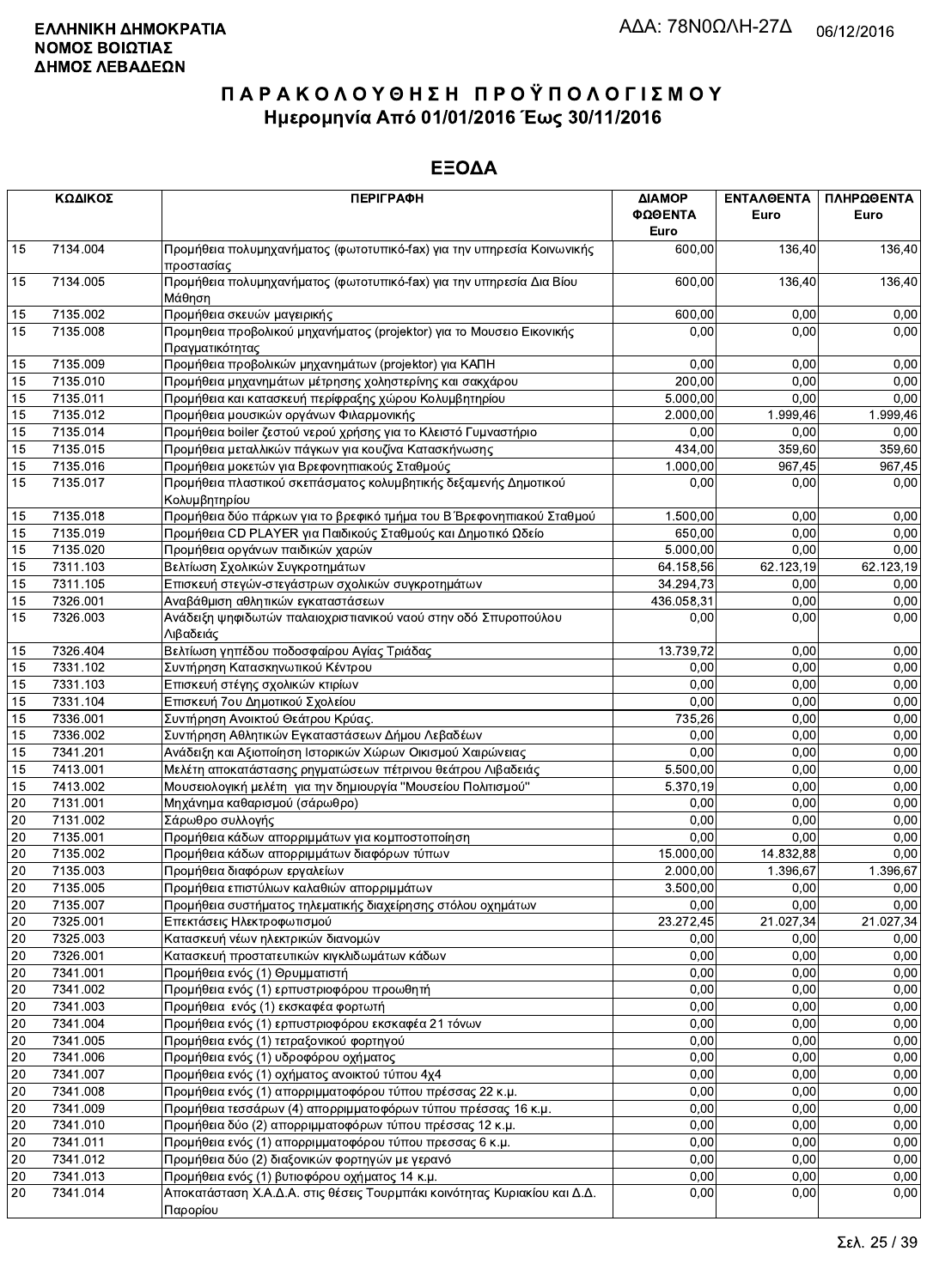|                 | ΚΩΔΙΚΟΣ              | <b>ПЕРІГРАФН</b>                                                                                                                              | ΔΙΑΜΟΡ<br>ΦΩΘΕΝΤΑ<br>Euro | <b>ENTAA@ENTA</b><br>Euro | ΠΛΗΡΩΘΕΝΤΑ<br>Euro |
|-----------------|----------------------|-----------------------------------------------------------------------------------------------------------------------------------------------|---------------------------|---------------------------|--------------------|
| 20              | 7341.015             | Λειτουργική και Περιβαλλοντική Αναβάθμιση ΧΥΤΑ Λιβαδειάς                                                                                      | 0.00                      | 0,00                      | 0,00               |
| $\overline{20}$ | 7341.016             | Αποκατάσταση ζημιών που προκλήθηκαν απο θεομηνία (πυρκαγιά) στο                                                                               | 0.00                      | 0.00                      | 0,00               |
|                 |                      | ΧΥΤΑ 1ης Διαχειριστικής Ενότητας Νομού Βοιωτίας                                                                                               |                           |                           |                    |
| 20              | 7413.401             | Μελέτη περιβαλλοντικής αποκατάστασης χωματερής (ΧΑΔΑ) εντός<br>σπηλαιοβαράθρου Τ.Κ. Αγίας Άννας                                               | 0,00                      | 0,00                      | 0,00               |
| 25              | 7312.307             | Σύνδεση παροχών αποχέτευσης δ.δ. Δαύλειας                                                                                                     | 0,00                      | 0,00                      | 0,00               |
| 25              | 7312.309             | Κατασκευή δεξαμενής ύδρευσης στη Δαύλεια                                                                                                      | 0,00                      | 0,00                      | 0,00               |
| $\overline{25}$ | 7336.203             | Επισκευή αντλιοστασίων στην Δημοτική Ενότητα Χαιρώνειας                                                                                       | 0,00                      | 0,00                      | 0,00               |
| 25              | 7341.001             | Βελτίωση υφιστάμενου αρδευτικού έργου του Δ.Δ. Λαφυστίου Δήμου                                                                                | 0,00                      | 0,00                      | 0,00               |
|                 |                      | Λεβαδέων                                                                                                                                      |                           |                           |                    |
| 25              | 7341.401             | Αγορά εδαφικών εκτάσεων στον Αγιο Γεώργιο                                                                                                     | 0,00                      | 0,00                      | 0,00               |
| 25              | 7341.402             | Ανακατασκευή έργων αποχέτευσης ακαθάρτων Αγίου Γεωργίου                                                                                       | 0,00                      | 0,00                      | 0,00               |
| $\overline{25}$ | 7341.403             | Κατασκευή Έργων Προσαγωγής Ακαθάρτων & Εγκατάστασης Επεξεργασίας<br>Λυμάτων (Ε.Ε.Λ.) Αγίου Γεωργίου                                           | 0,00                      | 0,00                      | 0,00               |
| 25              | 7341.404             | Μελέτη Έργων Ανακατασκευής Εσωτερικού Δικτύου, Έργων Ποσαγωγής<br>Ακαθάρτων και Εγκατάστασαης Επεξεργασιας Λυμάτων (Ε.Ε.Λ.) Αγίου<br>Γεωργίου | 0,00                      | 0,00                      | 0,00               |
| 25              | 7341.501             | Αγορά εδαφικών εκτάσεων Οικισμού Κυριακίου                                                                                                    | 0,00                      | 0,00                      | 0,00               |
| $\overline{25}$ | 7341.502             | Κατασκευή Αποχέτευσης-Προσαγωγής Ακαθάρτων & Εγκατάστασης<br>Επεξεργασίας Λυμάτων (Ε.Ε.Λ.) Κυριακίου                                          | 0,00                      | 0.00                      | 0,00               |
| 25              | 7341.503             | Μελέτη Αποχέτευσης - Προσαγωγής Ακαθάρτων και εγκατάσταση<br>επεξεργασίας λυμάτων (Ε.Ε.Λ.) Οικισμού Κυριακίου                                 | 0,00                      | 0,00                      | 0,00               |
| 25              | 7412.304             | Αποτύπωση & μελέτη κατασκευής αποχετευτικού αγωγού δ.δ. Παρορίου                                                                              | 0,00                      | 0.00                      | 0,00               |
| 25              | 7412.401             | Μελέτη μονάδας επεξεργασίας λυμάτων και μελέτη δικτύου αποχέτευσης<br>οικισμών Δήμου Κορώνειας                                                | 0,00                      | 0,00                      | 0,00               |
| 25              | 7413.001             | Μελέτη και περιβαλλοντική αδειοδότηση χρήσης νερού άρδευσης                                                                                   | 0,00                      | 0,00                      | 0,00               |
| $30\,$          | 7131.001             | Ανακαίνιση Παιδικών Χαρών                                                                                                                     | 191.239,00                | 0,00                      | 0,00               |
| 30              | 7133                 | Έπιπλα σκεύη                                                                                                                                  | 0,00                      | 0,00                      | 0,00               |
| $30\,$          | 7134.001             | Προμήθεια λογισμικού ηλεκτρονικών υπολογιστών                                                                                                 | 2.500,00                  | 0,00                      | 0,00               |
| $\overline{30}$ | 7135.002             | Προμήθεια αναλυτή καυσαερίων                                                                                                                  | 2.000,00                  | 1.968,00                  | 1.968,00           |
| 30              | 7135.003             | Προμήθεια διαφόρων εργαλείων                                                                                                                  | 2.100,00                  | 0,00                      | 0,00               |
| 30              | 7135.007             | Προμήθεια πληροφοριακών πινακίδων και κυκλοφοριακών ρυθμίσεων και<br>ιστών                                                                    | 6.000,00                  | 0,00                      | 0,00               |
| $30\,$          | 7135.008             | Προμήθεια κατόπτρων ρύθμισης κυκλοφορίας                                                                                                      | 5.000,00                  | 0,00                      | 0,00               |
| 30              | 7135.009             | Προμήθεια πληροφοριακών πινακίδων σήμανσης, ονοματοθεσίας και                                                                                 | 2.000,00                  | 0,00                      | 0,00               |
| 30              | 7135.010             | αρίθμησης<br>Προμήθεια υδροφρακτών, ρουλεμάν και λοιπά εξαρτήματα ρύθμισης νερού                                                              | 6.000,00                  | 0,00                      | 0,00               |
|                 |                      | καναλιών στην περιοχή Κρύας                                                                                                                   |                           |                           |                    |
| 30              | 7135.011             | Προμήθεια αντλίας ακαθάρτων                                                                                                                   | 500,00                    | 0,00                      | 0,00               |
| 30              | 7135.012             | Προμήθεια γεννήτριας                                                                                                                          | 1.200,00                  | 0,00                      | 0,00               |
| 30              | 7135.013             | Προμήθεια ηλεκτρικού εργαλείου (μπουλονοκλείδο)                                                                                               | 700,00                    | 0,00                      | 0,00               |
| 30              | 7311.001             | Ανακαίνιση κτιρίων και διαμόρφωση περιβάλλοντος χώρου αμαξοστασίου                                                                            | 120.801,77                | 0,00                      | 0,00               |
| $30\,$<br>30    | 7311.002<br>7322.003 | Ανακατασκευή κτιρίου του Πνευματικού Κέντρου σε Νέο Δημαρχείο                                                                                 | 146.735,14                | 0,00                      | 0,00               |
| $30\,$          |                      | Βελτίωση παιδικών χαρών (Δημ. Κοιν. Λιβαδειάς)                                                                                                | 30.000,00                 | 0,00<br>0,00              | 0,00               |
| $30\,$          | 7323.020             | Βελτίωση Δημοτικής Οδοποιίας Δήμου Λεβαδέων<br>Βελτίωση Δημοτικής Οδοποιίας (2015)                                                            | 0,00<br>0,00              | 0,00                      | 0,00<br>0,00       |
| 30              | 7323.021<br>7323.022 | Βελτίωση Δημοτικής Οδοποιίας (2016)                                                                                                           | 311.265,92                | 0,00                      | 0,00               |
| $30\,$          | 7323.417             | Βελτιωση δασικού δρόμου από οικισμό Κορώνειας έως στροφή Νταούμη                                                                              | 257.175,00                | 128.843,57                | 128.843,57         |
| $30\,$          | 7323.501             | Ασφαλτόστρωση δημοτικής οδού από θέση Μπρακάκος έως Κουτέικα                                                                                  | 224.535,34                | 104.541,85                | 104.541,85         |
| 30              | 7325.003             | Κατασκευή φωτισμού επί της οδού Γεωργαντά                                                                                                     | 101.080,86                | 68.217,21                 | 68.217,21          |
| 30              | 7325.501             | Βελτίωση υποδομών δικτύου ηλεκτροφωτισμού Δημοτικής Ενότητας Κυριακίου                                                                        | 0,00                      | 0,00                      | 0,00               |
| 30              | 7326.013             | Προστασία Υφιστάμενου Αγωγού Καυσίμων                                                                                                         | 0,00                      | 0,00                      | 0,00               |
| 30              | 7326.401             | Κατασκευή τοίχου αντιστηριξης στην Τ.Κ. Κορώνειας                                                                                             | 0,00                      | 0,00                      | 0,00               |
| $30\,$          | 7326.501             | Κατασκευή τοίχων αντιστήριξης στη Δημοτική Κοινότητα Κυριακίου                                                                                | 0,00                      | 0,00                      | 0,00               |
| 30              | 7331.001             | Συντήρηση Δημοτικών κτιρίων Δήμου Λεβαδέων                                                                                                    | 70.000,00                 | 2.942,43                  | 2.942,43           |
| 30              | 7333.001             | Συντήρηση οδών-πεζοδρόμων και κοινόχρηστων χώρων                                                                                              | 61.819,51                 | 31.115,51                 | 31.115,51          |
| $30\,$          | 7333.003             | Συντήρηση Αγροτικής Οδοποιίας                                                                                                                 | 60.000,00                 | 11.553,84                 | 11.553,84          |
| 30              | 7333.010             | Αποκαταστάσεις βλαβών οδοστρωμάτων                                                                                                            | 130.010,40                | 76.791,43                 | 32.668,44          |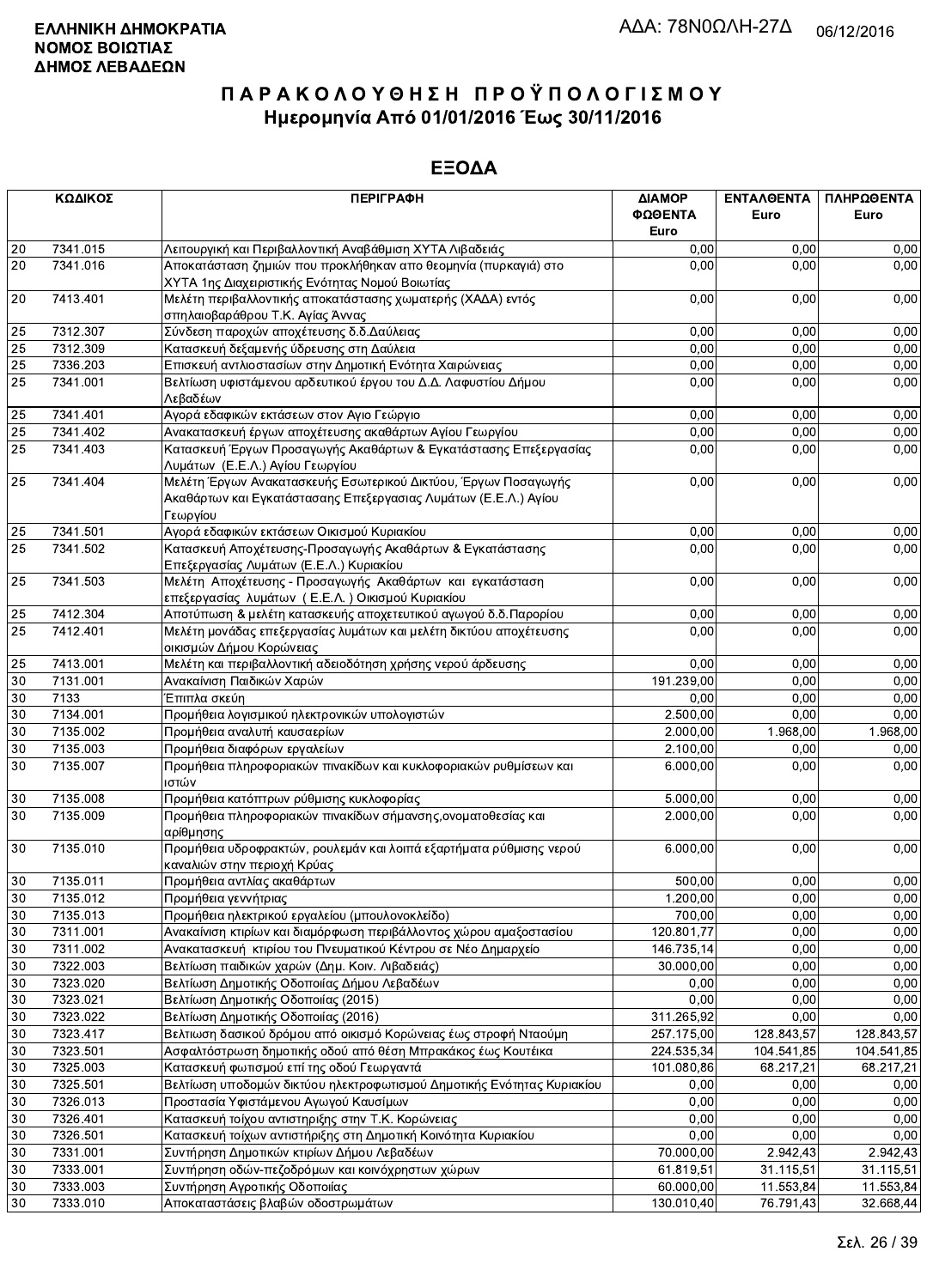| ΚΩΔΙΚΟΣ |                                                                                                     | <b>ПЕРІГРАФН</b>                                                                                                                                                                                                                                                                                          | ΔΙΑΜΟΡ<br>ΦΩΘΕΝΤΑ<br>Euro | <b>ENTAA@ENTA</b><br>Euro | ΠΛΗΡΩΘΕΝΤΑ<br>Euro |  |
|---------|-----------------------------------------------------------------------------------------------------|-----------------------------------------------------------------------------------------------------------------------------------------------------------------------------------------------------------------------------------------------------------------------------------------------------------|---------------------------|---------------------------|--------------------|--|
| 30      | 7341.005<br>Διαπλατύνσεις πεζοδρομίων (οδού Πεσόντων Μαχητών, Αθηνών,<br>Καραγιαννοπούλου, Φίλωνος) |                                                                                                                                                                                                                                                                                                           | 0.00                      | 0,00                      | 0,00               |  |
| 30      | 7411.001                                                                                            | Αρχιτεκτονικός Διαγωνισμός-Μελέτες Νέου Δημαρχείου (Δημοτικής Κοινότητας<br>Λιβαδειάς)                                                                                                                                                                                                                    | 0,00                      | 0,00                      | 0,00               |  |
| 30      | 7412.001                                                                                            | Εκπόνηση μελέτης κόμβου επί της συμβολής οδών Χαιρωνείας και Αισχύλου                                                                                                                                                                                                                                     | 17.785,00                 | 7.291,20                  | 7.291,20           |  |
| 30      | 7412.402                                                                                            | Μελέτη Στατικής επάρκειας του φορέα στήριξης της Πλατείας της Δημοτικής<br>Κοινότητας Αγίου Γεωργίου                                                                                                                                                                                                      | 0,00                      | 0,00                      | 0,00               |  |
| $30\,$  | 7413.001                                                                                            | Τεχνικές Μελέτες Προστασίας από Βραχοπτώσεις                                                                                                                                                                                                                                                              | 50.908,34                 | 0,00                      | 0,00               |  |
| 30      | 7413.003                                                                                            | Μελέτη Ενεργειακής Απόδοσης (ΜΕΑ) Κτιρίου για την πράξη ΄ Παρεμβάσεις<br>εκσυγχρονισμού κτιριακού αποθέματος αρχιτεκτονικής αξίας (πρώην κτίριο<br>Πανεπιστημίου) και περιβάλλοντος χώρου, με εφαρμογές ενεργειακής<br>αναβάθμισης, για την χρήση δημοτικών υπηρεσιών και Πολιτιστικών<br>δραστηριοτήτων" | 17.900,64                 | 6.820,00                  | 6.820,00           |  |
| $30\,$  | 7413.005                                                                                            | Μελέτη Αποκατάστασης Ιστορικού Μηχανολογικού Εξοπλισμού Μύλων<br>Παπαιωάννου                                                                                                                                                                                                                              | 0,00                      | 0,00                      | 0,00               |  |
| 30      | 7413.301                                                                                            | Συγκοινωνιακή προκαταρκτική μελέτη για το έργο πρόσβασης του νέου<br>Χιονοδρομικού Κέντρου Παρνασσού στην ευρύτερη περιοχή της θέσης<br><b>AKPINO</b>                                                                                                                                                     | 1.306,36                  | 0,00                      | 0,00               |  |
| 30      | 7413.302                                                                                            | Γεωλογική μελέτη για το έργο πρόσβασης του νέου Χιονοδρομικού<br>Κέντρου Παρνασσού στην ευρύτερη περιοχή της θέσης ΑΚΡΙΝΟ                                                                                                                                                                                 | 1.928,02                  | 0,00                      | 0,00               |  |
| 30      | 7413.303                                                                                            | Προμελέτη Περιβαλλοντικών Επιπτώσεων για το έργο πρόσβασης του<br>νέου Χιονοδρομικού Κέντρου Παρνασσού στην ευρύτερη περιοχή της<br>θέσης AKPINO                                                                                                                                                          | 7.862,85                  | 0,00                      | 0,00               |  |
| 30      | 7413.307                                                                                            | Έργα δασικής αναψυχής προστασίας και ανάδειξης του φυσικού<br>περιβάλλοντος στη θέση Λαπαθιά του Δήμου Δαύλειας                                                                                                                                                                                           | 0,00                      | 0,00                      | 0,00               |  |
| 35      | 7135.001                                                                                            | Προμήθεια λοιπού κεφαλαιακού εξοπλισμού (εργαλείων κλπ συναφών ειδών)                                                                                                                                                                                                                                     | 3.000,00                  | 2.094,20                  | 2.094,20           |  |
| 35      | 7135.002                                                                                            | Προμήθεια εξοπλισμού (χλοοκοπτικών μηχανημάτων κλπ) για την<br>αντιμετώπιση δράσεων πολιτικής προστασίας                                                                                                                                                                                                  | 4.000,00                  | 1.394,82                  | 1.394,82           |  |
| 35      | 7135.003                                                                                            | Προμήθεια κλιματιστικού για το νέο χώρο εγκατάστασης των εργατών στο<br>πρώην Πανεπιστήμιο                                                                                                                                                                                                                | 1.200,00                  | 0,00                      | 0,00               |  |
| 40      | 7111.003                                                                                            | Αποζημίωση ιδιοκτησίων για την διάνοιξη της οδού Ρούμελης από την οδό<br>Χαιρωνείας εως την οδό Ορχομενού (1/2012 πράξη αναλογισμού)                                                                                                                                                                      | 13.744,34                 | 0,00                      | 0,00               |  |
| 40      | 7111.004                                                                                            | Αποζημίωση ιδιοκτησιών στο πάρκο της Έρκυνας από την οδό Θουκιδίδου<br>έως την οδό Ξενοφώντος                                                                                                                                                                                                             | 0,00                      | 0,00                      | 0,00               |  |
| 40      | 7112.203                                                                                            | Αγορά ακινήτου επί της πλατείας της Τ.Κ. Αγίας Άννας                                                                                                                                                                                                                                                      | 65.062,25                 | 0,00                      | 0,00               |  |
| 40      | 7135.001                                                                                            | Προμήθεια γεωδαιτικού σταθμού                                                                                                                                                                                                                                                                             | 0,00                      | 0,00                      | 0,00               |  |
| 40      | 7341.201                                                                                            | Μελέτη Σχεδιου Χωροταξικής και Οικιστικής Οργανωσης Ανοικτής Πόλης<br>Δήμου Χαιρώνειας                                                                                                                                                                                                                    | 0,00                      | 0,00                      | 0,00               |  |
| 40      | 7341.501                                                                                            | Μελέτη Γενικού Πολεοδομικού Σχεδίου Κοινότητας Κυριακίου                                                                                                                                                                                                                                                  | 0,00                      | 0,00                      | 0,00               |  |
| 40      | 7413.001                                                                                            | Εκπόνηση μελέτης Βιώσιμης Αστικής Ανάπτυξης                                                                                                                                                                                                                                                               | 15.040,98                 | 0,00                      | 0,00               |  |
| 40      | 7413.302                                                                                            | Μελέτη γεωλογικής καταλληλότητας (Β1 σταδίου) του ΣΧΟΟΑΠ Δαύλειας                                                                                                                                                                                                                                         | 2.738,72                  | 2.706,00                  | 2.706,00           |  |
| 45      | 7135.001                                                                                            | Προμήθεια λοιπού κεφαλαιακού εξοπλισμού (εργαλείων κλπ. συναφών<br>ειδών)                                                                                                                                                                                                                                 | 1.000,00                  | 697,16                    | 697,16             |  |
| 45      | 7326.001                                                                                            | Κατασκευή περίφραξης νέου Νεκροταφείου                                                                                                                                                                                                                                                                    | 0,00                      | 0,00                      | 0,00               |  |
| 45      | 7413.001                                                                                            | Τεχνικές μελέτες επέκτασης Κοιμητηρίου Δ.Κ. Λιβαδειάς                                                                                                                                                                                                                                                     | 38.000,00                 | 0,00                      | 0,00               |  |
| 45      | 7413.002                                                                                            | Περιβαλλοντική Μελέτη Επέκτασης Κοιμητηρίου Δ.Κ. Λιβαδειάς                                                                                                                                                                                                                                                | 17.780,00                 | 0,00                      | 0,00               |  |
| 45      | 7413.401                                                                                            | Τεχνικές μελέτες ίδρυσης Νέου Κοιμητηρίου Αγίου Γεωργίου                                                                                                                                                                                                                                                  | 31.000,00                 | 0,00                      | 0,00               |  |
| 61      | 7122.001                                                                                            | Αγορά ακινήτου-μνημείου "Τζαμί Γαζή Ομέρ"                                                                                                                                                                                                                                                                 | 0,00                      | 0,00                      | 0,00               |  |
| 61      | 7326.001                                                                                            | Αναβάθμιση Ενεργητικής Πυροπροστασίας Κλειστού Γυμναστηρίου Λιβαδειάς                                                                                                                                                                                                                                     | 102.000,00                | 34.424,98                 | 0,00               |  |
| 61      | 7341.201                                                                                            | Ανάδειξη και Αξιοποίηση Ιστορικών Χώρων Οικισμού Χαιρώνειας                                                                                                                                                                                                                                               | 0,00                      | 0,00                      | 0,00               |  |
| 62      | 7341.001                                                                                            | Προμήθεια ενός (1) Θρυμματιστή                                                                                                                                                                                                                                                                            | 0,00                      | 0,00                      | 0,00               |  |
| 62      | 7341.002                                                                                            | Προμήθεια ενός (1) εκσκαφέα φορτωτή                                                                                                                                                                                                                                                                       | 0,00                      | 0,00                      | 0,00               |  |
| 62      | 7341.003                                                                                            | Προμήθεια ενός (1) οχήματος ανοικτού τύπου 4χ4<br>Αποκατάσταση ΧΑΔΑ στις θέσεις Τουρμπάκι Κοινότητας Κυριακίου και Δ.Δ.                                                                                                                                                                                   | 0,00                      | 0,00                      | 0,00               |  |
| 62      | 7341.004                                                                                            | Παρορίου                                                                                                                                                                                                                                                                                                  | 0,00                      | 0,00                      | 0,00               |  |
| 62      | 7341.005                                                                                            | Λειτουργική και Περιβαλλοντική Αναβάθμιση ΧΥΤΑ Λιβαδειάς                                                                                                                                                                                                                                                  | 0,00                      | 0,00                      | 0,00               |  |
| 62      | 7341.006                                                                                            | Αποκατάσταση ζημιών που προκλήθηκαν από θεομηνία (πυρκαγιά) στο<br>ΧΥΤΑ 1ης Διαχειριστικής Ενότητας Νομού Βοιωτίας                                                                                                                                                                                        | 0,00                      | 0,00                      | 0,00               |  |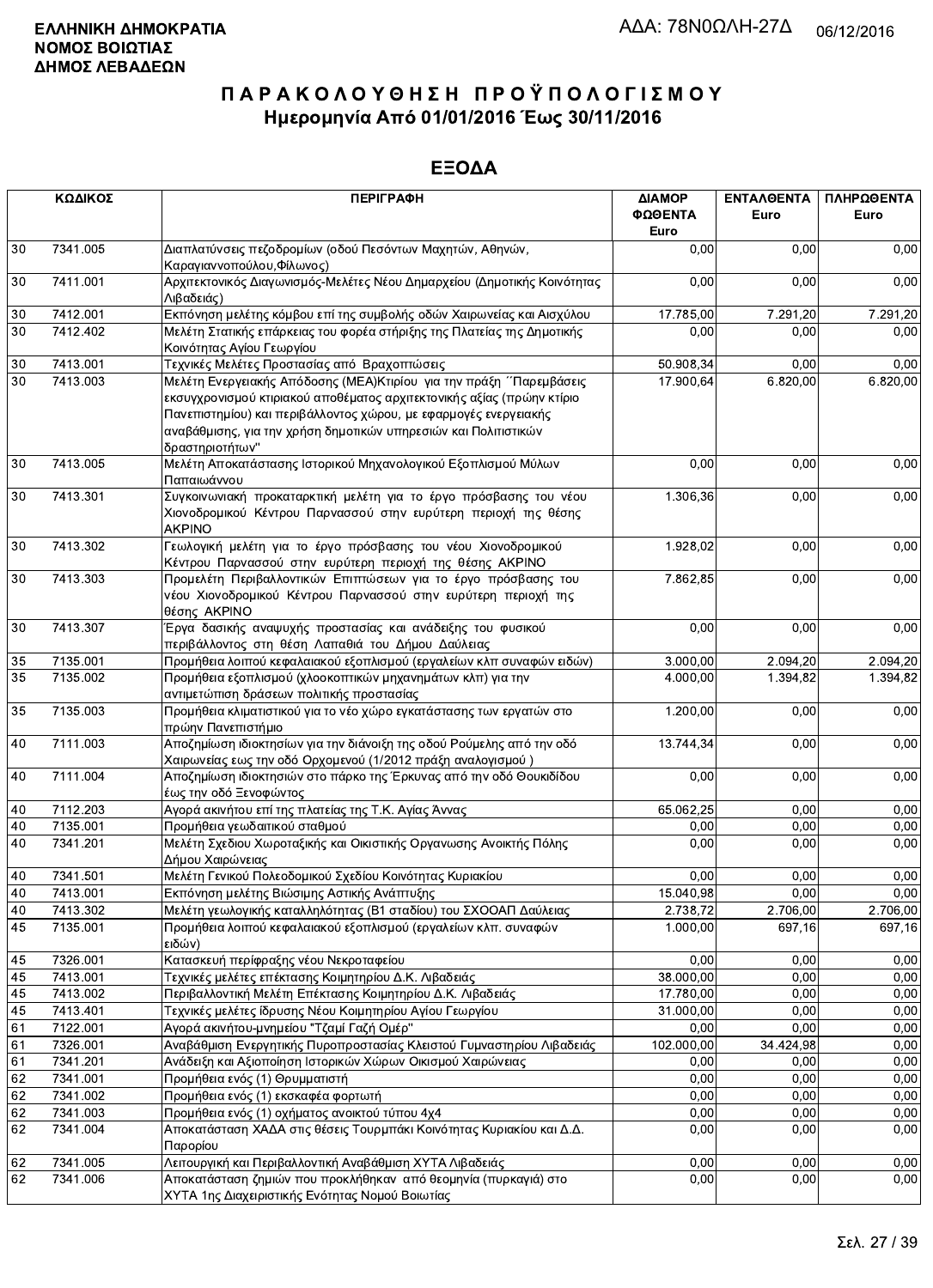|        | ΚΩΔΙΚΟΣ  | <b>ПЕРІГРАФН</b>                                                                                                                                        | ΔΙΑΜΟΡ<br>ΦΩΘΕΝΤΑ<br>Euro | ΕΝΤΑΛΘΕΝΤΑ<br>Euro | ΠΛΗΡΩΘΕΝΤΑ<br>Euro |
|--------|----------|---------------------------------------------------------------------------------------------------------------------------------------------------------|---------------------------|--------------------|--------------------|
| 63     | 7341.001 | Βελτίωση υφιστάμενου αρδευτικού έργου του Δ.Δ. Λαφυστίου Δήμου<br>Λεβαδέων                                                                              | 0,00                      | 0,00               | 0,00               |
| 63     | 7341.401 | Μελέτη Έργων Ανακατασκευής Εσωτερικού Δικτύου, Έργων Προσαγωγής<br>Ακαθάρτων και Εγκατάστασης Επεξεργασίας Λυμάτων (Ε.Ε.Λ.) Αγίου<br>Γεωργίου           |                           | 0,00<br>0,00       | 0,00               |
| 63     | 7341.501 | Αγορά εδαφικών εκτάσεων Οικισμού Κυριακίου                                                                                                              | 0,00                      | 0,00               | 0,00               |
| 63     | 7341.503 | Μελέτη Αποχέτευσης-Προσαγωγής Ακαθάρτων και εγκατάσταση<br>επεξεργασίας λυμάτων (Ε.Ε.Λ.) Οικισμού Κυριακίου                                             | 0,00                      | 0,00               | 0,00               |
| 64     | 7111.001 | Αποζημίωση ιδιοκτησιών στο πάρκο της Έρκυνας από την οδό Θουκιδίδου<br>έως την οδό Ξενοφώντος                                                           | 90.752,00                 | 0,00               | 0,00               |
| 64     | 7311.001 | Ενεργειακή Αναβάθμιση Σχολικής Μονάδας 3ου Δημοτικιού Σχολείου Λιβαδειάς                                                                                | 34.285,64                 | 31.296,58          | 31.296,58          |
| 64     | 7333.001 | Αποκατάσταση ζημιών που προκλήθηκαν από θεομηνία στο Δήμο Λεβαδέων                                                                                      | 0,00                      | 0,00               | 0,00               |
| 64     | 7333.002 | Αποκατάσταση βλαβών που προκλήθηκαν από θεομηνίες σε γέφυρες του<br>Δήμου Λεβαδέων                                                                      | 70.000,00                 | 15.229,19          | 15.229,19          |
| 64     | 7341.001 | Βελτίωση και ανάπλαση κοινόχρηστων χώρων οικισμού Ελικώνα                                                                                               | 459.487,97                | 77.172,80          | 77.172,80          |
| 64     | 7341.002 | Διαπλατύνσεις πεζοδρομίων (οδού Πεσόντων Μαχητών, Αθηνών,<br>Καραγιαννοπούλου, Φίλωνος)                                                                 | 0,00                      | 0,00               | 0,00               |
| 64     | 7341.003 | Ανάπλαση-Ενοποίηση Δικτύου Πεζόδρομων (Πεζόδρομος οδού Καλιαγκάκη,<br>οδού Μπουφίδου, χώρος πρώην ΚΤΕΛ και πεζοδρόμια οδού Σπυρίδωνος                   | 0,00                      | 0,00               | 0,00               |
| 64     | 7341.004 | Διαμόρφωση μονοπατιού και αποκατάσταση στερέωση τρίχινου γεφυριού                                                                                       | 0,00                      | 0,00               | 0,00               |
| 64     | 7341.005 | Διατήρηση και επανάχρηση αξιόλογου Βιομηχανικού Κτιριακού Αποθέματος<br>Μύλου Παπαιωάννου - Εκπόνηση Αρχιτεκτονικής Μελέτης                             | 0,00                      | 0,00               | 0,00               |
| 64     | 7341.006 | Διατήρηση και επανάχρηση αξιόλογου Βιομηχανικού Κτιριακού Αποθέματος<br>Μύλου Παπαιωάννου - Εκπόνηση Ηλεκτρομηχανολογικής Μελέτης                       | 0,00                      | 0,00               | 0,00               |
| 64     | 7341.007 | Διατήρηση και επανάχρηση αξιόλογου Βιομηχανικού Κτιριακού Αποθέματος<br>Μύλου Παπαιωάννου - Εκπόνηση Στατικής Μελέτης                                   | 0,00                      | 0,00               | 0,00               |
| 64     | 7341.008 | Διατήρηση και επανάχρηση αξιόλογου Βιομηχανικού Κτιριακού Αποθέματος<br>Μύλου Παπαιωάννου - Εκπόνηση Ειδικής Αρχιτεκτονικής Μελέτης                     | 0,00                      | 0,00               | 0,00               |
| 64     | 7341.009 | Υποστήριξη προετοιμασίας φακέλου του έργου "Διατήρηση και επανάχρηση<br>αξιόλογου Βιομηχανικού Κτιριακού Αποθέματος Μύλου Παπαιωάννου"                  | 0,00                      | 0,00               | 0,00               |
| 64     | 7341.010 | Υπηρεσία αποτύπωσης εξοπλισμού και προτάσεις για την εξοικονόμηση<br>ενέργειας με την χρήση νέων τεχνολογιών για την βελτίωση του δημοτικού<br>φωτισμού | 0,00                      | 0,00               | 0,00               |
| 64     | 7341.011 | Υπογειοποίηση εναερίου δικτύου πεζοδρόμου επί της οδού Μπουφίδου                                                                                        | 0,00                      | 0,00               | 0,00               |
| 64     | 7341.012 | Σωστικές ανασκαφές                                                                                                                                      | 0,00                      | 0,00               | 0,00               |
| 64     | 7341.201 | Μελέτη Σχεδίου Χωροταξικής και Οικιστικής Οργάνωσης Ανοικτής Πόλης<br>Δήμου Χαιρώνειας                                                                  | 0,00                      | 0,00               | 0,00               |
| 64     | 7341.202 | Βελτίωση και ανάπλαση κοινοχρήστων χώρων Τ.Κ. Ανθοχωρίου                                                                                                | 1,00                      | 0,00               | 0,00               |
| 64     | 7341.401 | Βελτίωση και Ανάπλαση Κοινόχρηστων Χώρων Τ.Κ. Κορώνειας                                                                                                 | 0,00                      | 0,00               | 0,00               |
| 64     | 7341.402 | Ανάπλαση Πλατείας Τ.Κ. Αγίου Γεωργίου                                                                                                                   | 149.065,00                | 147.762,61         | 147.762,61         |
| 64     | 7341.501 | Μελέτη Γενικού Πολεοδομικού Σχεδίου Κοινότητας Κυριακίου                                                                                                | 0,00                      | 0,00               | 0,00               |
| 70     | 7135.001 | Προμήθεια χημικών τουαλετών                                                                                                                             | 0,00                      | 0.00               | 0,00               |
| 70     | 7326.001 | Δημιουργια ενδιαιτήματος αδέσποτων σκύλων                                                                                                               | 0,00                      | 0,00               | 0,00               |
| $00\,$ | 8111     | Αμοιβές και έξοδα προσωπικού                                                                                                                            | 2.598,25                  | 2.500,00           | 2.500,00           |
| $00\,$ | 8112     | Αμοιβές αιρετών αρχόντων και τρίτων                                                                                                                     | 873,30                    | 0,00               | 0,00               |
| 00     | 8113     | Αμοιβές και έξοδα τρίτων Παροχές τρίτων                                                                                                                 | 2.324,76                  | 2.138,96           | 2.138,96           |
| 00     | 8114     | Φόροι - Τέλη                                                                                                                                            | 0,00                      | 0,00               | 0,00               |
| $00\,$ | 8115     | Διάφορα έξοδα                                                                                                                                           | 781,66                    | 174,66             | 174,66             |
| 00     | 8116     | Δαπάνες προμήθειας αναλωσίμων                                                                                                                           | 0,00                      | 0,00               | 0,00               |
| 00     | 8117     | Λοιπά έξοδα                                                                                                                                             | 11.720,35                 | 650,97             | 650,97             |
| $00\,$ | 8121     | Αγορές κτιρίων τεχνικών έργων και προμήθειες παγίων                                                                                                     | 0,00                      | 0,00               | 0,00               |
| 00     | 8122     | Έργα                                                                                                                                                    | 0,00                      | 0,00               | 0,00               |
| 00     | 8123     | Μελέτες Έρευνες πειραματικές εργασίες και ειδικές δαπάνες                                                                                               | 0,00                      | 0,00               | 0,00               |
| 00     | 8131     | Φορολογικά πρόστιμα και προσαυξήσεις (ΠΟΕ)                                                                                                              | 0,00                      | 0,00               | 0,00               |
| $00\,$ | 8132     | Προσαυξήσεις εισφορών Ασφαλιστικών Ταμείων (ΠΟΕ)                                                                                                        | 0,00                      | 0,00               | 0,00               |
| 00     | 8211     | Απόδοση εισφοράς υπέρ του Δημοσίου στις αποδοχές και τα έξοδα<br>παράστασης                                                                             | 200.000,00                | 162.010,53         | 162.010,53         |
| 00     | 8212     | Απόδοση εξαγορά συντάξιμης υπηρεσίας                                                                                                                    | 0,00                      | 0,00               | 0,00               |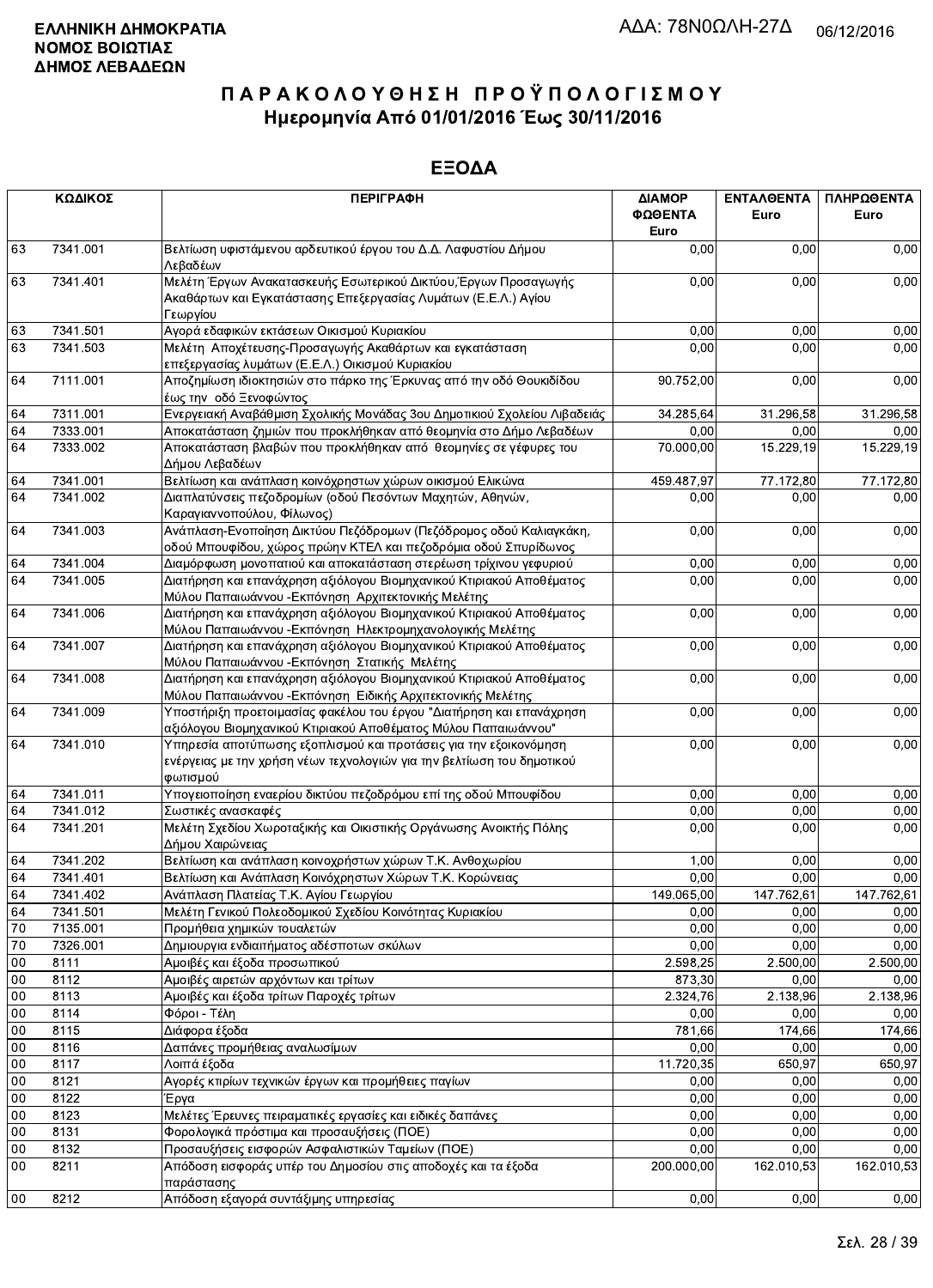|    | ΚΩΔΙΚΟΣ  | <b>ПЕРІГРАФН</b>                                                   | ΔΙΑΜΟΡ<br>ΦΩΘΕΝΤΑ | <b>ENTAA@ENTA</b><br>Euro | ΠΛΗΡΩΘΕΝΤΑ<br>Euro |
|----|----------|--------------------------------------------------------------------|-------------------|---------------------------|--------------------|
|    |          |                                                                    | Euro              |                           |                    |
| 00 | 8221     | Απόδοση φόρων μισθωτών υπηρεσιών                                   | 244.716,28        | 234.868,93                | 234.868,93         |
| 00 | 8222     | Απόδοση φόρων και χαρτόσημο Δημάρχων Αντιδημάρχων, μελών Δημοτικών | 4.261,53          | 2.080,25                  | 2.080,25           |
|    |          | Συμβουλίων και λοιπών συλλογικών οργάνων                           |                   |                           |                    |
| 00 | 8223     | Απόδοση φόρων προμηθευτών εργολάβων ελ. επαγγελματιών κ.λ.π.       | 130.213,52        | 74.965,42                 | 74.965,42          |
| 00 | 8224     | Λοιπές αποδόσεις κρατήσεων υπέρ του Δημοσίου                       | 80.000,00         | 49.511,61                 | 49.511,61          |
| 00 | 8231     | Εισφορές σε ασφαλιστικούς οργανισμούς και ταμεία                   | 1.388.044,19      | 1.196.937,08              | 1.196.937,08       |
| 00 | 8232     | Εισφορά για το εφάπαξ βοήθημα του Ν 103/75                         | 2.000,00          | 1.625,58                  | 1.625,58           |
| 00 | 8241     | Κρατήσεις στις αποδοχές για την εξόφληση δανείων του ΤΠ & Δ        | 85.116,23         | 55.318,66                 | 55.318,66          |
| 00 | 8242     | Λοιπές κρατήσεις υπέρ τρίτων                                       | 241.879,19        | 196.741,24                | 196.741,24         |
| 00 | 8251     | Πάγια προκαταβολή                                                  | 29.000,00         | 29.000,00                 | 14.000,00          |
| 00 | 8261.001 | Επιστροφές αχρεωστήτως εισπραχθέντων εσόδων                        | 36.273,02         | 15.355,85                 | 13.003,77          |
| 00 | 8261.002 | Λοιπές επιστροφές εισπραχθέντων εσόδων                             | 0,00              | 0,00                      | 0,00               |
| 00 | 8261.003 | Επιστροφές χρημάτων για επιχορηγούμενες ληξιπρόθεσμες οφειλές      | 9.010,00          | 8.258,36                  | 8.258,36           |
| 00 | 8311     | Αμοιβές και έξοδα προσωπικού                                       | 0,00              | 0,00                      | 0,00               |
| 00 | 8312     | Αμοιβές αιρετών αρχόντων και τρίτων                                | 0.00              | 0,00                      | 0,00               |
| 00 | 8313     | Αμοιβές και έξοδα τρίτων, Παροχές τρίτων                           | 0,00              | 0,00                      | 0,00               |
| 00 | 8314     | Φόροι-Τέλη                                                         | 0,00              | 0,00                      | 0,00               |
| 00 | 8315     | Διάφορα έξοδα                                                      | 0,00              | 0,00                      | 0,00               |
| 00 | 8316     | Δαπάνες προμήθειας αναλωσίμων                                      | 0,00              | 0,00                      | 0,00               |
| 00 | 8317     | Λοιπά έξοδα                                                        | 0,00              | 0,00                      | 0,00               |
| 00 | 8321     | Αγορές κτιρίων τεχνικών έργων και προμήθειες παγίων                | 0,00              | 0,00                      | 0,00               |
| 00 | 8322     | Έργα                                                               | 0,00              | 0,00                      | 0,00               |
| 00 | 8323     | Μελέτες Έρευνες πειραματικές εργασίες και ειδικές δαπάνες          | 0,00              | 0.00                      | 0,00               |
| 00 | 8331     | Φορολογικά πρόστιμα και προσαύξησεις (ΠΟΕ)                         | 0,00              | 0,00                      | 0,00               |
| 00 | 8332     | Προσαυξήσεις εισφορών Ασφαλιστικάων Ταμείων (ΠΟΕ)                  | 0,00              | 0,00                      | 0,00               |
| 00 | 8511     | Προβλέψεις μη είσπραξης εισπρακτέων υπολοίπων                      | 2.893.302,25      | 0,00                      | 0,00               |
| 10 | 8111     | Αμοιβές και έξοδα προσωπικού                                       | 158,60            | 81,01                     | 81,01              |
| 10 | 8112     | Αμοιβές αιρετών αρχόντων και τρίτων                                | 0.00              | 0,00                      | 0,00               |
| 10 | 8113     | Αμοιβές και έξοδα τρίτων Παροχές τρίτων                            | 3.336, 13         | 3.336, 13                 | 3.336,13           |
| 10 | 8114     | Φόροι - Τέλη                                                       | 0,00              | 0,00                      | 0,00               |
| 10 | 8115     | Διάφορα έξοδα                                                      | 5.340,27          | 253,38                    | 253,38             |
| 10 | 8116     | Δαπάνες προμήθειας αναλωσίμων                                      | 3.224,59          | 3.021,42                  | 3.021,42           |
| 10 | 8117     | Λοιπά έξοδα                                                        | 48.840,19         | 0,00                      | 0,00               |
| 10 | 8121     | Αγορές κτιρίων τεχνικών έργων και προμήθειες παγίων                | 1.334,56          | 1.334,56                  | 1.334,56           |
| 10 | 8122     | Έργα                                                               | 0,00              | 0,00                      | 0,00               |
| 10 | 8123     | Μελέτες Έρευνες πειραματικές εργασίες και ειδικές δαπάνες          | 0.00              | 0,00                      | 0,00               |
| 10 | 8131     | Φορολογικά πρόστιμα και προσαυξήσεις (ΠΟΕ)                         | 0.00              | 0,00                      | 0,00               |
| 10 | 8132     | Προσαυξήσεις εισφορών Ασφαλιστικών Ταμείων (ΠΟΕ)                   | 0,00              | 0,00                      | 0,00               |
| 10 | 8261     | Λοιπές επιστροφές                                                  | $\overline{0,00}$ | 0,00                      | 0,00               |
| 10 | 8511     | Προβλέψεις μη είσπραξης εισπρακτέων υπολοίπων                      | 0,00              | 0,00                      | 0,00               |
| 15 | 8111     | Αμοιβές και έξοδα προσωπικού                                       | 45.567,81         | 8.335,03                  | 2.151,89           |
| 15 | 8112     | Αμοιβές αιρετών αρχόντων και τρίτων                                | 2.913,39          | 1.685, 19                 | 1.685,19           |
| 15 | 8113     | Αμοιβές και έξοδα τρίτων Παροχές τρίτων                            | 7.412,35          | 4.901,35                  | 4.901,35           |
| 15 | 8114     | Φόροι - Τέλη                                                       | 0,00              | 0,00                      | 0,00               |
| 15 | 8115     | Διάφορα έξοδα                                                      | 39.481,51         | 22.207,31                 | 22.207,31          |
| 15 | 8116     | Δαπάνες προμήθειας αναλωσίμων                                      | 13.804,62         | 10.563,56                 | 10.563,56          |
| 15 | 8117     | Λοιπά έξοδα                                                        | 150.518,11        | 53.880,16                 | 53.880,16          |
| 15 | 8121     | Ανορές κτιρίων τεχνικών έργων και προμήθειες παγίων                | 6.693,54          | 6.693,54                  | 6.693,54           |
| 15 | 8122     | Έργα                                                               | 28.000,00         | 0,00                      | 0,00               |
| 15 | 8123     | Μελέτες Έρευνες πειραματικές εργασίες και ειδικές δαπάνες          | 0,00              | 0,00                      | 0,00               |
| 15 | 8131     | Φορολογικά πρόστιμα και προσαυξήσεις (ΠΟΕ)                         | 0,00              | 0,00                      | 0,00               |
| 15 | 8132     | Προσαυξήσεις εισφορών Ασφαλιστικών Ταμείων (ΠΟΕ)                   | 0,00              | 0,00                      | 0,00               |
| 15 | 8261     | Λοιπές επιστροφές                                                  | 0,00              | 0,00                      | 0,00               |
| 15 | 8511     | Προβλέψεις μη είσπραξης εισπρακτέων υπολοίπων                      | 0,00              | 0,00                      | 0,00               |
| 20 | 8111     | Αμοιβές και έξοδα προσωπικού                                       | 2.916,72          | 925,06                    | 925,06             |
| 20 | 8112     | Αμοιβές αιρετών αρχόντων και τρίτων                                | 8.821,81          | 8.821,81                  | 8.821,81           |
| 20 | 8113     | Αμοιβές και έξοδα τρίτων Παροχές τρίτων                            | 1.064,00          | 1.064,00                  | 1.064,00           |
| 20 | 8114     | Φόροι - Τέλη                                                       | 0,00              | 0,00                      | 0,00               |
|    |          |                                                                    |                   |                           |                    |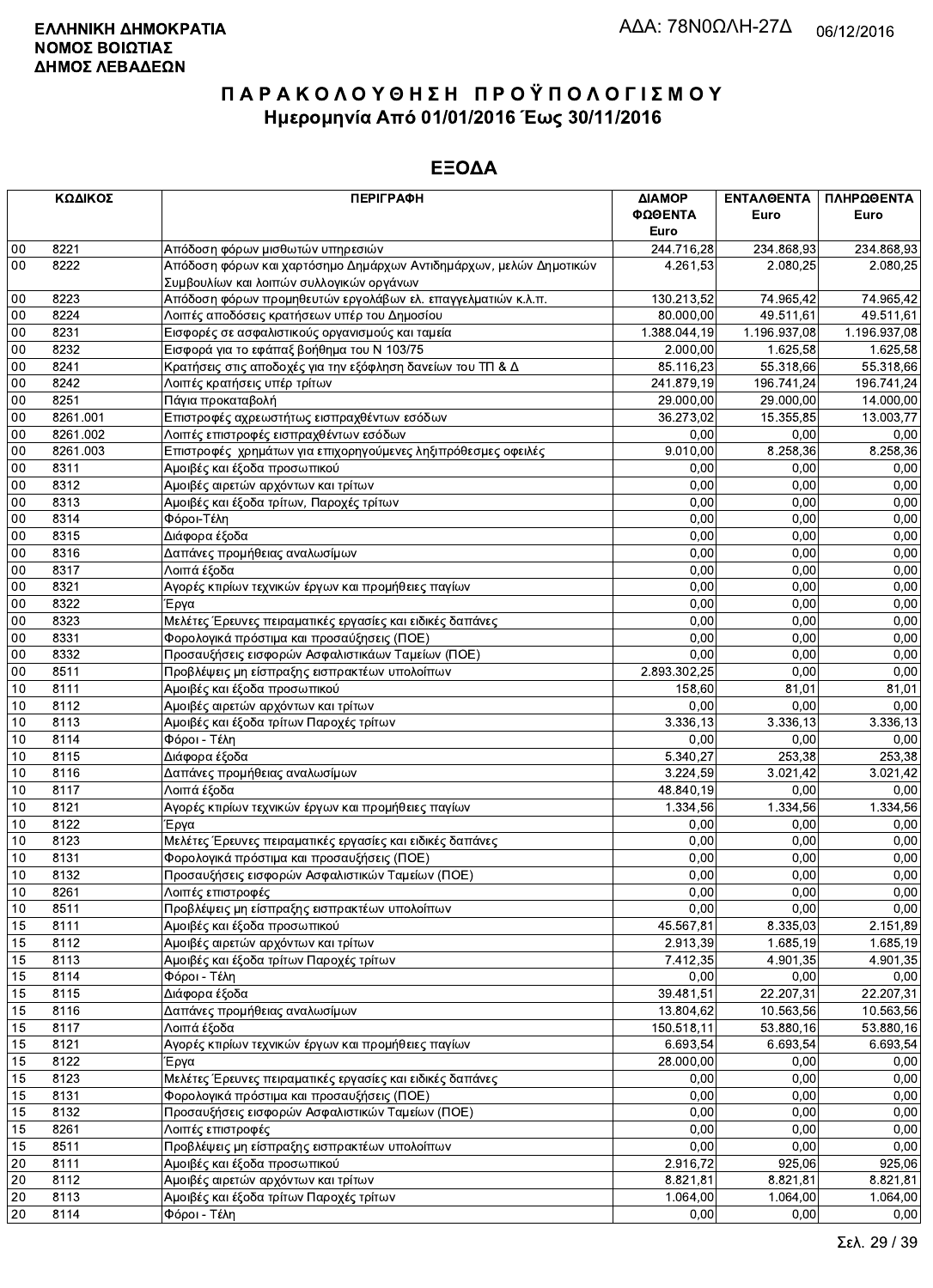|    | ΚΩΔΙΚΟΣ  | <b>ПЕРІГРАФН</b>                                                   | ΔΙΑΜΟΡ     | ΕΝΤΑΛΘΕΝΤΑ | ΠΛΗΡΩΘΕΝΤΑ |
|----|----------|--------------------------------------------------------------------|------------|------------|------------|
|    |          |                                                                    | ΦΩΘΕΝΤΑ    | Euro       | Euro       |
|    |          |                                                                    | Euro       |            |            |
| 20 | 8115     | Διάφορα έξοδα                                                      | 1.437,63   | 876,75     | 694,71     |
| 20 | 8116     | Δαπάνες προμήθειας αναλωσίμων                                      | 22.627,48  | 22.552,45  | 22.552,45  |
| 20 | 8117     | Λοιπά έξοδα                                                        | 0,00       | 0.00       | 0,00       |
| 20 | 8121     | Αγορές κτιρίων τεχνικών έργων και προμήθειες παγίων                | 0,00       | 0,00       | 0,00       |
| 20 | 8122     | Έργα                                                               | 0,00       | 0,00       | 0,00       |
| 20 | 8123     | Μελέτες Έρευνες πειραματικές εργασίες και ειδικές δαπάνες          | 0.00       | 0.00       | 0,00       |
| 20 | 8131     | Φορολογικά πρόστιμα και προσαυξήσεις (ΠΟΕ)                         | 0,00       | 0,00       | 0,00       |
| 20 | 8132     | Προσαυξήσεις εισφορών Ασφαλιστικών Ταμείων (ΠΟΕ)                   | 0,00       | 0,00       | 0,00       |
| 20 | 8261     | Λοιπές επιστροφές                                                  | 0,00       | 0,00       | 0,00       |
| 20 | 8511     | Προβλέψεις μη είσπραξης εισπρακτέων υπολοίπων                      | 157.983,85 | 0,00       | 0,00       |
| 25 | 8112     | Αμοιβές αιρετών αρχόντων και τρίτων                                | 14.981,40  | 0,00       | 0,00       |
| 25 | 8113     | Αμοιβές και έξοδα τρίτων Παροχές τρίτων                            | 0,00       | 0,00       | 0,00       |
| 25 | 8114     | Φόροι - Τέλη                                                       | 0,00       | 0,00       | 0,00       |
| 25 | 8115     | Διάφορα έξοδα                                                      | 0.00       | 0,00       | 0,00       |
| 25 | 8116     | Δαπάνες προμήθειας αναλωσίμων                                      | 0,00       | 0,00       | 0,00       |
| 25 | 8117     | Λοιπά έξοδα                                                        | 0,00       | 0.00       | 0,00       |
| 25 | 8121     | Αγορές κτιρίων τεχνικών έργων και προμήθειες παγίων                | 0,00       | 0,00       | 0,00       |
| 25 | 8122     | Έργα                                                               | 0,00       | 0,00       | 0,00       |
| 25 | 8123     | Μελέτες Έρευνες πειραματικές εργασίες και ειδικές δαπάνες          | 0,00       | 0,00       | 0,00       |
| 25 | 8131     | Φορολογικά πρόστιμα και προσαυξήσεις (ΠΟΕ)                         | 0,00       | 0,00       | 0,00       |
| 25 | 8132     | Προσαυξήσεις εισφορών Ασφαλιστικών Ταμείων (ΠΟΕ)                   | 0,00       | 0,00       | 0,00       |
| 25 | 8261     | Λοιπές επιστροφές                                                  | 0,00       | 0,00       | 0,00       |
| 25 | 8511.001 | Προβλέψεις μη είσπραξης εισπρακτέων υπολοίπων από τέλη άρδευσης    | 288.592,10 | 0,00       | 0,00       |
| 25 | 8511.002 | Προβλέψεις μη είσπραξης εισπρακτέων υπολοίπων από τέλη ύδρευσης    | 172.776,69 | 0,00       | 0,00       |
| 25 | 8511.003 |                                                                    |            | 0,00       | 0,00       |
|    |          | Προβλέψεις μη είσπραξης εισπρακτέων υπολοίπων από τέλη αποχέτευσης | 15.013,01  |            |            |
| 30 | 8111     | Αμοιβές και έξοδα προσωπικού                                       | 1.654,05   | 312,42     | 312,42     |
| 30 | 8112     | Αμοιβές αιρετών αρχόντων και τρίτων                                | 0,00       | 0,00       | 0,00       |
| 30 | 8113     | Αμοιβές και έξοδα τρίτων Παροχές τρίτων                            | 4.142,30   | 1.084,00   | 1.084,00   |
| 30 | 8114     | Φόροι - Τέλη                                                       | 0,00       | 0.00       | 0,00       |
| 30 | 8115     | Διάφορα έξοδα                                                      | 782,47     | 0.00       | 0,00       |
| 30 | 8116     | Δαπάνες προμήθειας αναλωσίμων                                      | 10.736,53  | 8.023,29   | 8.023,29   |
| 30 | 8117     | Λοιπά έξοδα                                                        | 9.000,00   | 0,00       | 0,00       |
| 30 | 8121     | Αγορές κτιρίων τεχνικών έργων και προμήθειες παγίων                | 0,00       | 0,00       | 0,00       |
| 30 | 8122     | Έργα                                                               | 36.963,15  | 0.00       | 0,00       |
| 30 | 8123     | Μελέτες Έρευνες πειραματικές εργασίες και ειδικές δαπάνες          | 24.833,18  | 0,00       | 0,00       |
| 30 | 8131     | Φορολογικά πρόστιμα και προσαυξήσεις (ΠΟΕ)                         | 0,00       | 0,00       | 0,00       |
| 30 | 8132     | Προσαυξήσεις εισφορών Ασφαλιστικών Ταμείων (ΠΟΕ)                   | 0,00       | 0.00       | 0,00       |
| 30 | 8261     | Λοιπές επιστροφές                                                  | 0,00       | 0,00       | 0,00       |
| 30 | 8511     | Προβλέψεις μη είσπραξης εισπρακτέων υπολοίπων                      | 0,00       | 0,00       | 0,00       |
| 35 | 8111     | Αμοιβές και έξοδα προσωπικού                                       | 926,30     | 130,58     | 130,58     |
| 35 | 8112     | Αμοιβές αιρετών αρχόντων και τρίτων                                | 0,00       | 0,00       | 0,00       |
| 35 | 8113     | Αμοιβές και έξοδα τρίτων Παροχές τρίτων                            | 28.234,95  | 2.474,94   | 2.474,94   |
| 35 | 8114     | Φόροι - Τέλη                                                       | 0,00       | 0,00       | 0,00       |
| 35 | 8115     | Διάφορα έξοδα                                                      | 0,00       | 0,00       | 0,00       |
| 35 | 8116     | Δαπάνες προμήθειας αναλωσίμων                                      | 0,00       | 0,00       | 0,00       |
| 35 | 8117     | Λοιπά έξοδα                                                        | 0,00       | 0,00       | 0,00       |
| 35 | 8121     | Αγορές κτιρίων τεχνικών έργων και προμήθειες παγίων                | 0,00       | 0,00       | 0,00       |
| 35 | 8122     | Έργα                                                               | 0,00       | 0,00       | 0,00       |
| 35 | 8123     | Μελέτες Έρευνες πειραματικές εργασίες και ειδικές δαπάνες          | 0,00       | 0,00       | 0,00       |
| 35 | 8131     | Φορολογικά πρόστιμα και προσαυξήσεις (ΠΟΕ)                         | 0,00       | 0,00       | 0,00       |
| 35 | 8132     | Προσαυξήσεις εισφορών Ασφαλιστικών Ταμείων (ΠΟΕ)                   | 0,00       | 0,00       | 0,00       |
| 35 | 8261     | Λοιπές επιστροφές                                                  | 0,00       | 0,00       | 0,00       |
| 35 | 8511     | Προβλέψεις μη είσπραξης εισπρακτέων υπολοίπων                      | 0,00       | 0,00       | 0,00       |
| 40 | 8111     | Αμοιβές και έξοδα προσωπικού                                       | 0,00       | 0,00       | 0,00       |
| 40 | 8112     | Αμοιβές αιρετών αρχόντων και τρίτων                                | 0,00       | 0,00       | 0,00       |
| 40 | 8113     | Αμοιβές και έξοδα τρίτων Παροχές τρίτων                            | 0,00       | 0,00       | 0,00       |
| 40 | 8114     | Φόροι - Τέλη                                                       | 0,00       | 0,00       | 0,00       |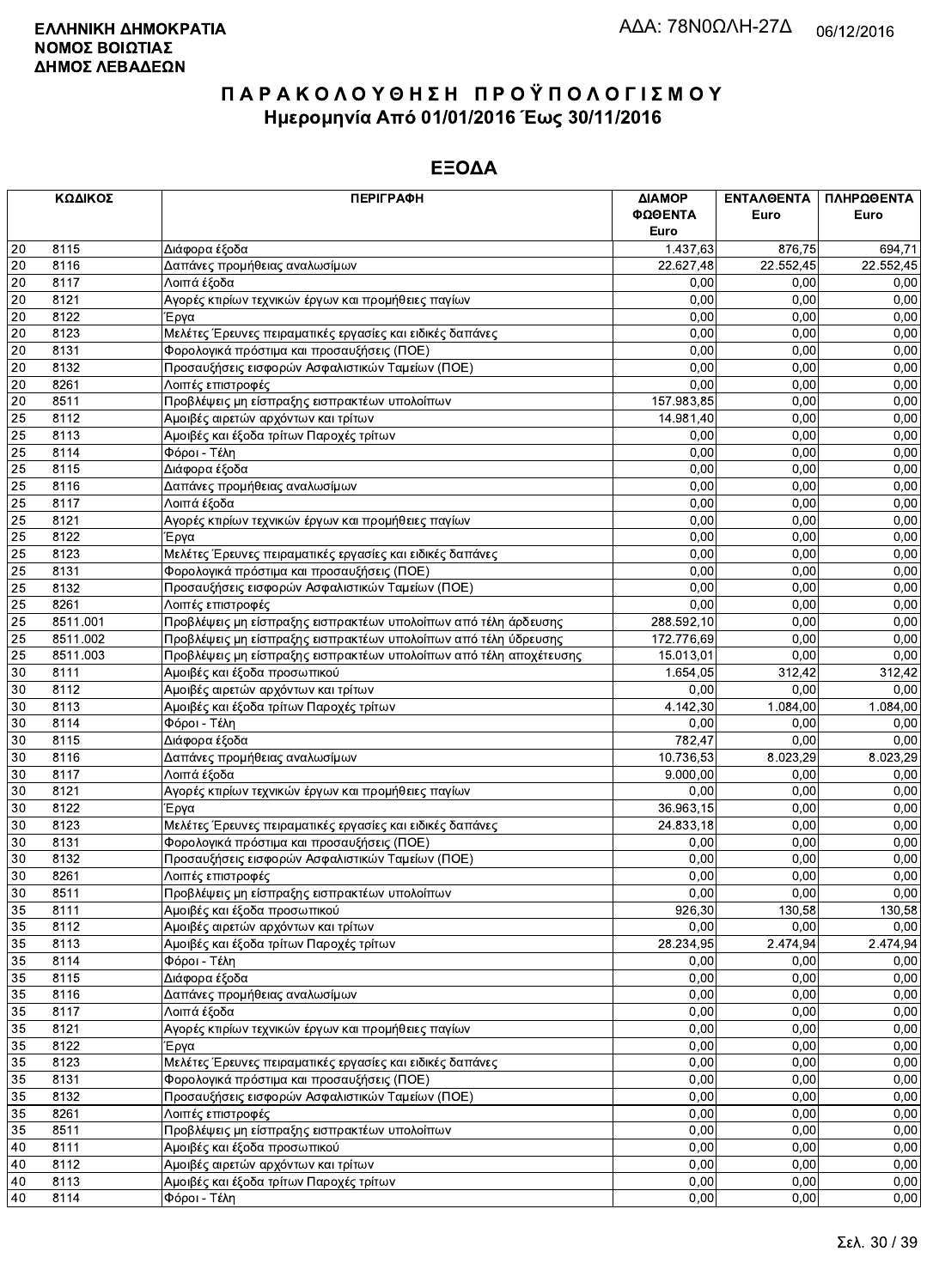|    | ΚΩΔΙΚΟΣ | <b>ПЕРІГРАФН</b>                                          | ΔΙΑΜΟΡ<br>ΦΩΘΕΝΤΑ | ΕΝΤΑΛΘΕΝΤΑ<br>Euro | ΠΛΗΡΩΘΕΝΤΑ<br>Euro |
|----|---------|-----------------------------------------------------------|-------------------|--------------------|--------------------|
|    |         |                                                           | Euro              |                    |                    |
| 40 | 8115    | Διάφορα έξοδα                                             | 98,40             | 0.00               | 0,00               |
| 40 | 8116    | Δαπάνες προμήθειας αναλωσίμων                             | 0,00              | 0,00               | 0,00               |
| 40 | 8117    | Λοιπά έξοδα                                               | 0,00              | 0,00               | 0,00               |
| 40 | 8121    | Αγορές κτιρίων τεχνικών έργων και προμήθειες παγίων       | 12.707,30         | 0,00               | 0,00               |
| 40 | 8122    | Έργα                                                      | 0,00              | 0,00               | 0,00               |
| 40 | 8123    | Μελέτες Έρευνες πειραματικές εργασίες και ειδικές δαπάνες | 0.00              | 0.00               | 0,00               |
| 40 | 8131    | Φορολογικά πρόστιμα και προσαυξήσεις (ΠΟΕ)                | 0,00              | 0,00               | 0,00               |
| 40 | 8132    | Προσαυξήσεις εισφορών Ασφαλιστικών Ταμείων (ΠΟΕ)          | 0,00              | 0,00               | 0,00               |
| 40 | 8261    | Λοιπές επιστροφές                                         | 0,00              | 0,00               | 0,00               |
| 40 | 8511    | Προβλέψεις μη είσπραξης εισπρακτέων υπολοίπων             | 0,00              | 0,00               | 0,00               |
| 45 | 8111    | Αμοιβές και έξοδα προσωπικού                              | 152,22            | 54,92              | 54,92              |
| 45 | 8112    | Αμοιβές αιρετών αρχόντων και τρίτων                       | 0,00              | 0,00               | 0,00               |
| 45 | 8113    | Αμοιβές και έξοδα τρίτων Παροχές τρίτων                   | 0,00              | 0,00               | 0,00               |
| 45 | 8114    | Φόροι - Τέλη                                              | 0,00              | 0,00               | 0,00               |
| 45 | 8115    | Διάφορα έξοδα                                             | 0,00              | 0,00               | 0,00               |
| 45 | 8116    | Δαπάνες προμήθειας αναλωσίμων                             | 0,00              | 0.00               | 0,00               |
| 45 | 8117    | Λοιπά έξοδα                                               | 0,00              | 0,00               | 0,00               |
| 45 | 8121    | Αγορές κτιρίων τεχνικών έργων και προμήθειες παγίων       | 0,00              | 0,00               | 0,00               |
| 45 | 8122    | Έργα                                                      | 0,00              | 0,00               | 0,00               |
| 45 | 8123    | Μελέτες Έρευνες πειραματικές εργασίες και ειδικές δαπάνες | 0,00              | 0,00               | 0,00               |
| 45 | 8131    | Φορολογικά πρόστιμα και προσαυξήσεις (ΠΟΕ)                | 0,00              | 0,00               | 0,00               |
| 45 | 8132    | Προσαυξήσεις εισφορών Ασφαλιστικών Ταμείων (ΠΟΕ)          | 0,00              | 0,00               | 0,00               |
| 45 | 8261    | Λοιπές επιστροφές                                         | 0,00              | 0,00               | 0,00               |
| 45 | 8511    | Προβλέψεις μη είσπραξης εισπρακτέων υπολοίπων             | 0,00              | 0,00               | 0,00               |
| 50 | 8112    | Αμοιβές αιρετών αρχόντων και τρίτων                       | 0,00              | 0,00               | 0,00               |
| 50 | 8113    | Αμοιβές και έξοδα τρίτων Παροχές τρίτων                   | 0,00              | 0,00               | 0,00               |
| 50 | 8114    | Φόροι - Τέλη                                              | 0,00              | 0,00               | 0,00               |
| 50 | 8115    | Διάφορα έξοδα                                             | 0,00              | 0,00               | 0,00               |
| 50 | 8116    | Δαπάνες προμήθειας αναλωσίμων                             | 0,00              | 0,00               | 0,00               |
| 50 | 8117    | Λοιπά έξοδα                                               | 0,00              | 0,00               | 0,00               |
| 50 | 8121    | Αγορές κτιρίων τεχνικών έργων και προμήθειες παγίων       | 0,00              | 0,00               | 0,00               |
| 50 | 8122    | Έργα                                                      | 0,00              | 0,00               | 0,00               |
| 50 | 8123    | Μελέτες Έρευνες πειραματικές εργασίες και ειδικές δαπάνες | 0,00              | 0,00               | 0,00               |
| 50 | 8131    | Φορολογικά πρόστιμα και προσαυξήσεις (ΠΟΕ)                | 0,00              | 0.00               | 0,00               |
| 50 | 8132    | Προσαυξήσεις εισφορών Ασφαλιστικών Ταμείων (ΠΟΕ)          | 0,00              | 0,00               | 0,00               |
| 50 | 8261    | Λοιπές επιστροφές                                         | 0,00              | 0.00               | 0,00               |
| 50 | 8511    | Προβλέψεις μη είσπραξης εισπρακτέων υπολοίπων             | 0,00              | 0.00               | 0,00               |
| 60 | 8112    | Αμοιβές αιρετών αρχόντων και τρίτων                       | 0,00              | 0,00               | 0,00               |
| 60 | 8113    | Αμοιβές και έξοδα τρίτων Παροχές τρίτων                   | 0,00              | 0,00               | 0,00               |
| 60 | 8114    | Φόροι - Τέλη                                              | 0,00              | 0,00               | 0,00               |
| 60 | 8115    | Διάφορα έξοδα                                             | 0,00              | 0,00               | 0,00               |
| 60 | 8116    | Δαπάνες προμήθειας αναλωσίμων                             | 0,00              | 0,00               | 0,00               |
| 60 | 8117    | Λοιπά έξοδα                                               | 0,00              | 0,00               | 0,00               |
| 60 | 8121    | Αγορές κτιρίων τεχνικών έργων και προμήθειες παγίων       | 0,00              | 0,00               | 0,00               |
| 60 | 8122    | Έργα                                                      | 0,00              | 0,00               | 0,00               |
| 60 | 8123    | Μελέτες Έρευνες πειραματικές εργασίες και ειδικές δαπάνες | 0,00              | 0,00               | 0,00               |
| 60 | 8131    | Φορολογικά πρόστιμα και προσαυξήσεις (ΠΟΕ)                | 0,00              | 0,00               | 0,00               |
| 60 | 8132    | Προσαυξήσεις εισφορών Ασφαλιστικών Ταμείων (ΠΟΕ)          | 0,00              | 0,00               | 0,00               |
| 60 | 8261    | Λοιπές επιστροφές                                         | 0,00              | 0,00               | 0,00               |
| 60 | 8511    | Προβλέψεις μη είσπραξης εισπρακτέων υπολοίπων             | 0,00              | 0,00               | 0,00               |
| 61 | 8112    | Αμοιβές αιρετών αρχόντων και τρίτων                       | 0,00              | 0,00               | 0,00               |
| 61 | 8113    | Αμοιβές και έξοδα τρίτων Παροχές τρίτων                   | 0,00              | 0,00               | 0,00               |
| 61 | 8114    | Φόροι - Τέλη                                              | 0,00              | 0,00               | 0,00               |
| 61 | 8115    | Διάφορα έξοδα                                             | 0,00              | 0,00               | 0,00               |
| 61 | 8116    | Δαπάνες προμήθειας αναλωσίμων                             | 0,00              | 0,00               | 0,00               |
| 61 | 8117    | Λοιπά έξοδα                                               | 0,00              | 0,00               | 0,00               |
| 61 | 8121    | Αγορές κτιρίων τεχνικών έργων και προμήθειες παγίων       | 200.000,00        | 200.000,00         | 200.000,00         |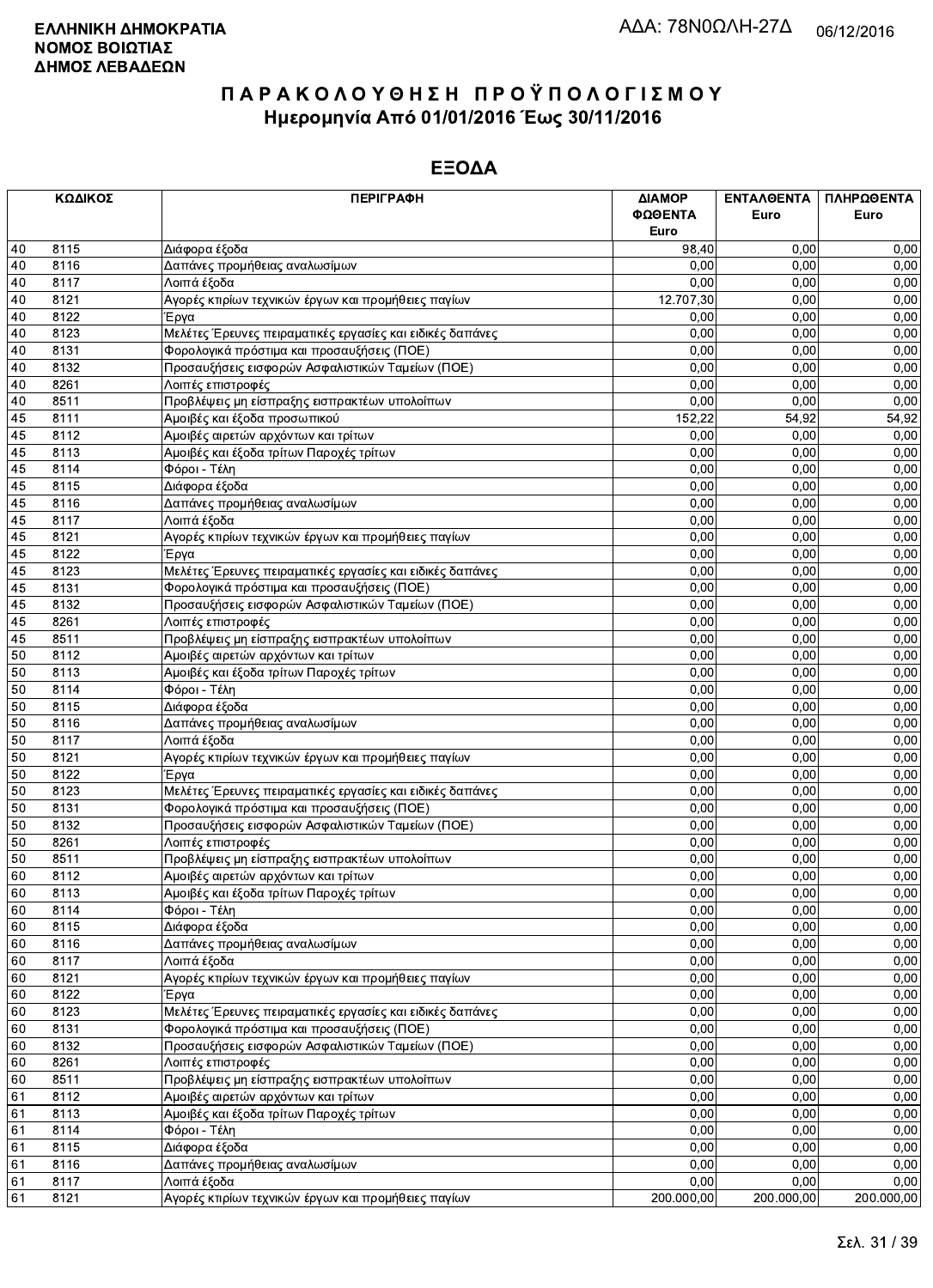|    | ΚΩΔΙΚΟΣ  | <b>ПЕРІГРАФН</b>                                                              | ΔΙΑΜΟΡ<br>ΦΩΘΕΝΤΑ<br>Euro | ΕΝΤΑΛΘΕΝΤΑ<br>Euro | ΠΛΗΡΩΘΕΝΤΑ<br>Euro |
|----|----------|-------------------------------------------------------------------------------|---------------------------|--------------------|--------------------|
| 61 | 8122     |                                                                               | 0,00                      | 0,00               | 0,00               |
| 61 | 8123     | Έργα                                                                          | 0,00                      | 0.00               | 0,00               |
| 61 | 8131     | Μελέτες Έρευνες πειραματικές εργασίες και ειδικές δαπάνες                     | 0,00                      | 0,00               | 0,00               |
| 61 | 8132     | Φορολογικά πρόστιμα και προσαυξήσεις (ΠΟΕ)                                    | 0,00                      | 0,00               | 0,00               |
|    |          | Προσαυξήσεις εισφορών Ασφαλιστικών Ταμείων (ΠΟΕ)                              |                           |                    |                    |
| 61 | 8261.001 | Επιστροφές αχρεωστήτως εισπραχθέτων εσόδων                                    | 0.00                      | 0,00               | 0,00               |
| 61 | 8261.002 | Λοιπές επιστροφές εισπραχθέντων εσόδων                                        | 0,00                      | 0,00               | 0,00               |
| 61 | 8262     | Επιστροφή χρημάτων λόγω ανάκλησης κατανομής χρηματοδότησης ΠΔΕ                | 18.020,89                 | 18.020,89          | 18.020.89          |
| 61 | 8263     | Επιστροφή χρηματοδοτήσεων ΕΣΠΑ λόγω δημοσιονομικής διόρθωσης                  | 0,00                      | 0,00               | 0,00               |
|    |          | (N.4314/2014)                                                                 |                           |                    |                    |
| 61 | 8511     | Προβλέψεις μη είσπραξης εισπρακτέων υπολοίπων                                 | 0,00                      | 0.00               | 0,00               |
| 62 | 8112     | Αμοιβές αιρετών αρχόντων και τρίτων                                           | 0,00                      | 0,00               | 0,00               |
| 62 | 8113     | Αμοιβές και έξοδα τρίτων Παροχές τρίτων                                       | 0,00                      | 0,00               | 0,00               |
| 62 | 8114     | Φόροι - Τέλη                                                                  | 0,00                      | 0,00               | 0,00               |
| 62 | 8115     | Διάφορα έξοδα                                                                 | 0,00                      | 0,00               | 0,00               |
| 62 | 8116     | Δαπάνες προμήθειας αναλωσίμων                                                 | 0,00                      | 0,00               | 0,00               |
| 62 | 8117     | Λοιπά έξοδα                                                                   | 0,00                      | 0,00               | 0,00               |
| 62 | 8121     | Αγορές κτιρίων τεχνικών έργων και προμήθειες παγίων                           | 0,00                      | 0,00               | 0,00               |
| 62 | 8122     | Έργα                                                                          | 0,00                      | 0,00               | 0,00               |
| 62 | 8123     | Μελέτες Έρευνες πειραματικές εργασίες και ειδικές δαπάνες                     | 0,00                      | 0,00               | 0,00               |
| 62 | 8131     | Φορολογικά πρόστιμα και προσαυξήσεις (ΠΟΕ)                                    | 0,00                      | 0,00               | 0,00               |
| 62 | 8132     | Προσαυξήσεις εισφορών Ασφαλιστικών Ταμείων (ΠΟΕ)                              | 0,00                      | 0,00               | 0,00               |
| 62 | 8261     | Λοιπές επιστροφές                                                             | 0,00                      | 0,00               | 0,00               |
| 62 | 8262     | Επιστροφή χρημάτων λόγω ανάκλησης κατανομής χρηματοδότησης ΠΔΕ                | 0,00                      | 0,00               | 0,00               |
| 62 | 8263     | Επιστροφή χρηματοδότησεων ΕΣΠΑ λόγω δημοσιονομικής διόρθωσης<br>(N.4314/2014) | 0,00                      | 0,00               | 0,00               |
| 62 | 8511     | Προβλέψεις μη είσπραξης εισπρακτέων υπολοίπων                                 | 0,00                      | 0,00               | 0,00               |
| 63 | 8112     | Αμοιβές αιρετών αρχόντων και τρίτων                                           | 0,00                      | 0,00               | 0,00               |
| 63 | 8113     | Αμοιβές και έξοδα τρίτων Παροχές τρίτων                                       | 0,00                      | 0,00               | 0,00               |
| 63 | 8114     | Φόροι - Τέλη                                                                  | 0,00                      | 0,00               | 0,00               |
| 63 | 8115     | Διάφορα έξοδα                                                                 | 0,00                      | 0.00               | 0,00               |
| 63 | 8116     | Δαπάνες προμήθειας αναλωσίμων                                                 | 0,00                      | 0,00               | 0,00               |
| 63 | 8117     | Λοιπά έξοδα                                                                   | 0,00                      | 0,00               | 0,00               |
| 63 | 8121     | Αγορές κτιρίων τεχνικών έργων και προμήθειες παγίων                           | 0,00                      | 0,00               | 0,00               |
| 63 | 8122     | Έργα                                                                          | 0,00                      | 0,00               | 0,00               |
| 63 | 8123     |                                                                               | 0,00                      | 0,00               | 0,00               |
|    |          | Μελέτες Έρευνες πειραματικές εργασίες και ειδικές δαπάνες                     |                           |                    |                    |
| 63 | 8131     | Φορολογικά πρόστιμα και προσαυξήσεις (ΠΟΕ)                                    | 0,00                      | 0,00               | 0,00               |
| 63 | 8132     | Προσαυξήσεις εισφορών Ασφαλιστικών Ταμείων (ΠΟΕ)                              | 0.00                      | 0,00               | 0,00               |
| 63 | 8261.001 | Επιστροφές αχρεωστήτως εισπραχθέντων εσόδων                                   | 0,00                      | 0,00               | 0,00               |
| 63 | 8262     | Επιστροφή χρημάτων λόγω ανάκλησης κατανομής χρηματοδότησης ΠΔΕ                | 1.417,96                  | 1.417,96           | 1.417,96           |
| 63 | 8263     | Επιστροφή χρηματοδοτήσεων ΕΣΠΑ λόγω δημοσιονομικής διόρθωσης<br>(N.4314/2014) | 0,00                      | 0,00               | 0,00               |
| 63 | 8511     | Προβλέψεις μη είσπραξης εισπρακτέων υπολοίπων                                 | 0,00                      | 0,00               | 0,00               |
| 64 | 8112     | Αμοιβές αιρετών αρχόντων και τρίτων                                           | 0,00                      | 0,00               | 0,00               |
| 64 | 8113     | Αμοιβές και έξοδα τρίτων Παροχές τρίτων                                       | 0,00                      | 0,00               | 0,00               |
| 64 | 8114     | Φόροι - Τέλη                                                                  | 0,00                      | 0,00               | 0,00               |
| 64 | 8115     | Διάφορα έξοδα                                                                 | 0,00                      | 0,00               | 0,00               |
| 64 | 8116     | Δαπάνες προμήθειας αναλωσίμων                                                 | 0,00                      | 0,00               | 0,00               |
| 64 | 8117     | Λοιπά έξοδα                                                                   | 0,00                      | 0,00               | 0,00               |
| 64 | 8121     | Αγορές κτιρίων τεχνικών έργων και προμήθειες παγίων                           | 0,00                      | 0,00               | 0,00               |
| 64 | 8122     | Έργα                                                                          | 154.703,31                | 102.714,36         | 102.714,36         |
| 64 | 8123     | Μελέτες Έρευνες πειραματικές εργασίες και ειδικές δαπάνες                     | 0,00                      | 0,00               | 0,00               |
| 64 | 8131     | Φορολογικά πρόστιμα και προσαυξήσεις (ΠΟΕ)                                    | 0,00                      | 0,00               | 0,00               |
| 64 | 8132     | Προσαυξήσεις εισφορών Ασφαλιστικών Ταμείων (ΠΟΕ)                              | 0,00                      | 0,00               | 0,00               |
| 64 | 8261     | Λοιπές επιστροφές                                                             | 0,00                      | 0,00               | 0,00               |
| 64 | 8262     | Επιστροφή χρημάτων λόγω ανάκλησης κατανομής χρηματοδότησης ΠΔΕ                | 15.821,67                 | 14.770,01          | 14.770,01          |
| 64 | 8263     | Επιστροφή χρηματοδοτήσεων ΕΣΠΑ λόγω δημοσιονομικής<br>διόρθωσης (Ν.4311/2014) | 0,00                      | 0,00               | 0,00               |
| 64 | 8511     | Προβλέψεις μη είσπραξης εισπρακτέων υπολοίπων                                 | 0,00                      | 0,00               | 0,00               |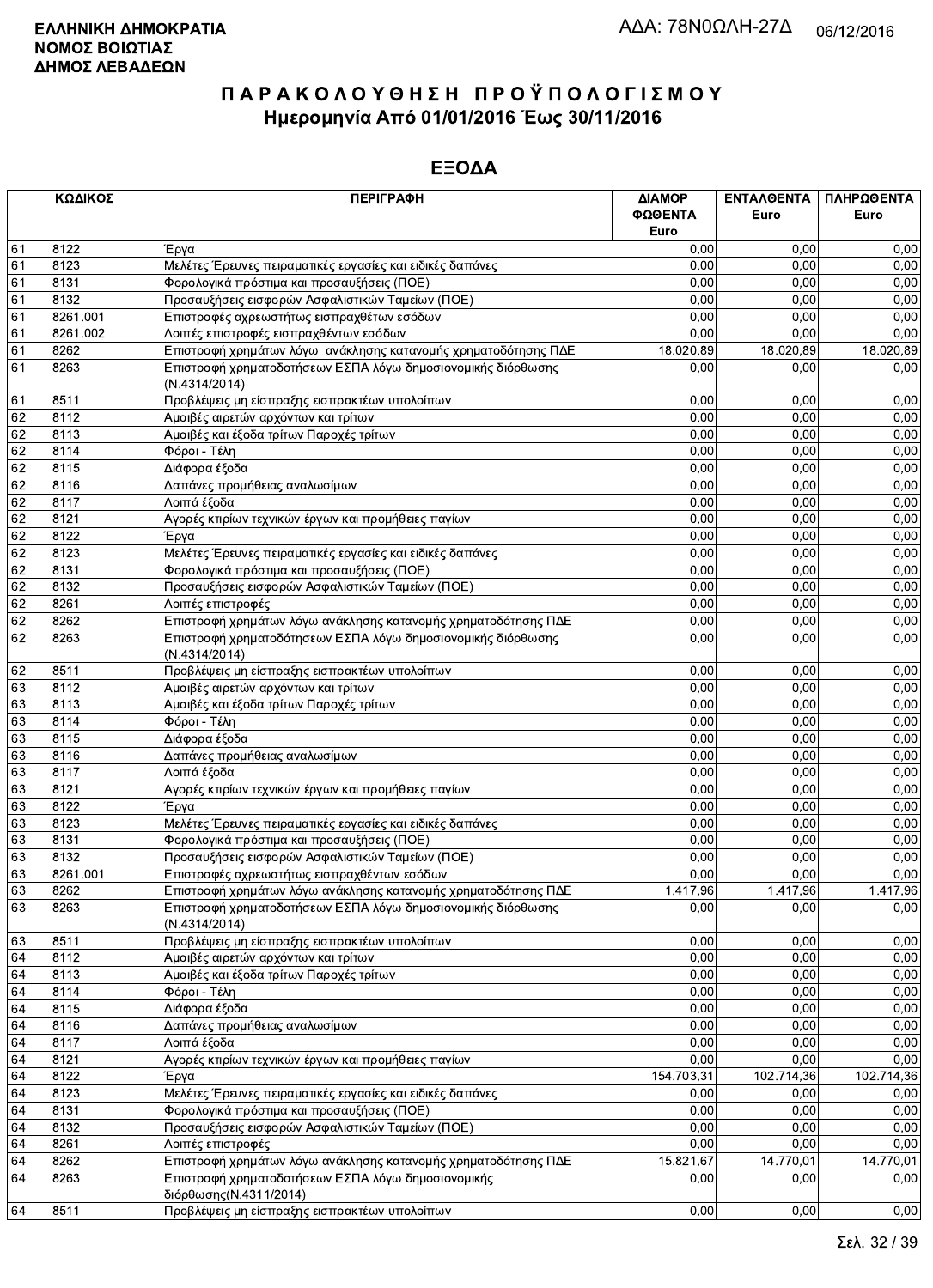|    | ΚΩΔΙΚΟΣ  | <b>ПЕРІГРАФН</b>                                               | <b>AIAMOP</b> | <b>ENTAAOENTA</b> | ΠΛΗΡΩΘΕΝΤΑ    |
|----|----------|----------------------------------------------------------------|---------------|-------------------|---------------|
|    |          |                                                                | ΦΩΘΕΝΤΑ       | Euro              | Euro          |
|    |          |                                                                | Euro          |                   |               |
| 69 | 8112     | Αμοιβές αιρετών αρχόντων και τρίτων                            | 0,00          | 0,00              | 0,00          |
| 69 | 8113     | Αμοιβές και έξοδα τρίτων Παροχές τρίτων                        | 0,00          | 0,00              | 0,00          |
| 69 | 8114     | Φόροι - Τέλη                                                   | 0,00          | 0,00              | 0,00          |
| 69 | 8115     | Διάφορα έξοδα                                                  | 0,00          | 0,00              | 0,00          |
| 69 | 8116     | Δαπάνες προμήθειας αναλωσίμων                                  | 0,00          | 0,00              | 0,00          |
| 69 | 8117     | Λοιπά έξοδα                                                    | 0,00          | 0,00              | 0,00          |
| 69 | 8121     | Αγορές κτιρίων τεχνικών έργων και προμήθειες παγίων            | 0,00          | 0,00              | 0,00          |
| 69 | 8122     | Έργα                                                           | 0,00          | 0,00              | 0,00          |
| 69 | 8123     | Μελέτες Έρευνες πειραματικές εργασίες και ειδικές δαπάνες      | 0,00          | 0,00              | 0,00          |
| 69 | 8131     | Φορολογικά πρόστιμα και προσαυξήσεις (ΠΟΕ)                     | 0,00          | 0,00              | 0,00          |
| 69 | 8132     | Προσαυξήσεις εισφορών Ασφαλιστικών Ταμείων (ΠΟΕ)               | 0,00          | 0,00              | 0,00          |
| 69 | 8261.001 | Επιστροφές αχρεωστήτως εισπραχθέντων εσόδων                    | 0,00          | 0,00              | 0,00          |
| 69 | 8261.002 | Λοιπές επιστροφές εισπραχθέντων εσόδων                         | 0,00          | 0,00              | 0,00          |
| 69 | 8262     | Επιστροφή χρημάτων λόγω ανάκλησης κατανομής χρηματοδότησης ΠΔΕ | 8.925,00      | 0,00              | 0,00          |
| 69 | 8263     | Επιστροφή χρηματοδοτήσεων ΕΣΠΑ λόγω δημοσιονομικής διόρθωσης   | 0,00          | 0,00              | 0,00          |
|    |          | (N.4314/2014)                                                  |               |                   |               |
| 69 | 8511     | Προβλέψεις μη είσπραξης εισπρακτέων υπολοίπων                  | 0,00          | 0,00              | 0,00          |
| 70 | 8112     | Αμοιβές αιρετών αρχόντων και τρίτων                            | 2.448,93      | 2.448,93          | 2.448,93      |
| 70 | 8113     | Αμοιβές και έξοδα τρίτων Παροχές τρίτων                        | 3.936,00      | 3.936,00          | 3.936,00      |
| 70 | 8116     | Δαπάνες προμήθειας αναλωσίμων                                  | 949,22        | 949,22            | 949,22        |
| 90 | 9111     | Αποθεματικό                                                    | 158.603,00    | 0,00              | 0,00          |
|    |          | ΣΥΝΟΛΑ                                                         | 27.794.116,18 | 17.446.447,31     | 17.091.641,34 |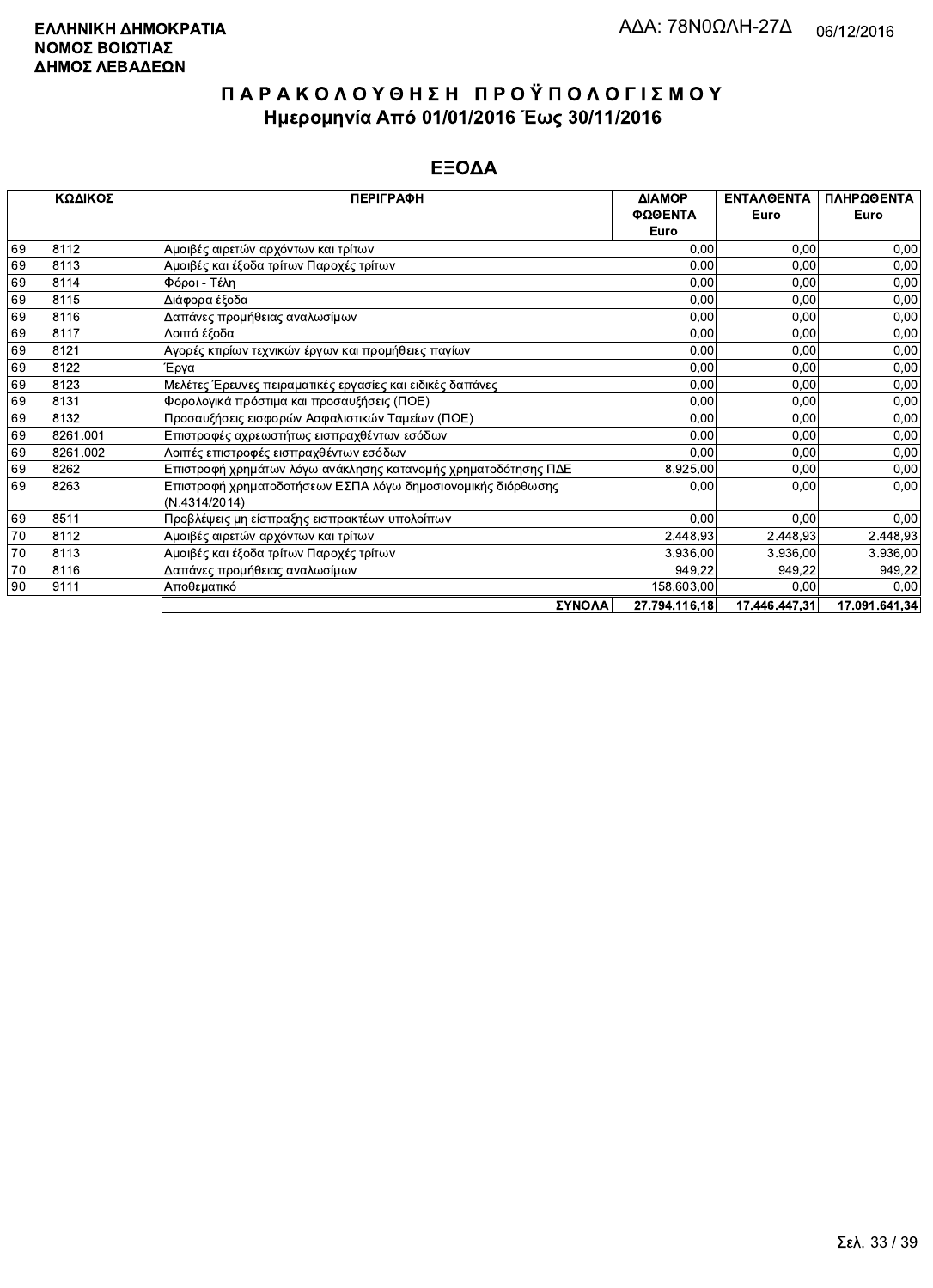#### ΓΕΝΙΚΗ ΑΝΑΚΕΦΑΛΑΙΩΣΗ

|                                         | ΔΙΑΜΟΡΦΩΘΕΝΤΑ<br>Euro | <b>ΒΕΒΑΙΩΘΕΝΤΑ</b><br>Euro | ΕΙΣΠΡΑΧΘΕΝΤΑ<br>Euro |
|-----------------------------------------|-----------------------|----------------------------|----------------------|
| ΕΣΟΔΑ                                   | 24.287.311,55         | 23.645.692.91              | 17.194.229.63        |
| <b>XPHMATIKO</b><br>ΥΠΟΛΟΙΠΟ<br>(K.A.3) | 3.506.804,63          | 3.506.804.63               | 3.506.804.63         |
| ΣΥΝΟΛΟ                                  | 27.794.116,18         | 25.555.787,44              | 20.701.034,26        |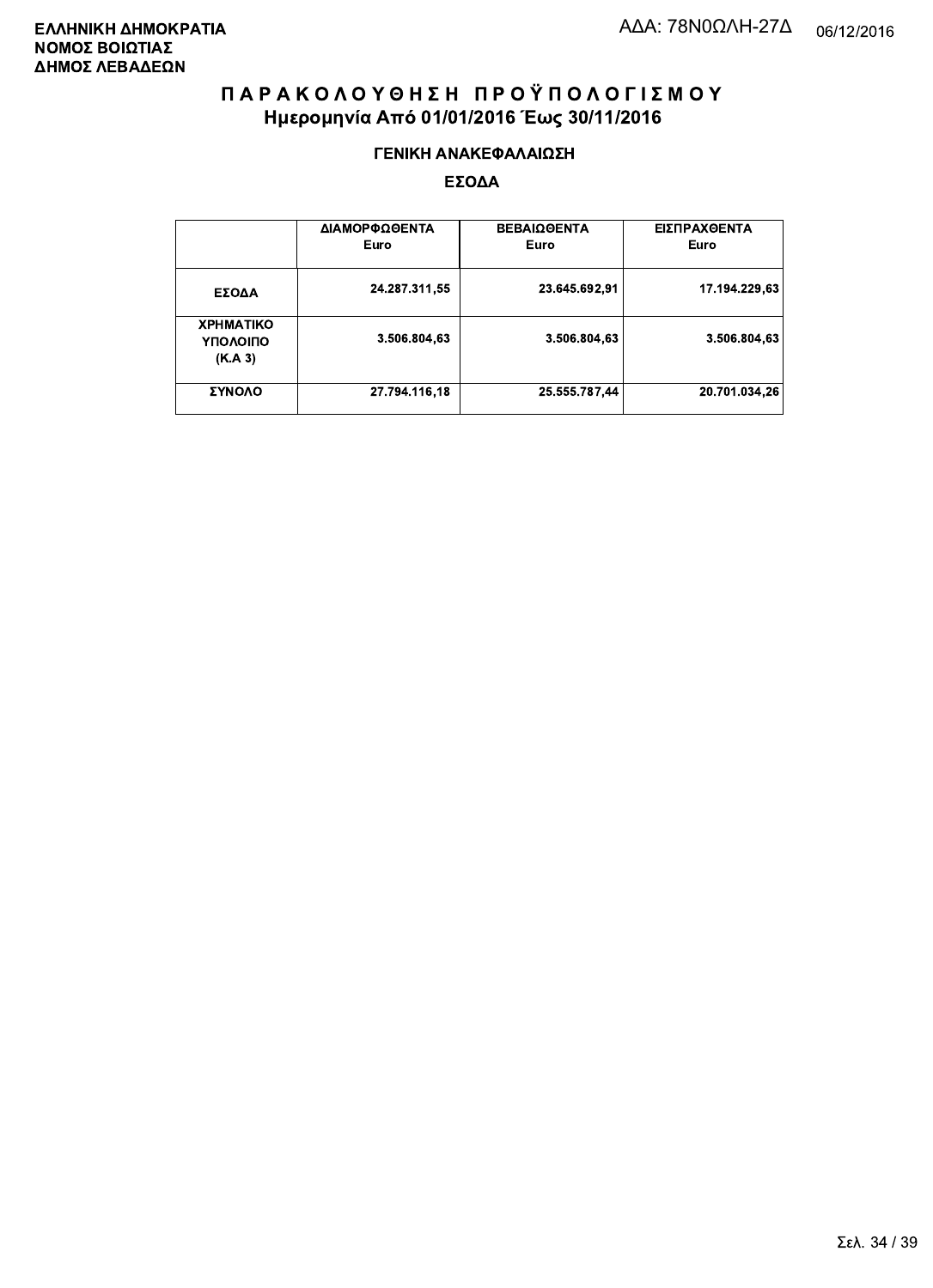#### ΕΞΟΔΑ

|             | ΔΙΑΜΟΡΦΩΘΕΝΤΑ<br>Euro | <b>ENTAAGENTA</b><br>Euro | ΠΛΗΡΩΘΕΝΤΑ<br>Euro |
|-------------|-----------------------|---------------------------|--------------------|
| ΕΞΟΔΑ       | 27.635.513,18         | 17.446.447.31             | 17.091.641,34      |
| ΑΠΟΘΕΜΑΤΙΚΟ | 158.603.00            | 0.00                      | 0,00               |
| ΣΥΝΟΛΟ      | 27.794.116.18         | 17.446.447.31             | 17.091.641.34      |
|             |                       |                           |                    |

#### ΑΝΑΚΕΦΑΛΑΙΩΣΗ 1ου ΕΠΙΠΕΔΟΥ

|  | ΚΩΔΙΚΟΣ | ΔΙΑΜΟΡΦΩΘΕΝΤΑ | <b>AOENTA</b><br>FΝ | ≀OΘFNTA |
|--|---------|---------------|---------------------|---------|
|--|---------|---------------|---------------------|---------|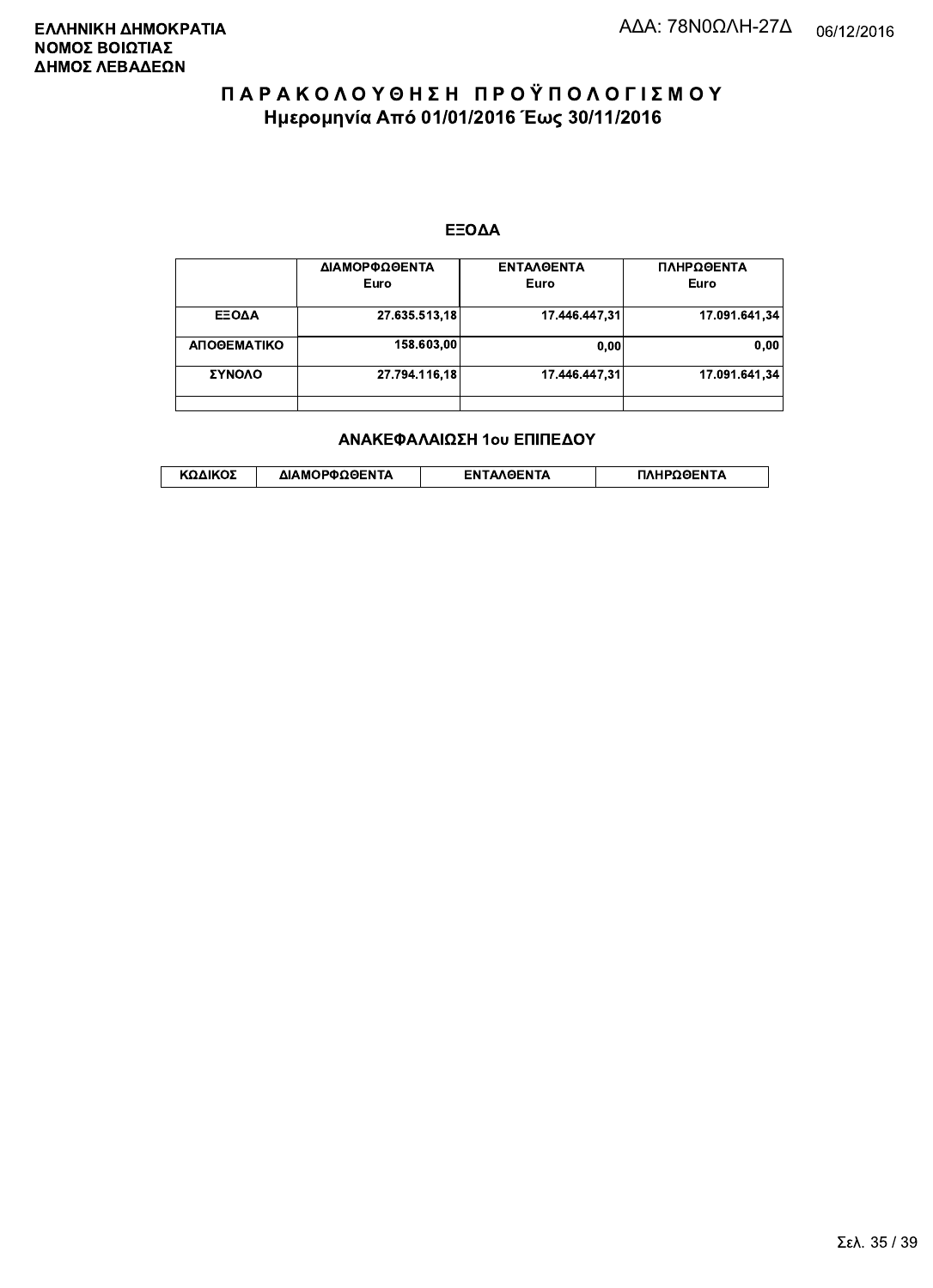ΑΝΑΚΕΦΑΛΑΙΩΣΗ ΕΣΟΔΩΝ ΑΠΟ 01/01/2016 ΕΩΣ 30/11/2016

| TAKTIKA EZOAA                                                               |                       |               |
|-----------------------------------------------------------------------------|-----------------------|---------------|
|                                                                             | <i>EYNOAO:</i>        | 11.749.669,91 |
| EKTAKTA EZOAA                                                               |                       |               |
|                                                                             | <i>EYNOAO:</i>        | 1.435.164,55  |
| EZOAA ΠΑΡΕΛΘΟΝΤΩΝ ΟΙΚΟΝΟΜΙΚΩΝ ΕΤΩΝ (Π.Ο.Ε.) ΠΟΥ ΒΕΒΑΙΩΝΟΝΤΑΙ ΓΙΑ ΠΡΩΤΗ ΦΟΡΑ |                       |               |
|                                                                             | ΣΥΝΟΛΟ:               | 611.201,05    |
| ΕΙΣΠΡΑΞΕΙΣ ΑΠΌ ΔΑΝΕΙΑ ΚΑΙ ΑΠΑΙΤΗΣΕΙΣ ΑΠΌ Π.Ο.Ε.                             |                       |               |
|                                                                             | ΣΥΝΟΛΟ:               | 1.273.719,73  |
| ΕΙΣΠΡΑΞΕΙΣ ΥΠΕΡ ΤΟΥ ΔΗΜΟΣΙΟΥ ΚΑΙ ΤΡΙΤΩΝ ΚΑΙ ΕΠΙΣΤΡΟΦΕΣ ΧΡΗΜΑΤΩΝ             |                       |               |
|                                                                             | <i>EYNOAO:</i>        | 2.124.474,39  |
| ΧΡΗΜΑΤΙΚΟ ΥΠΟΛΟΙΠΟ                                                          |                       |               |
|                                                                             | <i>EYNOAO:</i>        | 3.506.804, 63 |
|                                                                             | ΓΕΝΙΚΟ ΣΥΝΟΛΟ ΕΣΟΔΩΝ: | 20.701.034,26 |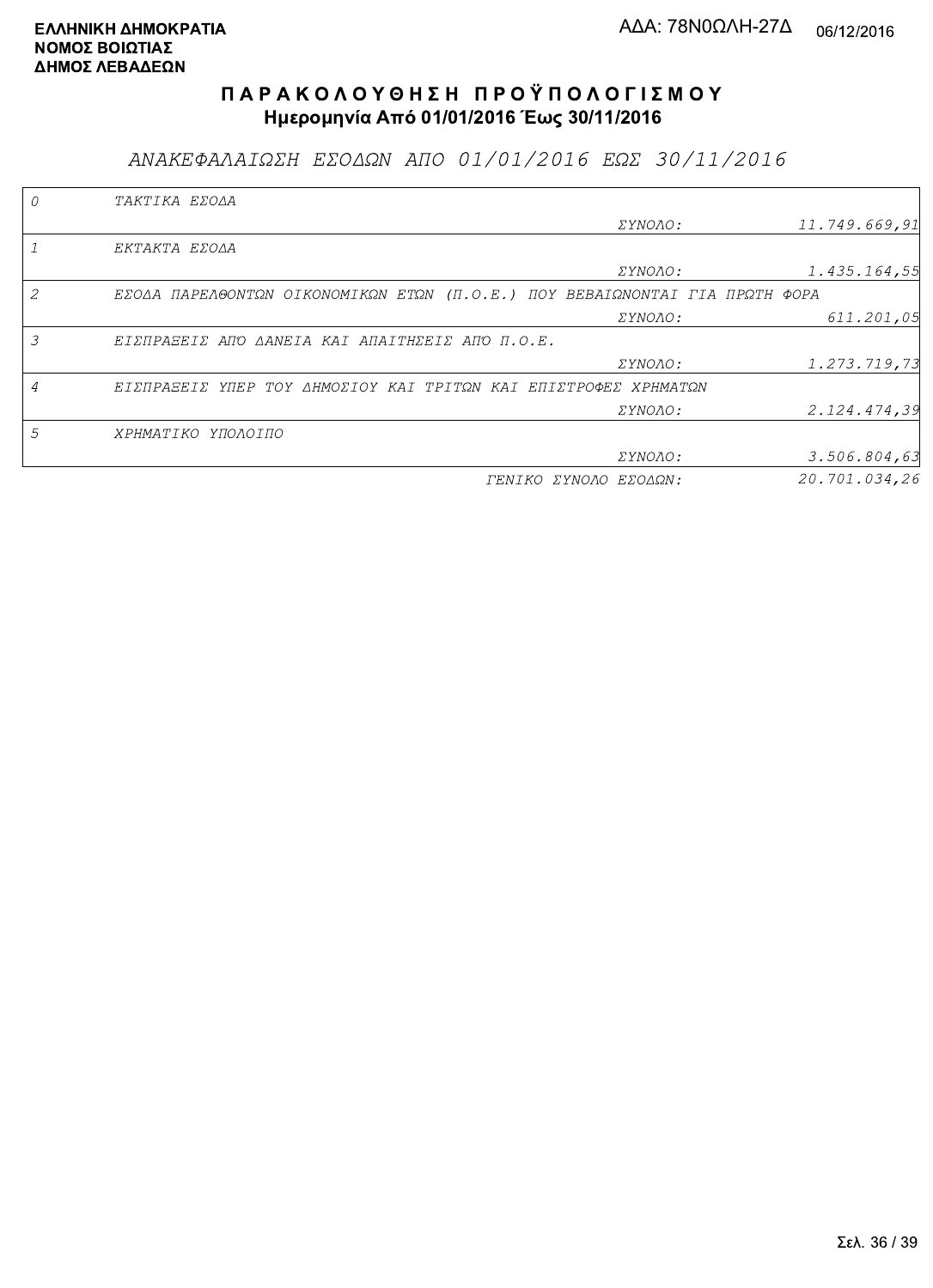### ΑΝΑΚΕΦΑΛΑΙΩΣΗ ΕΞΟΔΩΝ ΑΠΟ 01/01/2016 ΕΩΣ 30/11/2016

| $\epsilon$       | Έξοδα χρήσης                                                                                                      |                        |
|------------------|-------------------------------------------------------------------------------------------------------------------|------------------------|
| 61               | Αμοιβές αιρετών και τρίτων                                                                                        | 315.622,15             |
| 66               | Δαπάνες προμήθειας αναλωσίμων                                                                                     | 339.430,67             |
| 67               | Πληρωμές για μεταβιβάσεις εισοδημάτων σε τρίτους Παραχωρήσεις<br>- Παροχές - Επιχορηγήσεις - Επιδοτήσεις - Δωρεές | 6.175.678,61           |
| 63               | $Φ$ όροι - Τέλη                                                                                                   | 90.545, 55             |
| 60               | Αμοιβές και έξοδα προσωπικού                                                                                      | 4.450.768,47           |
| 64               | Λοιπά γενικά έξοδα                                                                                                | 125.736,93             |
| 65               | Πληρωμές για την εξυπηρέτηση της δημόσιας πίστης                                                                  | 654.069,31             |
| 62               | Παροχές τρίτων                                                                                                    | 1.578.058,21           |
| 68               | Λοιπά έξοδα                                                                                                       | 65.141,61              |
|                  | ΣΥΝΟΛΟ:                                                                                                           | 13.795.051,51          |
| $\boldsymbol{7}$ | Επενδύσεις                                                                                                        |                        |
| 73               | Έργα                                                                                                              | 734.494,56             |
| 71               | Αγορές κτιρίων τεχνικών έργων και προμήθειες παγίων                                                               | $\overline{28.987,00}$ |
| 75               | Τίτλοι πάγιας επένδυσης (συμμετοχές σε επιχειρήσεις)                                                              | $\overline{1}$ .000,00 |
| 74               | Μελέτες, έρευνες, πειραματικές εργασίες και ειδικές δαπάνες                                                       | 16.817,20              |
|                  | <i>EYNOAO:</i>                                                                                                    | 781.298,76             |
| $\mathcal S$     | Πληρωμές υποχρεώσεων (Π.Ο.Ε.)                                                                                     |                        |
| $\mathcal{S}1$   | Πληρωμές υποχρεώσεων (Π.Ο.Ε.)                                                                                     | 471.760,78             |
| 82               | Λοιπές αποδόσεις                                                                                                  | 2.043.530,29           |
| 83               | Επιχορηγούμενες Πληρωμές Υποχρεώσεων Π.Ο.Ε.                                                                       | 0,00                   |
| 85               | Προβλέψεις μη είσπραξης εισπρακτέων υπολοίπων βεβαιωμένων<br>κατά τα ΠΟΕ εντός του οικονομικού έτους              | 0,00                   |
|                  | ΣΥΝΟΛΟ:                                                                                                           | 2.515.291,07           |
| $\mathcal S$     | ΠΛΗΡΩΜΕΣ Π.Ο.Ε & ΛΟΙΠΕΣ ΑΠΟΔΟΣΕΙΣ ΚΑΙ ΠΡΟΒΛΕΨΕΙΣ                                                                  |                        |
| 81               | Πληρωμές υποχρεώσεων (Π.Ο.Ε.)                                                                                     | 471.760,78             |
| 82               | Λοιπές αποδόσεις                                                                                                  | 2.043.530,29           |
| 83               | Επιχορηγούμενες Πληρωμές Υποχρεώσεων Π.Ο.Ε.                                                                       | 0,00                   |
| 85               | Προβλέψεις μη είσπραξης εισπρακτέων υπολοίπων βεβαιωμένων<br>κατά τα ΠΟΕ εντός του οικονομικού έτους              | 0,00                   |
|                  | <i>EYNOAO:</i>                                                                                                    | 2.515.291,07           |
| $\mathcal G$     | Αποθεματικό                                                                                                       |                        |
| 91               | Ποσό διαθέσιμο για αναπλήρωση των ανεπαρκών πιστώσεων για τη                                                      | 0,00                   |
|                  | δημιουργία νέων μη προβλεπόμενων στον προϋπολογισμό                                                               |                        |
|                  | ΣΥΝΟΛΟ:                                                                                                           | 0,00                   |
|                  | FENIKO XYNOAO ESOAON:                                                                                             | 19.606.932.41          |